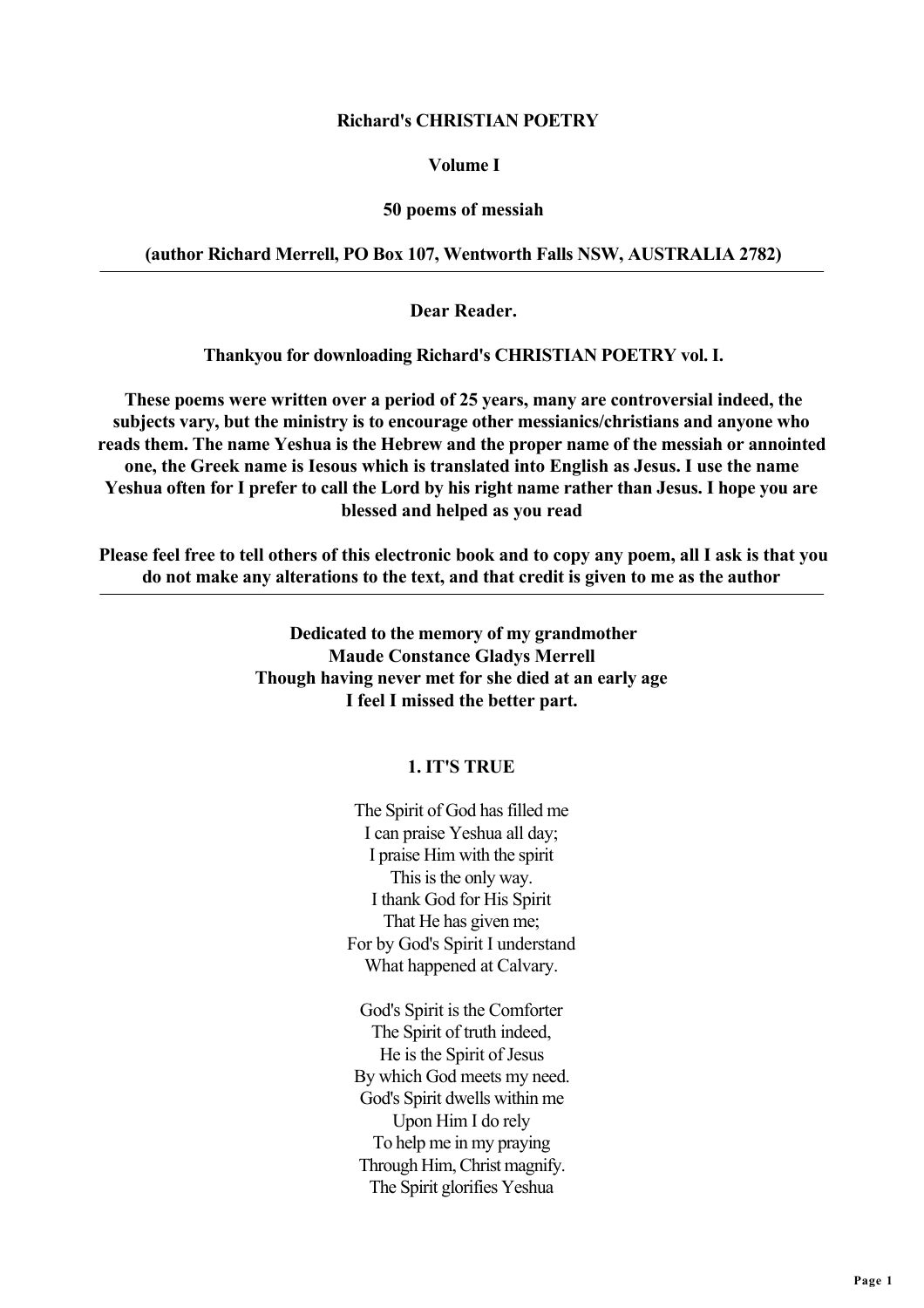I can pray in tongues unknown; For by the Spirit's acts The power of God is shown.

I praise the Father and the Son For Holy Spirit power, And I have come to understand I need Him every hour. So, if you want God's Spirit To empower you today; Just ask of God by Faith Kneel down right now and pray

**Acts 8:14 - 17**

## **2. NO WORDS**

There are no words of human tongue That can ever pronounce clear The pain that Yeshua felt; As he hung and suffered there. Nor are there words that tell With crystal clarity How he fulfilled his Father's will, By being nailed to that tree. But even though mere words Of human tongue do try, It's with the heart I speak to God And in the spirit sigh.

Psalm 22:14,15

### **3. HAVE YOU ?**

 Have you met the man called Yeshua ? The one who's always able The one who never fails - The one born in the stable.

 Have you met the man called Jesus ? The one who sets you free The one who's not afraid - The one who calmed the sea.

 Have you met the man called Yeshua ? The one who is God's Son The one who died at Calvary - The one who did not run.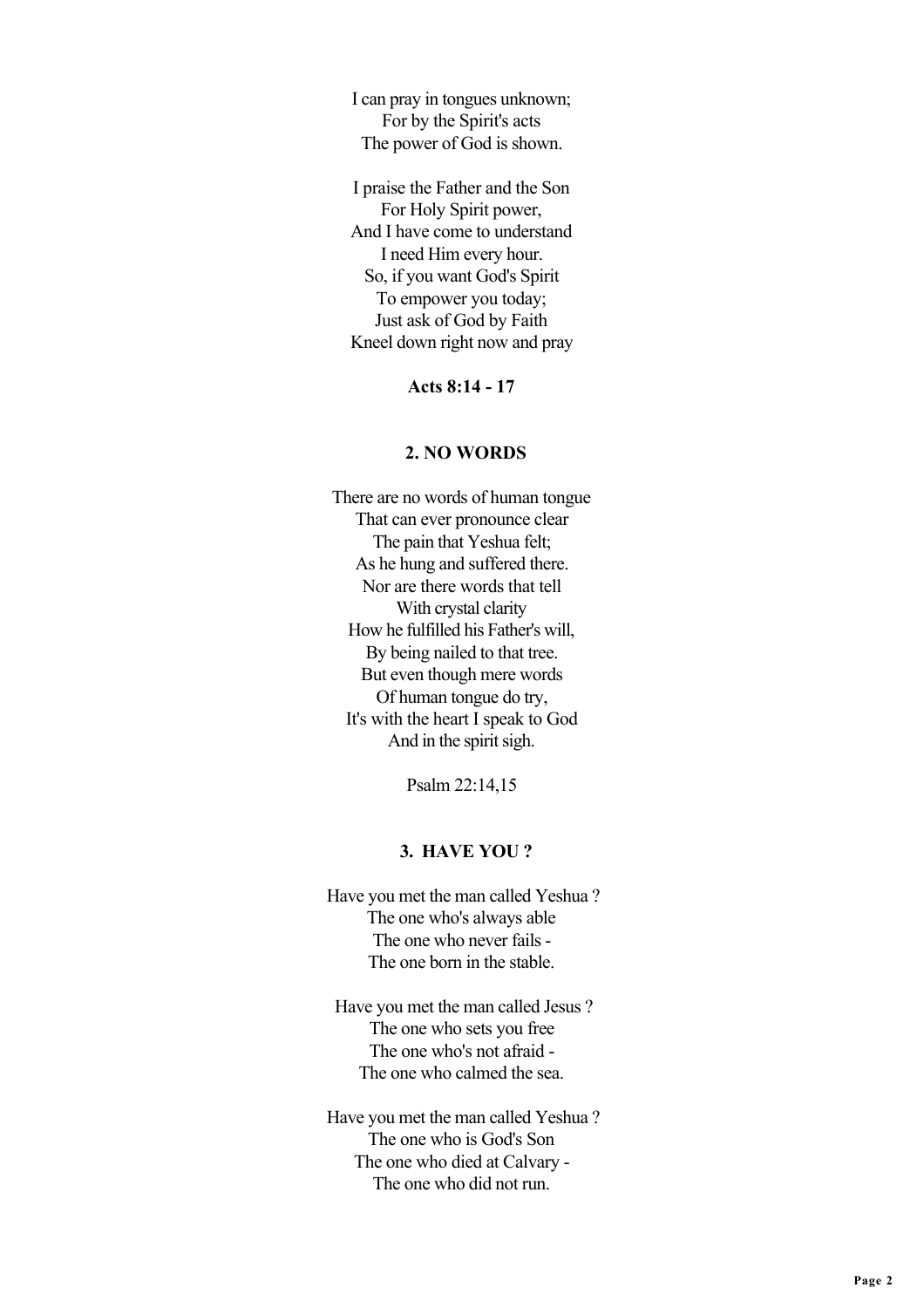Have you met the man called Jesus ? The one who gave the bread The one who gave the wine - The one raised from the dead.

 Have you met the man called Yeshua ? The one who's from above The one who is the Saviour - The One who has my love.

Luke 1:31 - 33

## **4.**. **KNOWING**

 I am standing on the South side But I like the North side best, Though from whichever side you're on The valley runs East to West.

 This valley was made by a split, you know Some won't believe that yet; It happened when the messiah stood on - The top of Olivet.

> The unbelieving say, "You're just walking in a dream." If that is so, then I ask Have you read Zechariah 14 ?

( Yeshua will come again and stand on the Mt. of Olives from where he ascended Acts 1:11,12)

#### **5. MY TESTIMONY**

 *Before I knew Messiah I was dead On my sins I daily fed; A real great person in my sight Was myself, mine own delight. Abominations I did do In the sight of God, 'tis true; A medium I did become I really thought that it was fun To call up spirits in the dark While forming a circle, a real great lark. But Satan grabbed me by my soul And took me down into that hole; That hole that is a place of fear, Of terror, horror and nightmare ! A place where I was held in chains Chains on my spirit and great pains.*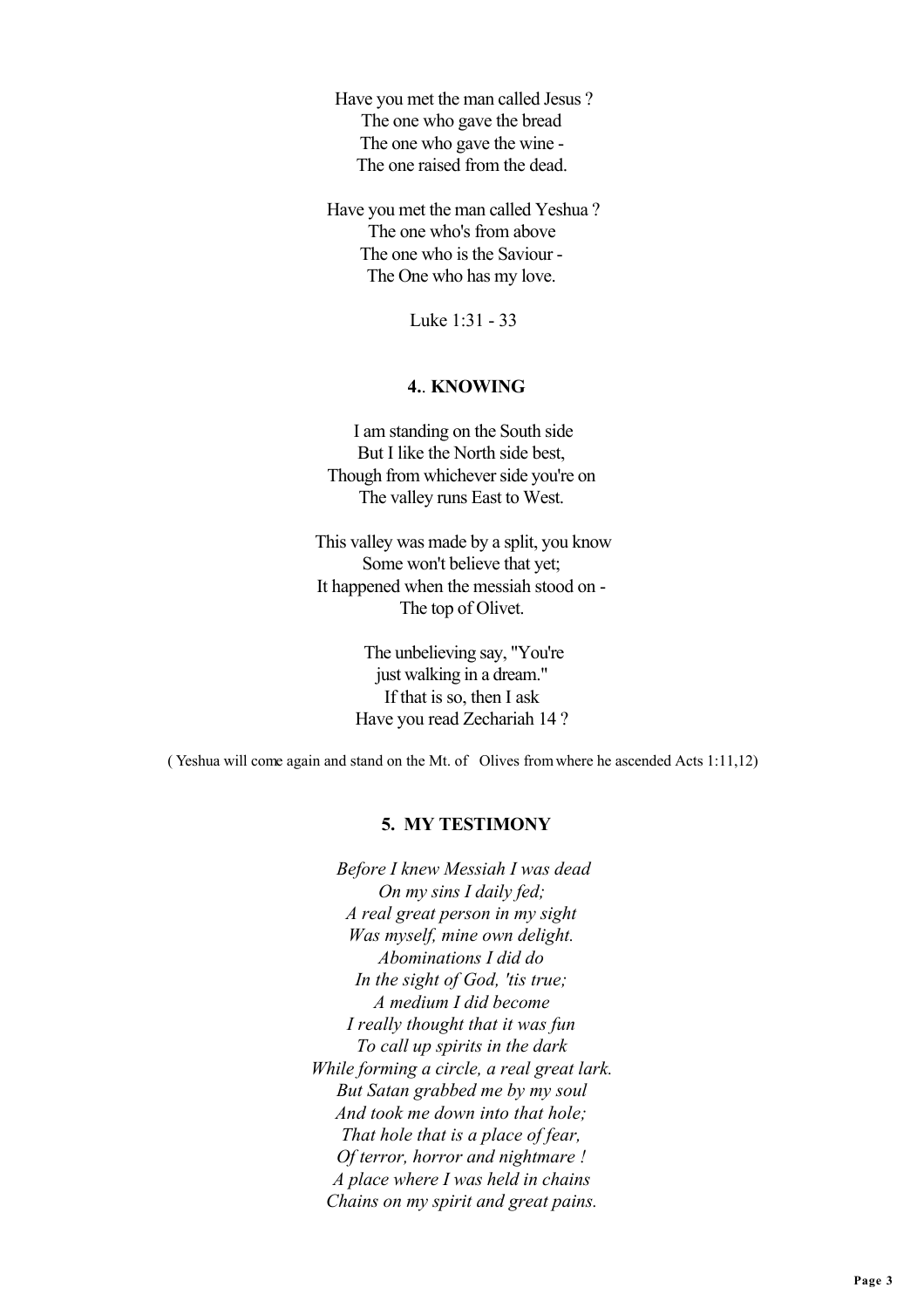*In the dark I was afraid Of things that walked unseen Things that touched me whilst I slept, And during day behind me crept. My mind was filled with awful sights Things which kept me awake at nights, Of filth, death and graveyard too I just did not know what to do ?*

 *Then one day I came to know About how God loved me so And how that if I came to him; He would forgive me of my sin. I learned how Yeshua died FOR ME ! On the tree at Calvary, And how that Yeshua lives today To wash the sin of men away. The Scripture also showed me That from Satan I was FREE I left the hole he had me in - For 'in Messiah' I had no sin. My life God changed, I took Messiah's hand He leads me now and it's sure grand; To know that I shall never die For on Lord Yeshua I rely.*

> *Thankyou God for saving me I know that it is true; And I shall tell other men About how God loves them too !*

> > *2 Corinthians 3:18*

#### **6. I LOVE YOU LORD**

 I LOVE YOU FOR THE WAY YOU UNDERSTAND LORD I LOVE FOR THE WAY YOU BOUGHT ME THROUGH I LOVE YOU FOR THE WAY YOU LOVE AND KEEP ME - BUT MOST OF ALL I LOVE YOU 'CAUSE YOU'RE YOU !

 NO MATTER WHAT SATAN SAYS ABOUT ME LORD, I'LL ALWAYS SEEK YOU; I LOVE YOU FOR THE WAY YOU LOVE AND KEEP ME BUT MOST OF ALL I LOVE YOU 'CAUSE YOU'RE YOU !

PSALM 91:14-16.

## **7. THE OVERCOMER**

 Are you an Overcomer Walking in victory ?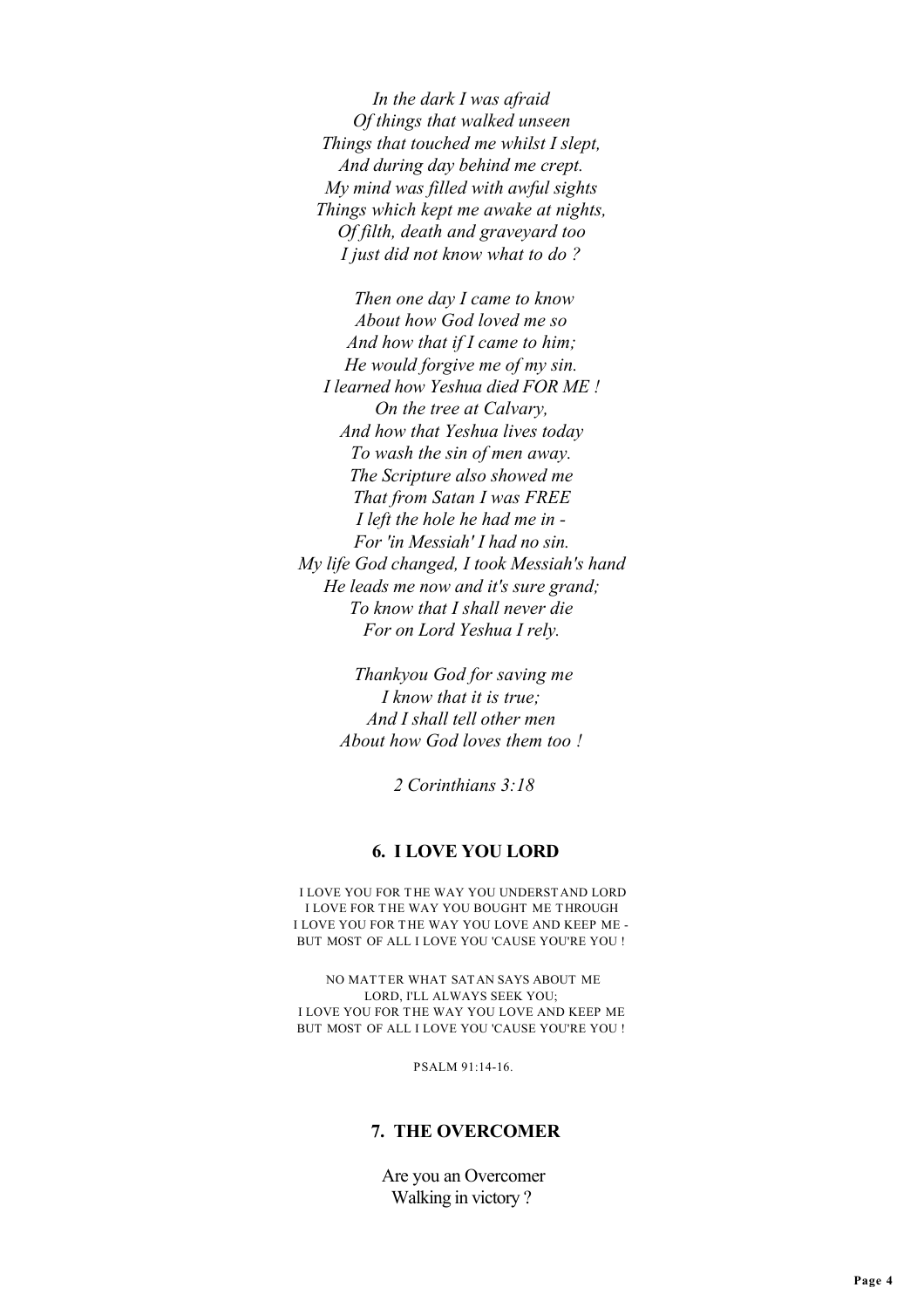Are you an Overcomer Have you been set free ?

 Are you an Overcomer When the world does prod ?

 Are you an Overcomer ? One who's born of God ?

 Are you an Overcomer Sealed by God and safe ?

 Are you an Overcomer Standing firm by faith ?

 Are you and Overcomer With victories to be won ?

 Are you an Overcomer Believing Yeshua is God's Son ?

The answer is....1 John 5:4,5

## **8. LITTLE CHILDREN**

 Little children are a gift An heritage in the Lord That we might learn humility According to God's Word. Little children teach us much As we open to their love For we must be as little children To our Father from above.

 Little children are a blessing As we watch them play and laugh For when we look at little children We see no hate nor wrath. Little children God does give us That as parents we might be, A reflection of the Lord God calls this, family.

 For our Father up above Told us in His Son; "You cannot enter heavenunless like little children you become" So let's bless our little children As they grow from day to day;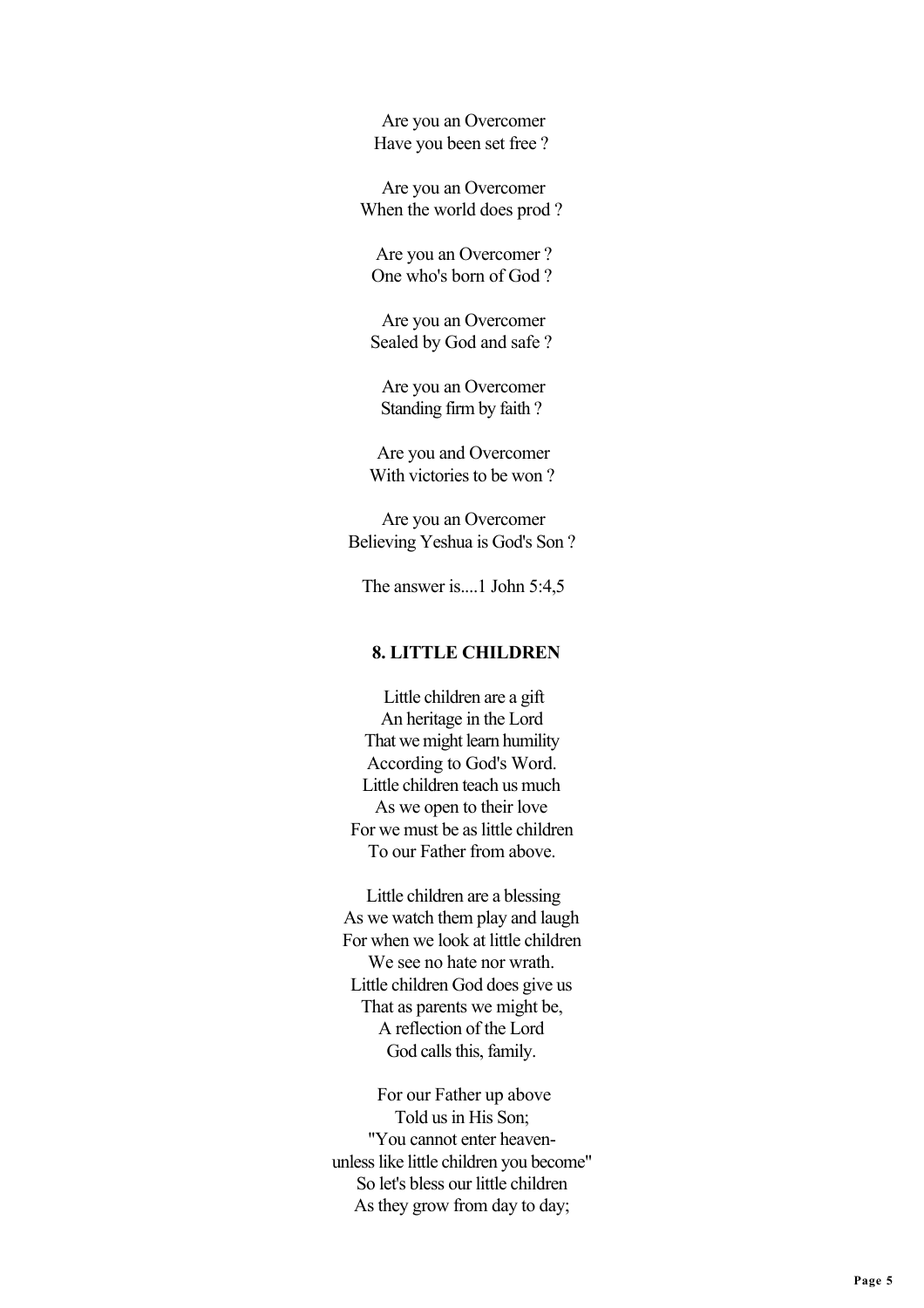Learn to be like Yeshua unto them And train them in their way.

Matthew 8:13

## **9. MY PHONE**

 *My phone is a blessing When it rings, I hurry there, Because I have my phone I need not to despair.*

 *Someone may call with words to say That pierce into my soul, Or, maybe kind and gentle words In love, that make one whole.*

 *Those times when I am by myself I know I'm not alone; For I can eagerly await The ringing of my phone!*

 *Proverbs 12:25; 15:23; 25:11*

#### **10. SATAN'S LIE**

 Some men say, "There is no God" And that they say, "Is right" They ask, "How can there be a God, when the world is in such plight ?" The way they think and always sigh Often makes me want to cry; Because I know from God's Word That they believe in Satan's lie.

 Oh Satan, get thee hence You are here now, and 'tis known; Just be gone in Yeshua's name And let me finish this poem!

 Satan has beguiled these men Women too as well, He stops them from believing God And takes them down to hell. So, just believe in God's Word About the shape the world is in, Once you do, then you will know That it's all because of SIN.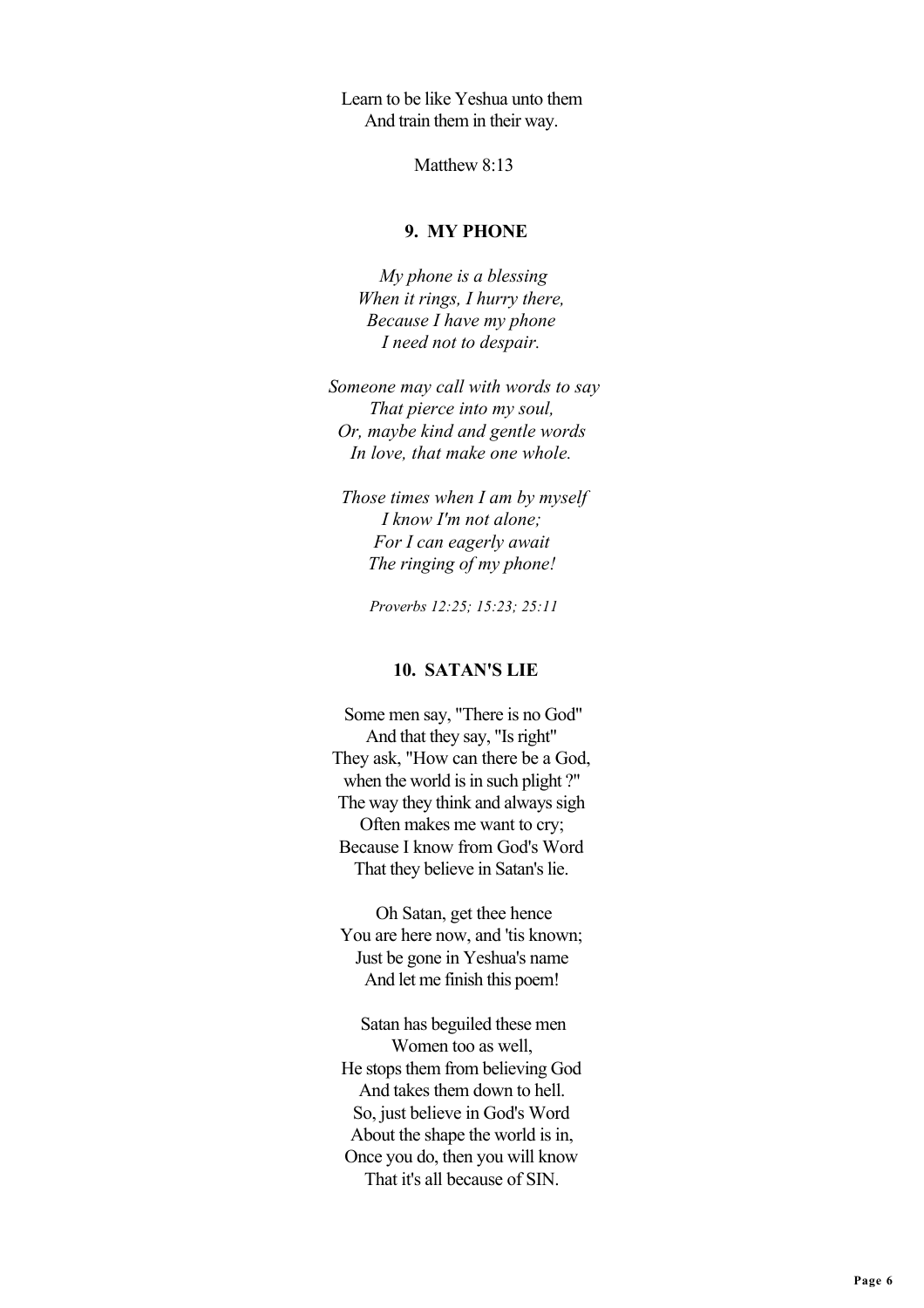# 11. THE PIT

 The pit is full of spiders With eyes that glow bright red; These spiders crawl upon the flesh Of those that die, undead. The spiders mock and laugh at you At you the unbeliever; Because you have no faith in messiah And you served the great deceiver. The pit is full of darkness Hanging heavy like a shroud And whispering voices curse you too Because you have been proud. They ridicule and laugh at you In madness you start screaming, 'I've been cast into eternal hell the reward for my blaspheming.'

## **12. I**'**LL BE THERE**

 The Mountains and hills shall break forth with singing Blessed praise to God, hallelujah's bringing As the trees of the fields clap their hands All creation will sing from earth's many lands; For Yeshua hath put all under his feet Millions times millions crowd God's golden street; Saying, 'worthy of honour , glory and power is Yeshua our Lord in eternity's hour.'

## **13. LOVING GOD**

 *The one who loves his brother Is the one who loves the Lord; This teaching is confirmed by One John, in Scripture's word In chapter five at verse two The Apostle this does say, ' We know we love God's children when we love God and his commands obey.'*

 *1 John 5:1-3*

## **14. LISTEN TO JESUS**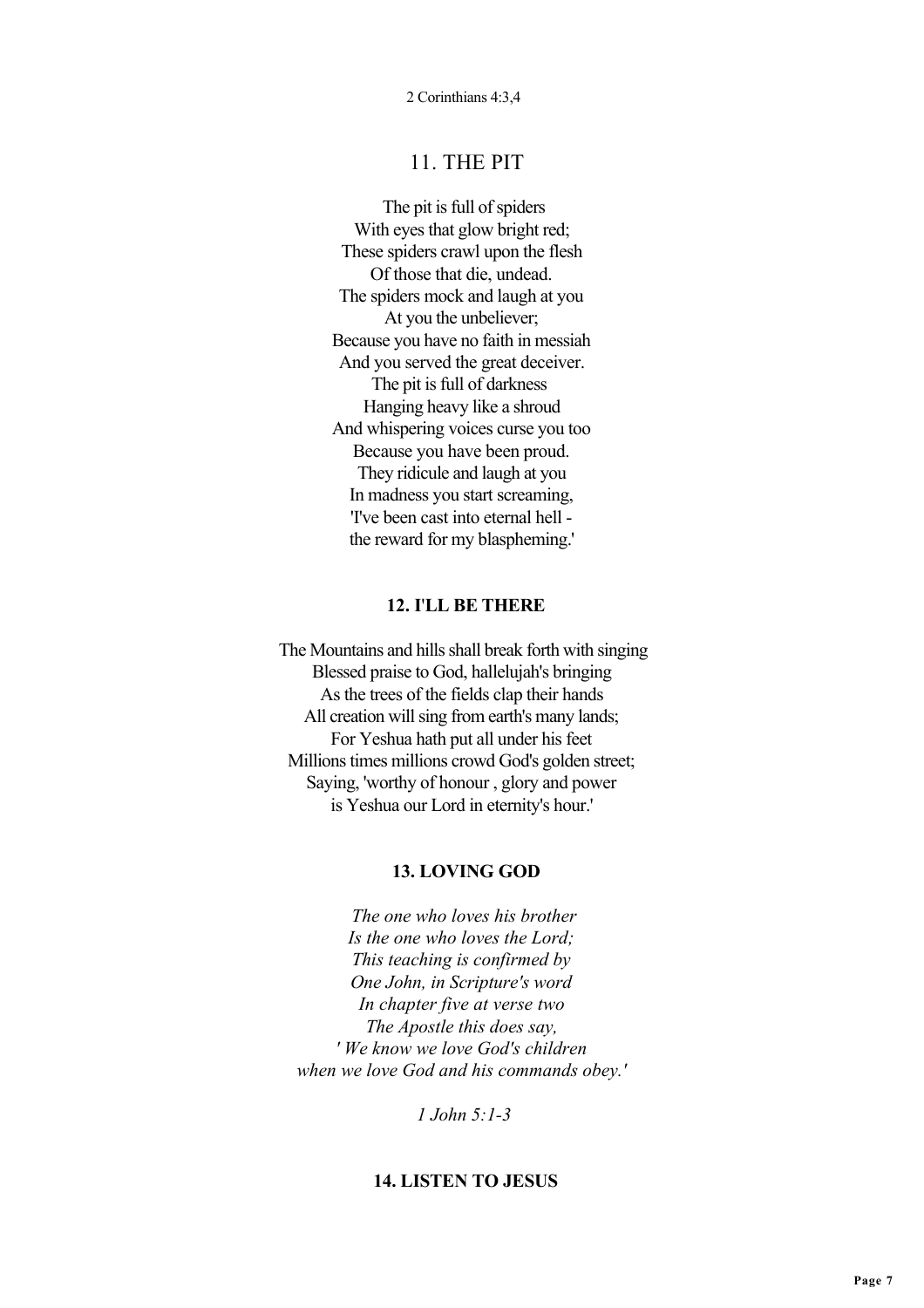By thunder and lightning the Lord will speak As he did on the Mount of the Law; So believe not the false messiah who comes to you Instead remember God's Word from time afore. Yeshua answered, when disciples did ask " Tell us when these things shall be ?" Yeshua replied, said unto them; ' Take heed that no man deceive.'

 ' For many shall come saying, I am the messiah believe in them not I do say for as the word of God is true; these come not in the right way. ' For I shall come upon the clouds as lightning from East unto West: to stand upon Mount Olivet.' False christ's will not pass that test !

 It's best to listen to Yeshua Accept not what other men say; For Jesus hath spoken the truth to mankind - All shall be fulfilled on that day.

Matthew 24

### **15. THE VEIL**

 The desert tabernacle That shadow passed in time; But never has God's temple For God's temple is divine.

 When that curtain rent in twain From top unto the bottom; This meant that veil, the messiah Was torn but not forgotten.

 The veil that we must enter through Is Yeshua the only way Into the tabernacle above That's where I stand today.

 The book of Hebrews speaks of this The writer wrote to teach them plenty, Now I encourage you to read - Chapter ten: nineteen and twenty.

Hebrews 10:19,20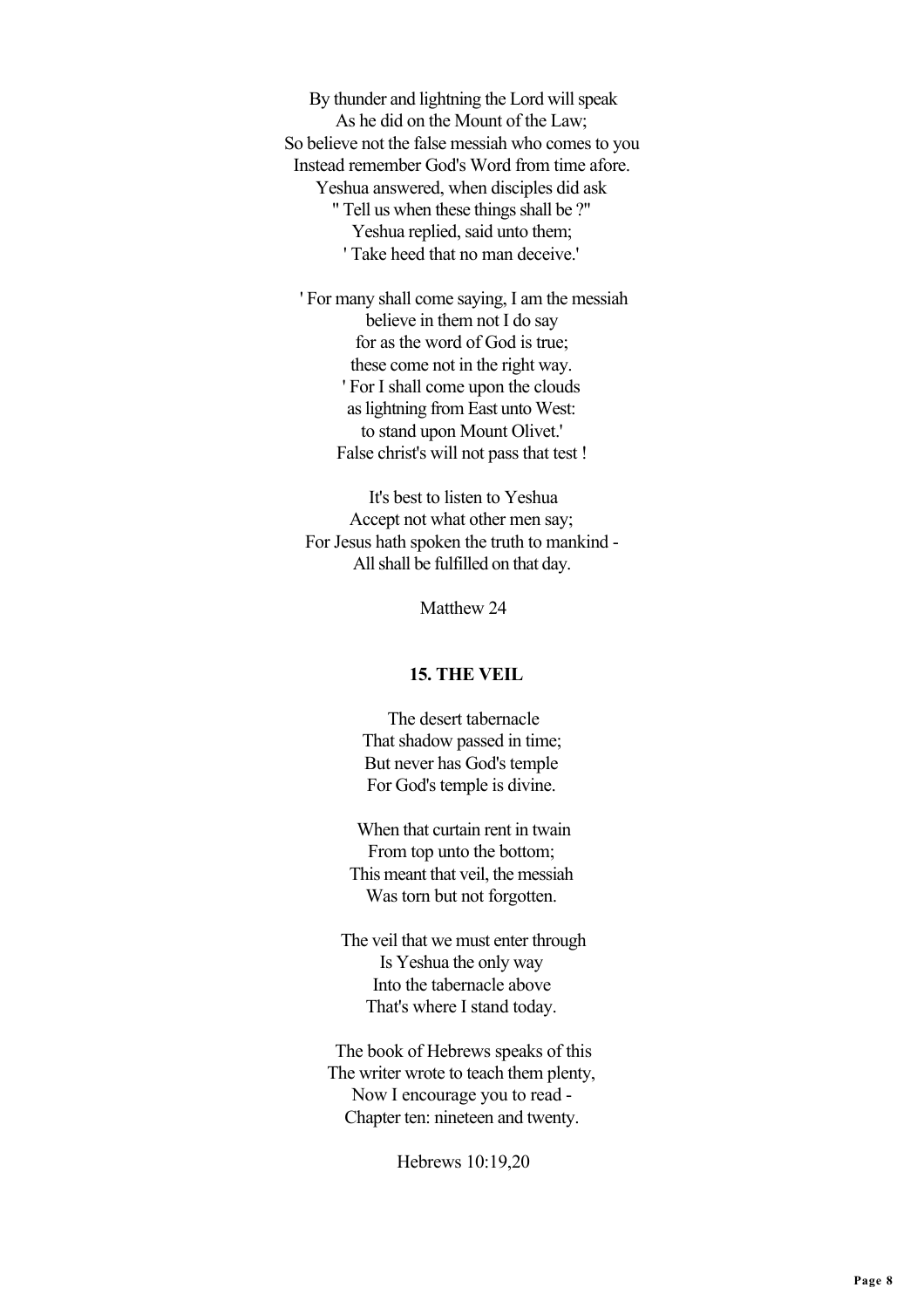## **16. WHAT'S IN TIME ?**

 If sixty seconds make a minute And sixty minutes an hour What's in time for you to do ? But to tell of God's great power.

 Twenty four hours are in a day Seven days in a week What's in time for you to do ? But to preach Christ to the meek.

 Four weeks make up a month And thirteen months a year What's in time for you to do ? But teach ' God's love casts out fear.'

 For what is in time, this present age ? But one thing that a Christian must do; 'tis to tell of the Saviour's wondrous love Calvary's time means redemption time too.

## **17. PSALM 91:1-8**

 He that dwells in the secret place Of the Most High shall abide Under the shadow of the almighty; God shall be his great reside. I will say of the Lord, my refuge My fortress and: my God In him will I always trust He has become my staff and rod. Surely he shall deliver you From the snare that the fowler has set, From the pestilence and disease For the Lord, is the Master yet !

 You shall not be afraid of the terror by night Nor of the arrow that flies by day; Nor of the pestilence which walks in the darkness Nor of the destruction that wastes at noonday. A thousand shall fall at your right hand - And ten thousand at your right side But it shall not come near you at all For you abide in the promised land. Only with your eyes shall you watch And see the wicked's reward, Because have made my refuge - Your habitation, even the LORD.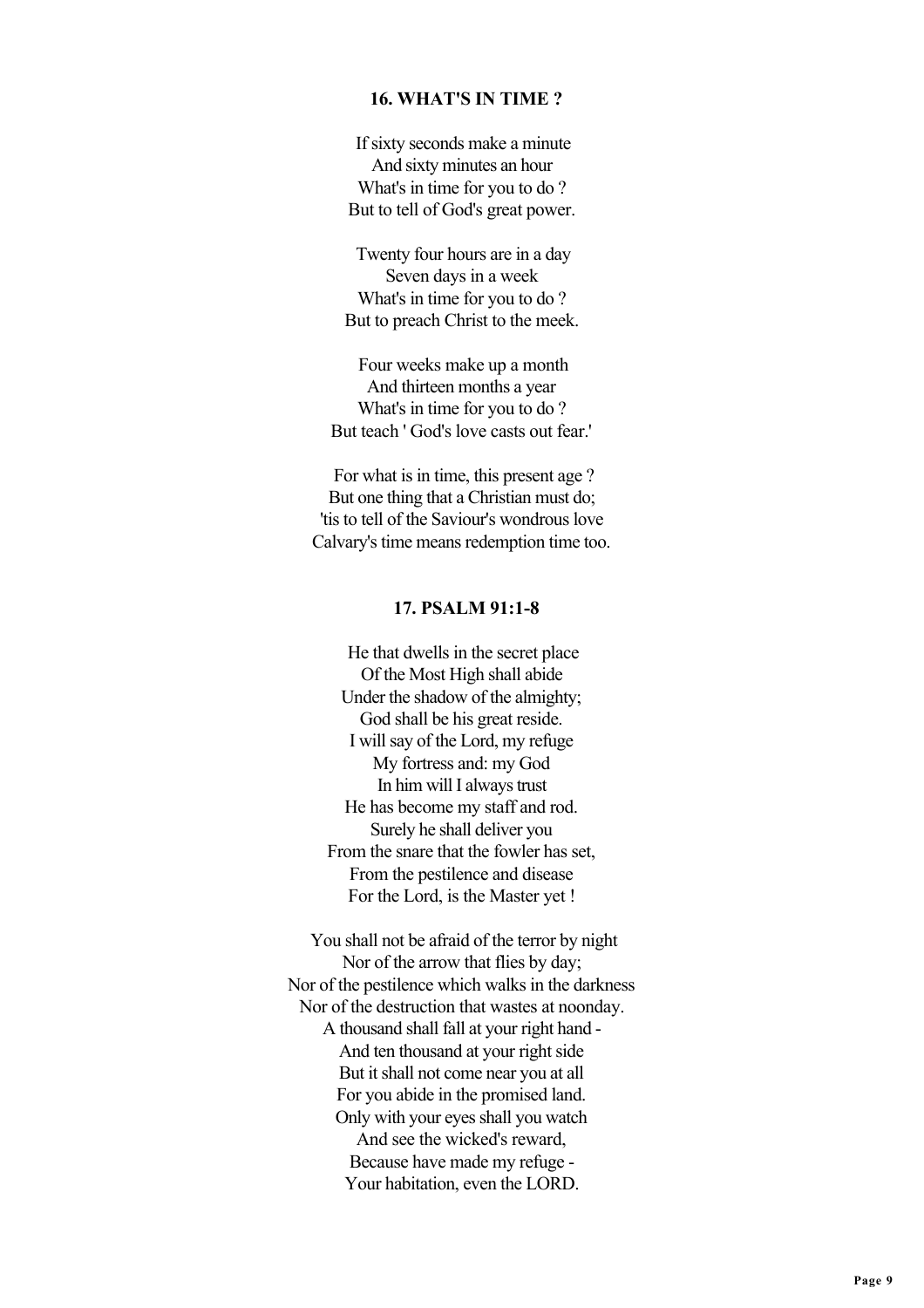## **18. A TOUCH OF HEAVEN**

 All creation is burdened by sin And softness is really quite hard What we feel as gentle and light Heaven reveals all has been marred. For in heaven flowers are ethereal With petals like gossamer wings Their fragrance is as Holy incense Drifting upward to God it sings.

 The gardens of Earth may have beauty But in heaven they cannot compare Whose flowers are as jewels within silver For the river of life doth flow there. The streets of heaven are golden Yet a gold that is crystal clear And a sinner cannot walk upon them For no footprint can ever come near.

 The saints walk in pastures so green In each bosom there is a white stone; And they take their repose in the shade Of the shadow that's cast by God's throne. Yes, there is nothing on Earth that is soft To us things just, seem to be; But in heaven all things are of Spirit Sometimes those things I can see.

#### **19. GLORY IN ALL THINGS**

 Being justified by faith We have peace with God through Jesus Who gives us access to God's grace The Lord says, 'your faith pleases' By this grace we rejoice in hope Of the glory of God alone And not only so, in this But we glory in all God hath done.

 For we glory in deep tribulations Knowing trouble doth bring a reward Tribulation will work in us patience As we press on for Jesus our Lord.

 Now patience will work to experience And experience works hope from above; Hope makes us not ashamed in our hearts Into which God's Spirit pours love.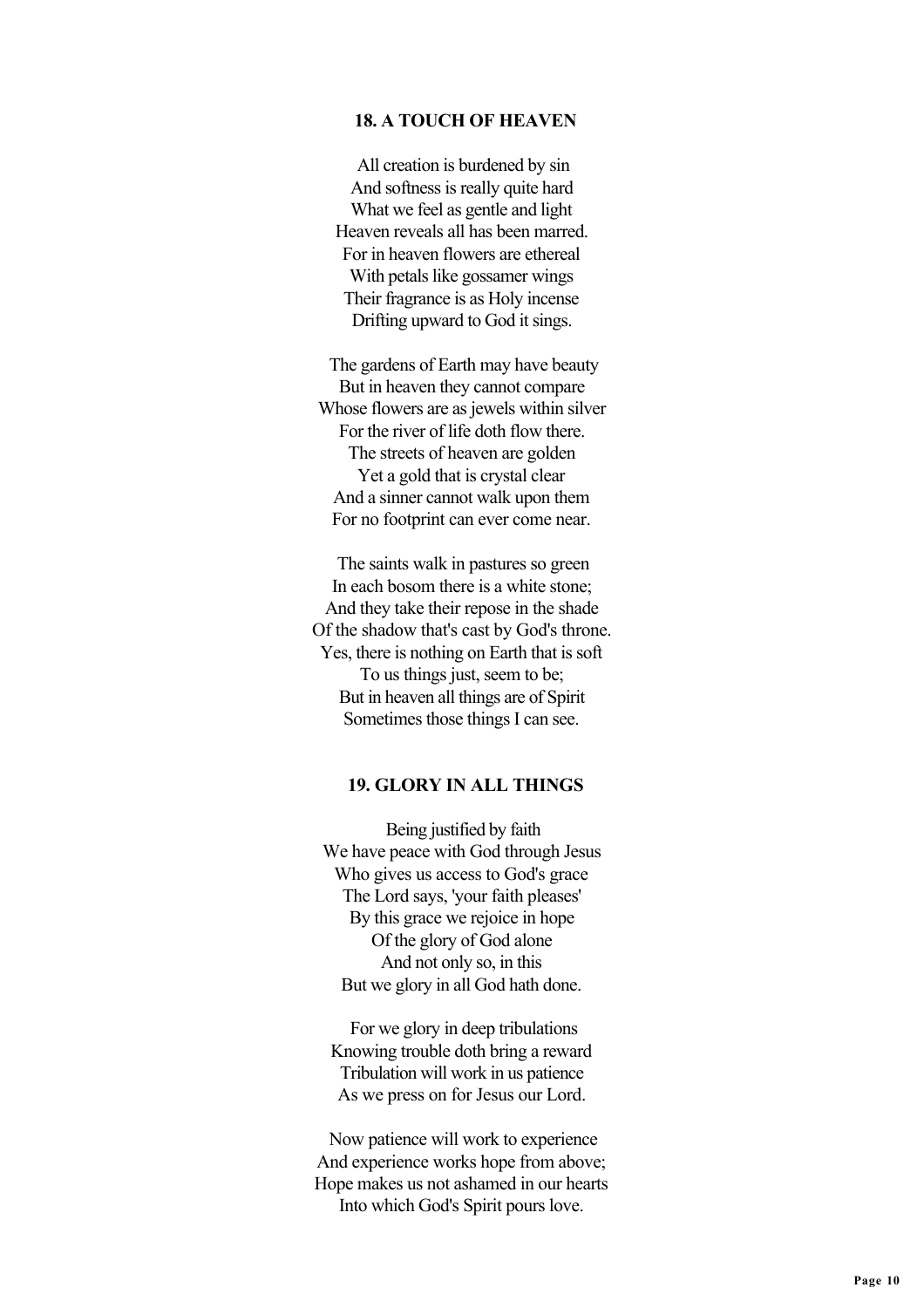For a good man will one scarcely die; But God commended his love to us all In that while we were sinners, Christ died His blood is our justified call.

Romans 5:1-9

### **20. ONE SPECK OF GOLD**

 No labour can be wasted When for the Kingdom it is done Whether short or long the work If a soul is saved and won. The reward for the labourer Will be paid to him that day; The faithful servant who did his work Will receive from God his pay.

 Now, many look for great rewards God's treasures they would hold; But me ? I shall be satisfied With just one speck of gold. 'cause the desire of my heart Will be Calvary's story told My treasure is the Gospel song; And just, one speck of gold.

Jesus is my inheritance

### **21. NO JOKES PLEASE**

 For there are many preachers That show a comedy, They also use theatrics But it pulls no weight with me. God's Scripture they mix with humour And delight the simple folk, Who when they leave the meeting say; "What a funny bloke."

 But wisdom gives discretion With understanding she doth speak To keep man's mouth from rashness If wisdom he will seek.

 For I received wisdom's counsel To me these words she spoke, "Be instant with the Word and forget about the joke."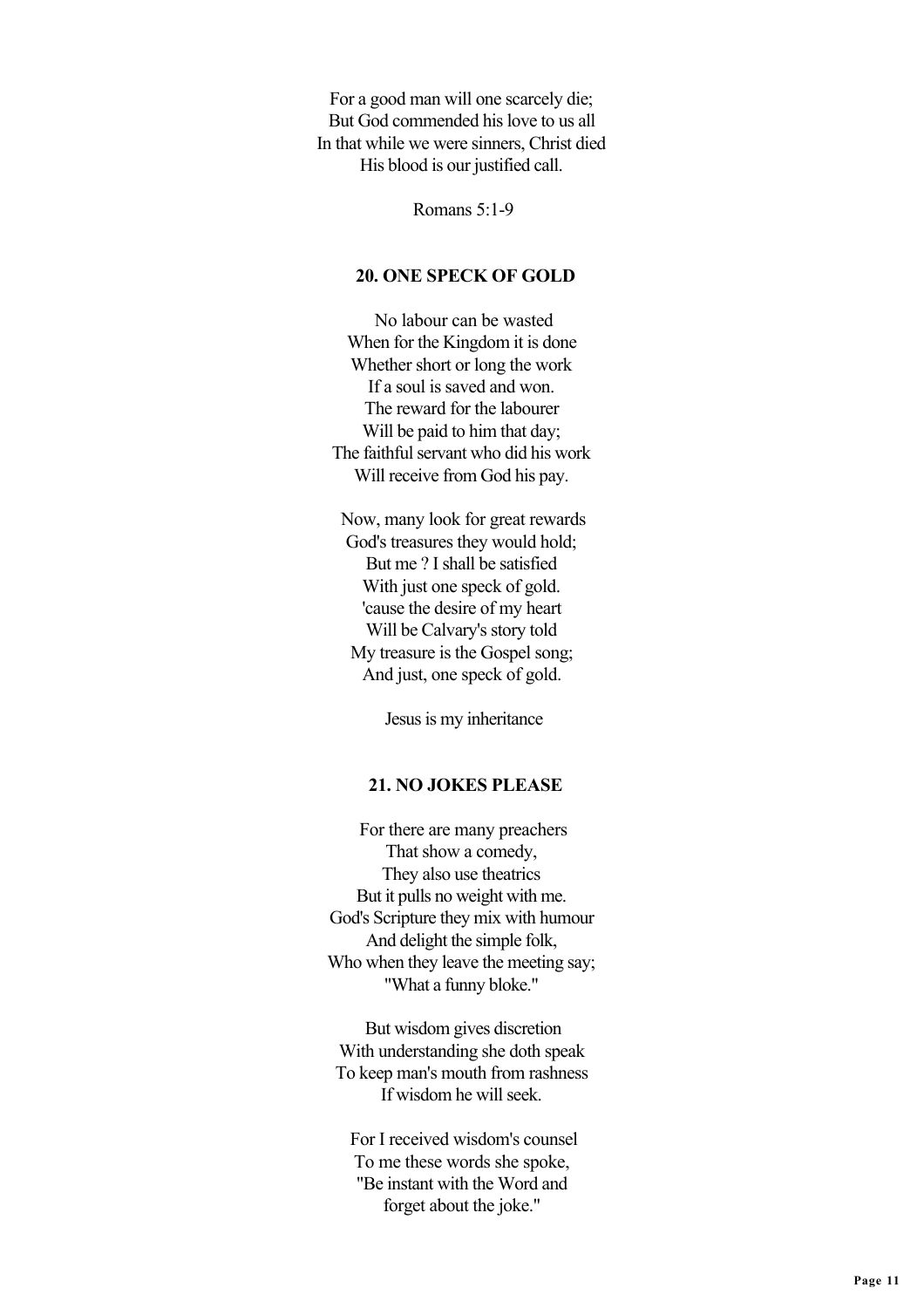Ecclesiastes 5:1,2

## **22. THREE HEAVENS**

 Have you ever stopped to think Taken one thought about the Lord; Or considered this Earth you stand upon Did you ever read in God's Word ?

 That there are three heavens; The first contains the air The second holds the whirling shperes The third ? well God dwells there.

 In the first there are the clouds The winds that blow, the rain Where birds fly on a summers day And sing their sweet refrain.

 In the second there is the sun The moon and stars at night This heaven bears the spinning orbs; Appoints their path of flight.

 In the third God does dwell Above all time and space; Who controls all things by his great hand And sustains all by his grace.

2 Corinthians 12:1-5

## **23. UPON NOTHING**

 God hangs the earth upon nothing He calls the stars by their name One of them God has called 'Wormwood' This star will bear a great flame.

 God hangs the stars upon nothing To show they made by his Word There is no place upon Earth - Where the sound of their voice is not heard.

 God hangs the stars upon nothing For, from nothing they have been made, In the beginning God created - His invisible hand he displayed.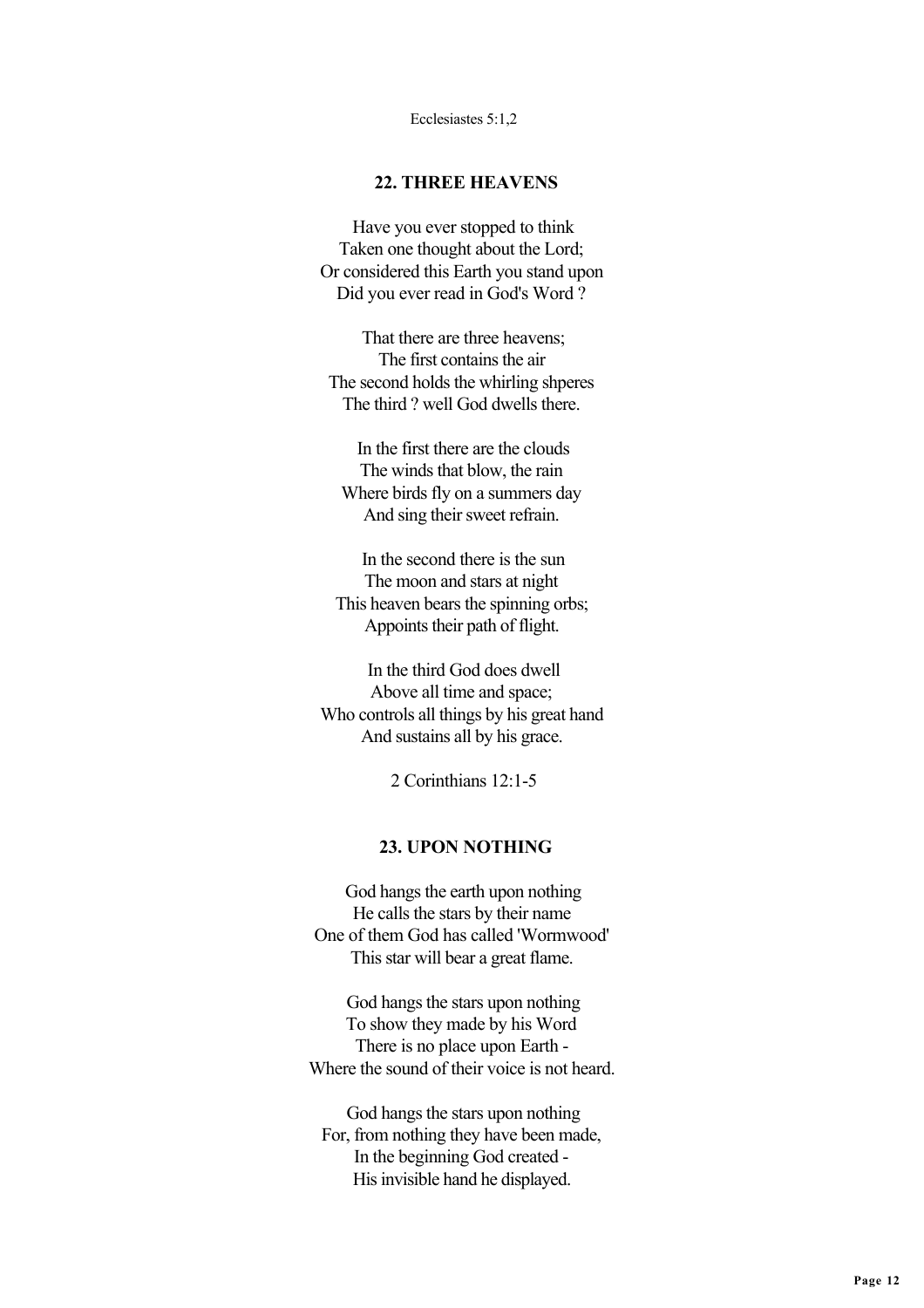'God hangs the earth upon nothing' Declares the patience of Job; The heavens are but as a mantle And God shall fold them as a robe.

Job  $26.7$ 

#### **24. THE LORD**

 The Lord he is good and perfection Each day his mercies are new His name is Yeshua, the Messiah He is Holy, Just and True. The Lord is a wonderful Counsellor For wisdom comes from his hand; In understanding no one is better A blessing has been his command. The Lord is the One who can save you; You must believe on him now The Lord shed his blood - To cleanse you from sin So repent and give him your trow.

Pslam 8:1

## **25. NO MORE OFFERING**

 Without the shedding of blood There is no remission for sin. For the life of the flesh is in blood I press on that Messiah I may win. For the blood of bulls and of goats My sin these cannot take away; But God put His Son to the Rod Once and for all on that day.

 For Yeshua said unto his Father 'Lo, I come to do thy will O God' Then offered himself as a sacrifice - To save man from God's wrath and rod. The blood of his life he surrendered Is the eternal altar of grace For there is NO more offering for sin Because remission HAS taken place.

Hebrews 10:4-18

## **26. MANY ARE BLINDED**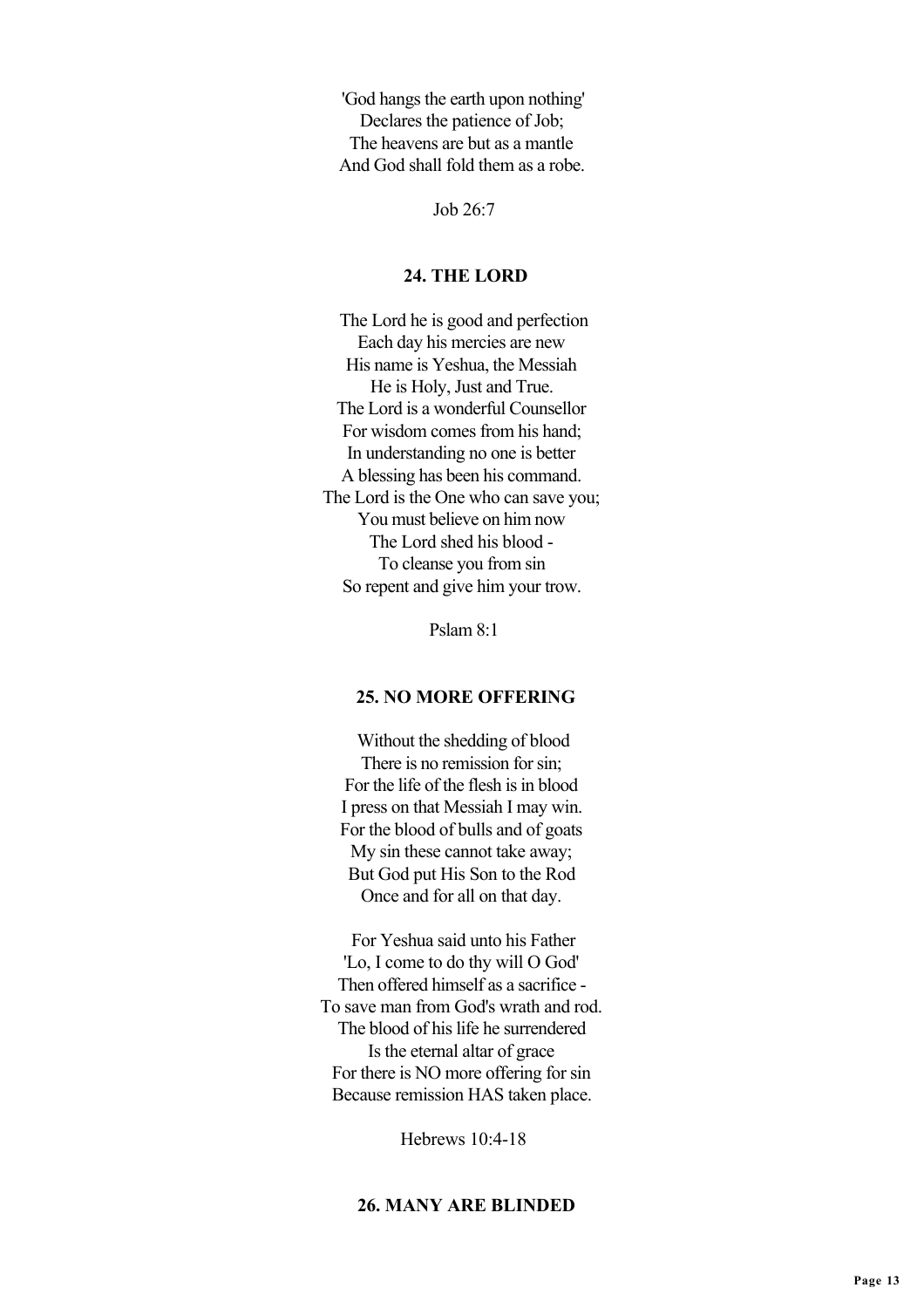Many eyes are blinded Shut up in unbelief They listen not to Yeshua But have paid heed unto the thief. They would put the Lord in a box Tie the Holy Spirit down; Saying, 'we know all there is to know for we shall have renown.' But all these people though they From Roman Catholic to Pentecostal be; Are all but cults with heresies There is one thing they do not see.

 Many are blinded by their own way The sheep they do not tend: Instead, they push their barrows along the street - And can't see the DEAD END !

> Some don't see that Yeshua died And that he rose again To justify those that have faith; So they teach the law in vain.

 Some don't see that Yeshua lives And gives life unto the dead They preach another way but Messiah; To trap the sheep instead.

 Some don't see the Holy Spirit Can be given by Lord Yeshua today So they have no assurance of The things in life's array.

 Some don't see the need of faith But rely on their own might; My answer to the lot of them is -

## LET YESHUA GIVE YOU SIGHT !!

'But if our gospel is hid, it is hid to them that are lost.'

2 Corinthians 4:3

## **27. THE PRECIOUS BLOOD**

 The precious blood of Yeshua That he shed for you and me Upon the Rood of Calvary So that we could be set free.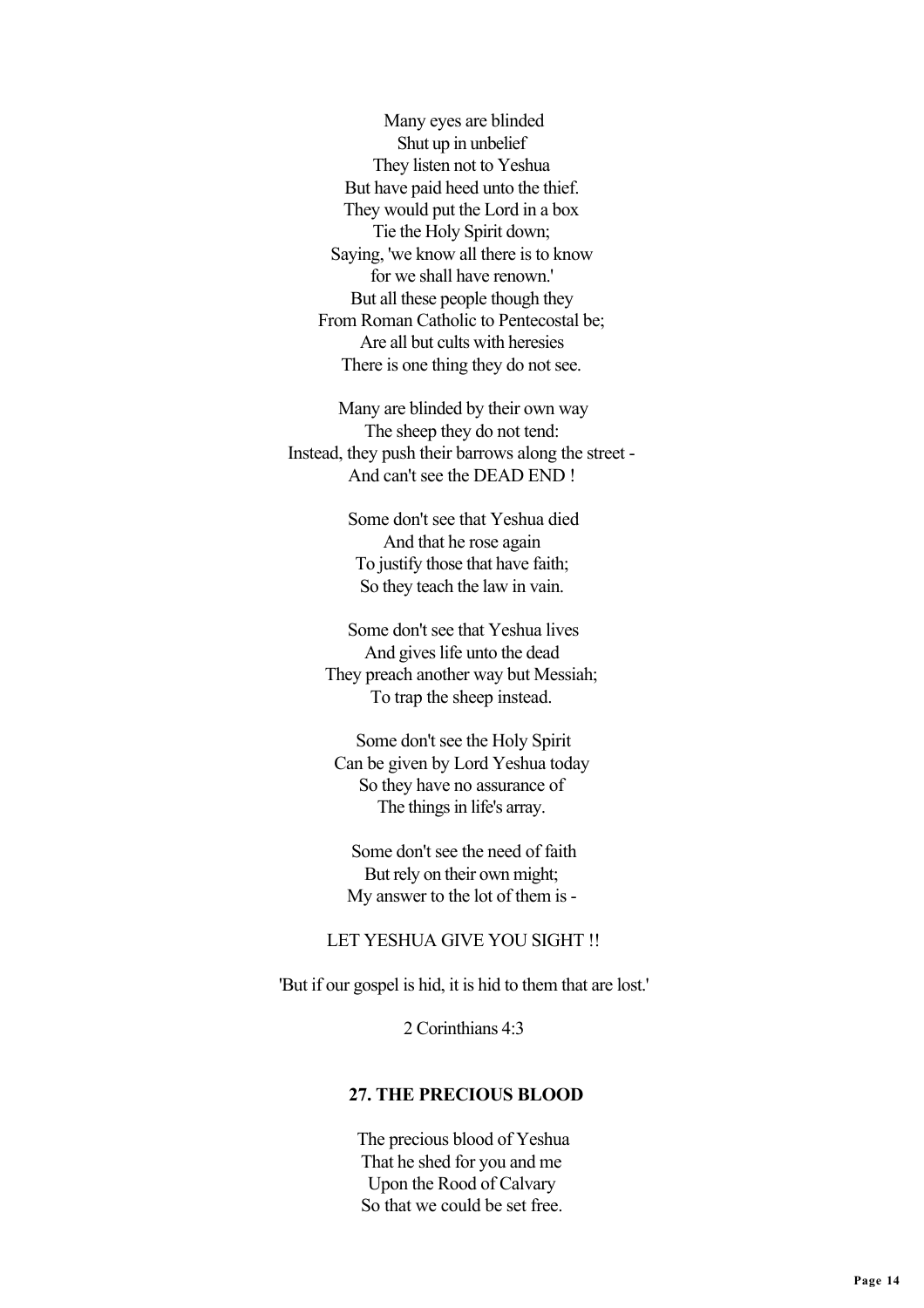The precious blood of Jesus That cleanses every sin When we confess unto the Lord As we return to him.

 The precious blood of Yeshua That speaks of sin's debt paid; Blood that makes us one with God At-One-ment, the messiah is slayed.

 The precious blood of Jesus That over time does span Some replace by other teachings; The vain imaginings of man.

 The precious blood of Yeshua That my faith does rest upon, Other men reject, refuse - They believe not on God's Son.

 The precious blood of Jesus That I'll preach until I die 'cause I want men to understand On His blood they must rely.

 The precious blood of Yeshua His blood that speaks of love; Agape love must be our cross With our Saviour from above.

 The precious blood of Jesus It is my way and lamp; I shall bear my Lord's reproach With Him outside the camp.

 The precious blood of Yeshua His life ransomed for mine In Jesus I have new life - Abiding in the vine.

 And so, if you would ask of me 'Which gospel stops sin's flood ?' There is but one, I will reply Written in, THE PRECIOUS BLOOD.

'You are not redeemed with corruptible things; but with the PRECIOUS BLOOD of Messiah.'

1 Peter 1:18-20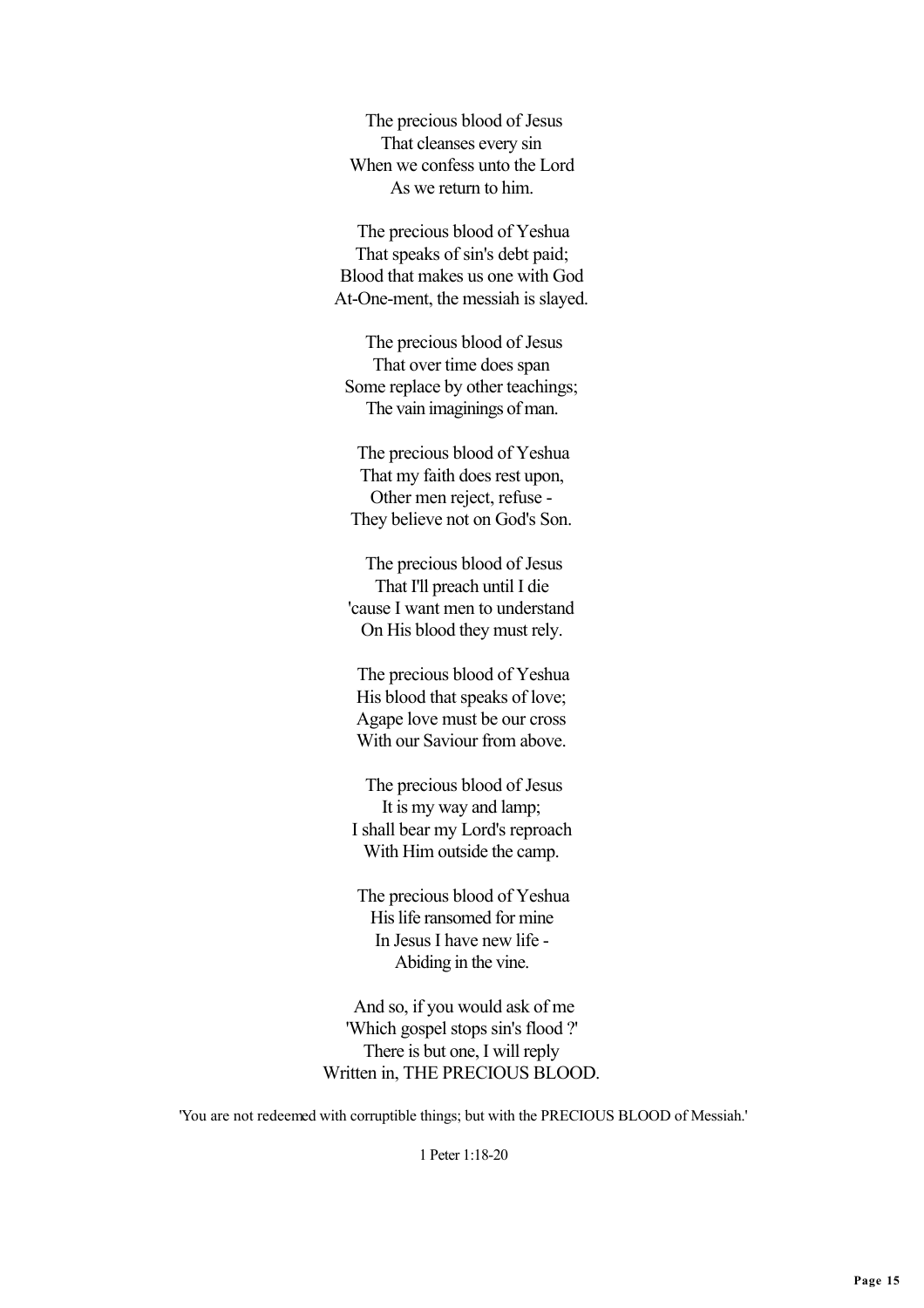#### **28. FAR, FAR BETTER**

 There is a far, far better God There is a far, far better Son There is a far, far better blood, Than that wicked Mass has done.

 There is a far, far better Covenant There is a far, far better Way There is a far, far better Redemption, Than the pseudo religions today.

 There is a far, far better Saviour There is a far, far better Plan There is a far, far better Yeshua, Than the one proffered by man.

 There is a far, far better Salvation There is a far, far better Race There is a far, far better Finish, It's summed up in God's GRACE.

'For by grace are you saved through faith; and not of yourselves; it is the gift of God.'

Ephesians 2:8

### **28. LIFE'S HILL**

 I was climbing up life's hill On a steep and crooked track, But for every two steps taken It seemed three I would slip back. I tried to hang on with my hands And dug my heels in too; But in the end I'd slide back down Injured and feeling through. So, up again I'd push But that hill it seemed to grow Into a mountain fortified With a precipice below.

 The load I bore was heavy It would force me to the ground But as I struggled to my feet, I heard a little sound. A voice upon my ear did ask 'Why is it you delay if you wish to climb this mountain why don't you stop to pray ?' It was then that I remembered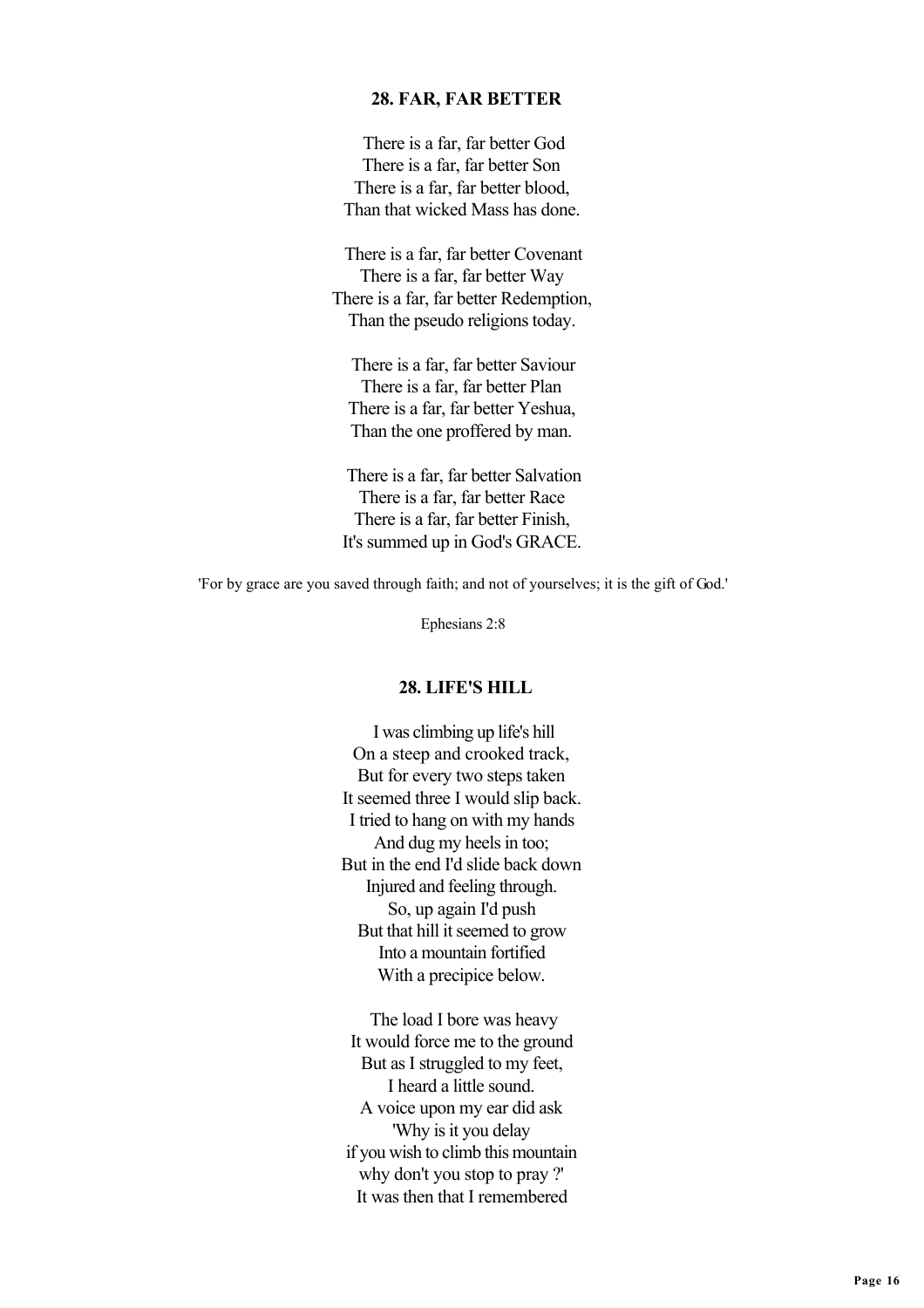Those words I now love best, 'Come to me you heavy laden and I shall give you rest.'

Matthew 11<sup>-28</sup>

## **29. LISTEN**

 *Come Messianic men and women Harken to what I say; About our Lord Yeshua messiah He is the Truth and Way. We must obey his every word That he speaks from above Reminding us that we must walk According to his love. For, I would dare say to you That we must live his Cross Crucified unto the flesh For each we suffer loss.*

 *To care for yourself is wrong For others Yeshua came; Shed his blood, he freely gave So we must do the same.*

 *For in the words of Jesus A lesson we can learn Hearing what the Spirit says, I want you to discern. The Son shall seperate the nations And His yardstick shall be; 'If you did it for the least of these, you did it unto me.'*

 *So, Messianic men and women I've said what I must say; Let's esteem the other better; Listen, this is love's Way.*

 *Matthew 25:31-46; Philippians 2:3*

### **29. WONDERFUL**

 Oh, my God is wonderful, wonderful to me He sent His Son to take my place On Calvary's dark tree.

Yes my God is wonderful, wonderful 'tis true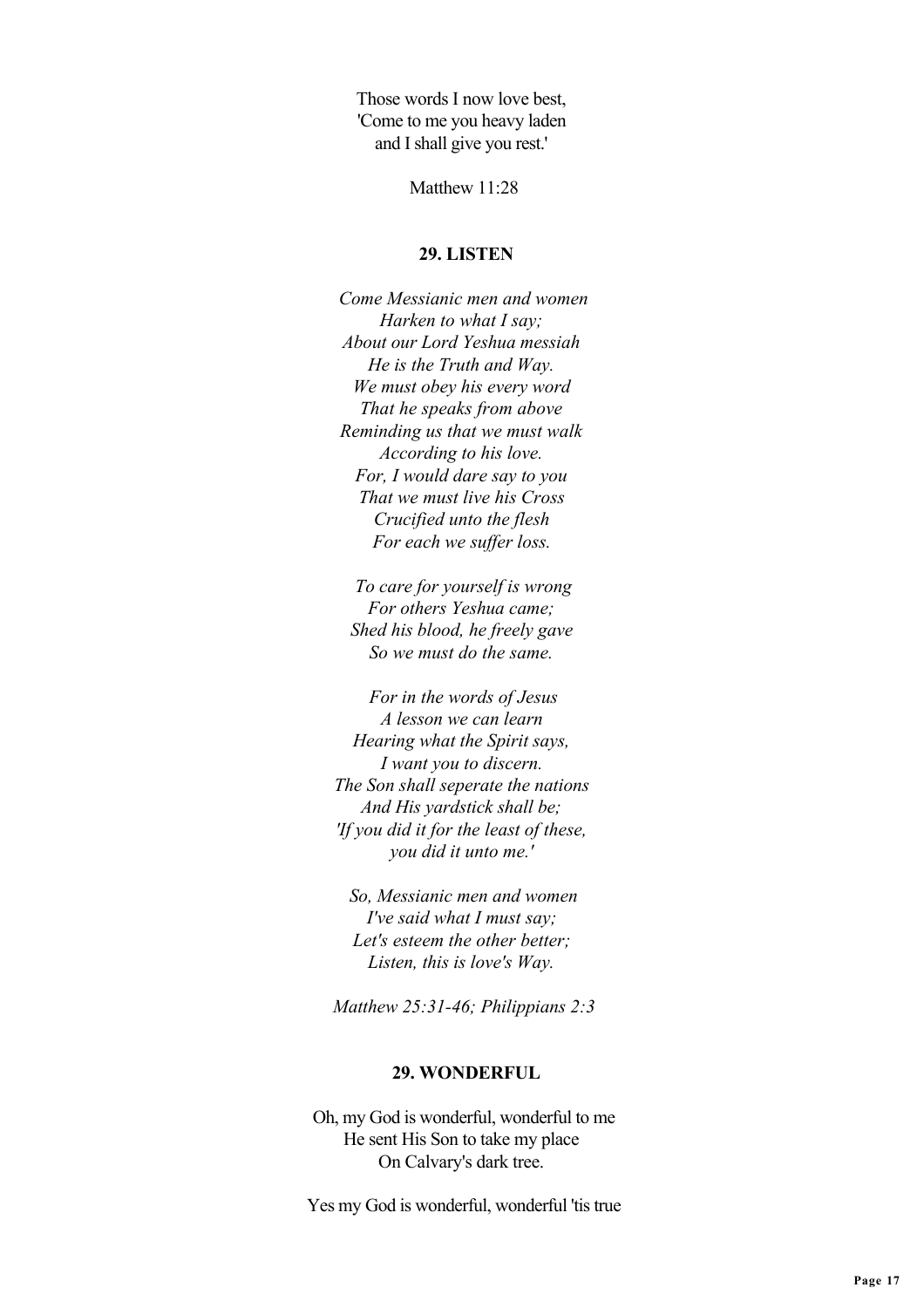He did not die for me alone He also died for YOU !!

John 3:16

# 30. REPENT

 Repent, repent the end is near Repent, repent have nought to fear; Repent, repent and come to me Repent, repent and be set free.

> But if you do not repent And come along to me You will never have a part Through all eternity.

 Instead you will be cast outside And never be forgiven You shall have no part with my Father Or Me in the New Heaven.

> A fiery place shall be yours That shall be your wages, The smoke of your torment Will ascend above for ages.

 Weeping and also wailing, And gnashing of teeth for you, Becuae you did not believe In what I did for you.

 The ones I love and cherish most Are those who have repented Who also have believed on Me And with their hearts have meant it.

 Oh, there are also others That say, "we love you too" But these only show an outward sign So they are just like you.

> Hypocrites they are called That's a name well said; For they pretend to be alive But inwardly are dead

 So, do not be cast outside Into the fiery pit Repent, repent believe on Me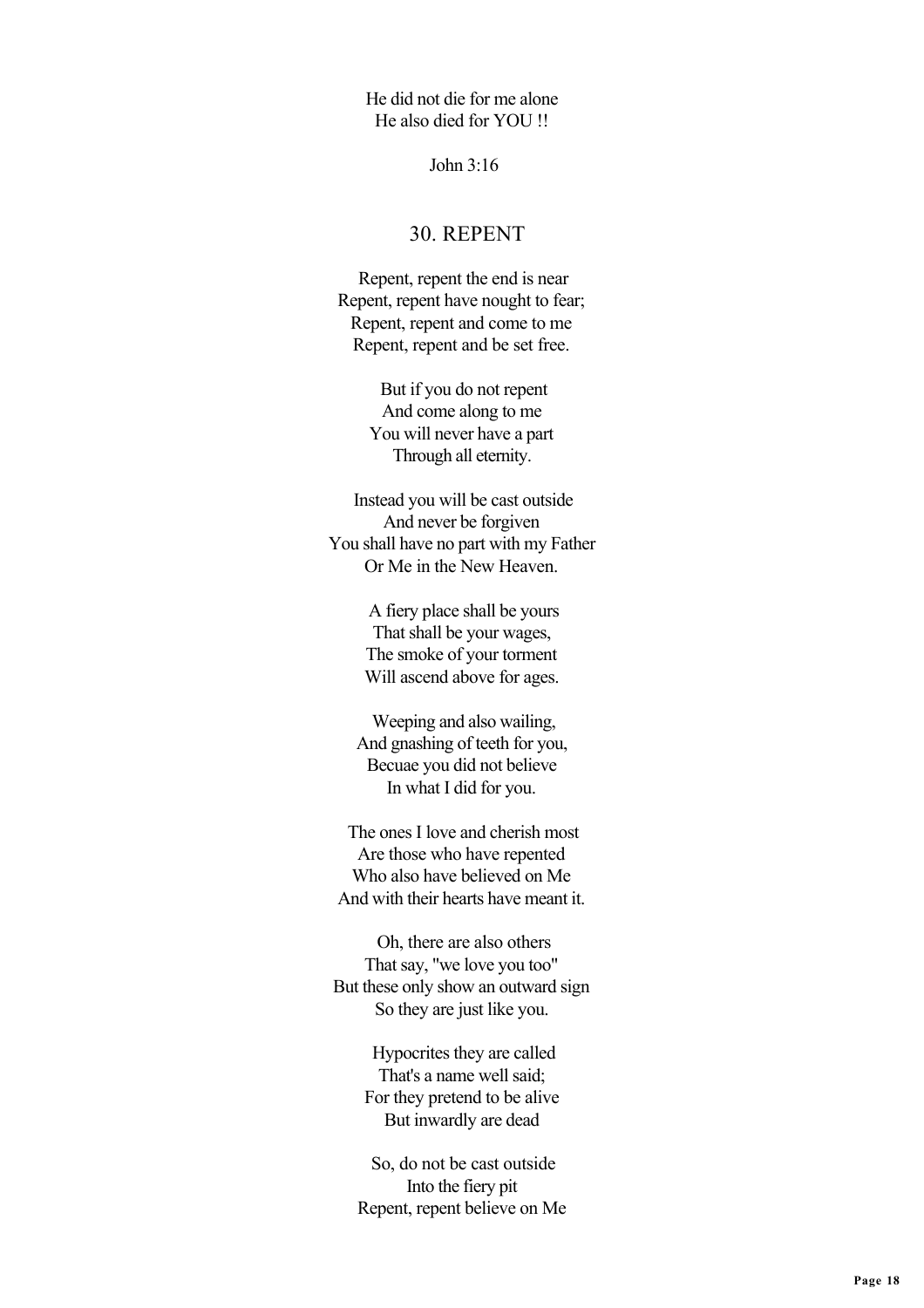You will not suffer it.

Acts 2:38

## **31. THE MIRROR**

 When I look in the mirror A reflection I do see Of a man who is important For I know that God loves ME. When I look in the mirror A reflection I do face Of a man who has been saved And I know it's by God's GRACE. When I look in the mirror A reflection it must afford Remembrance of what I have seen - For I must reflect the LORD.

James 1:22-25

## **31. NONE AT ALL**

 There is no wisdom or understanding Nor counsel against the Lord; The horse may be ready for battle But safety is found in the Lord.

 Many seek to destroy They mock against God and His Son; Seeking to laugh at the Saviour Treating Calvary's Tree as but fun. Why do the heathen rage, And the people imagine a vain thing ? It is because they all are rebellious - They will not have Yeshua as King. But He that sits in the heavens shall laugh In derision shall the Lord have them all; When He shall speak in His hot displeasure - None will stand on that day, none at all.

Psalm 2:1-5

## **32. IF I WERE**

 If I were him I'd like to say I'd do things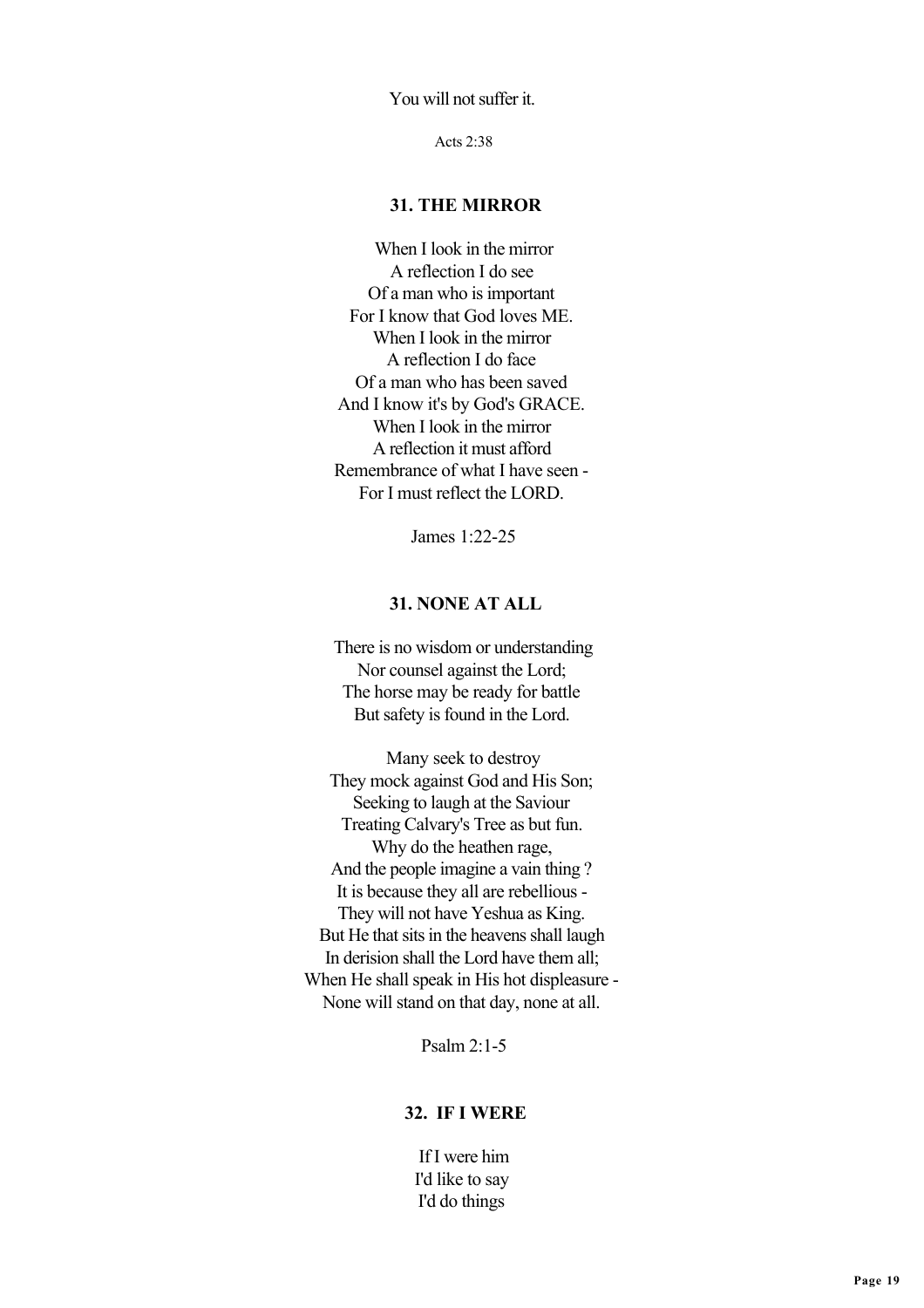In a different way. If I were her I know I'd do A better job Far better than you ! If I were you Take my advice I'm never wrong Not once nor twice. If I were God I'd shine my light I've told him so - I'm always right.

 Yes, many say 'If I were' They should go back to school, To learn the lesson they have missed; That 'IF I WERE' spells fool.

## **33. I REALLY AM A HERETIC**

 *I really am a heretic Because I always preach - We must ever walk by faith None other will I teach.*

 *I really am a heretic Because I love the Lord - And would understand his teachings In God's Holy Word.*

 *I really am a heretic Accursed is my gospel way - Which tells that Yeshua came and died And rose again the third day.*

 *I really am a heretic 'cause I stand on God's proof - That Jesus died for my sins My faith assures this truth.*

 *I really am a heretic And I must confess to you - That the Yeshua whom I love They called him heretic too.*

 *Acts 24:14*

## **34. BECAUSE HE LOVES ME**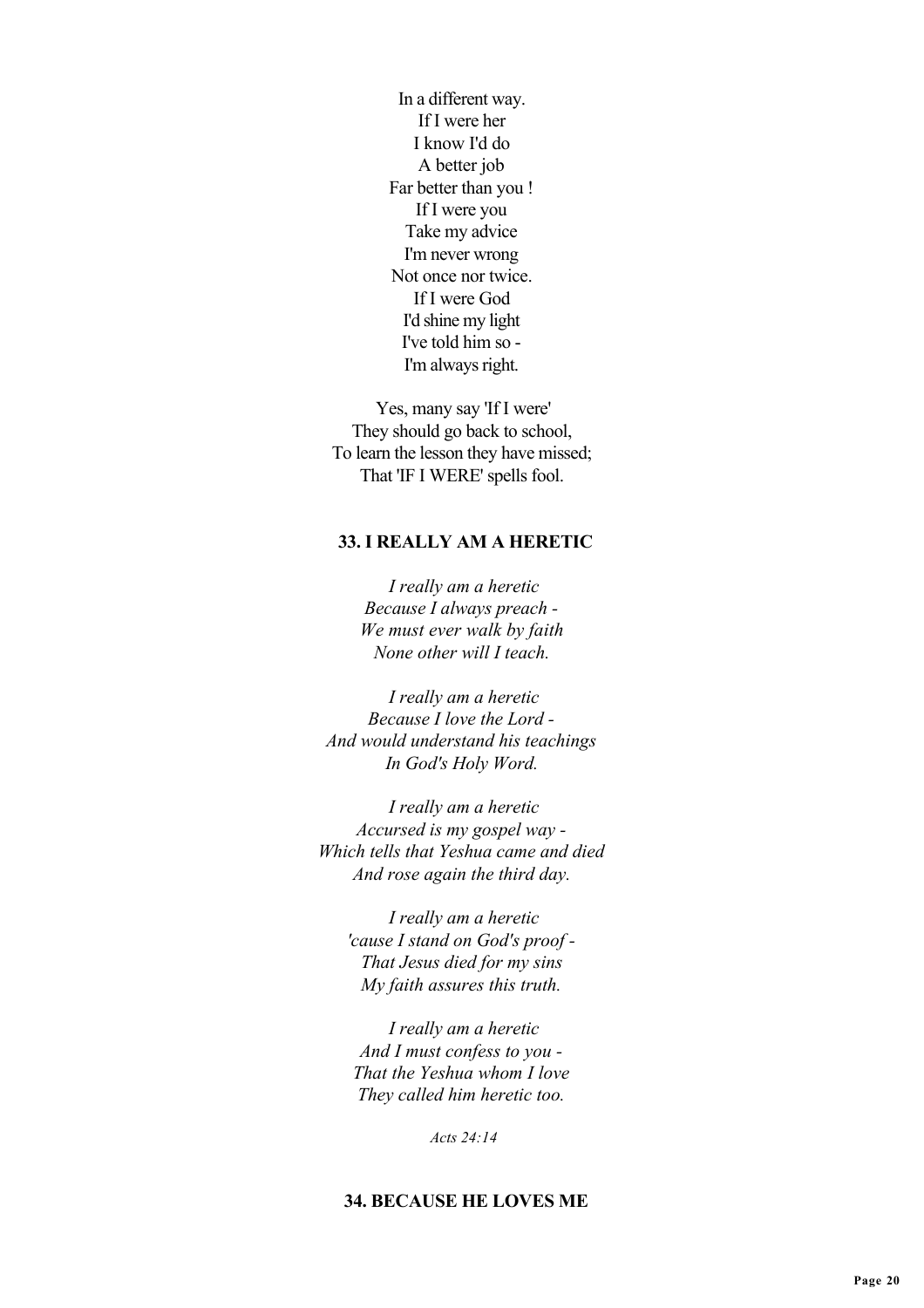Because he loves me There is no cross I will not bear; Because he loves me I am no longer in despair; Because he loves me Should I fain but tell: Because he loves me That he can save from hell; Because he loves me Can it not but be true; He bled to death at Calvary Because he also loves you !!

Rev. 1:5

#### **35. MY GOD**

 My God, my trust shall ever be Ever fixed and fixed on thee.

 My God, from morn 'til evening hour I ever need thy strength and power.

 My God, my sins thou hast cleansed Through thy Son's blood, now we are friends.

## **36. UNTIY IN THE DARK**

 I've suffered the pain of the rack Now, hot pinchers and tongs tear my flesh; Points of sharp knives dig into me Blood pours from the wounds they did thresh.

> 'Recant, recant' they shout at me 'And worship the mother of God.' I watch as they torture my brethren With whips, chains and steel rod.

 I cry out that, 'Yeshua is Lord, I love Him; and cannot deny His blood shed.' As they continue to torture me in frenzy, Tomorrow I know, I'll be dead.

 My hands they now tie to the stake The faggots they pile against me, I shout that, 'Yeshua is the Saviour.' As the flames burn what Rome calls 'heresy'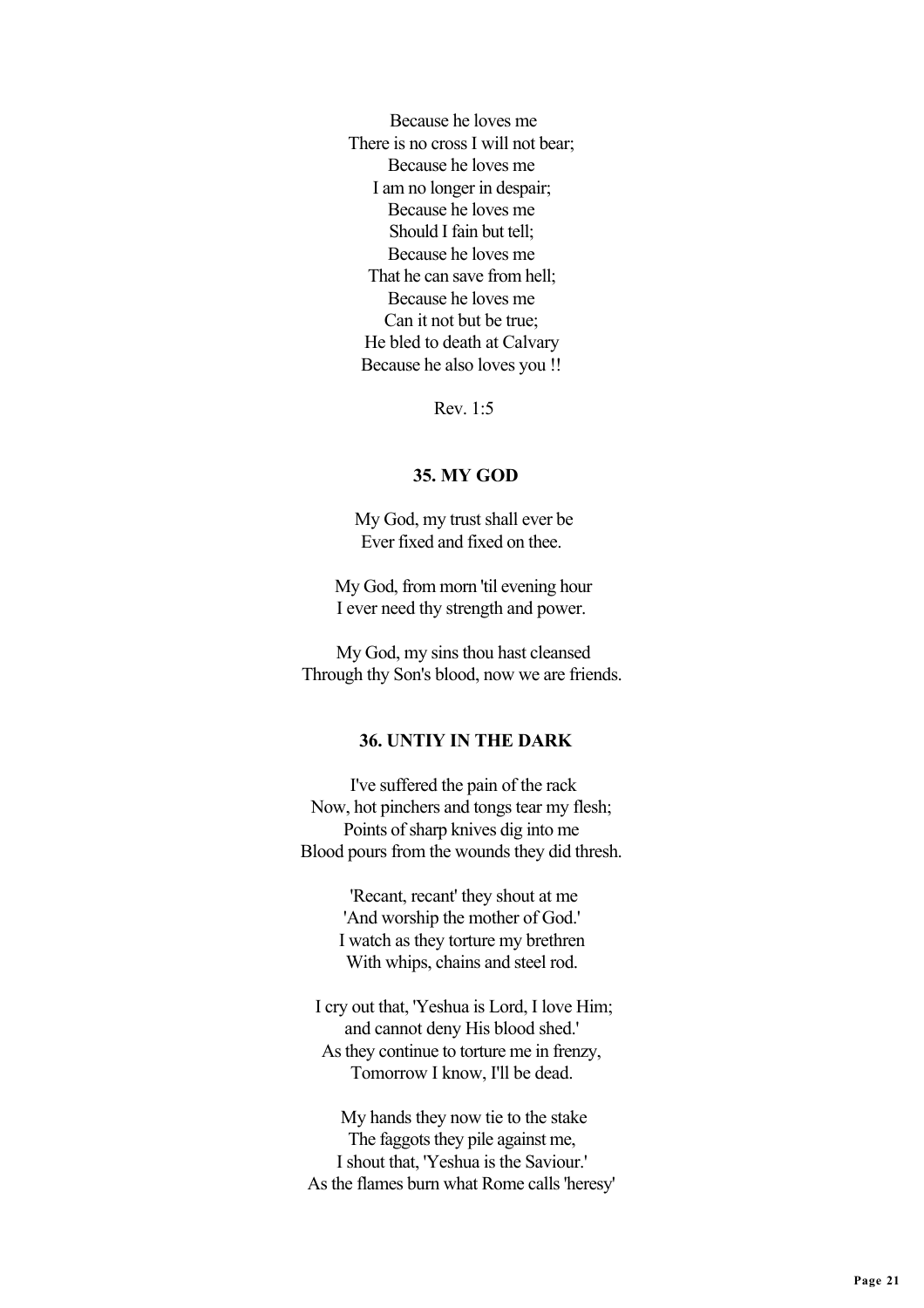I look heavenward and see Yeshua my Lord He is the truth and my ark; Unite NOT with Roman Catholicism For such unity is found in the dark.

Jeremiah 44:17-23

## **37. THE ROMAN HARLOT**

 The Pope is the Pontifex Maximus Head of the wolves of Rome Leading the college of pontiffs He is seated on Babylon's throne. For the church of the Romans is pagan; She seeks souls of men for her bed Then wipes her mouth like a whore 'I have done nothing wrong' she has said.

 Her fornications are many With the blood of the saints on her hands The Roman Harlot - Catholicism Is a cancer that enslaves many lands. And I say to the spirit of this harlot That spirit which is called Popery 'The Lord Yeshua surely rebuke you rebuke you for your sorcery.'

Revelation 17

## **38. JUST ONE WORD**

 Plenty can be said of the Roman church Much and then much more; But I shall sum it in just one word - Whore, Whore, Whore.

'Mother of harlots.'

Revelation 17:5

#### **39. THE SEED IS YESHUA !**

 'Thy seed shall bruise the serpent's head' God did say to Eve; This the Lord spoke of the 'Messiah' Upon whom we must believe.

But Catholicism doth reject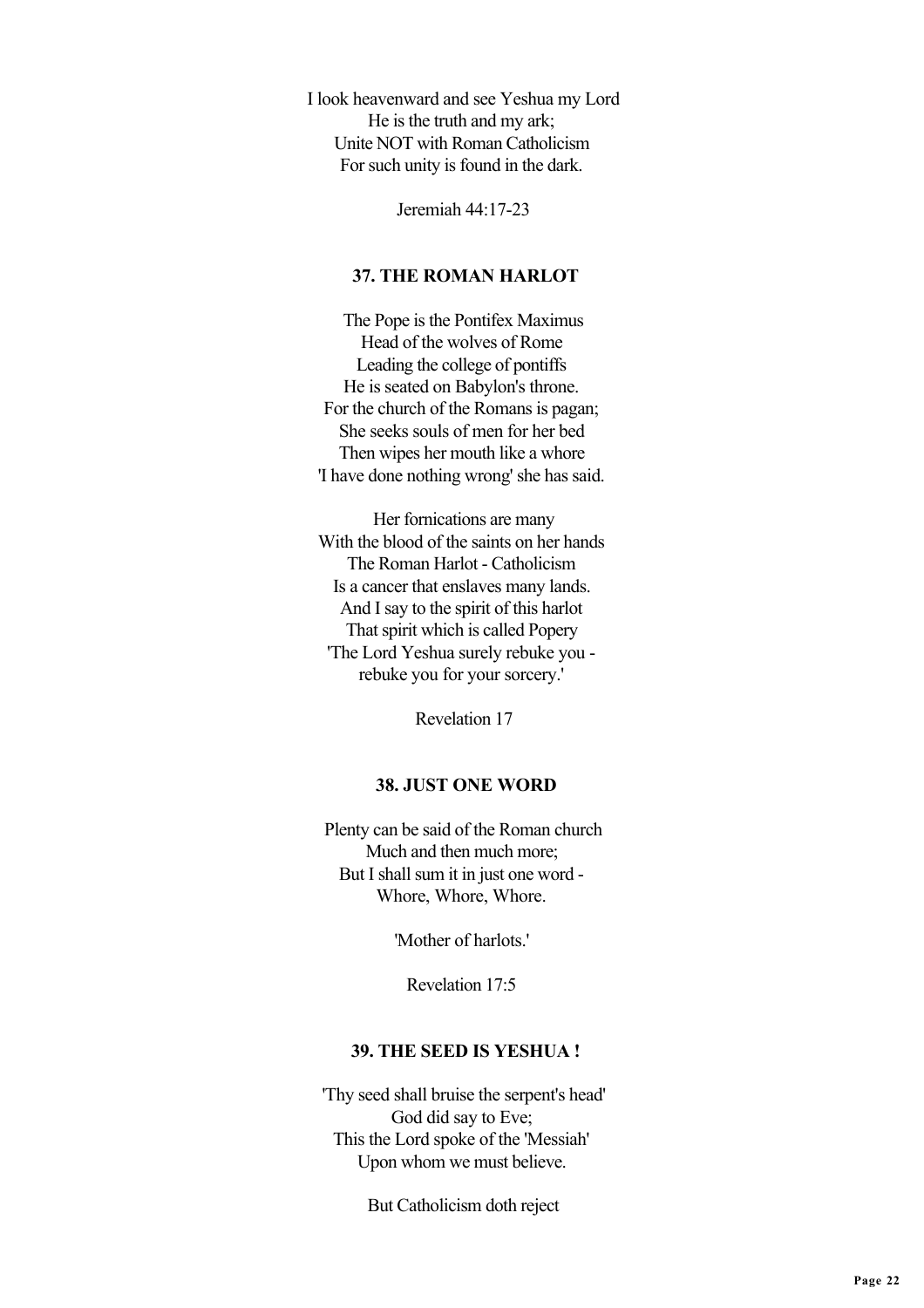This truth that's found in Messiah And exalts the queen of heaven For Rome is sin enticed.

 Now the seed that came from Miriam's womb Is Yeshua, God's own Son And not 'their' Mary as Catholics claim That counterfeited one.

 For the mother of Yeshua was blessed Among all women that be; A true handmaiden of the Lord Was Miriam, of Israel's tree.

 But Yeshua is the SEED The Vine, the Branch the Root He bruised the serpent's head; LORD YESHUA the absolute !!!

'And to thy seed, which is MESSIAH.'

Galatians 3:16

## **40. THE MOTHER**

 'Mother of all churches' Is a term applied to Rome This means that other churches Will own her as their own. Her children are the offspring Born of her fornications, And to build the Godless church 'She' will need denominations.

 So, when the truth appears in time That 'her' children be but varlets 'Her' true name will be manifest 'Mother of all harlots'

 'Nevertheless what saith the Scripture ? Cast out the bondwoman and her son; for the bondwoman shall not be heir with the son of the freewoman.'

Galatians 4:30

please note: Rome is a bondwoman

## **41. ROMAN CATHOLICISM, A CURSE**

Roman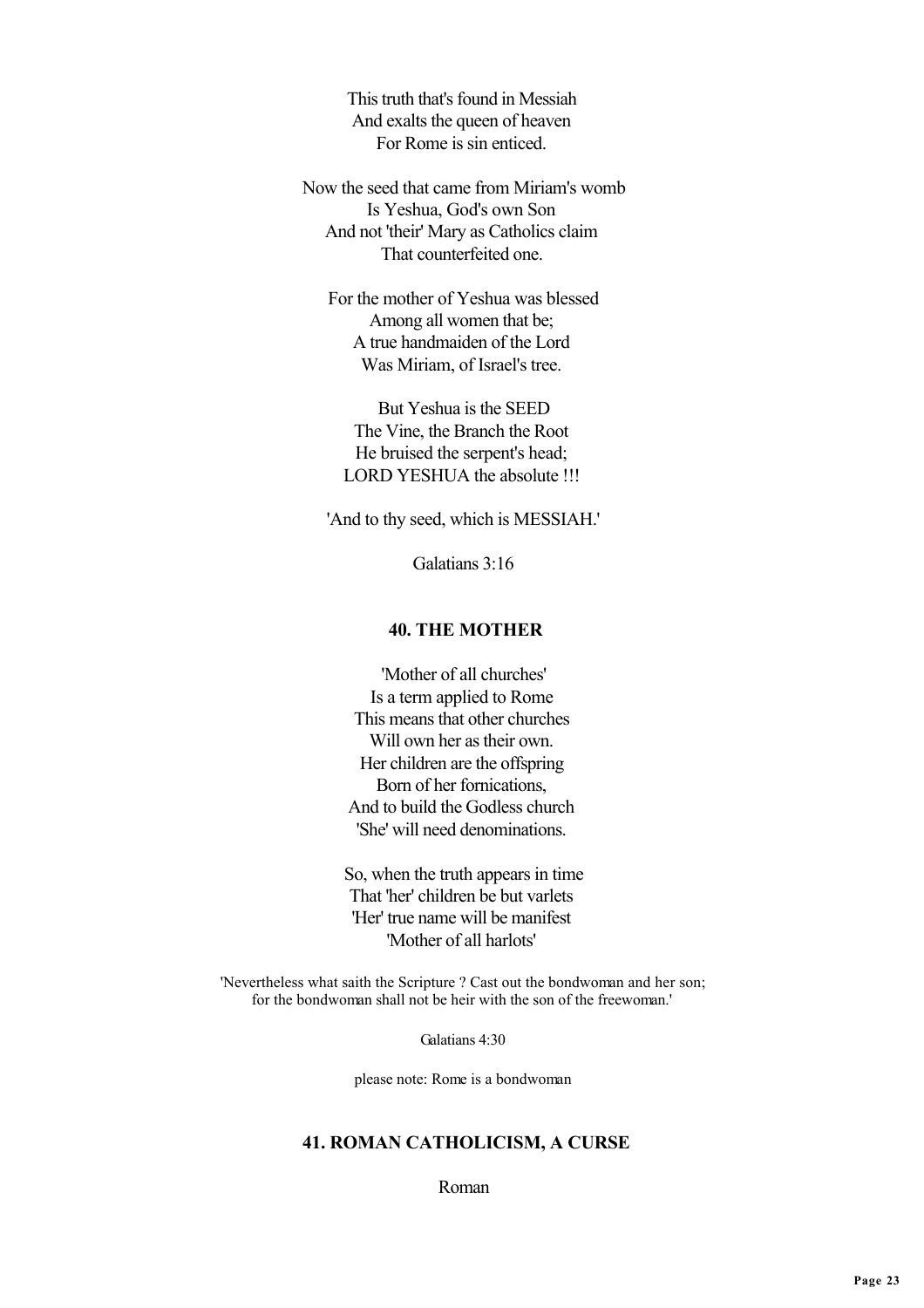Catholicism's Abominations That Hell **Orders** Leading Illegitimate Children Into Satan's **Ministry** 

'Examine yourselves, whether ye be in the faith.'

2 Corinthians 13:5

## **42. LET'S UNDERSTAND**

 *It is in the incarnation That the Church must look and see The work of regeneration By God's Spirit in you and me.*

 *How can we ever understand Our new birth without knowing How the incarnation happened God did it for our growing.*

 *The Holy Spirit came upon God's power overshadowed; Conception happened at that time The Son of God foreshadowed.*

 *So, the Spirit comes at new birth God's Word does shadow all; Conception then has taken place You are a son of God, by call.*

 *It's in regeneration That we understand how He Became flesh at incarnation; It happened that we might see.*

 *Just how our Saviour, Yeshua Was born upon that night; And how that all He did Was to guide our way by Light.*

 *'cause all He did was for us That we might understand;*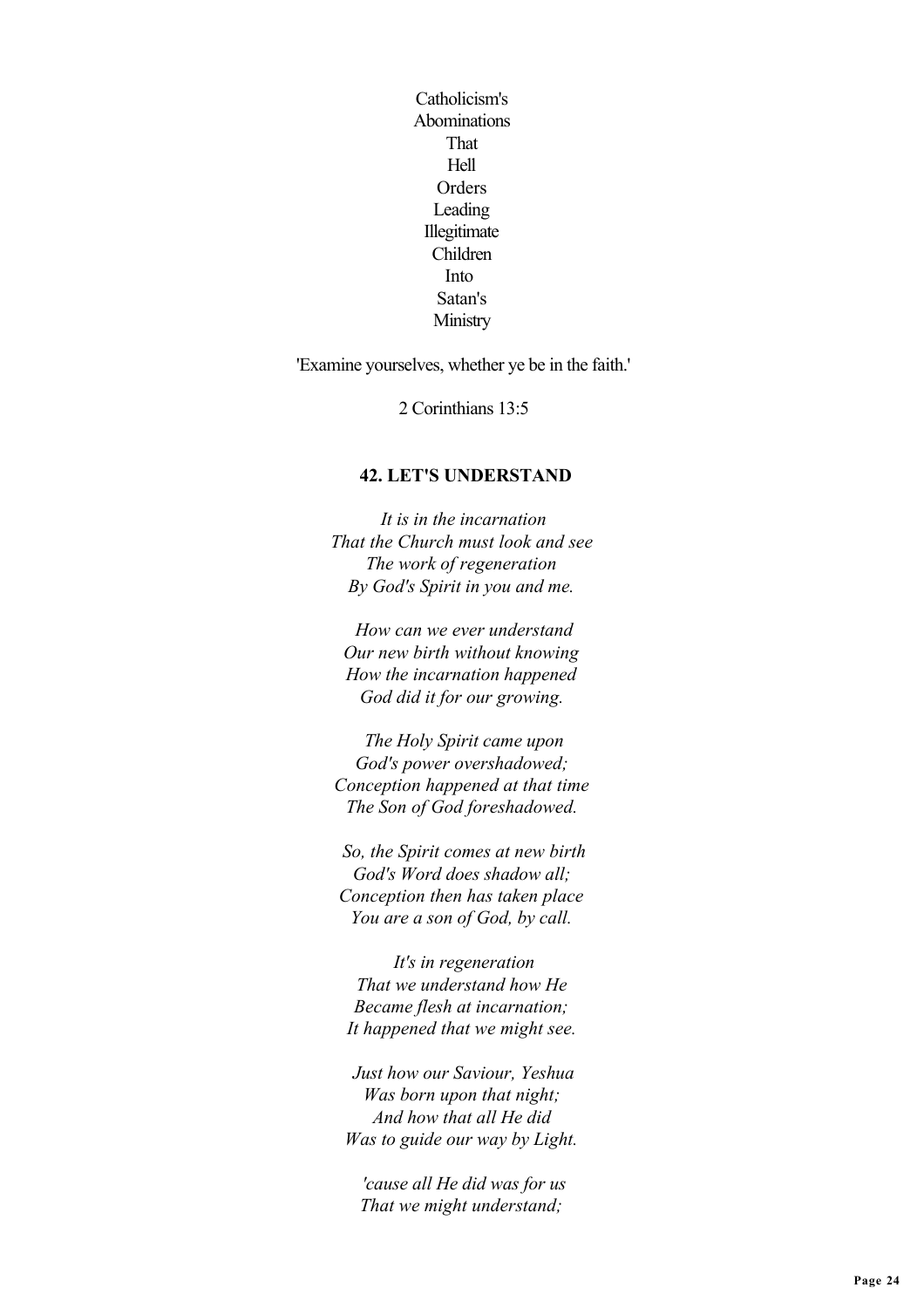*Just what is our position In Him in Whom we stand.*

 *So, if we understand His birth, Life, death and resurrection We will also understand About our Lord's ascension.*

 *Hallel, each part of His life Speaks always of salvation; Then let us come to understand The coming consummation.*

 *Ephesians 1:18*

#### **43. WE ARE OF GOD !**

 We are of God Men who believe We are of God Who does not deceive. We are of God Hearing His Word 'Yeshua is Saviour' Have you not heard ? We are of God And worship in truth For Christ is asrisen We need not have proof! We are of God The Comforter does dwell Abiding with us Saving from hell. We are of God With peace we are shod Cleansed by His blood;

We are of God !

## **44. THE YEARS BELONG TO GOD**

 The years belong to God Who inhabits eternity Who causes the wind to blow; Sets boundaries for the sea.

 The years belong to God Who moves all things by His will Who calls the stars by their names;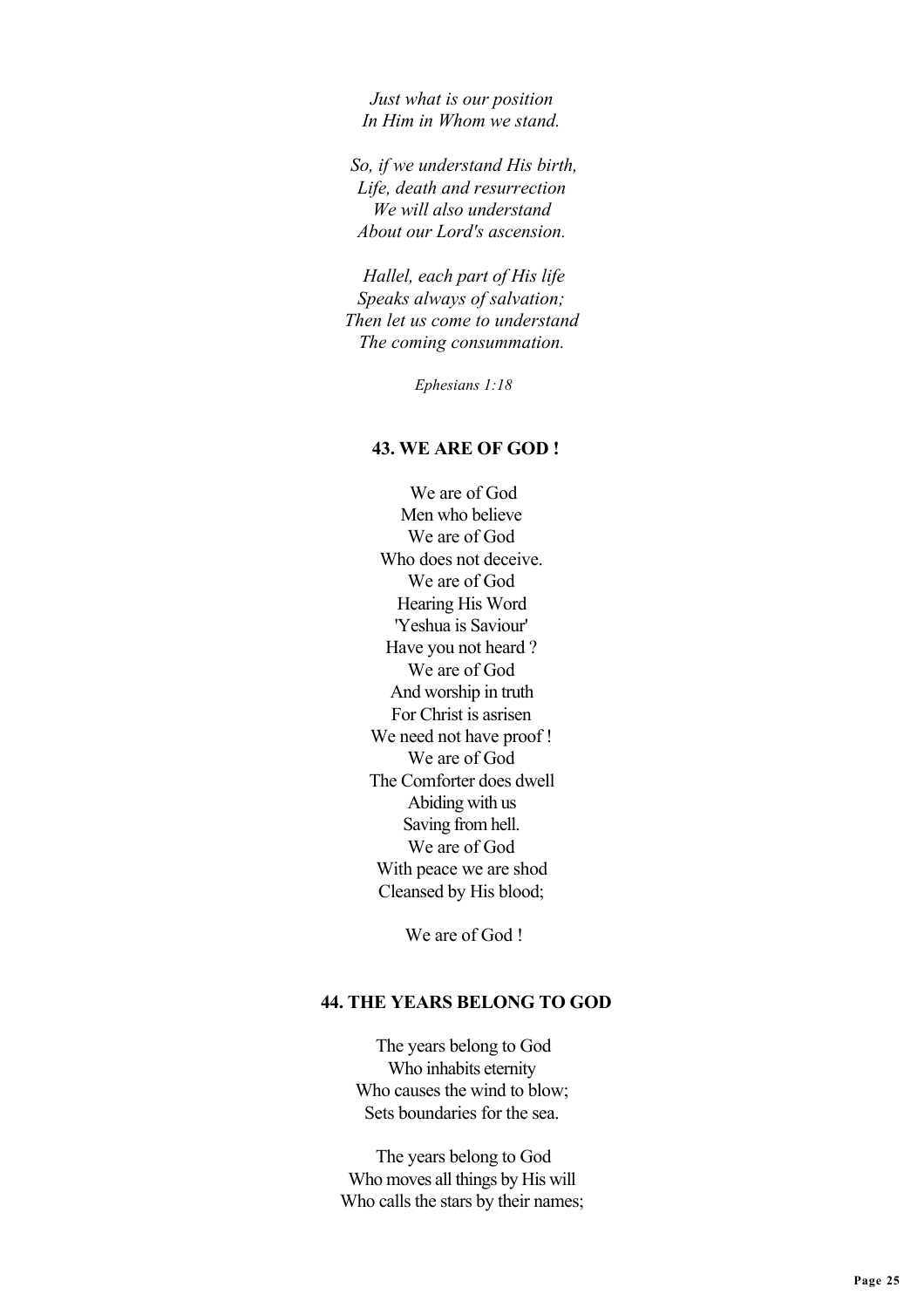And bids the storm 'be still'

 The years belong to God Who gave His Son for me Who raised Him up to life again; And set my spirit free.

### **45. THE WICKEDNESS OF MAN**

 They worship not the Creator Who is blessed forever, amen But they bow before the creation And worship the creature in man.

 So God gave them over to passions Both men and women as well, They work that which is evil For them, their own place is hell.

 The homosexual, the lesbian Have turned from the natural way; Working that which is unseemly To their lusts they have given sway.

 Women with women in wickedness Men that mate with their kind The sight of them all is in darkness; They all have a reprobate mind.

 Their practices are the damnation A recompence which is meet; God has given them over to Satan The yeast of their sin they must eat.

 For they have changed the glory of God Into an image of corruptible man, Of birds and fourfooted beasts They have made God whatever they can.

 This wickedness of man might be A thing that you practice too ? I say, repent and turn unto Jesus Read Romans, chapters one and two.

1 Corinthians 6:9-11

### **46. BE SEPERATE**

Be seperate all you people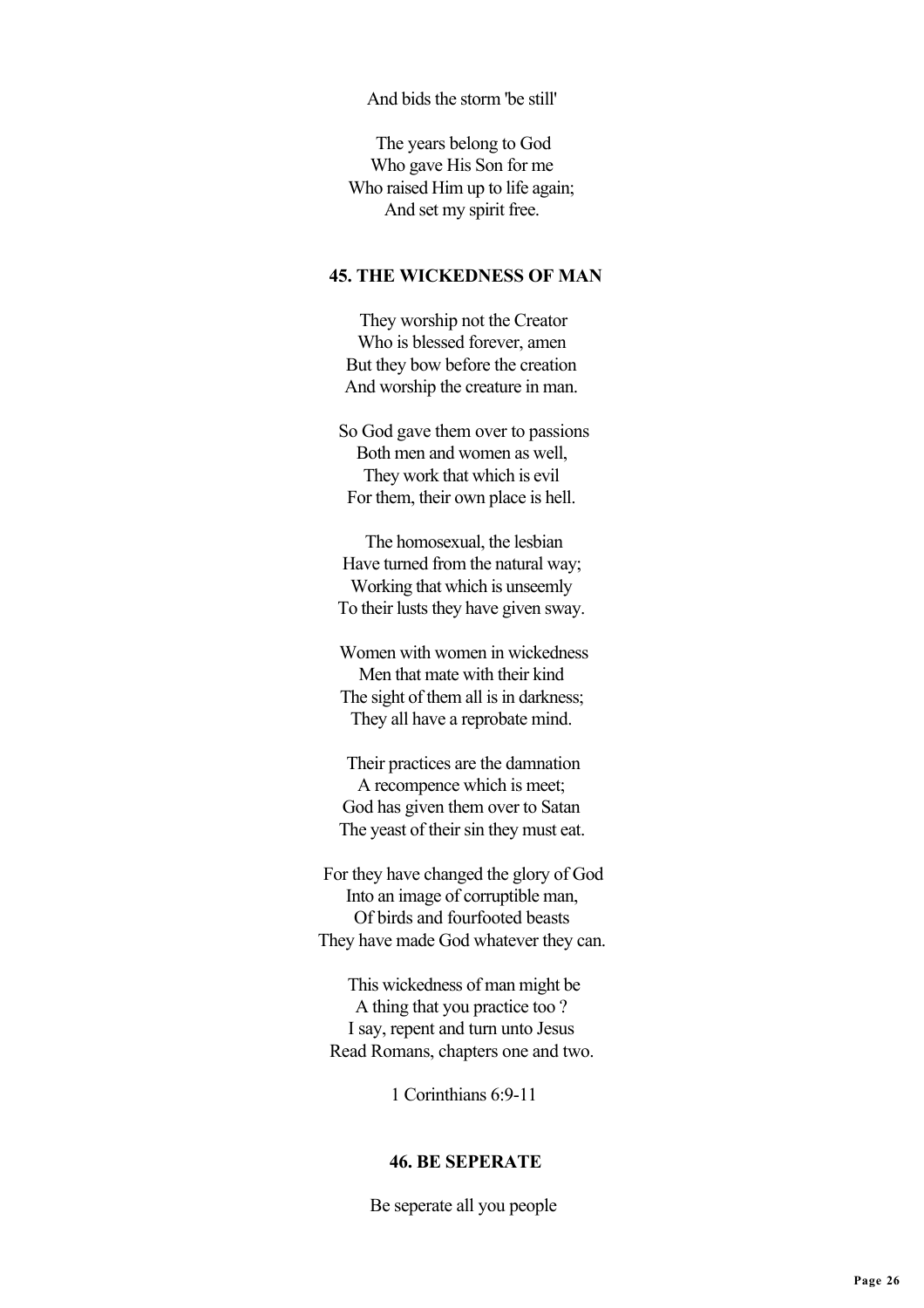From wickedness and sin Seperate unto God Eternal life to win.

 God's people must be seperate From this world and all it's loves Seperate unto righteousness With Jesus from above. 'Be separate' is the Word From God we have received; The ones that do obey Are those who have believed.

 'Come out from among them, and be ye seperate' saith the Lord 'Touch not the unclean thing and I'll receive you.' says His Word.

2 Corinthians 6:17

### **47. NINETEEN EIGHTY SEVEN !**

 Wolves will come to devour you Wearing the clothing of sheep; They will teach doctrines of demons I tell you, be not asleep.

 This warning gave Jesus and Paul To the church in the first century Prophecy that is fulfilled in it's season - For their sayings have come to be.

 In a modern time such as this By compromise and sin's leaven; The church is full of false teachings In A.D. nineteen eighty seven !

 So, before the Lord Jesus returns Press on and do not forsake - The truth that's found in God's Son For we are of day,and awake !

1 Thessalonians 5

## **48. THE NEW AGE MOVEMENT**

 Not many speak of Yeshua today To this sick and dying world; Not many tell of Calvary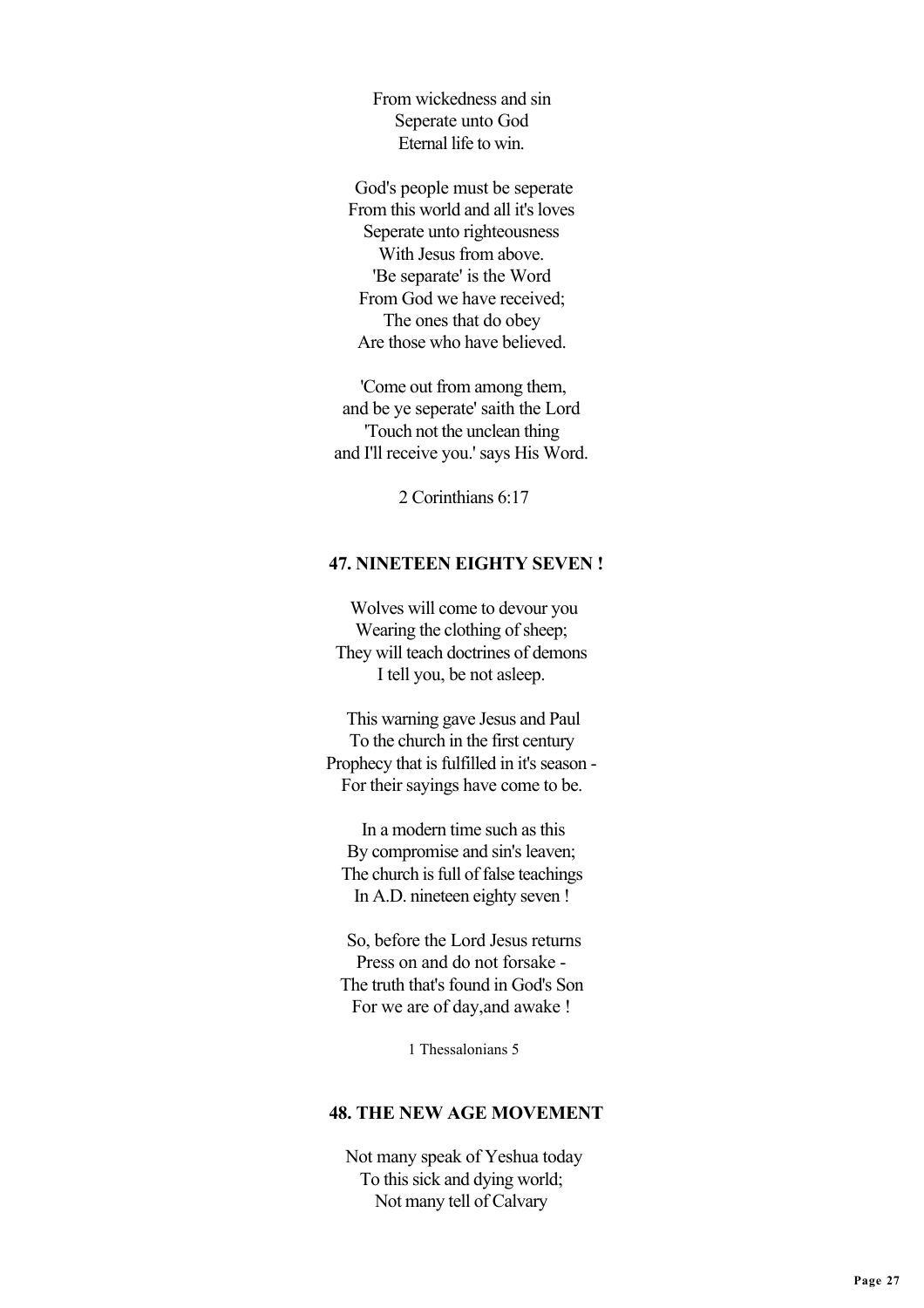The gospel they have shelved.

 Psychology has taken the place Of the Cross which is put aside The ways of man take precedence Over Yeshua and the reason he died.

 Even some Bible Colleges proclaim 'The New Age Movement finds that psychology holds the answers so think up a Yeshua with your minds.'

 The New Age Movement, yes Where psychology does real well I'll dismiss with this one statement - THE NEW AGE MOVEMENT COMES FROM HELL

 For the peace of mind that God alone can give all you to do is practice Philippians 4:4-9

#### **49. AT SUNSET**

 Today I was angry with the Lord I swore, and in my sin I knew all along it was me Not Him who was wrong. My countenance fell, and in pique I said that which I ought not to God; And yet I knew that I would In the end, come seeking forgiveness from Him; Which I did, and God asked 'Why blame me ?'

> For each sunset is the ending of woe, And I laid my trouble at His feet This new day - at sunset. For today I cannot carry Over to tomorrow Nor grasp tomorrow for today. So in all things I thank God, amen.

## **50. THAT PLAGUE**

 The clouds move fast as the shy grows dark The winds blows greatly at the cry of the Lark; All colour is gone everything's turned black The heat is tremendous, men's skin starts to crack.

 Men's eyes are falling out, their tongues shrivel up As they stand upon their feet, it's a terrible cup; I stand in their midst and watch as the tide Of this horrible plague kills ten thousand at my side.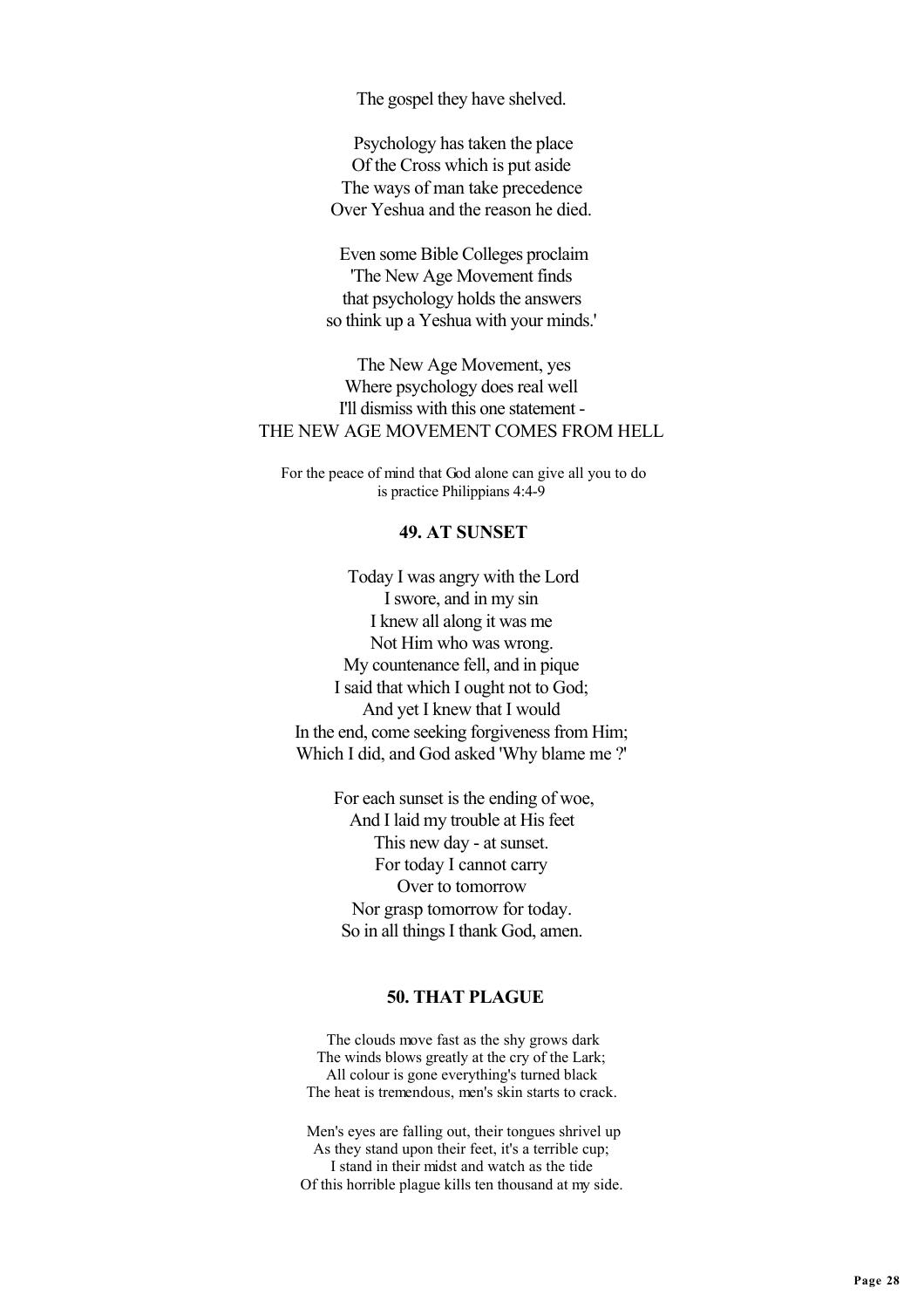The screams of mankind pierce the darkened gloom As I walk in the midst their blood finds no room; Then BEHOLD I see the sign of the LION My Lord comes forth from His Holy Hill of ZION !

Zechariah 14:12; Romans 11:25-27

# **For more poetry see volume 2**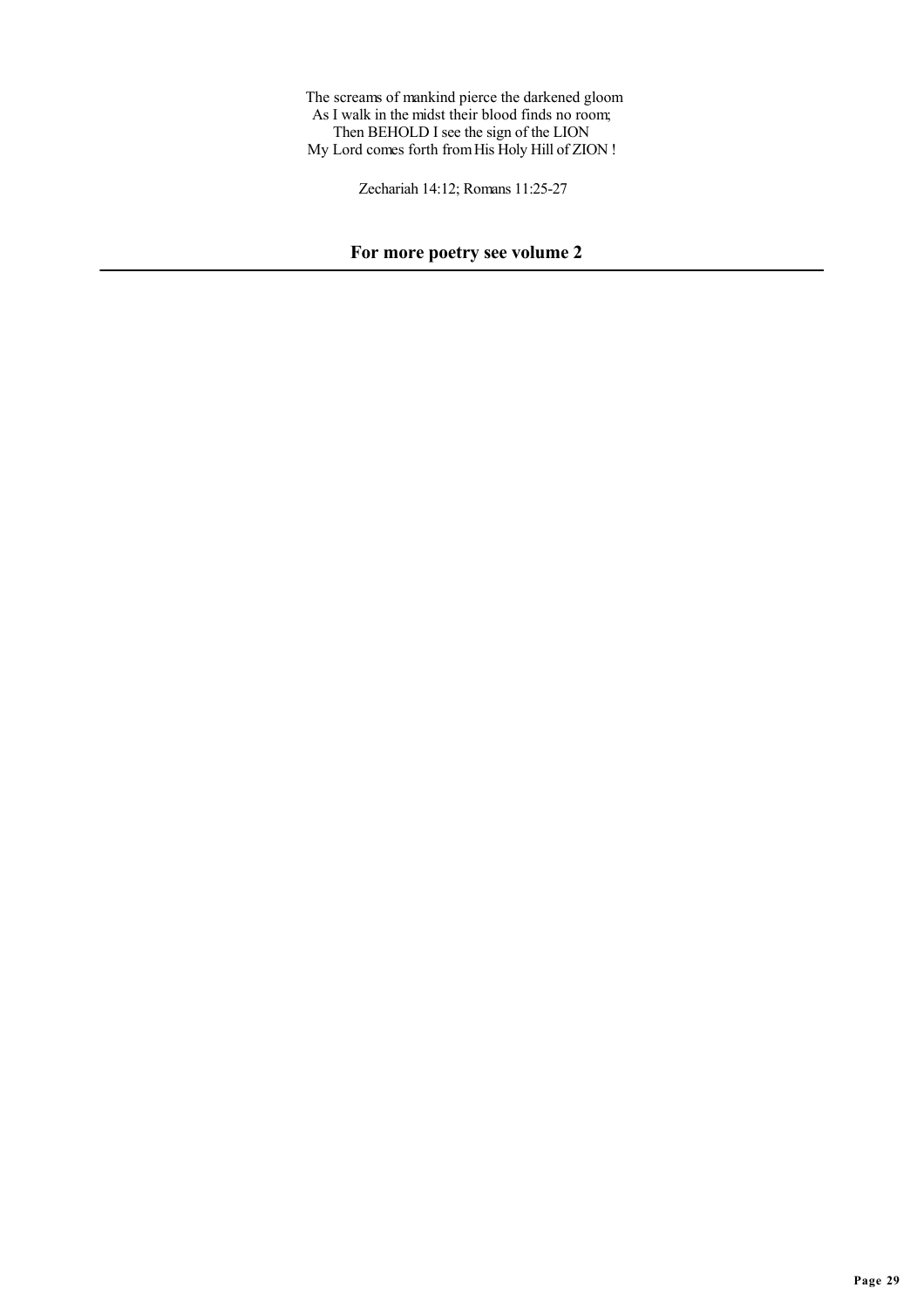## **Richard's CHRISTIAN POETRY**

## **Volume 2**

### **50 poems of messiah**

## **(author Richard Merrell, PO Box 107, Wentworth Falls NSW, AUSTRALIA 2782)**

 **Dear Reader.**

 **Thankyou for downloading Richard's CHRISTIAN POETRY vol. 2.**

 **These poems were written over a period of 25 years, many are controversial indeed, the subjects vary, but the ministry is to encourage other messianics/christians and anyone who reads them. The name Yeshua is the Hebrew and the proper name of the messiah or annointed one, the Greek name is Iesous which is translated into English as Jesus. I use the name Yeshua often for I prefer to call the Lord by his right name rather than Jesus. I hope you are blessed and helped as you read**

 **Please feel free to tell others of this electronic book and to copy any poem, all I ask is that you do not make any alterations to the text, and that credit is given to me as the author**

> **Dedicated to the memory of my grandmother Maude Constance Gladys Merrell Though having never met for she died at an early age I feel I missed the better part.**

## **1. YE OF LITTLE FAITH**

 *I want to say, there's hope in God To ye of little faith Now little faith beats none at all For little faith means safe. But ye of little faith can grow Into a mustard tree When exchanged for the faith of God Little faith shall no longer be. So, the little faith you have You can exchange for greater worth; And you shall speak as Jesus did When He created Earth.*

## **2. THE SERVANT OF THE LORD**

 The servant of the Lord Must be gentle to all men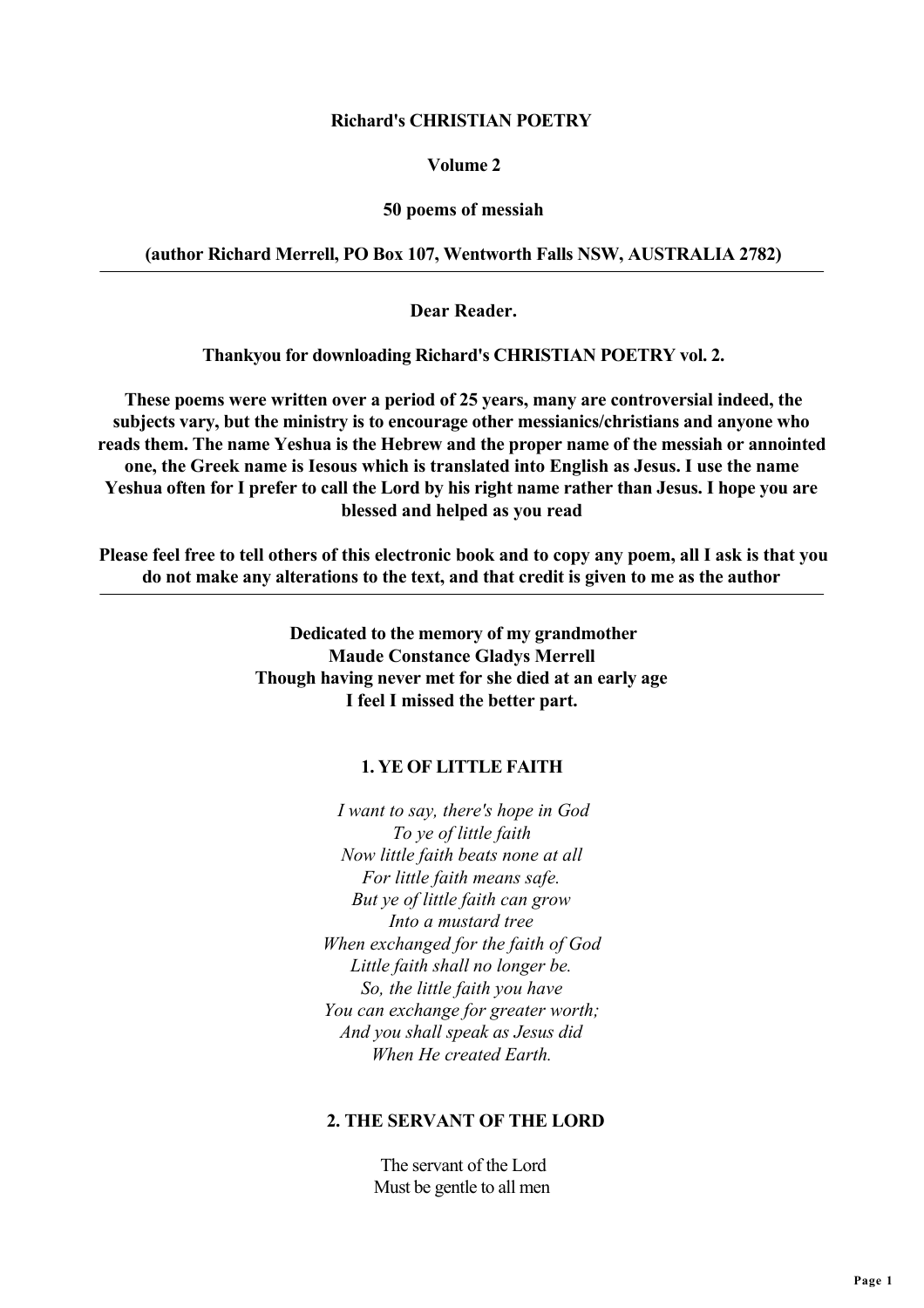Avoiding foolish questions The unlearned do ever yen.

 The servant of the Lord Must be apt to teach God's truth; Being always patient - But instructing with reproof.

 The servant of the Lord Must walk in meekness all the way; So that God might grant repentance To the opposer and gainsay.

 The servant of the Lord Must speak evil of no man For a good man cannot insult him; And no other can !

2 Timothy 2:19-26

## **3. UPON THE LORD**

 As I wait upon the Lord As I call upon His name I shall rest upon His word I shall fall upon His claim.

 Upon the Lord I'll wait Upon the Lord I'll call Upon the Lord I'll rest Upon the Lord I'll fall.

 To wait upon is strength To call upon is hope To rest upon is faith To fall upon is cope.

'Casting all your care upon him; for he careth for you.'

1 Peter 5:7

## **4. THE JUDAS KISS**

 It was the Judas kiss Which betrayed our Lord that night; Judas kissed him in the darkness He did not walk in light.

Now, I've received a Judas kiss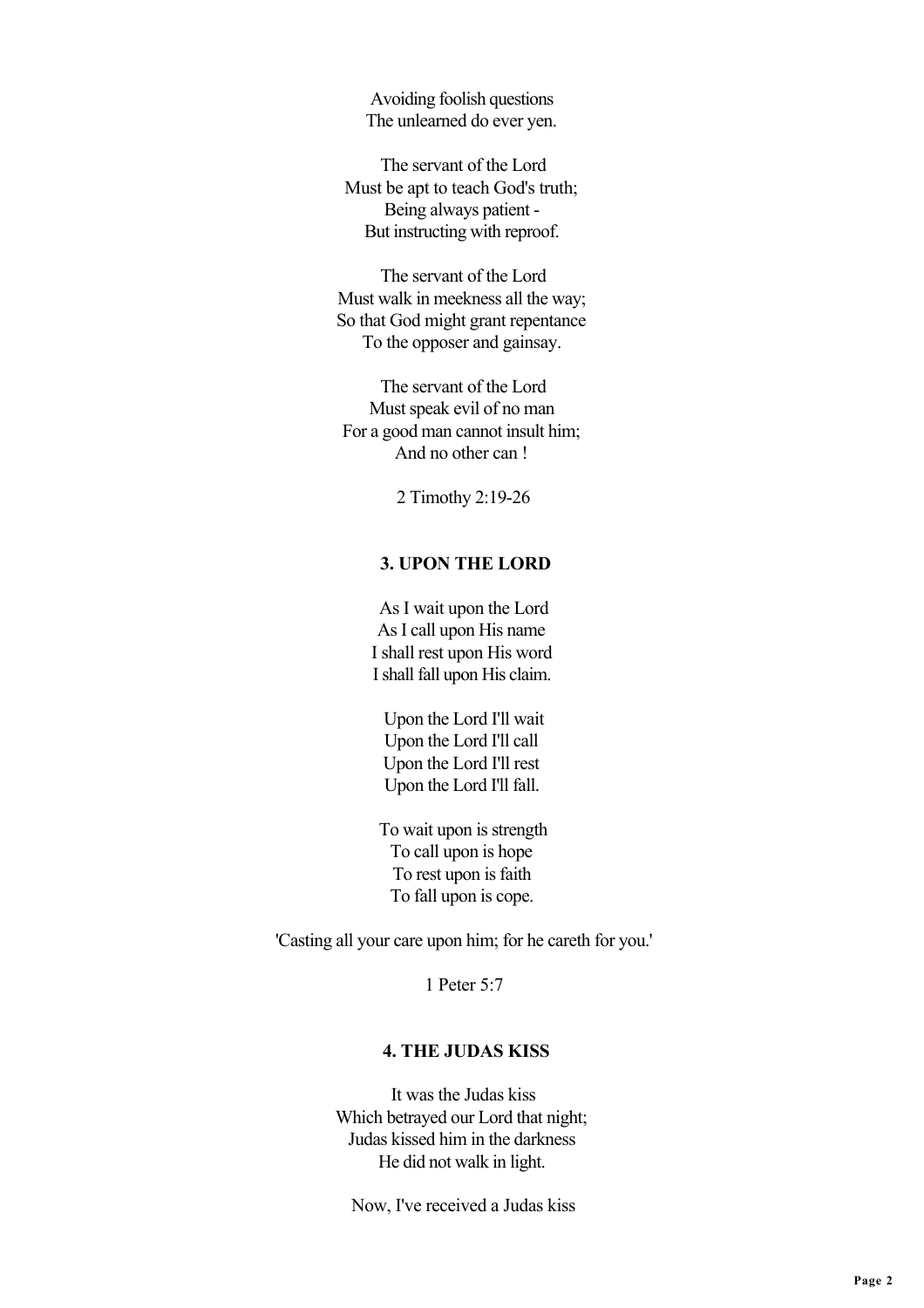From a pastor ? I got the shove; Because the Judas kiss replaced - The Holy kiss of love.

(I pray God lay it not to his charge)

1 Corinthians 16:20

## **5. SPEAK OF THE WORD**

 Speak of the Word of God To the lost, those that die Tell them that it is Yeshua Upon whom they must rely. Speak of the Word of God To this sick and dying world Tell of the Saviour And you'll be a faithful herald.

 Speak of the Word in witness In writing and in song; Tell the world of Yeshua And join the faithful throng. So speak of the Word of Life As Yeshua spoke to you; For if you're truly born again Like me. you'll tell men too.

Acts  $1.8$ 

## **6. DIAG - NOSE**

 If I look down my nose I find a sickness I can't hide For when I look down my nose - I'm sufffering from pride. And when I point the finger It's then I start to harp And complain about the brethren My finger's getting sharp !

 So I think I will repent Let others do the hunt I shall not look down my nose My finger I'll keep blunt.

 For the ones who point the finger And like looking down their nose; Are the ones that I do hate -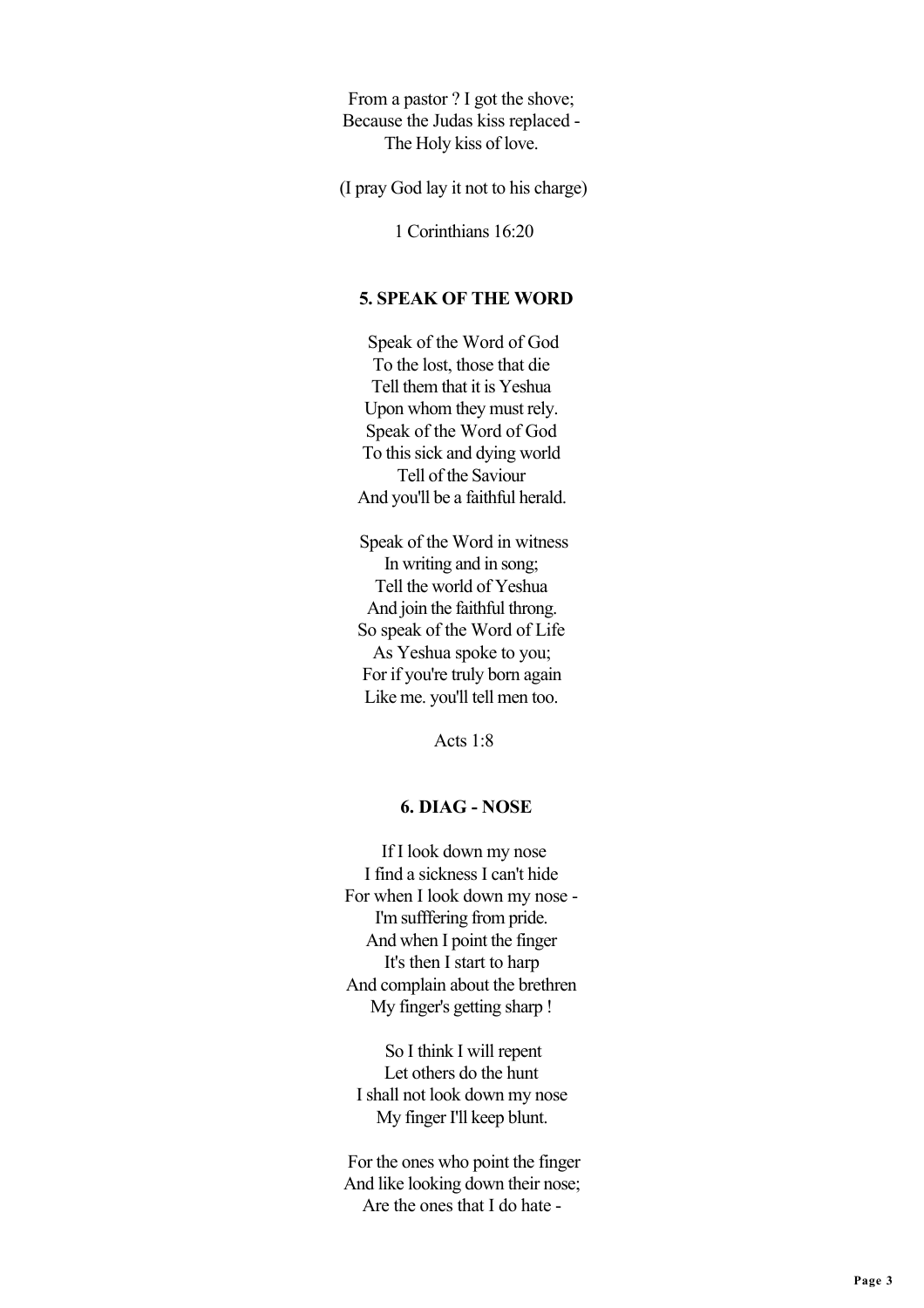And the Scripture doth oppose.

 The Bible tells us this, 'Then shalt thou call, the Lord shall say, here I am. If you stop pointing the finger.' That's all !!!

read Isaiah 58

## **7. HO !**

 'Ho, everyone that thirsts come to the waters, come buy and eat without cost freely you may come. Why do you spend your money For that which is not bread why do you spend your labour ?'

'tis what the Lord hath said.

Isaiah 55:1-3

## **8. THE REAL ISSUE**

 The arms race is not the issue Nor how to feed the poor The real issue is the Devil It's not atomic war. These problems of the world exist I speak not with distain But Satan is the issue; For upon the Earth he'll reign ! He is the insidious foe And wicked is his way Having formed the United Nations He will surely have his day. This warning I have given Please, do not missconstrue What I've said about the Devil, for - He is the real issue !

2 Thessalonians 2

## **9. THE SCRIPTURE**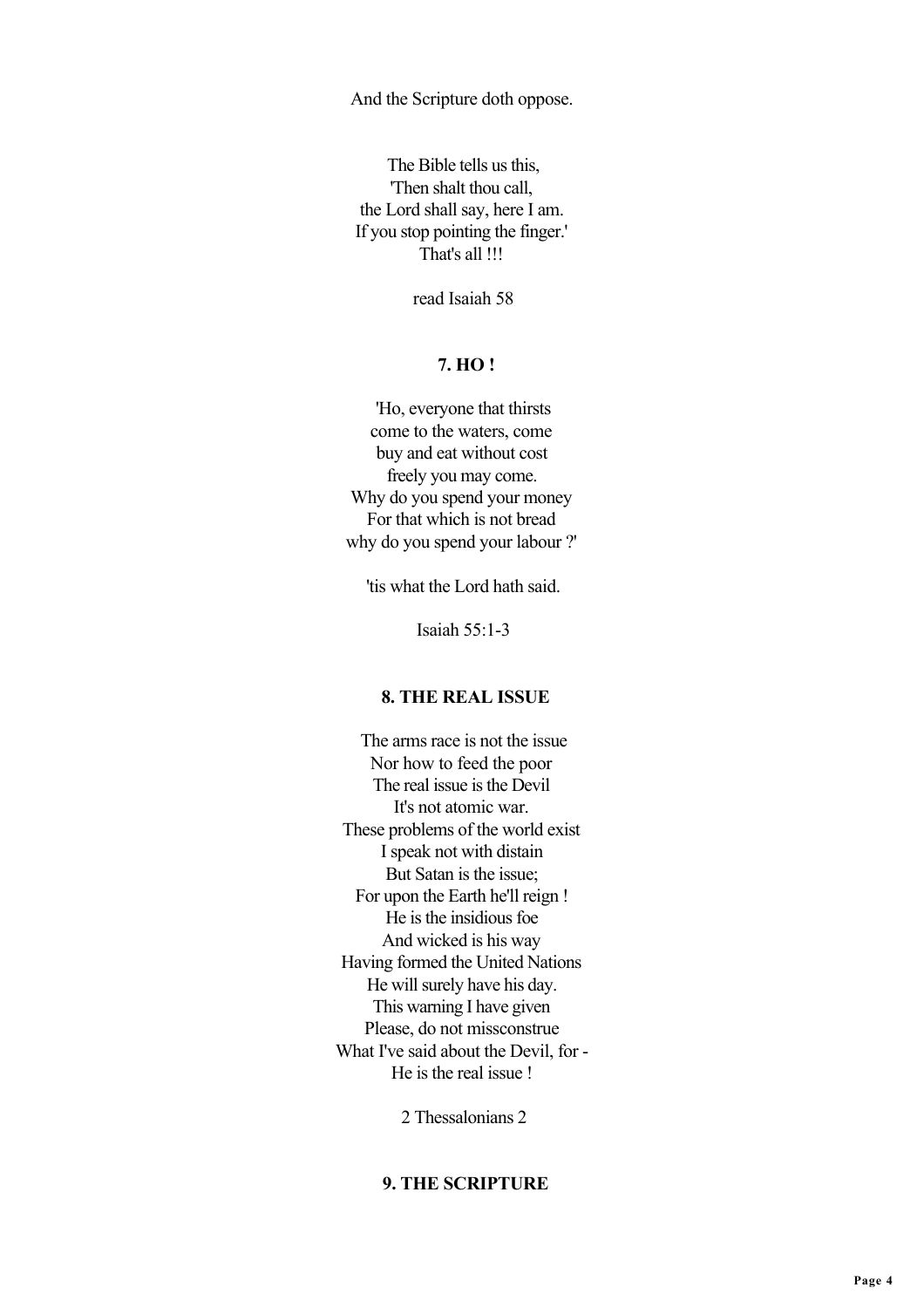The Scripture makes one wise Regarding God's salvation The spiration of the Lord; He is my consummation.

2 Timothy 3:16

### **10. INSTRUCTIONS**

 I am a Christian The Bible I read To get the instructions From God that I need.

 The Scripture says, "Do this" But I am dismayed, To see that some brethren Have not obeyed.

 Some brethren say that "The church is not strong" Still others ask "Whatever is wrong?"

 The answer I fear And am sorry to say. Is that from God's Scriptures They have gone astray.

 Just ask now and hear What some Christians say About God's teachings Compared to their own way.

 Yes, I think it's time To look and to SEE What are God's instructions For you and for me.

John 15

#### **11. I WOULD**

Would you be a pillar in the temple ?

Would you be made a living stone ?

Would you wear the righteous garment ?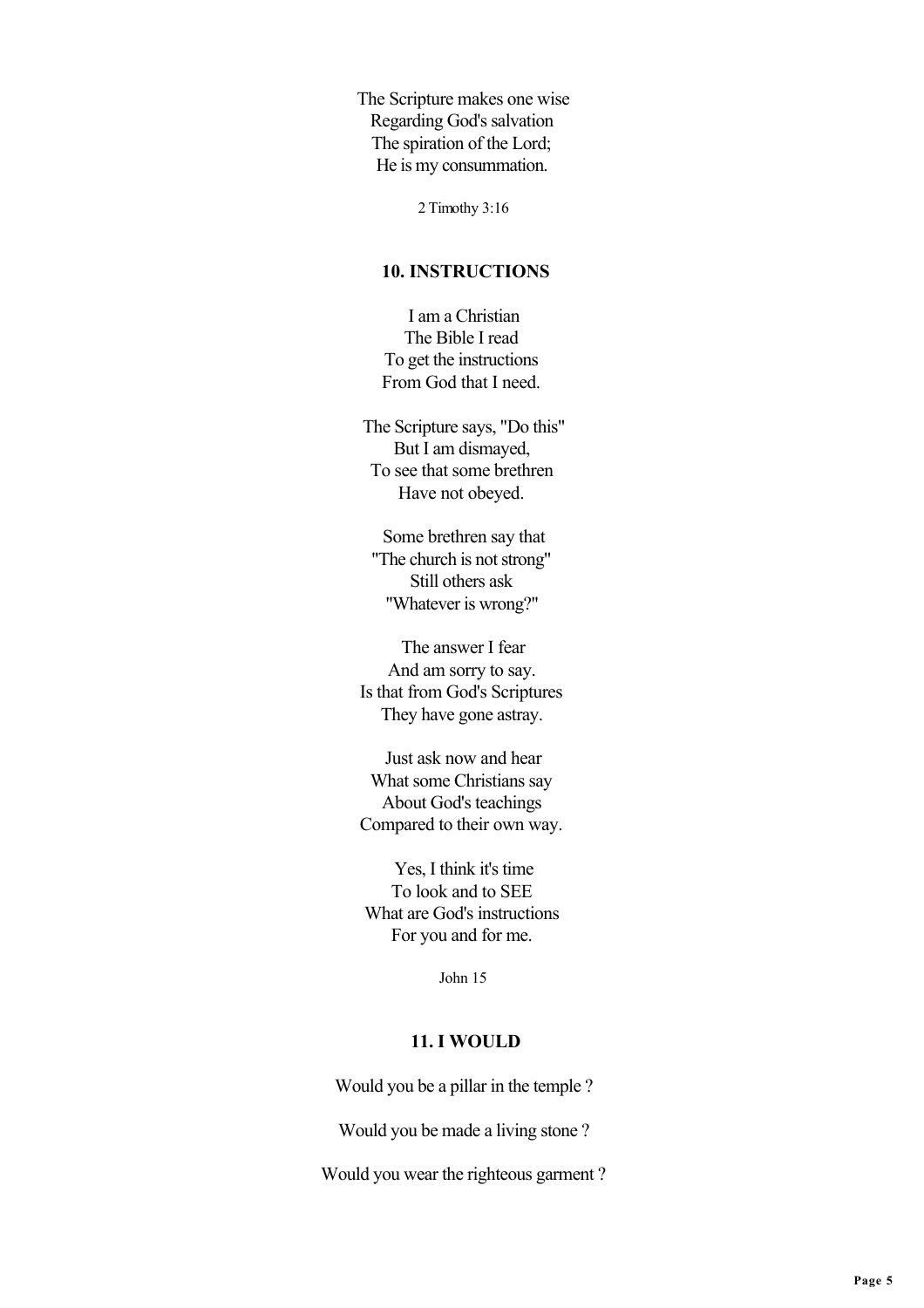Would you sit upon God's throne ?

Would you love the Lord's appearing ?

Would you get the righteous crown ?

Would you seek to serve and suffer ?

I WOULD.

#### **12. YESHUA DIED FOR ALL**

 There are those Hitlers of this world The Hirohitos too Yeshua died for all of them And he also died for YOU !

John 3:16

## **13. MY FINGERS AND THUMB**

 I have four fingers on each hand And a thumb as well; They speak to me of God's great Charis And this is what they tell.

> My forefinger is the Prophet And shows the way to me It points in the direction Which is forward, so I can see.

 My middle finger is the one I call Evangelist; It helps me write of LordYeshua So I like that one the best.

 My ring finger reminds me Of the One who is my Master His name is the Good Shepherd This finger then, is Pastor.

 My little finger is the one That has become my Teacher It says to me 'be humble' In your gift of preacher.

 Now lastly is my thumb It acts as the Apostle Sorting all the fingers out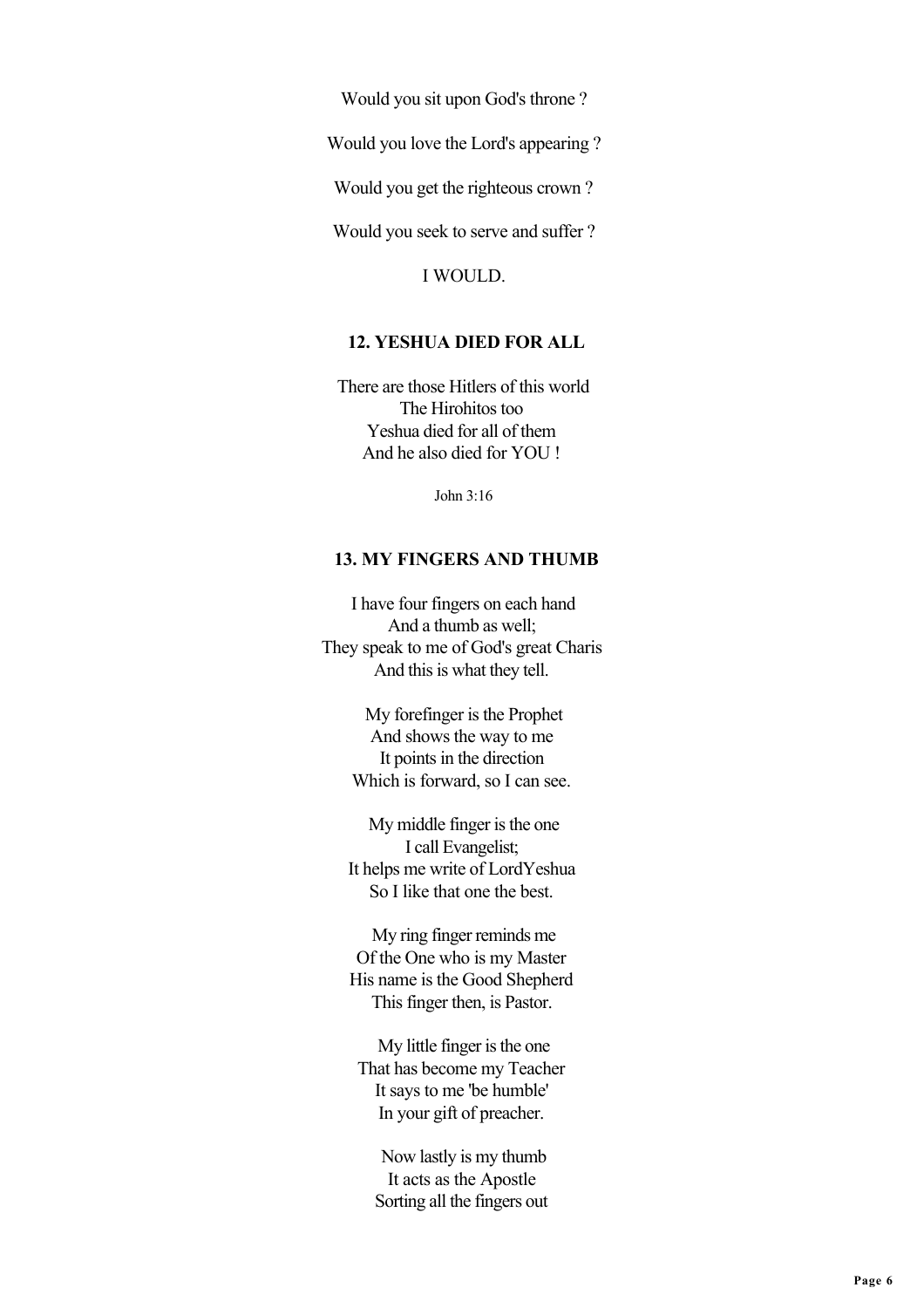It keeps them from the jostle.

Ephesians 4:11-15

## **14. EXCEPT**

 Except ye be born again By Spirit and the water Except ye be born again - Ye are no son nor daughter.

 Except ye be born again Unto a living hope Except ye be born again - Ye will in darkness grope.

 Except ye be born again By hearing of the Word Except ye be born again - Ye shall never see the Lord.

 Now if ye be born again Then by God's power ye are kept I hope you practice righteousness ?

Except........

John 3:3-8

### **15. PRESSING ON**

 I'm pressing on in Yeshua Pressing on today Walking on the path They call the 'narrow way'

 I'm pressing on in Yeshua Through life's toil and strain Pressing on in Yeshua I do not mind the rain.

 I'm pressing on in Yeshua 'cause I just want to be In the image of my Maker, God - Evermore like Thee.

Romans 8:29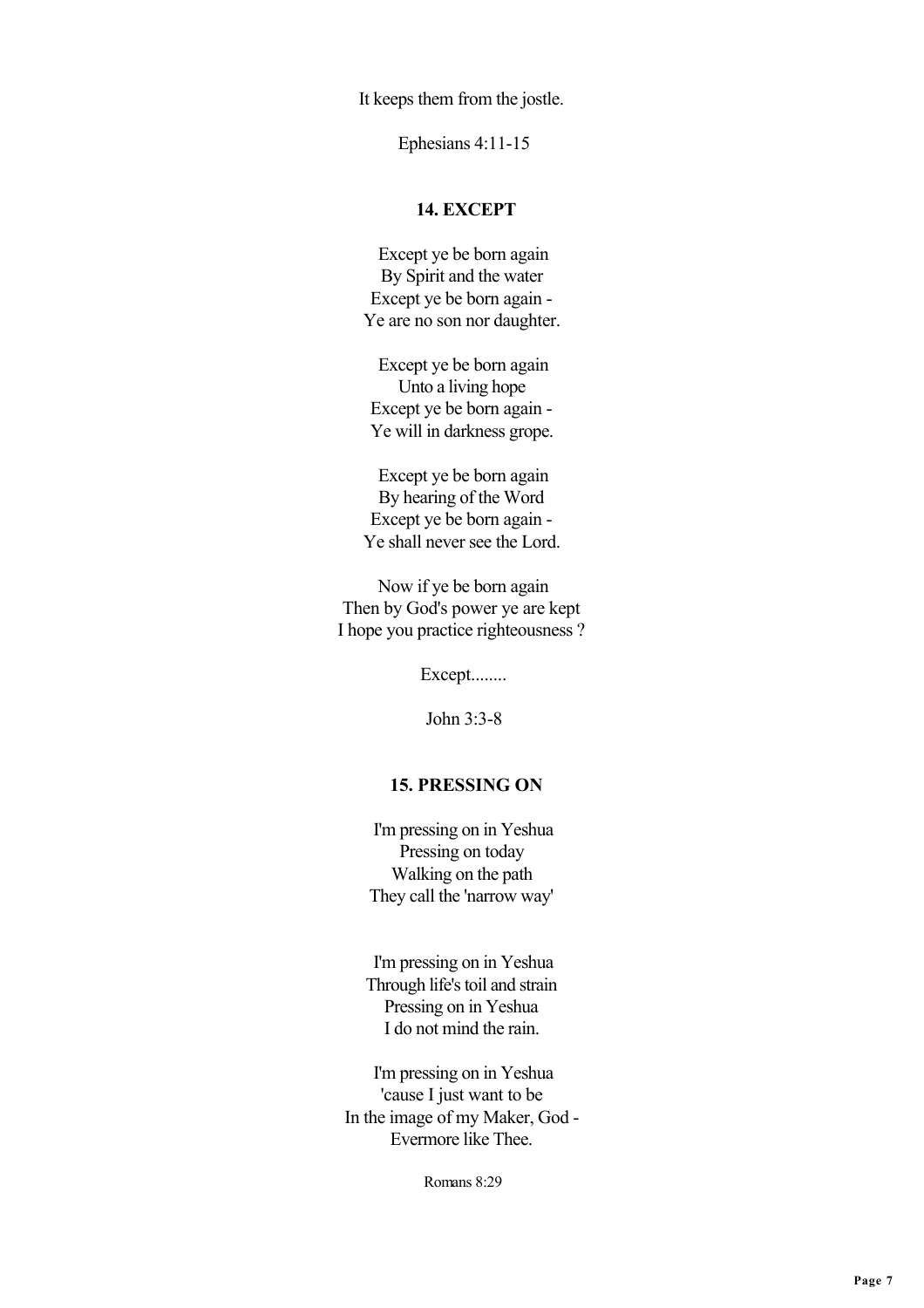#### **15. THE CLIQUE**

 'Lord, we forbade that fellow he was not one of us how dare he cast out devils and cause a lot of fuss.'

 Now Yeshua did rebuke them Said, 'Forbid him not.' This was the first instance of Party spirit rot !

> 'I am of Paul; Apollos for me I follow after Barnabas or any of these three'

 But if the truth be known It's Yeshua that I pick For the Holy Spirit said to me 'Be careful of the clique.'

Mark 9:38-40; 1 Corinthians 3:1-6

#### **16. VOTE, VOTE, VOTE ?**

 He supports the Liberals But you, the ALP Others trust The Call to Aust. Or back the NDP.

 Even in the church they cry 'Vote on polling day pick someone as leader; and you can have YOUR say.'

 I'd rather not, is my reply I dare not vote you see; Should I reject the Lord be yoked politicly ?'

 Well, that's my explanation 'Yeshua is Lord' I quote But if you love the world; You better Vote, Vote, Vote.

1 Samuel 8

Note: voting is compulsory in Australia, however I don't, and trust the Lord to deliver me.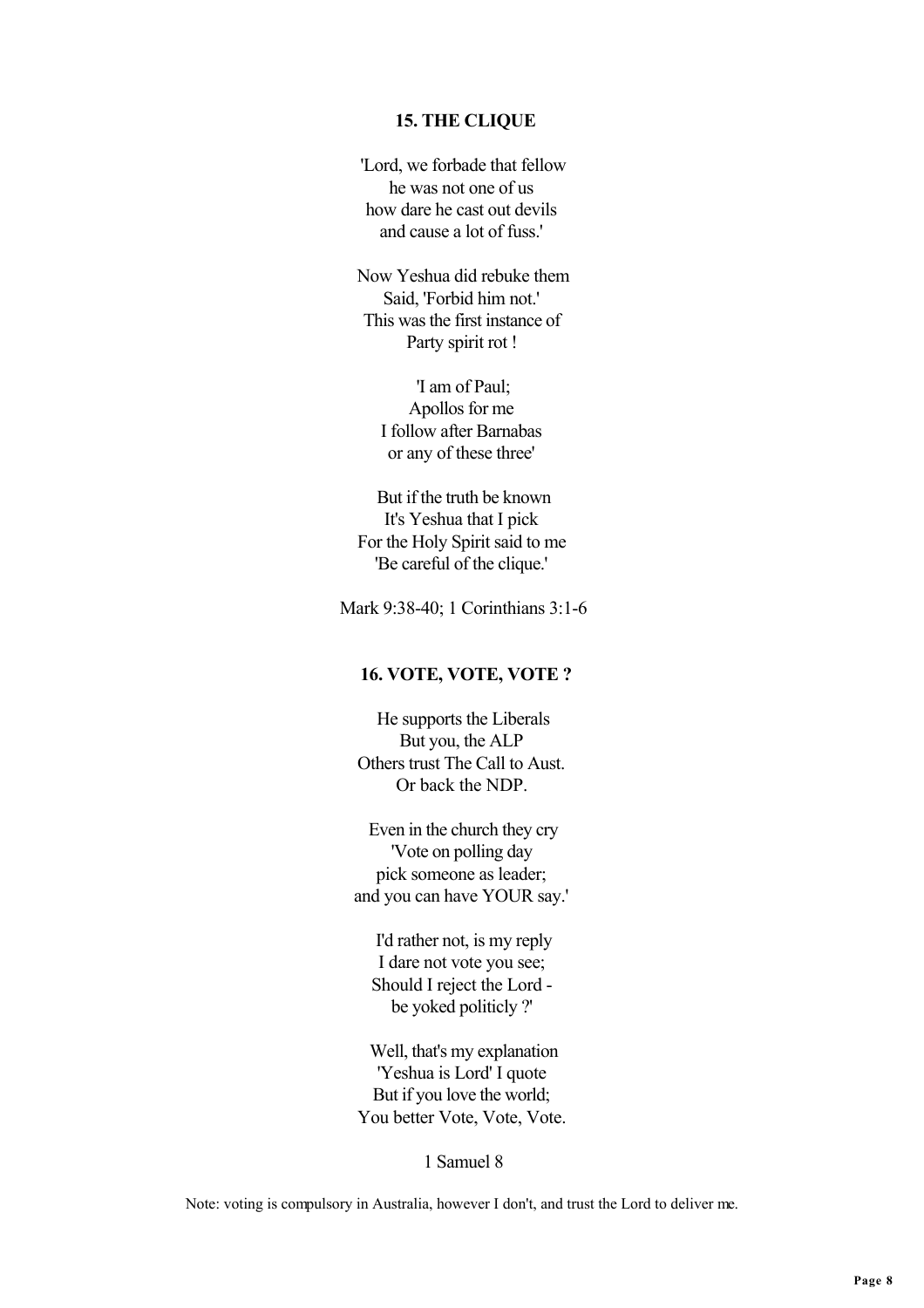This poem has the names of some Australian parties.

## **17. THEOCRACY PREFERRED**

 Socialism is not of God Neither Democracy Nor all the other ( isms ) God rule I want for me.

 Left wing and the right All those factions too; None can agree at all And each of them want you !

 History does repeat itself Australia is in a mess God's people should not vote; But pray - their sin confess.

 'Give us a King' was the cry I found in Scripture's page 'Someone that we can see' But God we disparage.

 When Messianics find I don't vote Some say to me, 'You're lazy' But I suffer from a rare disease I call it 'Theo - crazy'

1 Samuel 8:5-20

### **18. THE TRUE SHEPHERDS**

 The pastor has been taken By two angels of the Lord; He has been bound in iron fetters Before the the flaming sword. How many pastors will be slain By the voice from Yeshua's throne , How many will be called accursed And into darkness thrown ?

 The Day will come when yeshua Shall bid his angels 'Reap' And they will bind those pastors As they have bound the sheep. 'twill be on judgement Day When the Good Shepherd will call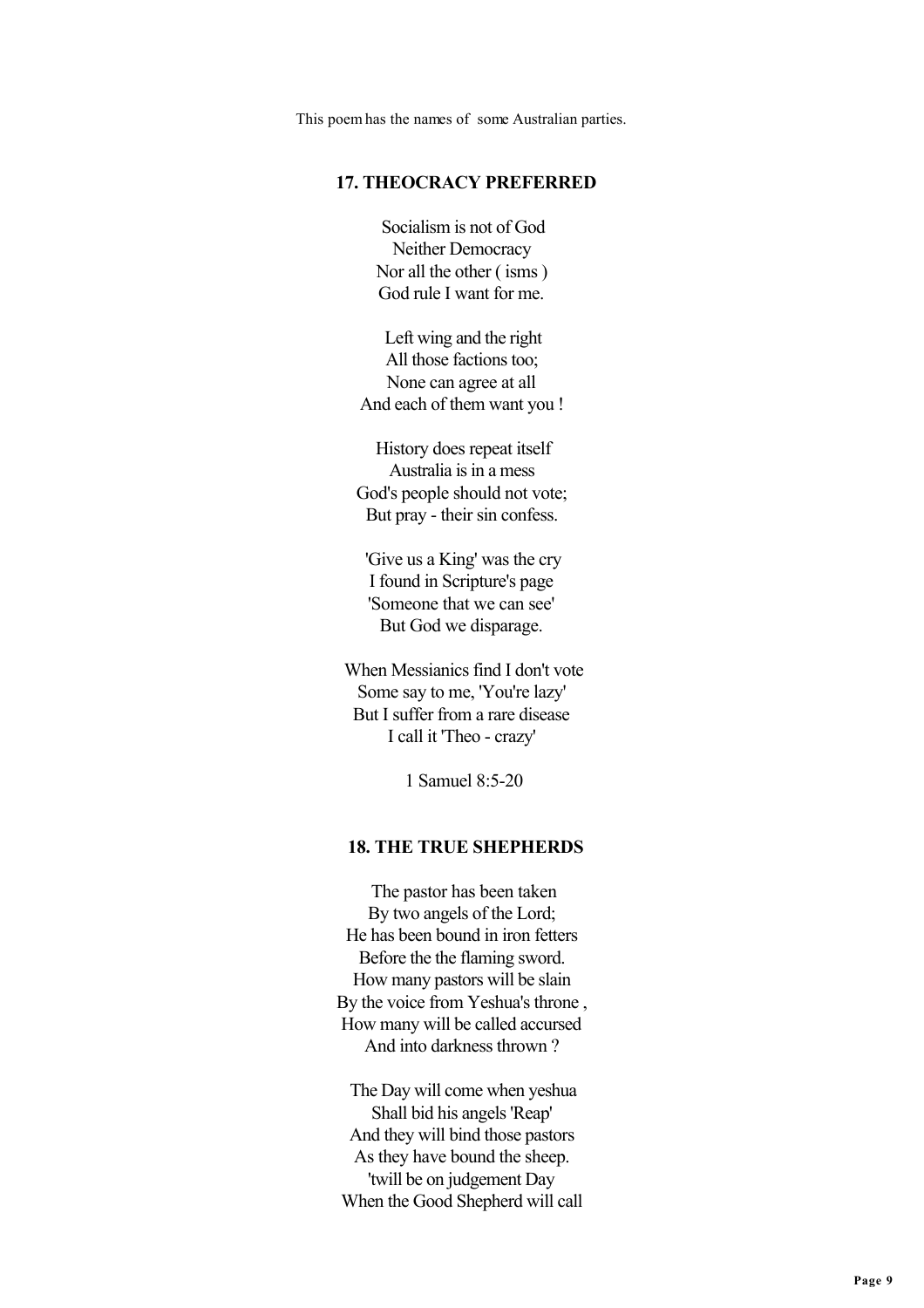To sift those false shepherds out Who climbed in o'er the wall.

 It shall be as 'Pilgrim Christian' saw 'twas this he did relate; 'I saw there was a door to hell alongside heaven's gate.' So I warn you, do not listen to All shepherds but make a choice, The way to know the true ones is - They'll speak with Yeshua's' voice.

 These will not compel the sheep But lead by their example; Nor for filthy lucre's sake; They wear Emmanuel's mantle !

1 Peter 5:1-4

The writer recommends that you read Bunyans, The Pilgrim's progress

# 19. I HEARD

 Yeshua, Yeshua,Yeshua Saviour, Lord and King Jesus, Jesus, Jesus Thankyou for everything.

 Yeshua,Yeshua,Yeshua High Priest, Prince and Friend; Jesus, Jesus, Jesus I'll love you to the end.

 Yeshua, Yeshua,Yeshua Shepherd, Light and Word, Jesus, Jesus, Jesus Your precious voice I heard.

Matthew 13;3,8,9,23

### **20. HEAR THIS**

 *'It is better to live believing' Men of faith are shouting; Yes, 'tis better to live believing - Than to die a-doubting !!!*

 *'Pray without doubting.'*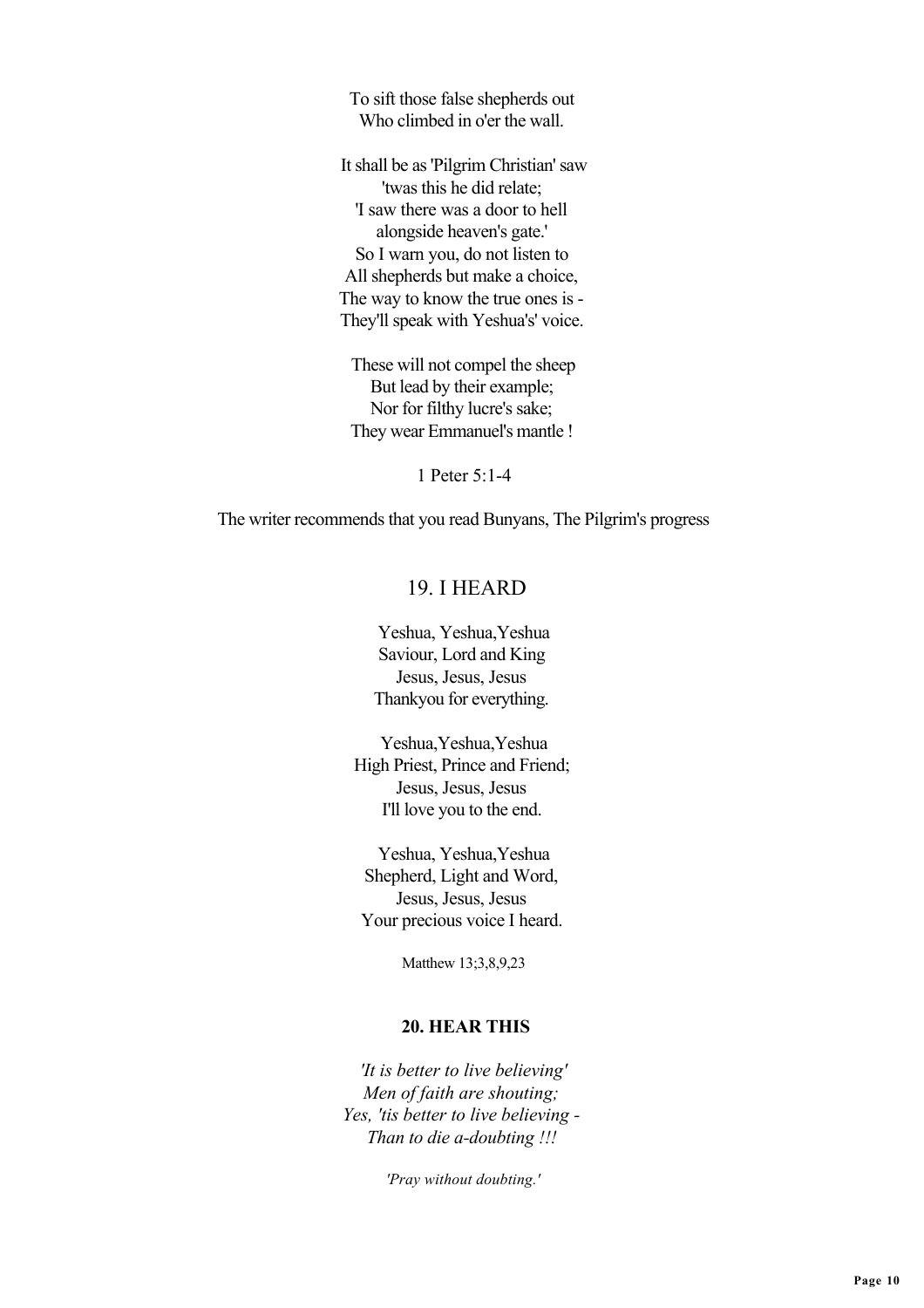*1 Timothy 2:8*

## **21. GOD IS LOVE**

 Yeshua is Lord in everything His blood cleanses from sin, So, ask of God forgiveness - A victory you shall win. For Yeshua is the one Who died for you and me He loved the world unto death - To set the captives free. There is One God alone Whose image is the Lord; The fulness of the Living God - The Spirit and the Word.

 'cause the infinite wisdom Of the Eternal God above Who rides the heaven's by His name Tells man - 'God is love'

1 John  $4.8$ 

## **22. THE LOVE OF GOD ABIDETH**

 The love of God abideth not Upon the unbeliever For these are the sons of sin They serve the great deceiver. Their father's name is Satan The Devil or Beelzebub; That adversary of the Lord The enemy of God.

 The love of God abideth Upon the true believer These are Sons of righteousness They serve the Great Redeemer. Their Father's name is HOLY LORD GOD, he is HO ON; The conqueror of Satan For none other can.

Hebrews 2:14-18

## **23. MY DESIRE**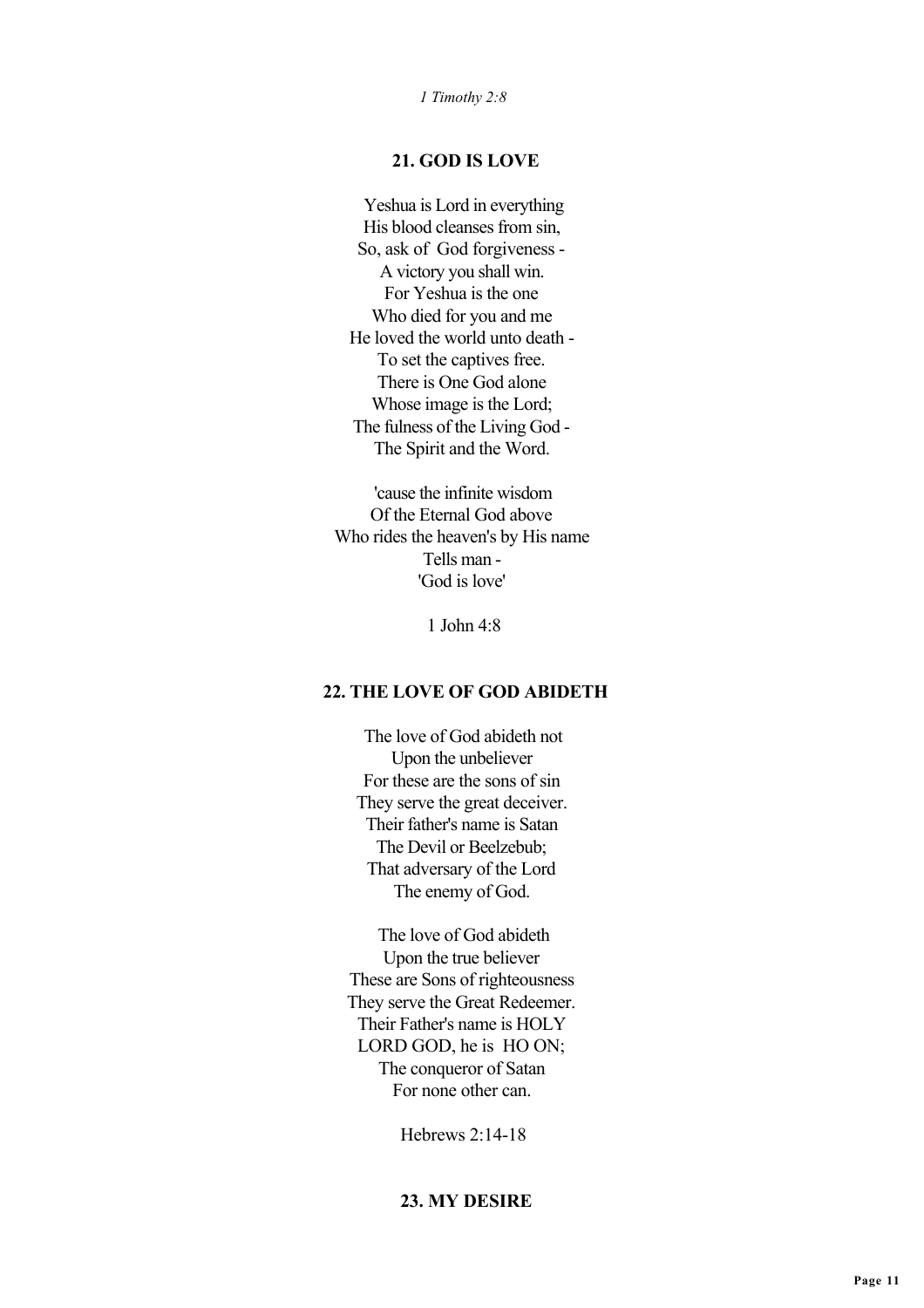I love my Saviour Yeshua With mind, body and soul; He set my captive spirit free - And made my sickness whole.

 But my reason is far greater Than these things which I have said 'twas because my Saviour loved me - When I was sick and dead.

 For it was not I that loved Him With a love so full and free, But that on the Tree of Calvary - My Saviour first loved me.

 So as I love my Saviour Yeshua All the more I'm satisfied; And in you all I desire to know - Is Messiah, and Him crucified.

1 Corinthians 2:2

### **24. THE WOUNDS OF A FRIEND**

 The wounds of a friend are faithful That you might grow in the Lord But the kiss of the enemy is deadly As sure as the lunge of the sword.

 A friend will speak words that are true To the end that you are edified, But an enemy speaks in deceit Whose kiss is from one mortified.

 So, bear the wounds of a friend His rebuke will cause you to love; But beware the kiss of the enemy That devil Judas was not from above !!!

Proverbs 27:6

## **25. INASMUCH**

 I was hungry and you gave me some food, I was thirsty and you gave me to drink, I was a stranger and you took me in, I was naked, you clothed me, you didn't shrink, I was sick and you paid me a visit,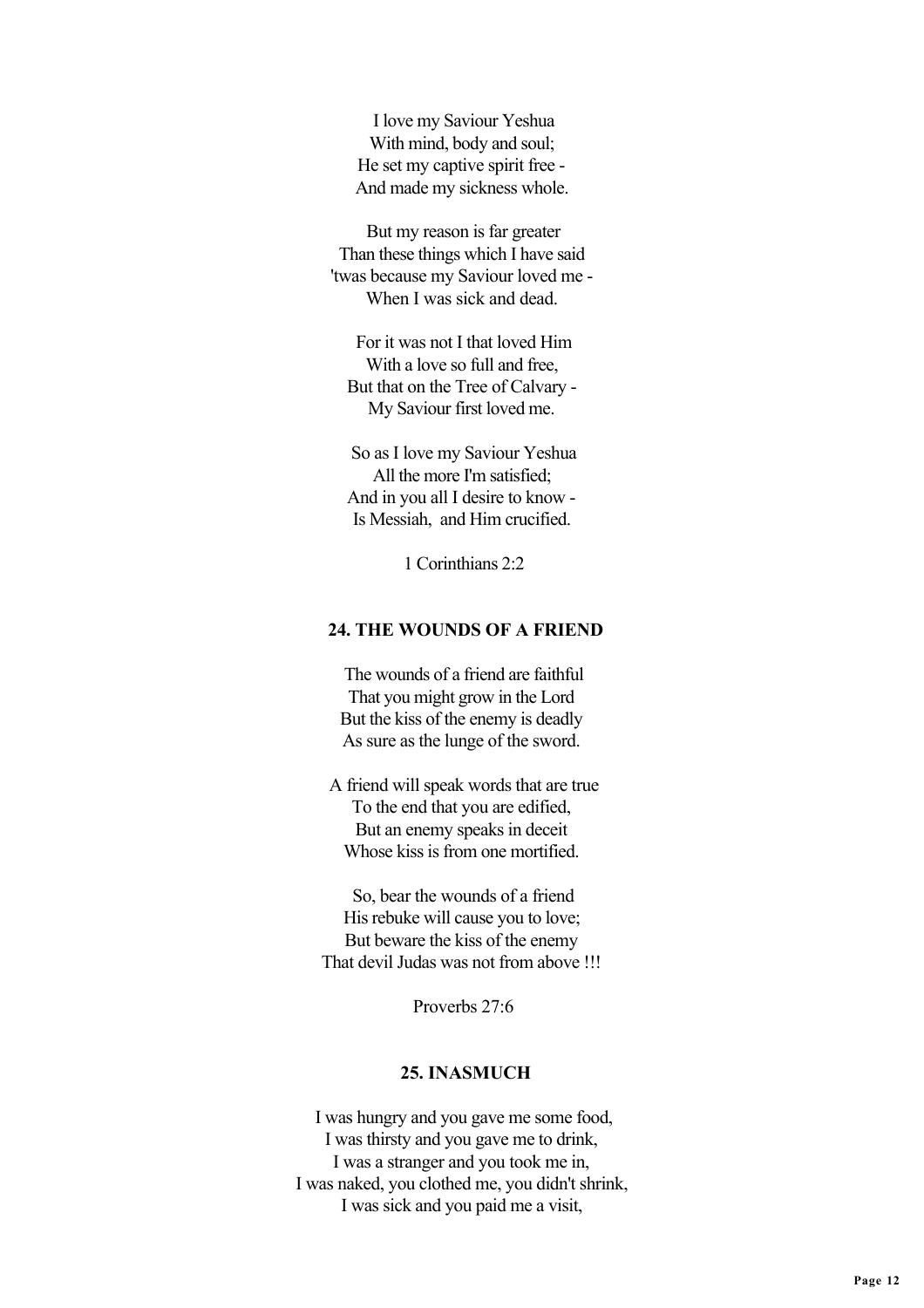I was in prison and you came unto me.

 Inasmuch as you did it unto my brethren - You did it unto me.

'And he shall set the sheep on his right hand, but the goats on the left'

Matthew 25:33

#### **26. HE MADE ALL THINGS**

 The Earth is the Lord's, the fulness thereof And all they that dwell therein, Man, beasts and all creatures All is a revelation of Him. God through Yeshua created all things At the right time and the precise hours; Visible, invisible, whether thrones Principalities, dominions or powers. All things consist in Him He is the Head of the Church; Who is the beginning, firstborn from the dead As to His preeminence we need not make search.

 For I have received from the blessed Father By whose Spirit I fain would but tell; That it is the Lord God's good pleasure 'In Yeshua should all fulness dwell'

Colossians 1:16-19

#### **27. ABIDE IN HIM**

 *In Him abide, in Him abide Even Yeshua who has not lied; He speaks all truth, the Word imparts Listen to Him, open your hearts. Do not now say, 'This is not so' For all truth is in Yeshua you know ?*

 *In Him there is eternal peace In Him whose love does never cease; In Him, He is the only way So abide in Him, in Him today !*

 *John 15:4*

## **28. 'THOU ART THE ONLY TRUE GOD'**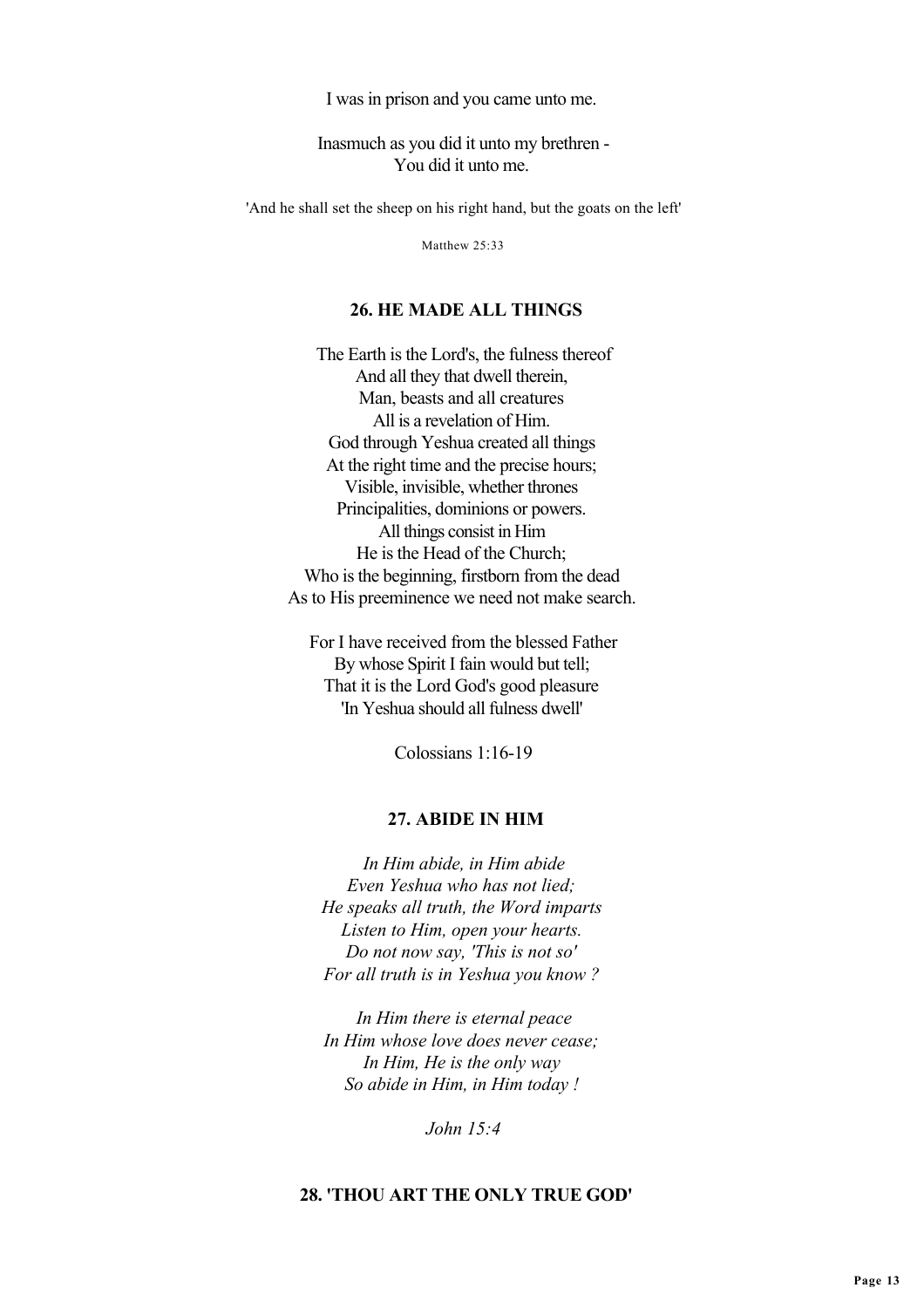Yeshua is Lord, the son of God is He Listen not unto the liar who says, 'This cannot be' For many shall come unto you, to steal your eternal life Satan's emissaries of lies, wrath, destruction and strife. They will come, yes they will come, to argue and to deceive; But stand firm thou man of God, on what thou dost believe.

 For truth will always speak on this wise, ever it shall be 'Yeshua died and rose again' because He lovest thee. The foolish and vainglorious make a trinity out of God For they know not Yeshua's words, 'THOU art the only true GOD'

John 17:1-3

### *29. MY SAYING*

 *I have a saying*

 *It is worhty of praise*

 *'Yeshua is Lord*

 *today and always'*

## **30. NIGHTY NIGHT**

 'Now I lay me down to sleep I pray the Lord my soul to keep if I should die before I wake I pray the Lord my soul to take' ?

 Never have I heard a prayer That's filled with so much doubt, Read Psalm three and verse five That's what it's all about !

 So, when I lay ME down to sleep God's angels walk the floor, I dwell in safety as I sleep 'cause I also read Psalm four.

 In that Psalm these words I read, 'I laid me down and slept, and I awoke' once more again 'the Lord sustained and kept'

Psalm 3:5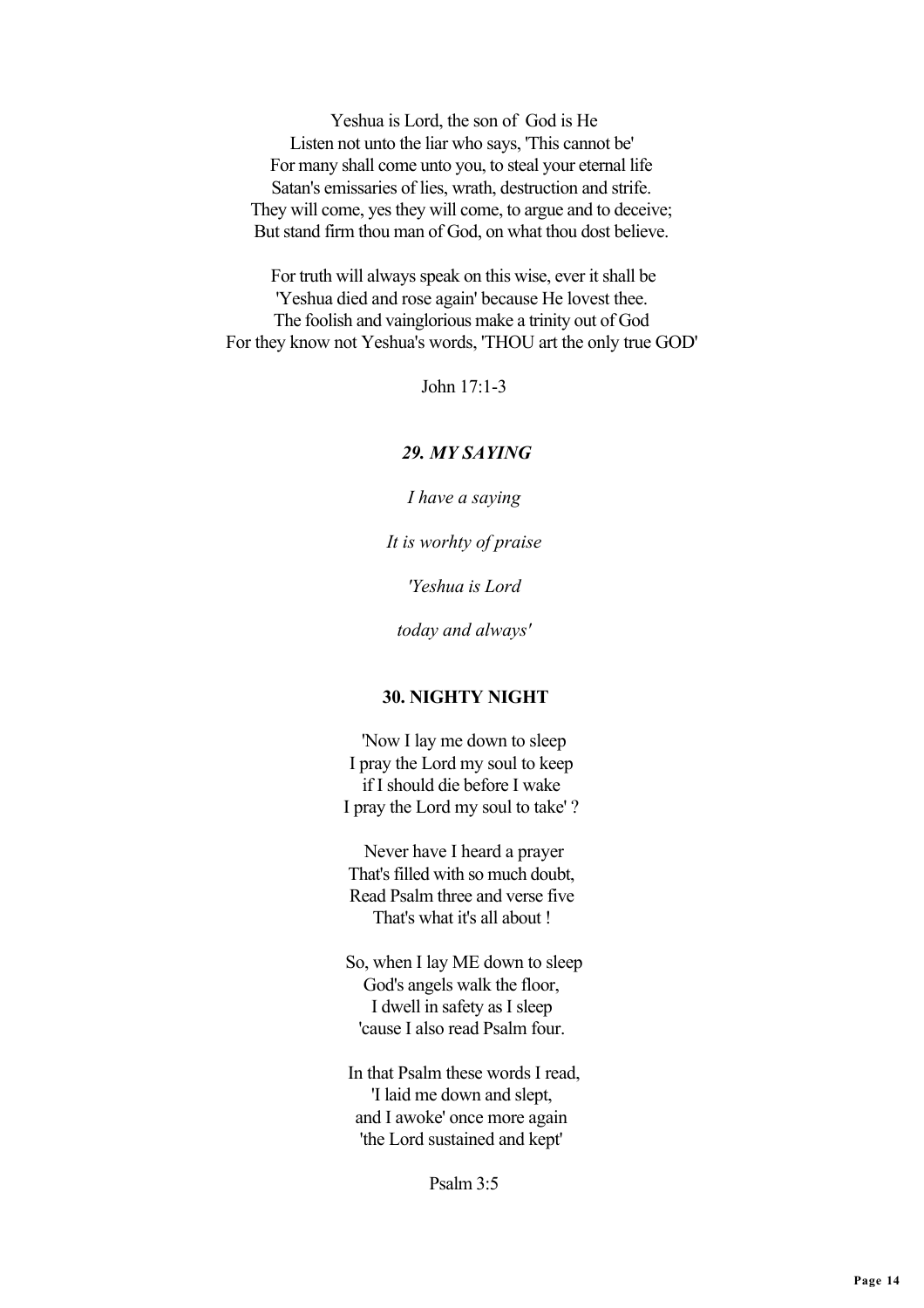## **31. SLEEP IN PEACE**

 In the darkness of the night When thou dost lay asleep; Know you not that Yeshua comes Your spirit he doth keep. For in the Psalm numbered four We read at the eighth verse How King David recorded this A blessing, not a curse. 'I will lay me down in peace and sleep; for thou Lord' only makest to dwell in safety'

Hallelujah ! that's God"s WORD

Psalm 4:8

### **32. AT DAWN**

 At dawn this I do see Another day God gives to me, A day where I must live for Him And over sin a victory win.

 At dawn we hear the Sun declare 'God's glory I do ever bear and as the Strongman during night the Moon reflects my glorious light'

 So in all this Jesus doth speak Reminding me, 'He came to seek' I do rejoice, am glad each morn, For God communes with me at dawn.

### **33. NOW I KNOW**

 Twinkle, twinkle little star I do not wonder what you are; Up above the world so high God's creation in the sky !

 Twinkle, twinkle this I say Believe on Yeshua the messiah today; He is the truth, God does not lie He made the moon, the stars, the sky !

Genesis 1:14-18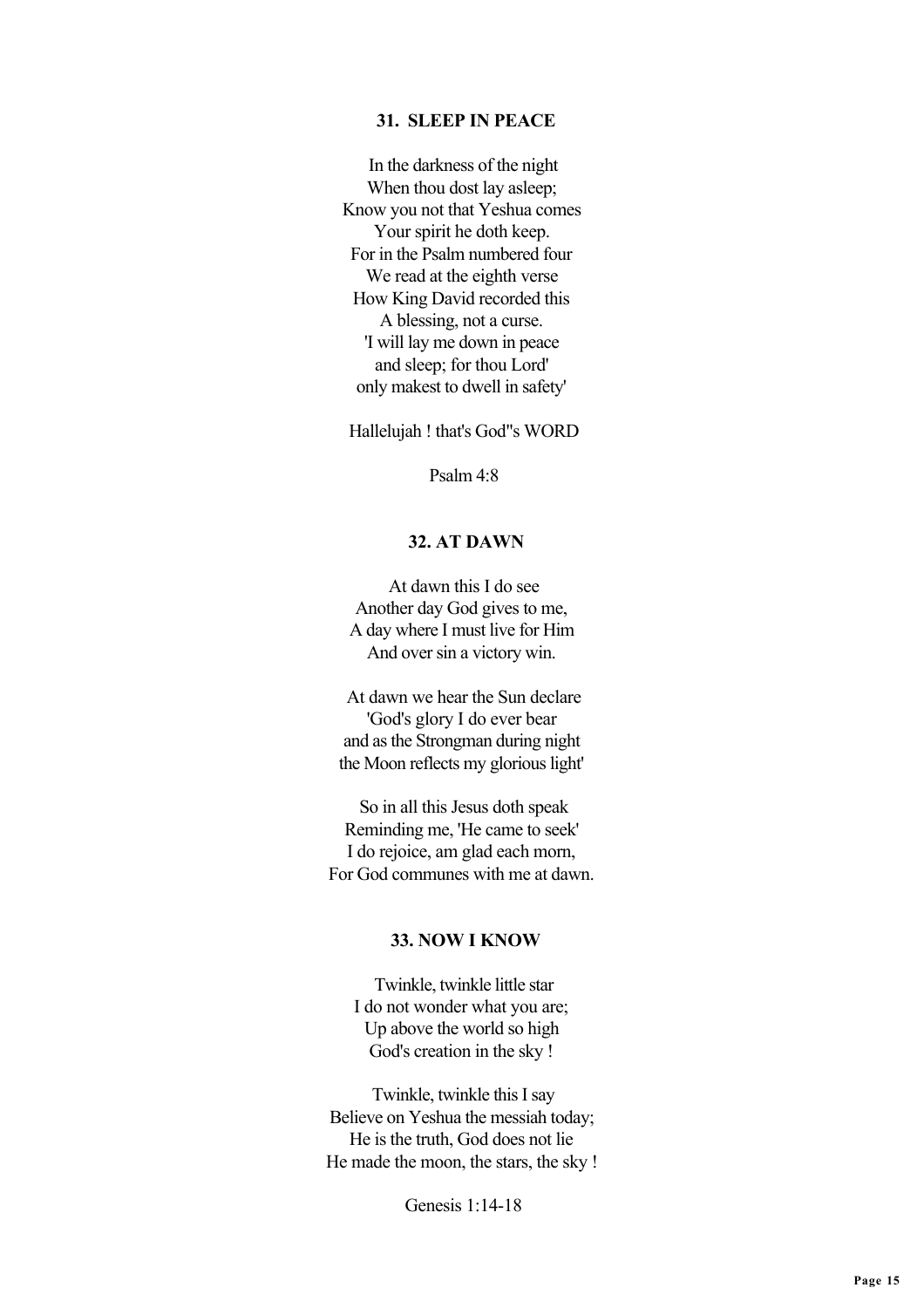### **34. SOME SAY**

 Some say I am peculiar Some say that I am weird But I know where I'm going 'cause I'm not afeared.

 Some say I am a half-wit Some say I am insane But I know where I'm going And I won't be back again.

 Some say I am a strange one Some say I am OK But I know where I'm going

### TO LIVE WITH GOD SOMEDAY !!!

### **35. D. O. M.**

 Deo Optimo Maximo The monks of old did declare For in doing something for God - They teach us that we must take care.

 For God does not require of a man That which he does not possess But in all that he has he must give - For his brethren that be in distress.

 Deo Optimo Maximo These words are not new nor the latest Deo Optimo Maximo means 'To God the best and the greatest'

'And whatsoever you do in word or deed, do all in the name of the Lord Yeshua.'

Colossians 3:17

#### **36. BETWIXT**

 I am betwixt by life's design And sometimes sleep I must resign; But this one lesson I have learnt As messiah's soldier in the ranks No matter what life's path does bring;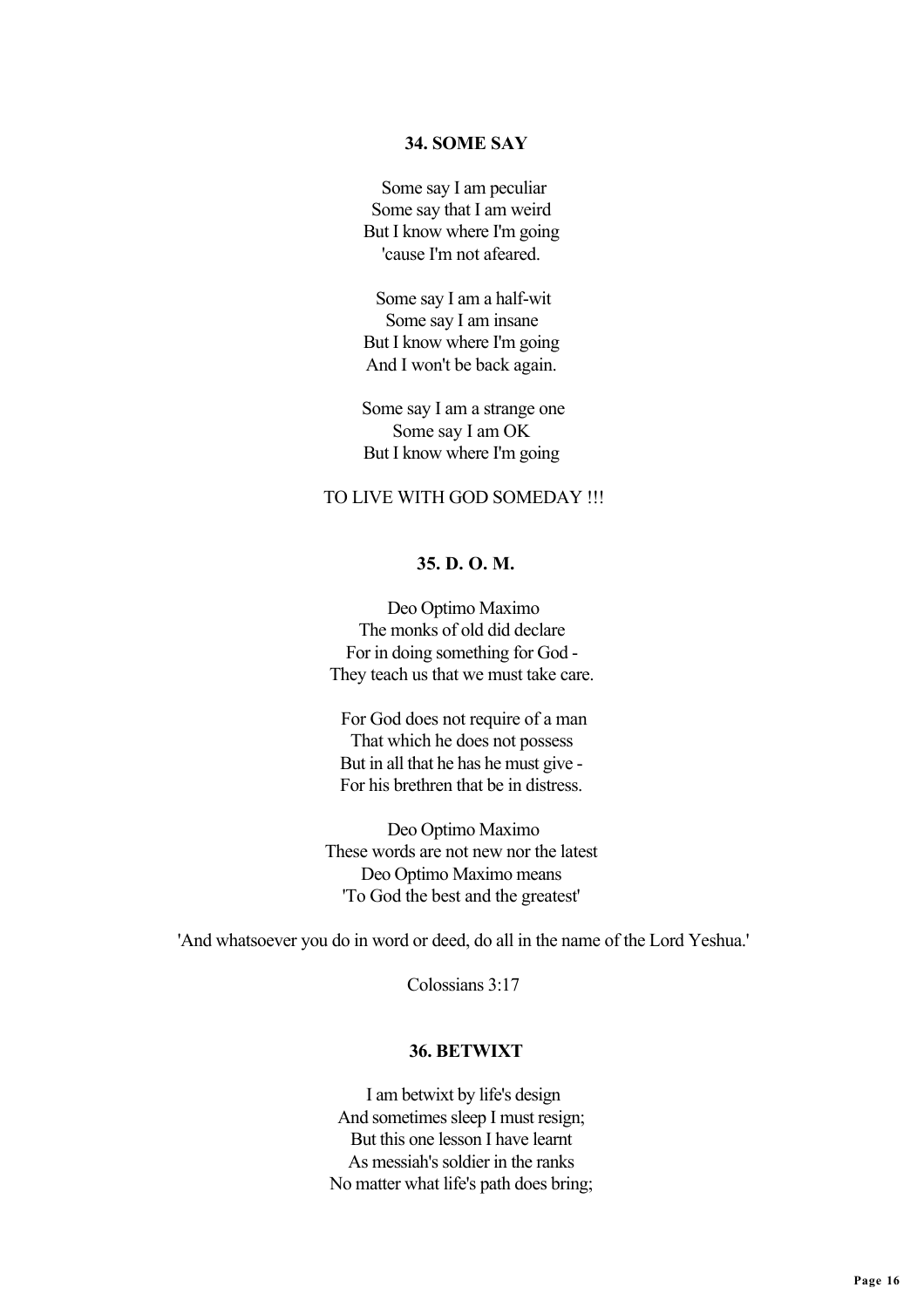I must in all things, give God thanks !

Philippians 4:6-8

### **37. LEGALISM**

 You cannot eat that meat ! You must be circumcised ! You cannot get married ! These doctrines we devised.

 You must keep the Sabbath day ! You must not drink that wine ! You must not break these rules Or a penance we will find.

 You must give a tithe ! You must not talk back ! You must not think for yourself ! These laws you can't attack.

 'Why not ? I ask 'Why not ? for Yeshua has made me free; I rebuke your legalism and I listen not to thee'

 'For with the yoke of bondage you enslave the human race; All you messianics, who teach the law have fallen from God's grace'

Galatians 5:1-10

### **38. RELIGION IS A CURSE**

 Religion is a curse Filled with the rules of man; As opposed to Messianic faith Filled by God's perfect plan.

 Religion is a curse Working your way to God; Compared to Messianic faith Religion is a rod.

 Religion is a curse From it I was set free When I believed on Yeshua the messiah - God's hand lifted me !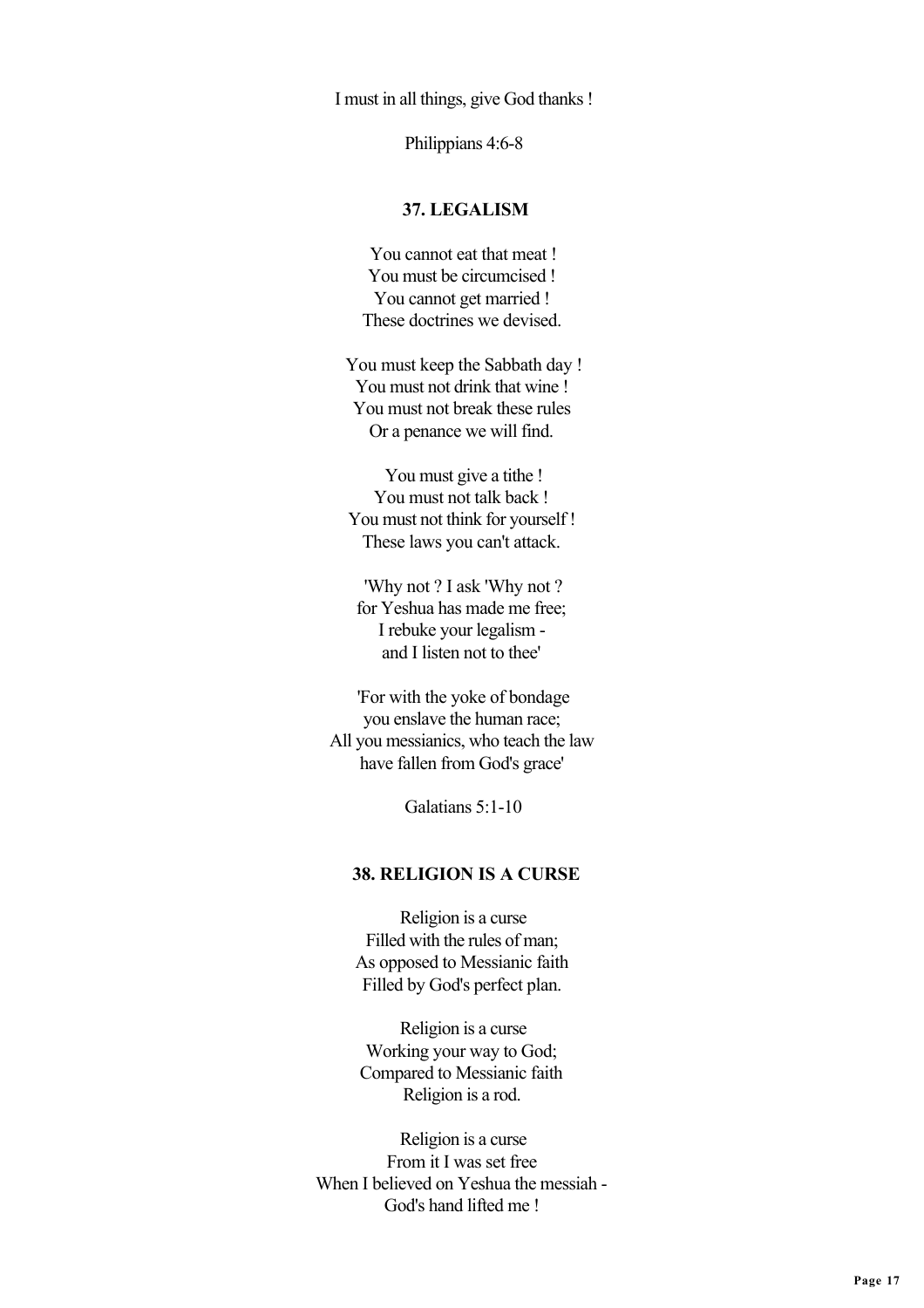Ephesians 2:8,9

### **39. SIMPLE MIND**

 I am not a scholar A man of simple mind, Because I live by faith The simple truth I find.

 I trust what God hath said And would have you know; God said it, I believe it And that is why, 'it's so'

Galatians 3:11

### **40. TREASURE**

 *There is a Principal in life I've found in it great gain In heaven I have stored it The treasure from life's pain.*

 *It's worth much more than silver And gold which disappears For from the well of life's pains Comes treasure in my tears.*

 *For gold and jewels seem comely At a point in time; But this is not the truth Of God who is Divine.*

 *For gold and good apparel Can never make the man But poorness of the spirit Does more than money can.*

 *Now, my treasure is in heaven Interest doth God impart; A dividend worth more than gold For in heaven is my heart !*

 *Isaiah 30:20,21; Matthew 6:19-34*

### **41. BRETHREN**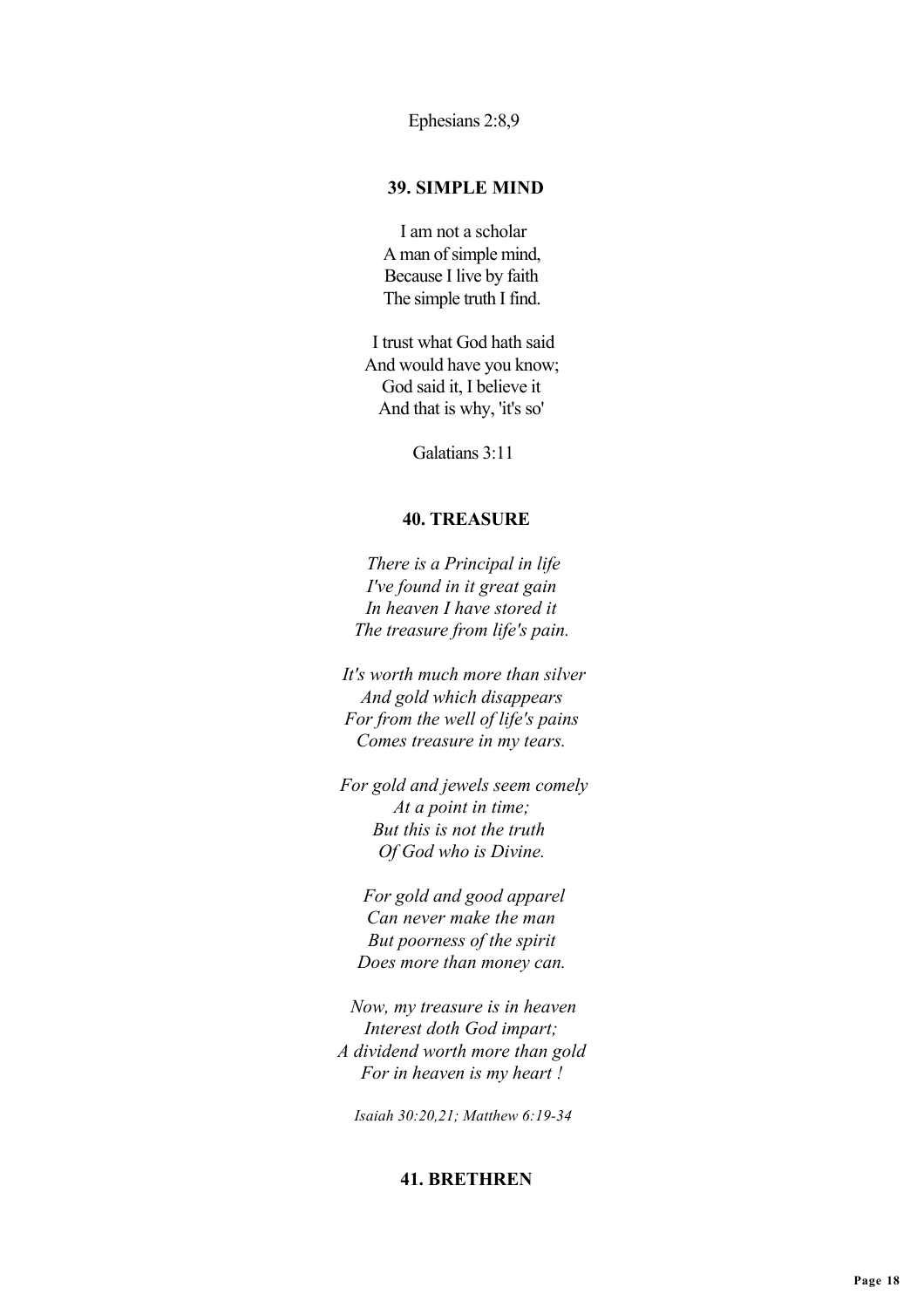*BRETHREN; if a man be at fault Ye which are spiritual restore such In the spirit of meekness; consider yourself Lest ye be tempted much.*

 *BRETHREN; speak not evil one of another For in this your brother you judge And speak evil of the law - But love will not bear a grudge.*

 *BRETHREN; finally I say, 'Be ye all of one mind having compassion one of another be pitiful, courteous and kind'*

 *Ephesians 6:1-9*

### **42. AT LAST I AM PERFECT**

 At last I am perfect, perfect in Yeshua In Him the fulness of God At last I am perfect, perfect in Yeshua In Him the perfection of God.

 At last I am perfect, perfect in Yeshua In Him the beginning and end At last I am perfect, perfect in Yeshua In Him I don't have to pretend.

 And yet I shall be made more perfect For as yet I have not attained Unto the resurrection in the messiah That perfect about which Paul explained.

Philippians 3:8-15

### **43. NO MATTER WHERE**

 No matter where I'll ever be I know that God keepeth me

 No matter where I may roam I know that God will take me home.

 No matter where or what is said I know that God is still the Head.

 No matter where I want to go I know that God saves from the woe.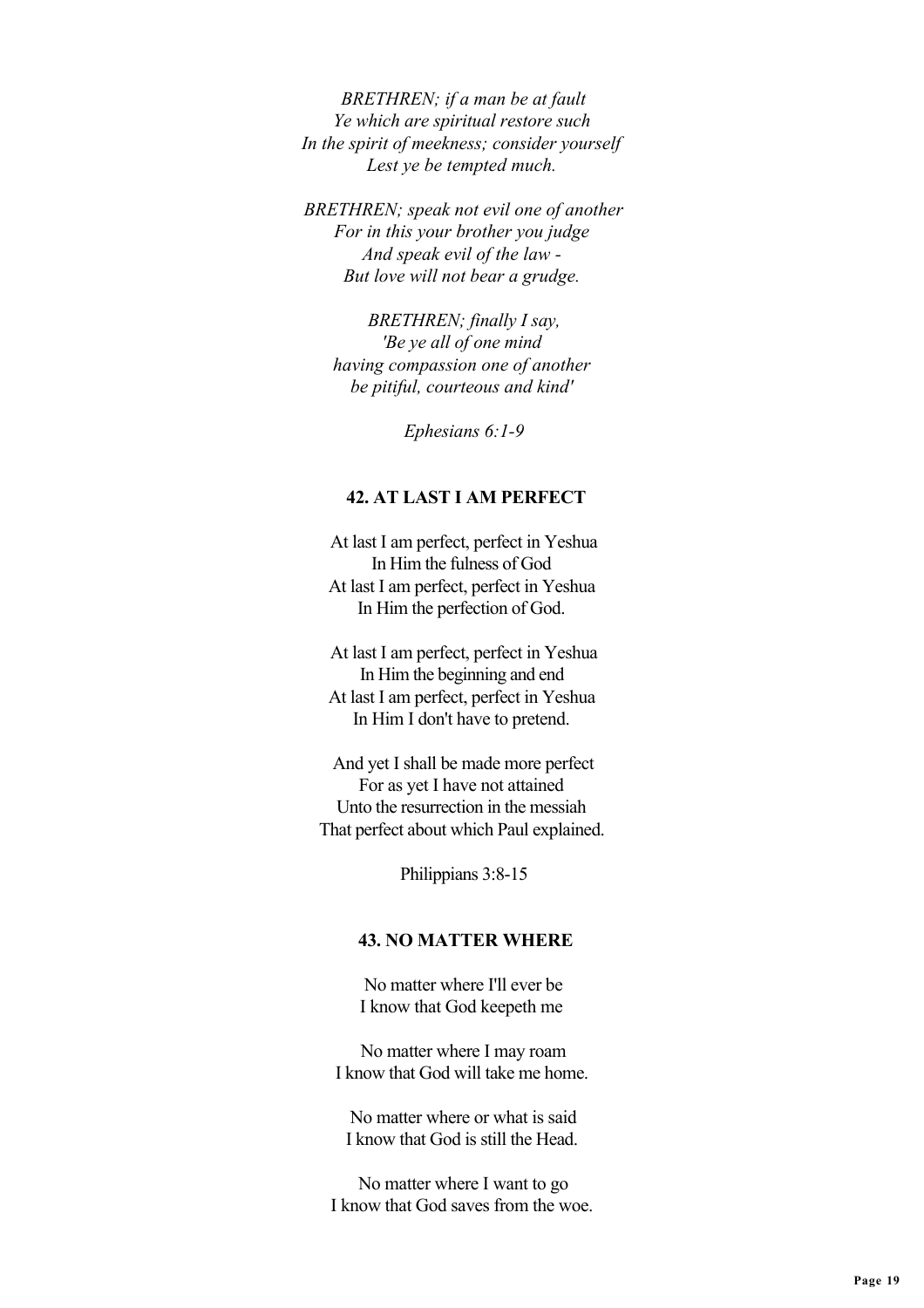No matter where or when I must I know that God I'll ever trust.

 And if I should have a hope or care God still loves me, no matter where.

1 Peter 5:7

## **44. THE PRIZE**

 I press toward the mark For the prize of the upward call, That crown which is set aside For those who at Yeshua's feet fall.

 This prize means fellowship in His sufferings Being conformed unto His death; For this was the attitude of Yeshua When for us He drew His last breath.

 This prize is never won lightly Not by those who box at the air - Nor by those who always seek comfort The messiah Yeshua is never found there !

> Unto us by God it is given In the behalf of Yeshua our Lord; Not only to believe on His name But to sufffer by His own accord.

 I press on toward the mark for the prize Of the high calling of God in messiah Yeshua; My affection set on heaven above - For my life is whatever God pleases.

Ephesians 3:1-17

# **45. RATHER THAN MAN**

 Many vote at the election And speak not up for God; They deserve the Government they get Which will smite them as with a rod.

 The mind is dark which does not know That free will, we have been given To make a choice for righteousness - By the blood from Yeshua's side, riven.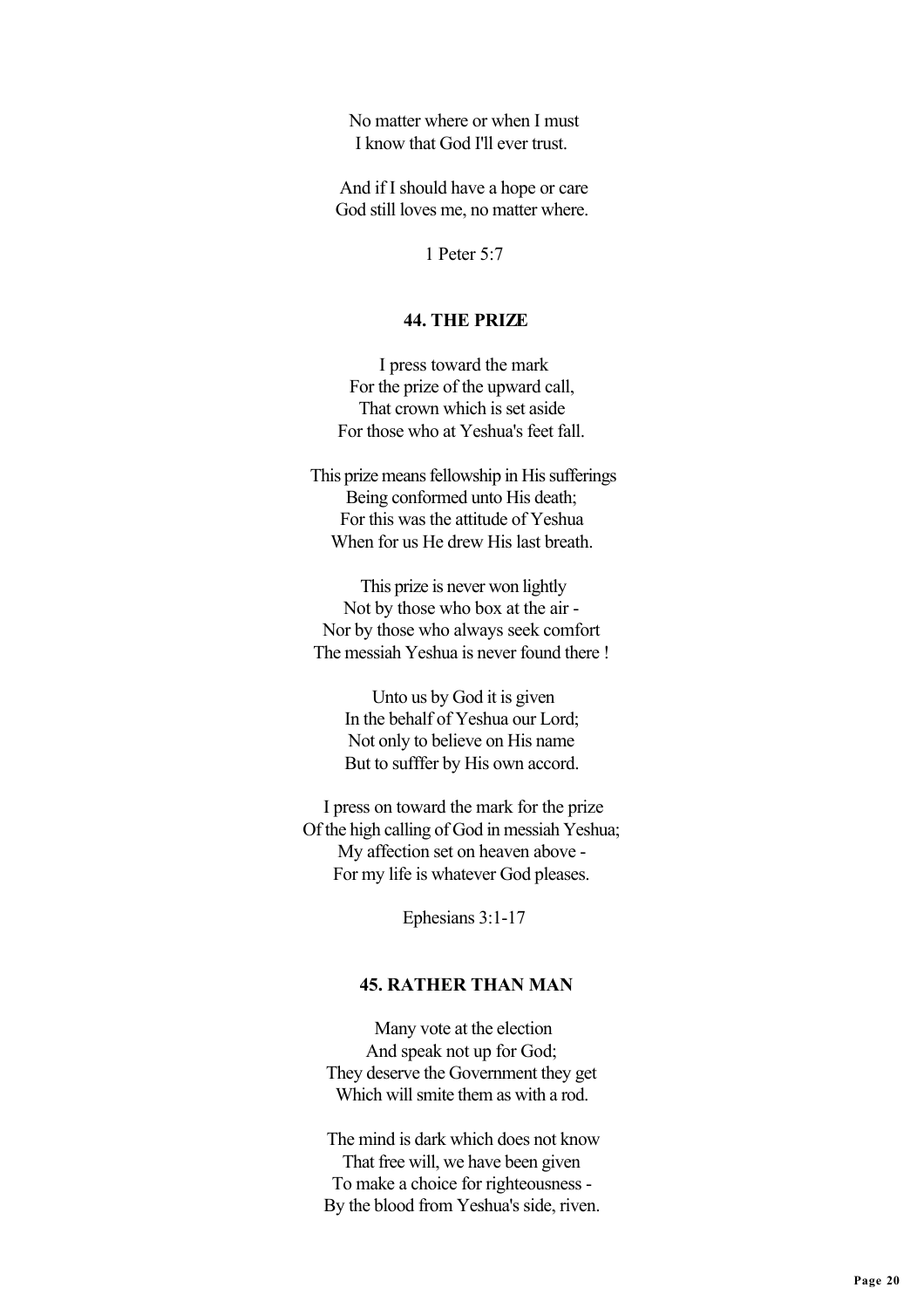For unbelievers will entice The disciple of the Lord, Striking at his very heart To cause his spirit discord.

 A decision to stand for what is right Must be made by men of God; Declaring that 'Yeshua is the way' With truth their feet are shod.

 For we are faced with secular rule On this Earth where we are but strangers Our true home is in heaven above So let us not be afraid of the dangers.

 Now the end of all that I have said Is revealed in God's own plan; We read this in Acts five:twenty nine 'OBEY GOD RATHER THAN MAN'

Acts  $5.29$ 

### **46. FREEDOM IN YOUR MARRIAGE ?**

 Is there freedom in your marriage ? Or is there bondage bringing woe Is there freedom in your marriage ? This is what I'd like to know.

 For marriage is two people Each sharing the others love Not telling each other how to live Nor giving each other the shove.

 For each is an individual With free-will to be such: Giving and receiving in their talents - However much.

 Having freedom to enjoy at times What each may like to do; Pleasing each other by attitude Being happy for each too.

 Standing by each other When outsiders shoot the tongue No matter what the cost might be For freedom you're among.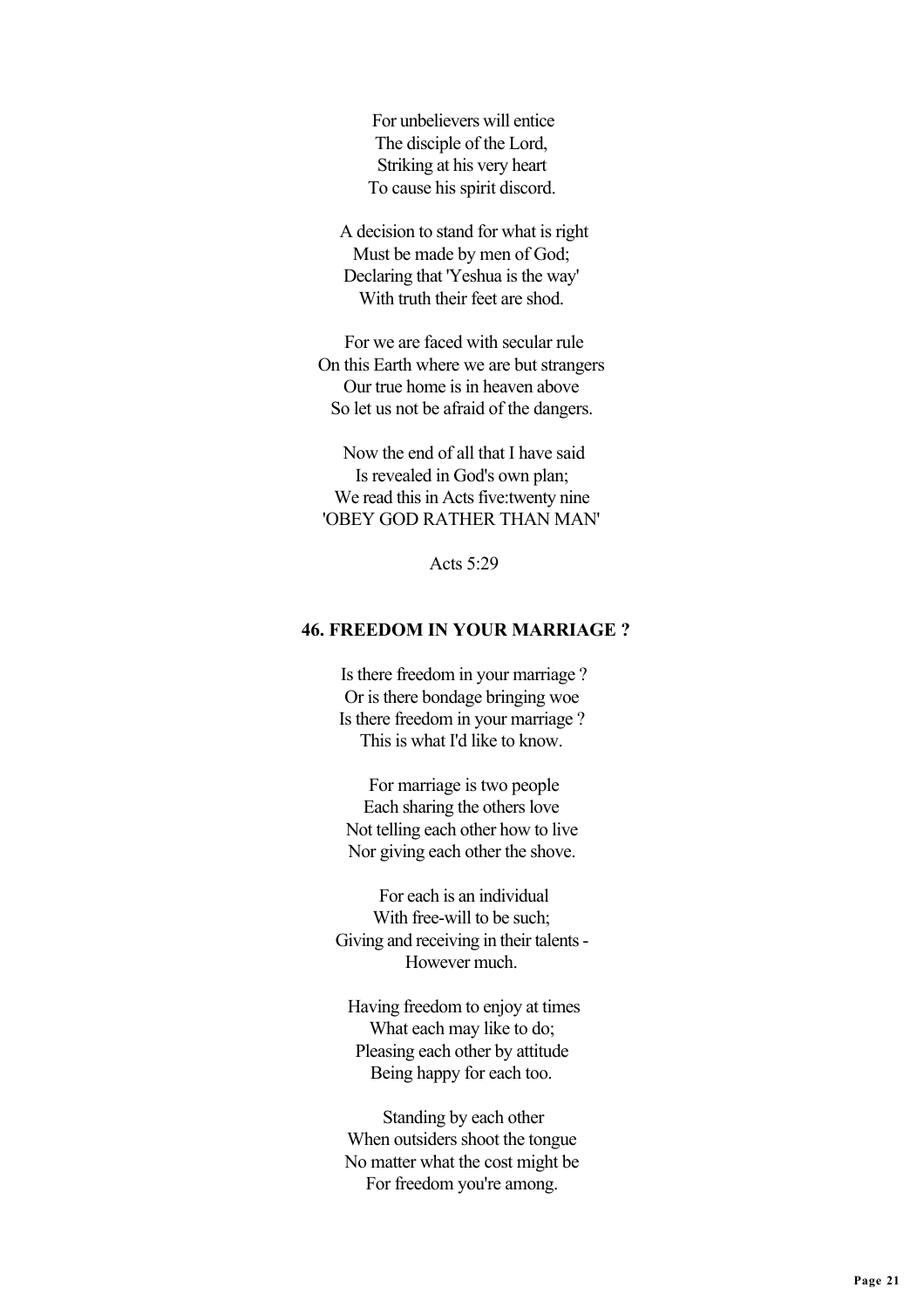So, is there freedom in your marriage ? I pray there is today, For only in love's freedom - Marriage will be for aye !

### **47. NEW GOVERNMENT**

 I see the unjust men Who take all from the poor; Although these have nought to give The unjust men squeeze more.

 I speak not evil of these men Their works tell all they do, A sentence passed by their own hands A sentence ever true.

 For when the Lord doth appear once more To put all wrongs aright These unjust men will perish In the darkness of the night.

> For to the plea of innocents They will not lend an ear; So unjust men of government - Will ever disappear.

 Yes, the Lord appears once more Unto righteousness and good, New Government will be of Him God's Son has understood !

Isaiah 9:6

( The cry of the foetus being aborted is unheard by governments, but God hears them !)

## **48. THE COST**

 There is a price to pay When you place your faith in God, There is a load to bear It's the unbelievers rod. The price that you must pay Is determined by the Lord; There is a cost to give To the ungodly horde. For though you might not be A prisoner in a cell; There is a price to pay for faith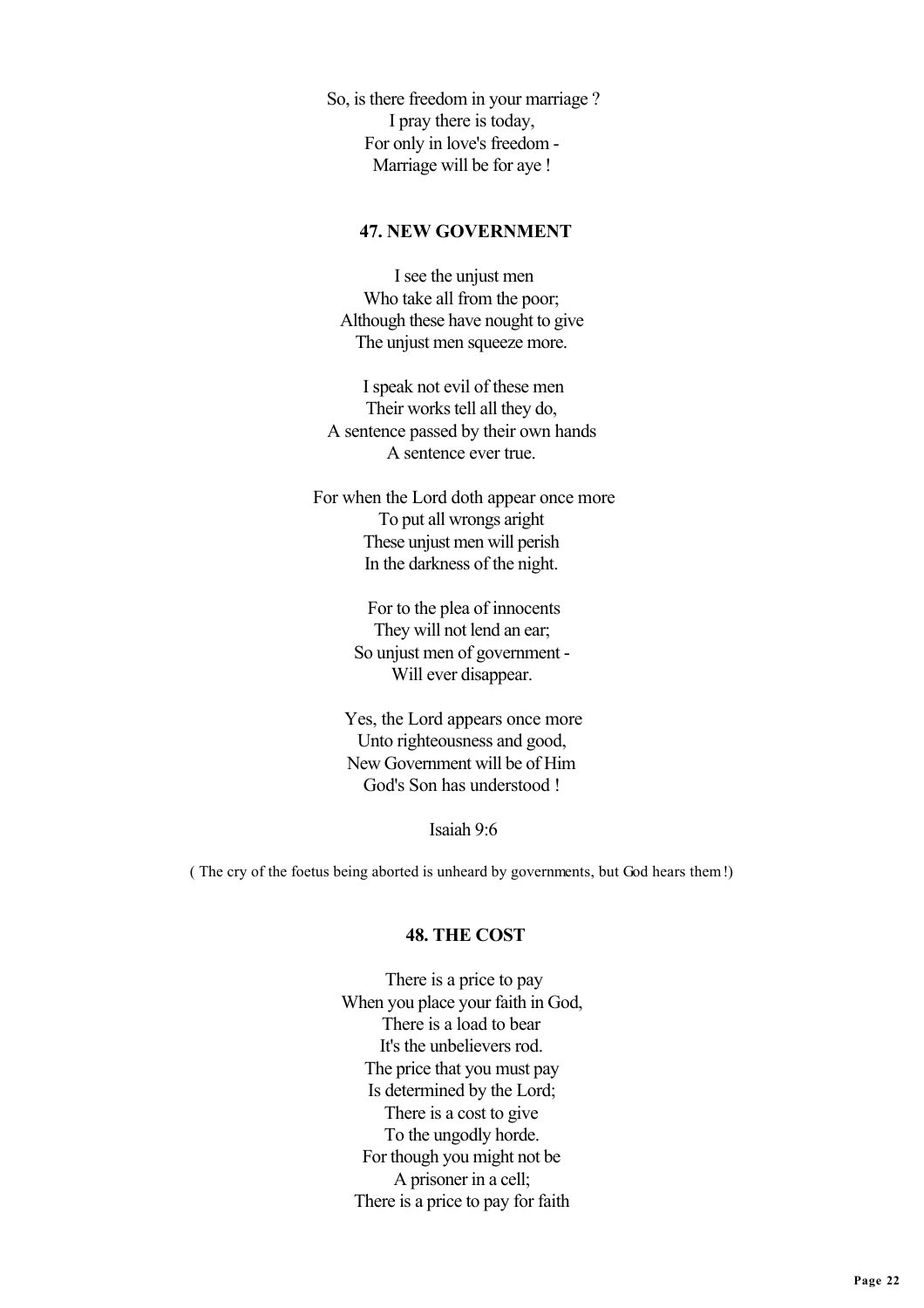This cost, you cannot tell.

 For in my life a cost I owe Unto my ministry, Forgiving ALL the hurts Others perpetrate on me. But I count not the cost Of being called by the Lord; My redemption is in Him who said 'if you love me keep my word'

 For he counted not the cost When he bled and died for me; He counted not the cost On that accursed tree !

Philippians 1:29

#### **49. PURE AND SIMPLE**

 Pure and simple is the way To walk in the Lord, Not in the academic way But simply by the Word. Pure and simple is the way To find the truth of God Walking by the Spirit - And not the sleeping nod.

 Pure and simple is the way To know the mysteries God's way is not religions And it's not philosophies. Pure and simple is the way When all is said and done; Looking unto LORD Yeshua For he is God's SON !

Hebrews 12:2

### **50. THE CHOICE**

 *There is that wisdom from below That says, 'There is No God you know" There is the wisdom from above That says, 'There is a God of love' 'So take your choice' the world does say 'For both mean nothing anyway'*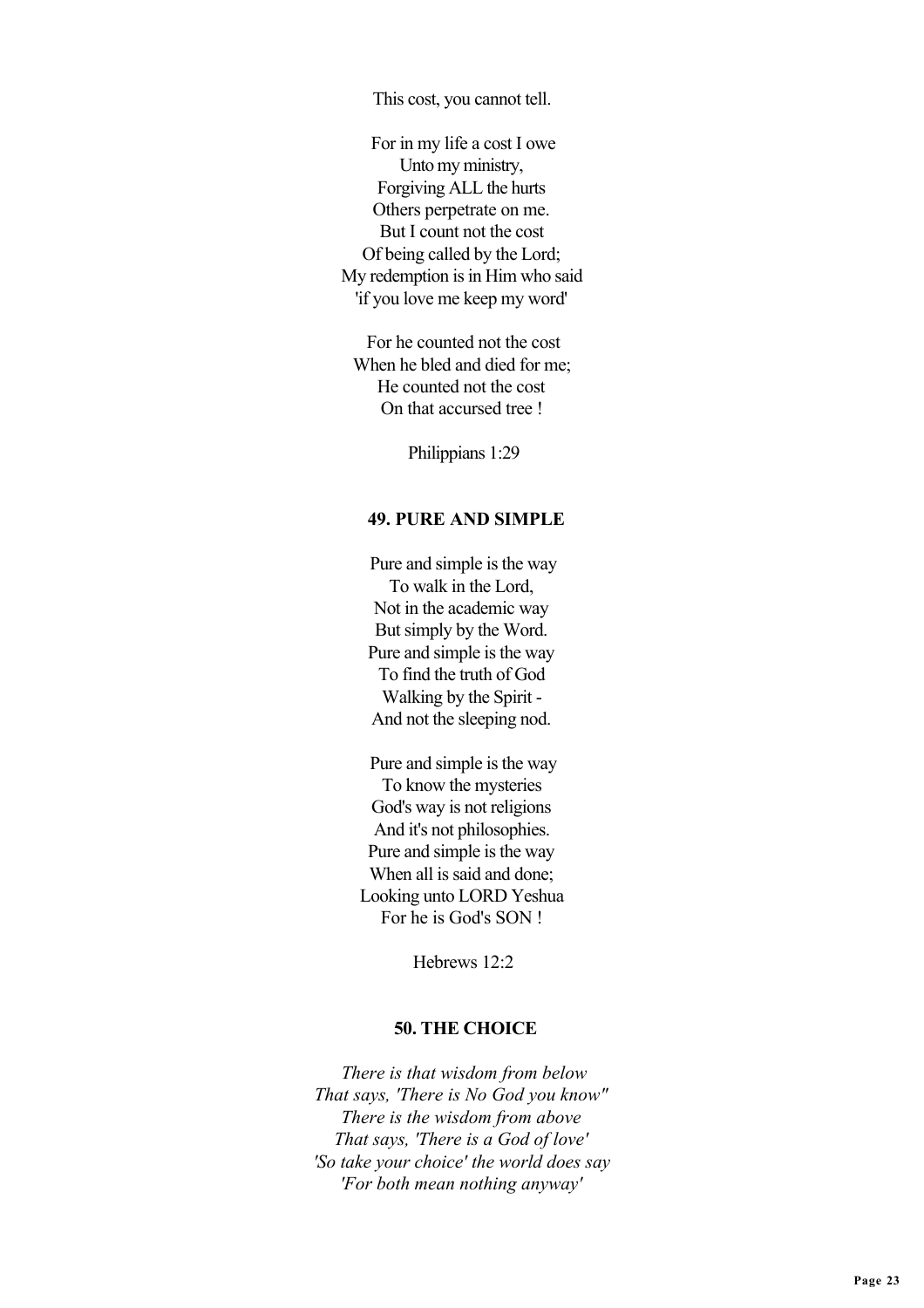*I took my choice and this I know Wrong wisdom comes from down below, For if there is 'No God above' Why is it that I know His love ?*

 *So be careful which you choose Make it sure you do not lose, The wisdom from above is true But the final choice is up to you.*

 *Joshua 24:15*

 **For more poetry see volume 3**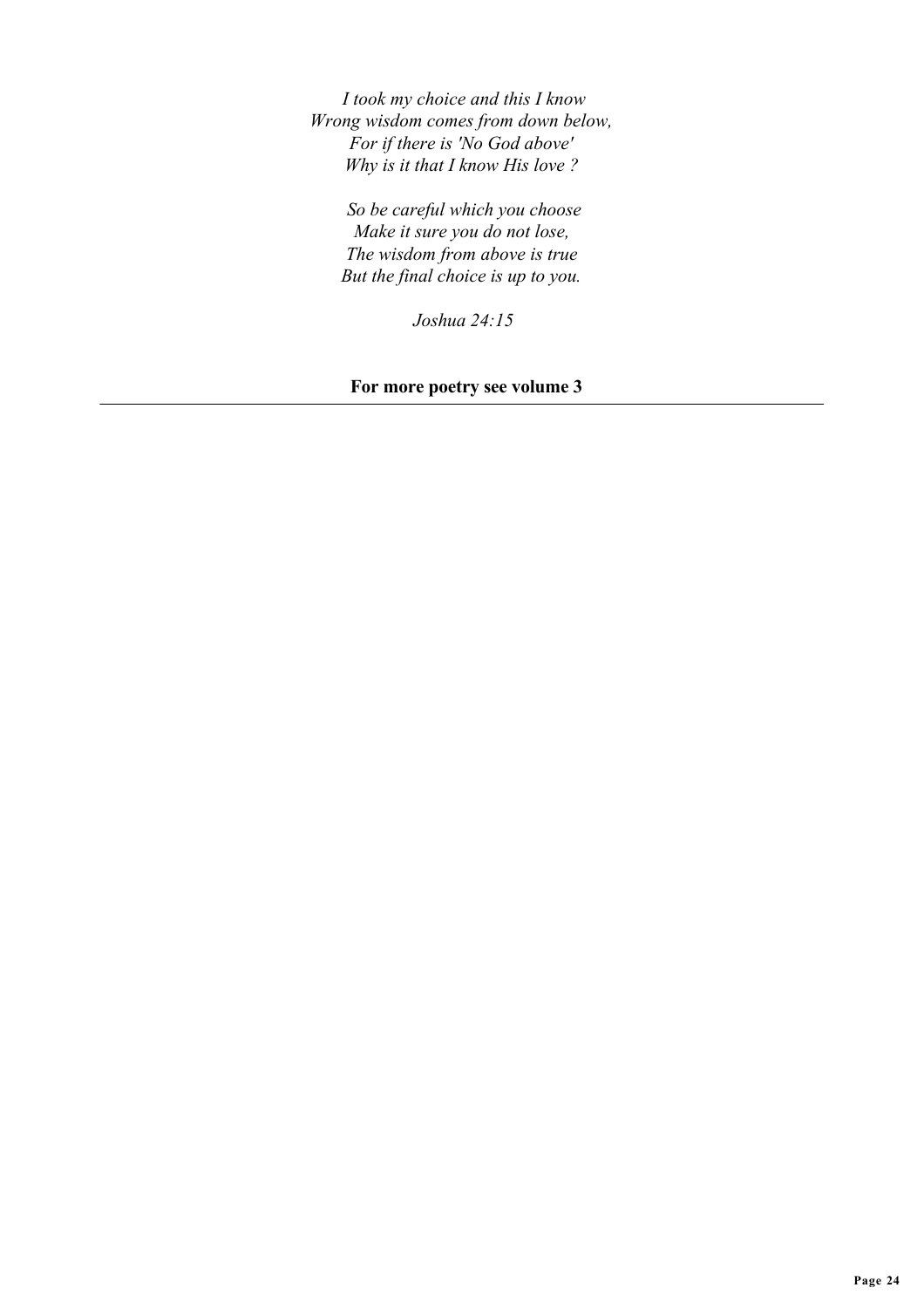## **Richard's CHRISTIAN POETRY**

## **Volume 3**

## **50 poems of messiah**

## **(author Richard Merrell, PO Box 107, Wentworth Falls NSW, AUSTRALIA 2782)**

 **Dear Reader.**

 **Thankyou for downloading Richard's CHRISTIAN POETRY vol. 3.**

 **Also please remember that you are welcome to visit my website where you will find a great deal of information regarding Early church documents. You are free to take any study or poem of mine you want.**

 **My Home page is** [http://www.geocities.com/Athens/Acro\[polis/7740](http://www.geocities.com/Athens/Acro[polis/7740)

 **These poems were written over a period of 25 years, many are controversial indeed, the subjects vary, but the ministry is to encourage other messianics/christians and anyone who reads them. The name Yeshua is the Hebrew and the proper name of the messiah or annointed one, the Greek name is Iesous which is translated into English as Jesus. I use the name Yeshua often for I prefer to call the Lord by his right name rather than Jesus. I hope you are blessed and helped as you read.**

 **Please feel free to tell others of this electronic book and to copy any poem wanted, all I ask is that you do not make any alterations to the text, and that credit is given to me as the author.**

> **Dedicated to the memory of my grandmother Maude Constance Gladys Merrell Though having never met for she died at an early age I feel I missed the better part.**

# **1. SPIRIT AND LIFE**

 In the Rood of Yeshua Who is my Saviour, mine I understand His giving Of the bread and wine. For when they scourged His body Pushed thorns into His head He suffered this to show us His body is our bread. And when they peirced His body Doth this not make you think? By this His blood flowed freely Is not His blood our drink?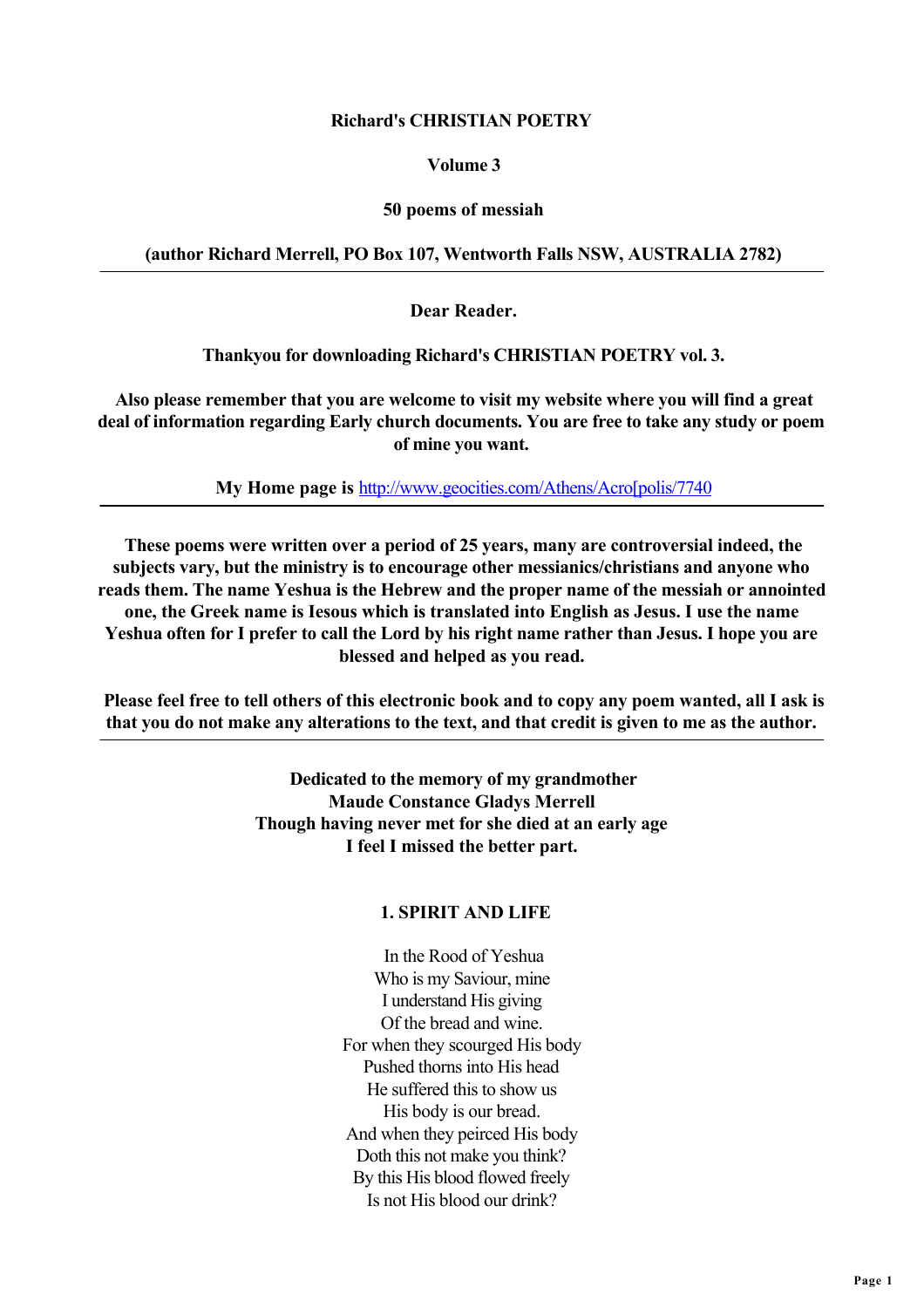Yeshua explained this to us And to Israel who He shall save from strife Yeshua said, "These words I've spoken, they are Spirit and they are Life."

> Do NOT let Satan say to you "This feast you cannot learn" Turn to John at chapter six The truth you will discern.

> > John 6:48-63

## **2. THE FIZZER**

 In the image of God Man was made that day, To stand upon his feet And not as the monkey sway.

 In the image of God Man was made to be, Able to reason and to speak No gorilla was he.

 In the image of God Man is still today; Not, born of evolution As some do like to say.

 Now as to the 'Big Bang theory' The question is a quizzer. I shall answer in this manner The Big Bang was a fizzer.

 I know the evolutionists All say that, 'I am dumb' Because I believe the Bible But the Big Bang is yet to come !

 In the image of God That's how I was made So I might commune with God - But evolution ? I upbraid.

Genesis 1:27

## **3. THREE IN ONE, A VAGARY INDEED**

When I thought One God in three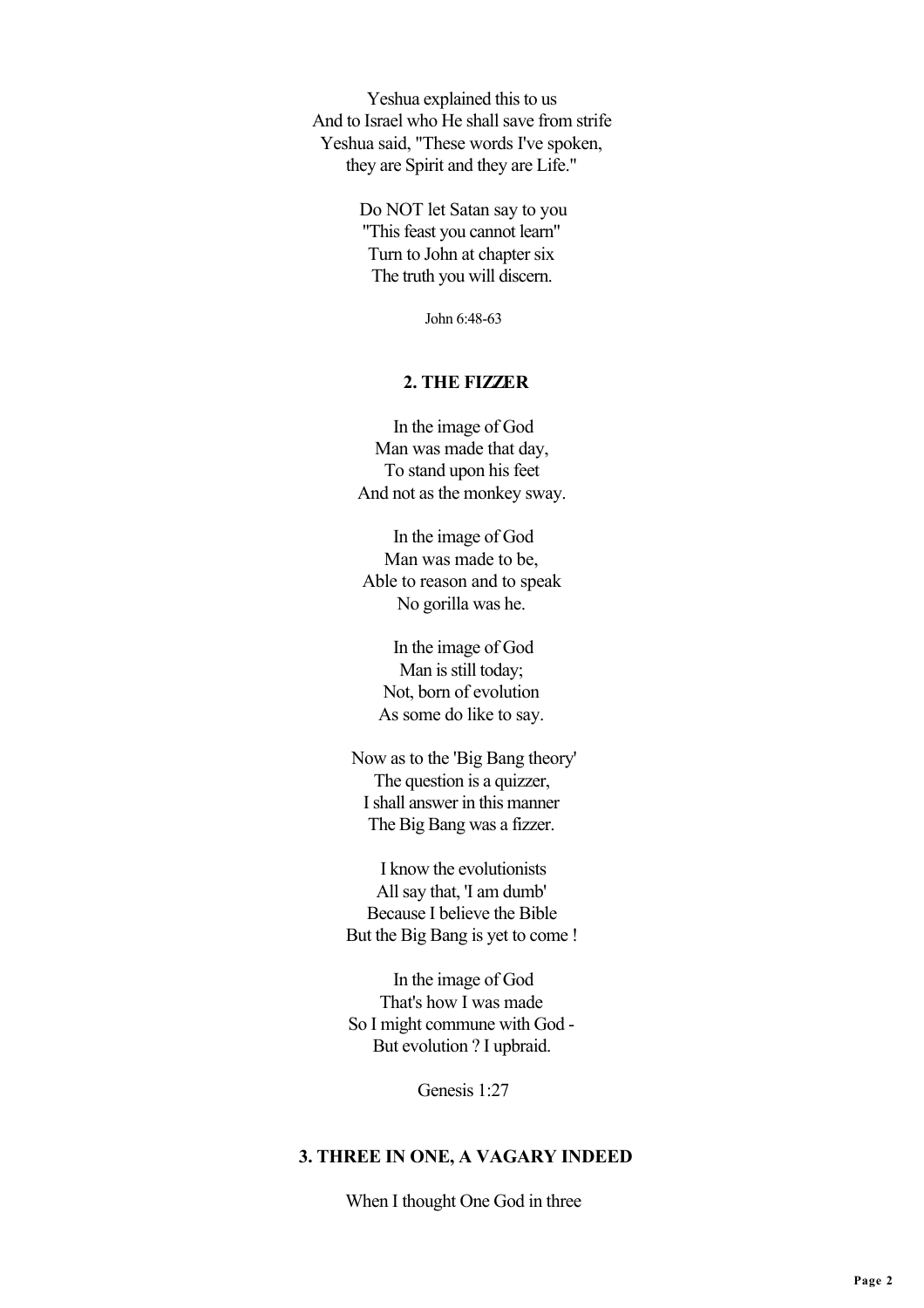How confused I used to be "cause I'd tried real hard to know How it was that this was so ?

 And over years I racked my brain For I was taught that it 'was plain' But I refused and would not see For the Bible speaks of Unity.

 So in the Scripture the truth I sought Because men's teaching had come to nought And when the Spirit of truth did come I saw that God was the Holy One.

 This truth I know and this through He The Scripture says not one in three Nor does it say three in one But Unity with God's only Son

> The trinity then is a vagary Such things are not in unity With Elohim of Genesis one Or 22 of Genesis three.

> > Matthew 28:19

# **4. VICTORIOUS**

 God is my strength, my shield My comforter and my trust He always gives me victory For to stand in Him I must. God never lets me down Nor surrenders me to the foe; He ever keeps me for His own My victory is Calvary's woe. For by Calvary's pain nand anguish It pleased God to bruise His Son To put Him to the utmost shame For by His Rood, salvation's won.

Isaiah 53:4-10

### **5. A FOOL**

 I am a fool for Messiah Far as this world's concerned But at the Rood of Calvary Is where true wisdom is learned.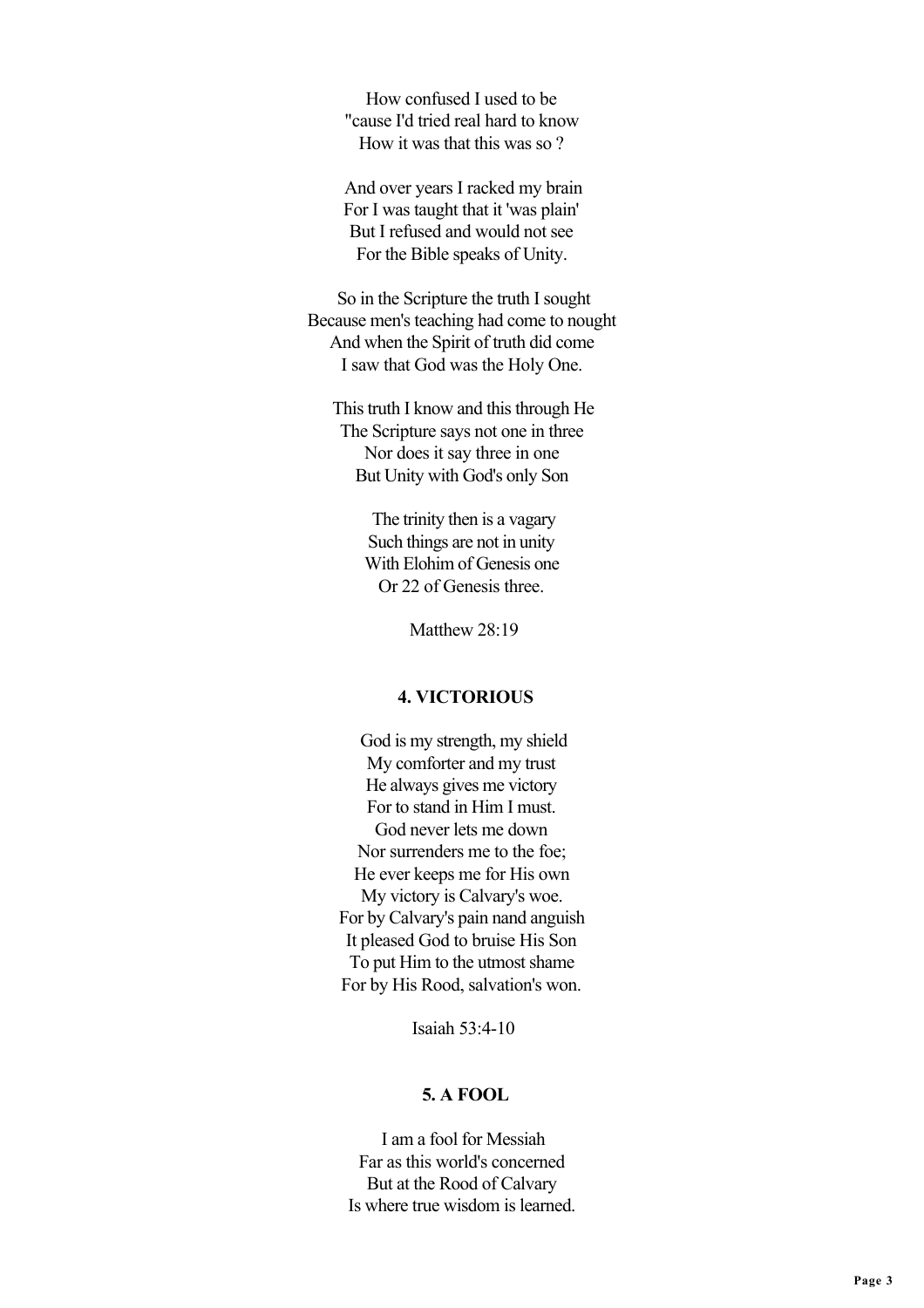I am a fool for Messiah When judged by other men But I know my judge's name He said it is 'HO ON' I am a fool for Messiah You may think so too But could I ask one question;

Just, whose fool are you ?

1 Corinthians 1:18

## **6. WEDDING RINGS**

 In the giving of these two rings Which speak of love that's true; We understand that marriage is - Unbroken, ever new.

 These two rings have been exchanged A vow of troth been made; In circles never - ending There is no need to be afraid.

 For these two rings tell all the world That a husband and a wife Must always be as one Together all their life.

 That they do face in spirit The trouble life often brings, Yes, love that never - ends - Is endowed in these two rings.

1 Corinthians 13

### **7. MY FAVOURITE POEM**

 **I PRAY YO U ARE BLESSED AS YO U READ** 

#### **FOR ME !**

 **I was standing in a crowd one day And there was such a din Everyone was crying out; "Away and crucify Him!"**

 **I asked of one standing near "What means this they're screaming?"**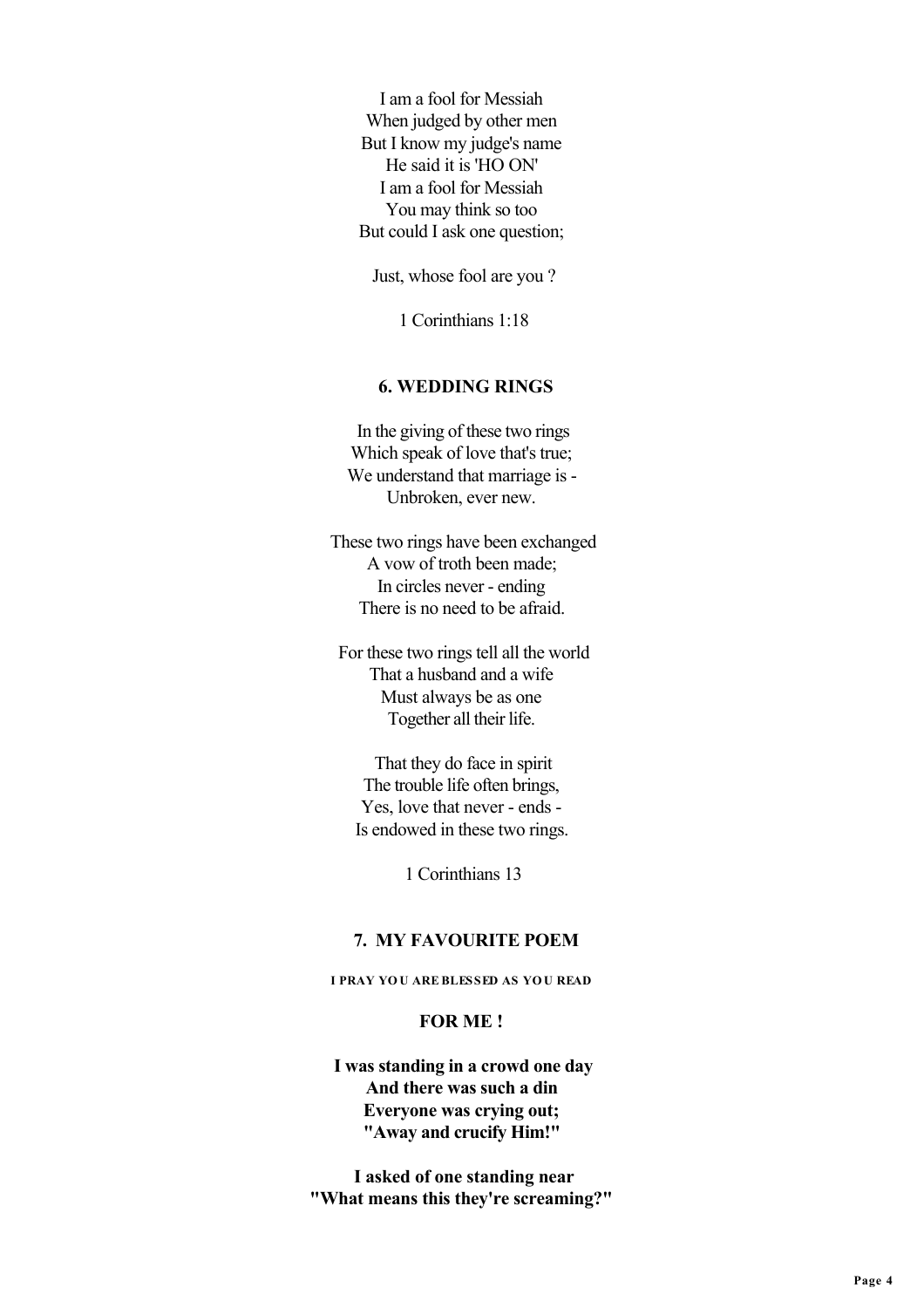**He told me that the one on trial Was guilty of "blaspheming."**

 **"How" I asked "is this what is it he has done?" The other one replied "Said He and God were One."**

 **And as I then beheld this man Who had been scourged and blamed; I could not tell just what it was ? But I felt so ashamed.**

 **For I could see within His eyes As he looked back at me; One who was a loving friend He was no enemy.**

 **And on the hill called Calvary Outside that City gate, They nailed Him to His heavy stake Then they reviled with hate.**

 **As I approached His dying form I saw the blood-soaked ground; I cried, I fell down at His feet My Saviour I had found.**

 **For into His eyes again I'd looked And this time I did see, He had no need to say one word - 'cause He was there FOR ME !**

### **8. THE NEW AGE MOVEMENT**

 The New Age Movement tells Of crystal healing, divining rod; Speaks of the spirit guide Many things; but without God.

 The spirit guide can't save The crystal ball's no good The divining rod is broken, The New Age is just, falsehood.

 These new Age Movement liars Can't face the truth of God; That true peace is found only - Through the Saviour's blood. For Yeshua is the Way,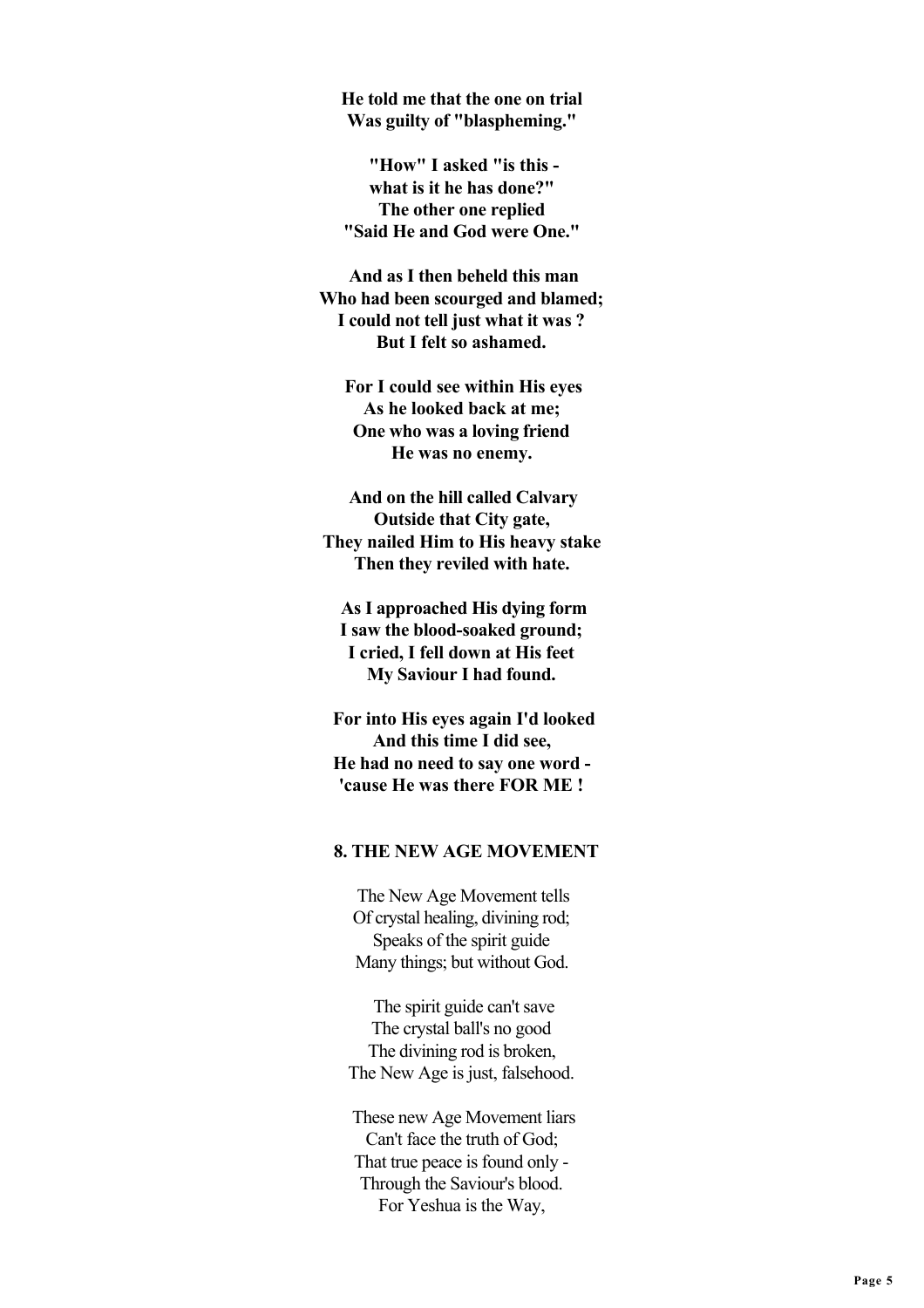The Truth, the Life as well; But the broadway of the New Age Comes from and leads to, hell !

### **9. YESHUA, THE ONLY MEDIATOR !!**

 Pray not to St. Jude There is no hope in him But pray to God through Yeshua A victory you shall win. It was not Pope nor Saint Who died on Calvary's Tree, 'tis the risen Lord Yeshua the messiah Who died to set men free. Why pray to a dead Mary Or to any other saint ? Such prayers are of the occult Rather, pray by Yeshua, don't faint.

 Proof's in Scripture's page That Yeshua is alive; You must pray through Yeshua only See first Timothy two, verse five.

1 Timothy 2:5

### **10. CHOOSE, YESHUA OR BAAL**

 The sacred heart of Jesus Can ne'er avail; in prayer; But by faith in Yeshua's name You'll know an answer there. The sacred heart of Jesus Means, bowing the knee to Baal Praying with vain repetitions; That altar always fails.

 But Christians enter in To find help in time of need Within the veil, the body of Messiah For He is the true seed. Oh, the sacred heart of Jesus That radiates light so well; Upon a closer scrutiny Reflects the flames of hell !

# **11. A BIGOT**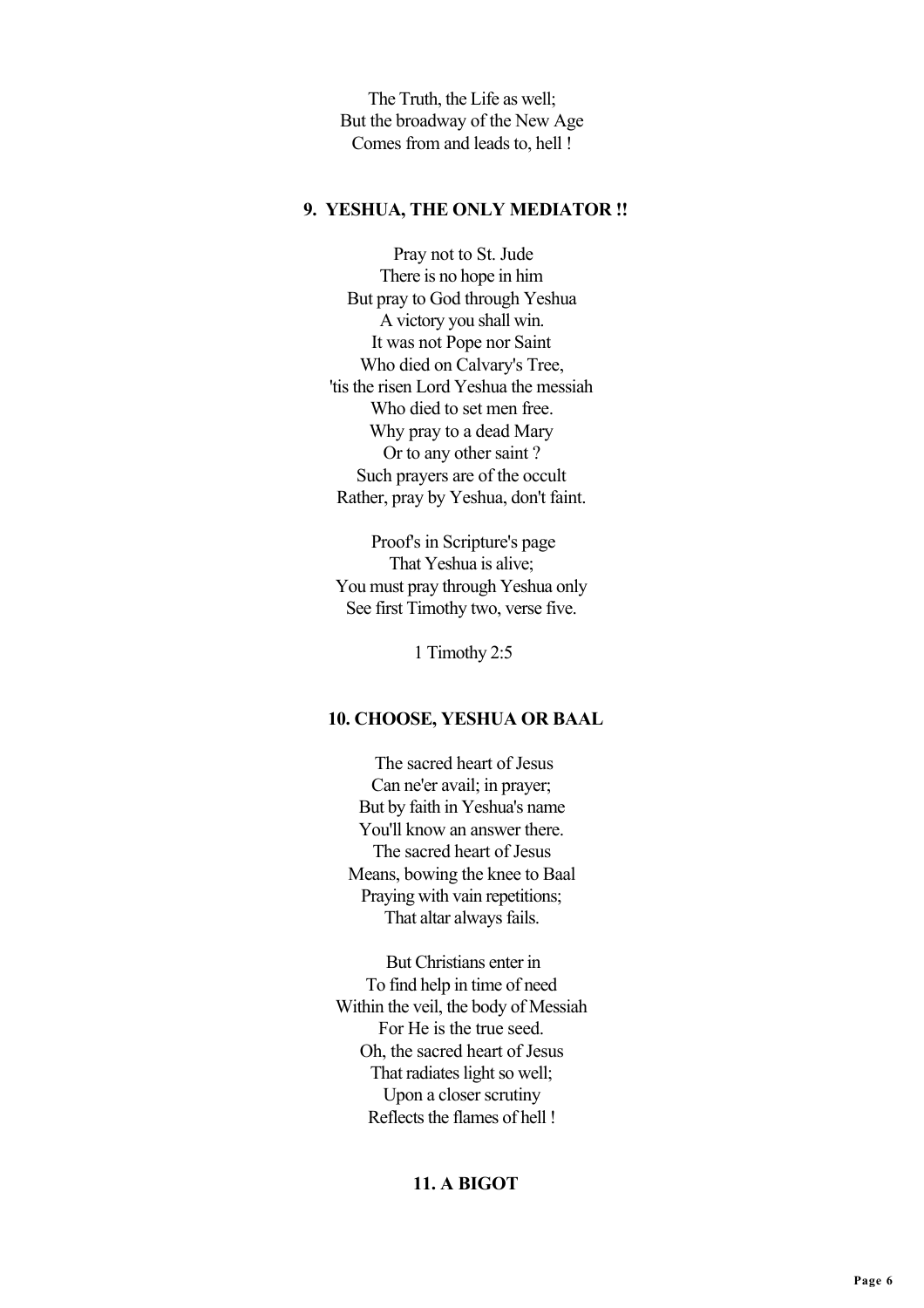I know I am a bigot That's what I want to be And I will be a bigot Throughout eternity.

 The reason I'm a bigot And dogmatic too Is because I will not change From my point of view.

 My point of view is this From it I cannot sway Only YESHUA leads to God There is no other way.

 Yeshua said so Himself I know it does cause strife But I have claimed His promise 'I am the way, the truth, the life.'

 So, I may seem a bigot Because I'll always say No man can come to God Without Yeshua as the way.

 Now in my dogmatism I can be very brave For I know that Yeshua Is no longer in the grave.

 Now, this does make a difference 'cause in messiah I'm free I no longer listen to This world's philosophy.

> Of course I'll be dogmatic With this point of view And I may seem a bigot But I love God, do you ?

 Upon second thought however Now, please do not faint I'm not really a bigot Just a plain olde saint.

John 14:6

# 12. IT IS FINISHED

God's love goes out to comfort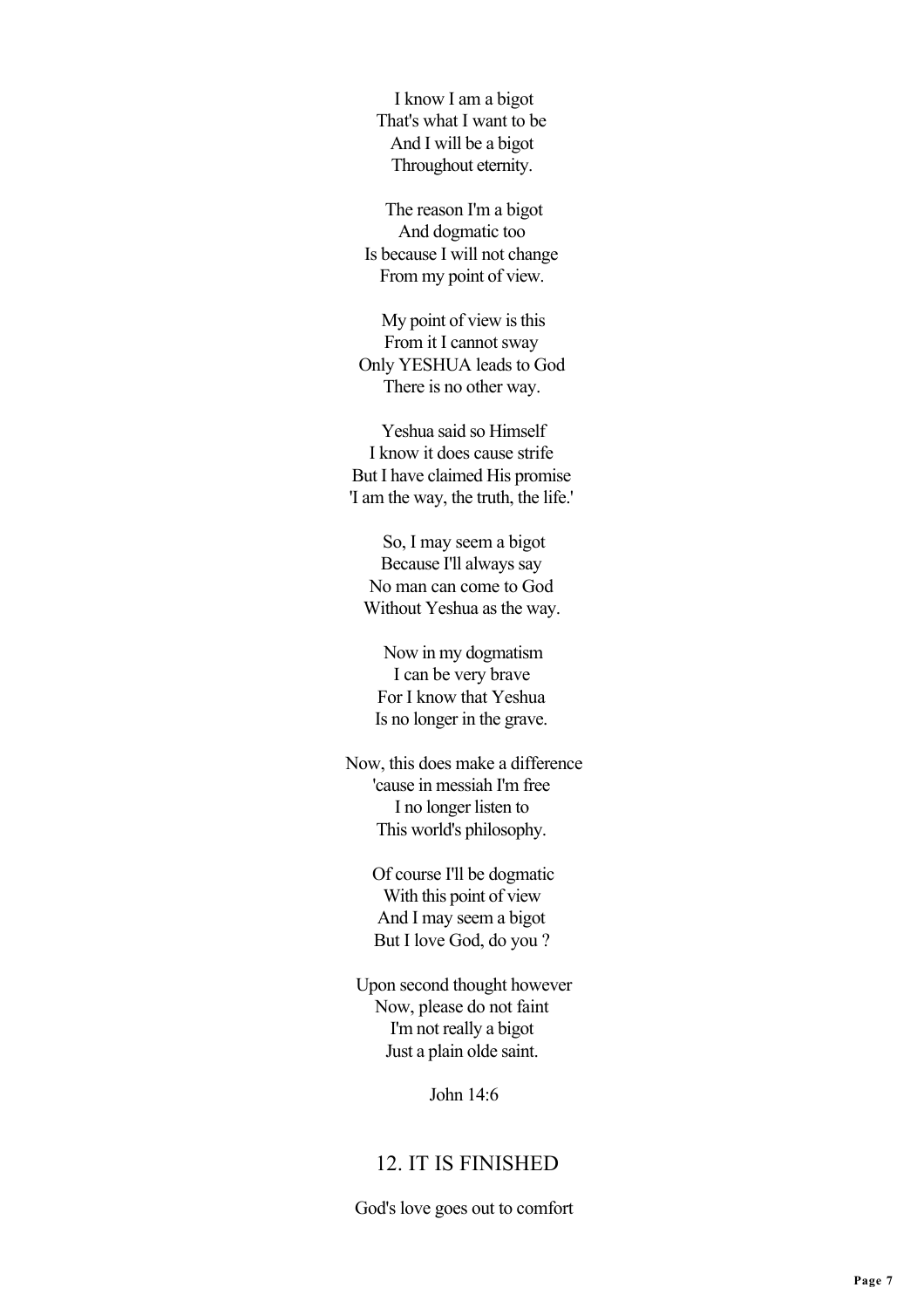To save and justify But only through the blood of Messiah On that flow I do rely. For Yeshua is my Saviour His blood he gave for me This love of God is shown Through the Rood at Calvary. Forbid it Lord indeed that I should be Conscious of one thing but Your wondrous love to me.

> And may I never, ever Put a value on that blood, For I could never really know The price of that dear flood.

 Because I do remember And may this always be Those words that Yeshua spoke When he cried out at Calvary. For while hanging on that Tree We can hear God's decree; "My Father, Oh my Father this completes my destiny!" And those other words he cried As his life deminished Before they pierced his precious side But three words, "It is finished"

John 19:30,34 (quotation from the Peshitta )

### **13. MYSTERY**

 The Rood is foolish folly When considered by man's mind; But I shall boast in Calvary's tree For God's wisdom there I find.

 Now God, took what was foolish A Rood, a cold dark Tomb, He took death and the grave And made of them a womb. For Christians should not fear death Nor the corruption of the grave Because God reversed it's purpose In Christ who rose to save.

> And so each night I ponder As I lay upon my bed The greatest of all mysteries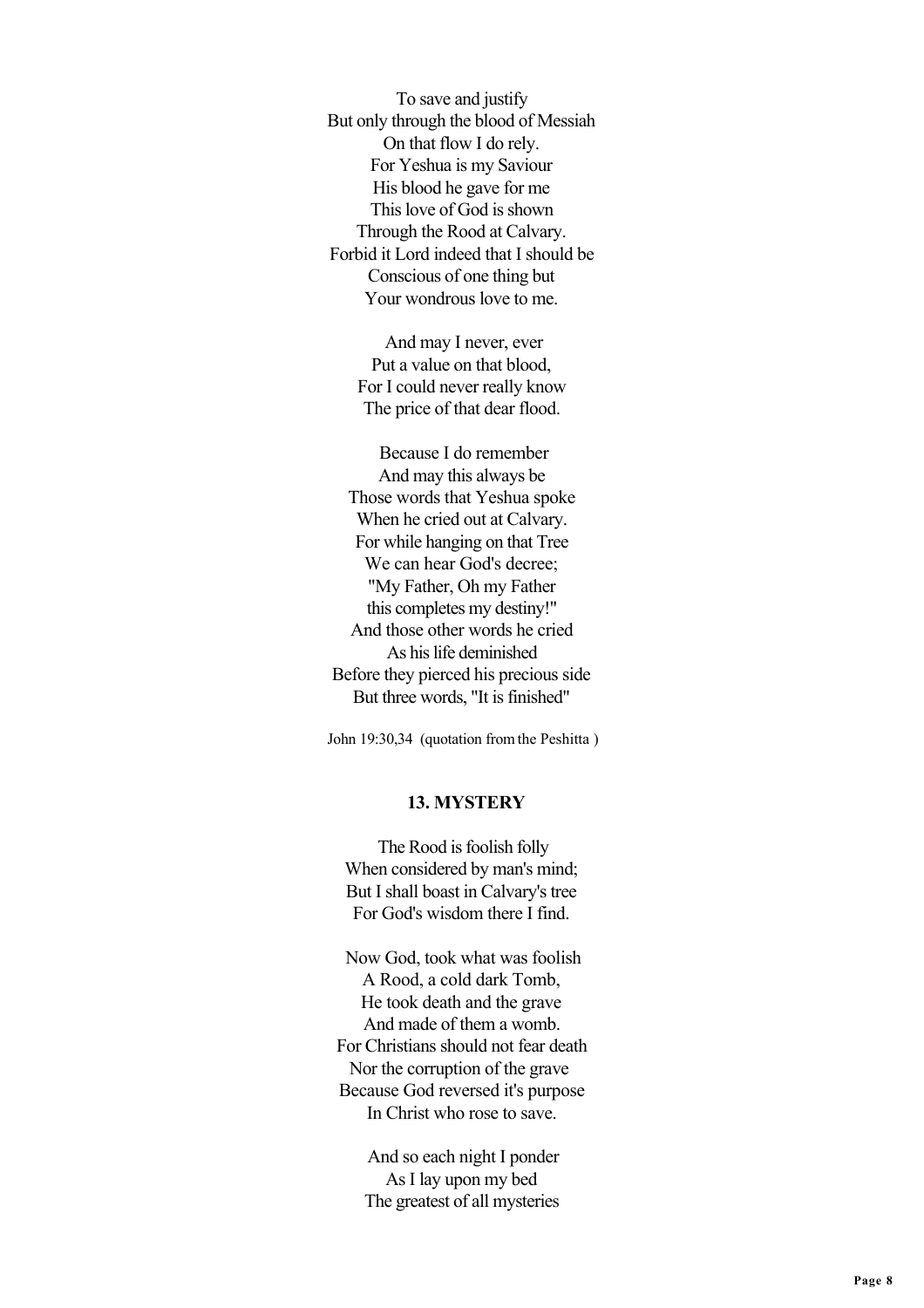To sleep in Messiah, be dead. Now what I've said seems foolish And some will say 'He's mad'

 But I long to fall asleep in Christ For the gospel's news is glad !

Colossians 2:2,3

## **14. YESHUA SAID.**

 There is a spiritual force At work in the world today, Seeking to destroy God's truth And turn the church it's way.

 But we can have strong confidence Have faith and never fail For our Lord Yeshua said to us 'Hell's gates shall NOT prevail'

 But beware and keep awake In contrary doctrines do not search For the time has come already When pagan's other name is 'church'

Matthew 16:18

## **15. I SOMETIMES WONDER**

 I sometimes wonder why it is That I am on this Earth, My life has not been easy Nor is it full of mirth.

 I sometimes wonder why it is That things do no go right; Why the many hardships That seem to be my plight ?

 I sometimes wonder at my thoughts And this is what I see; Those things that come throughout my life - Are but God's plan for me.

> So now I do not wonder About what my life does bring I think about God's blessings Then I start a-wondering !!!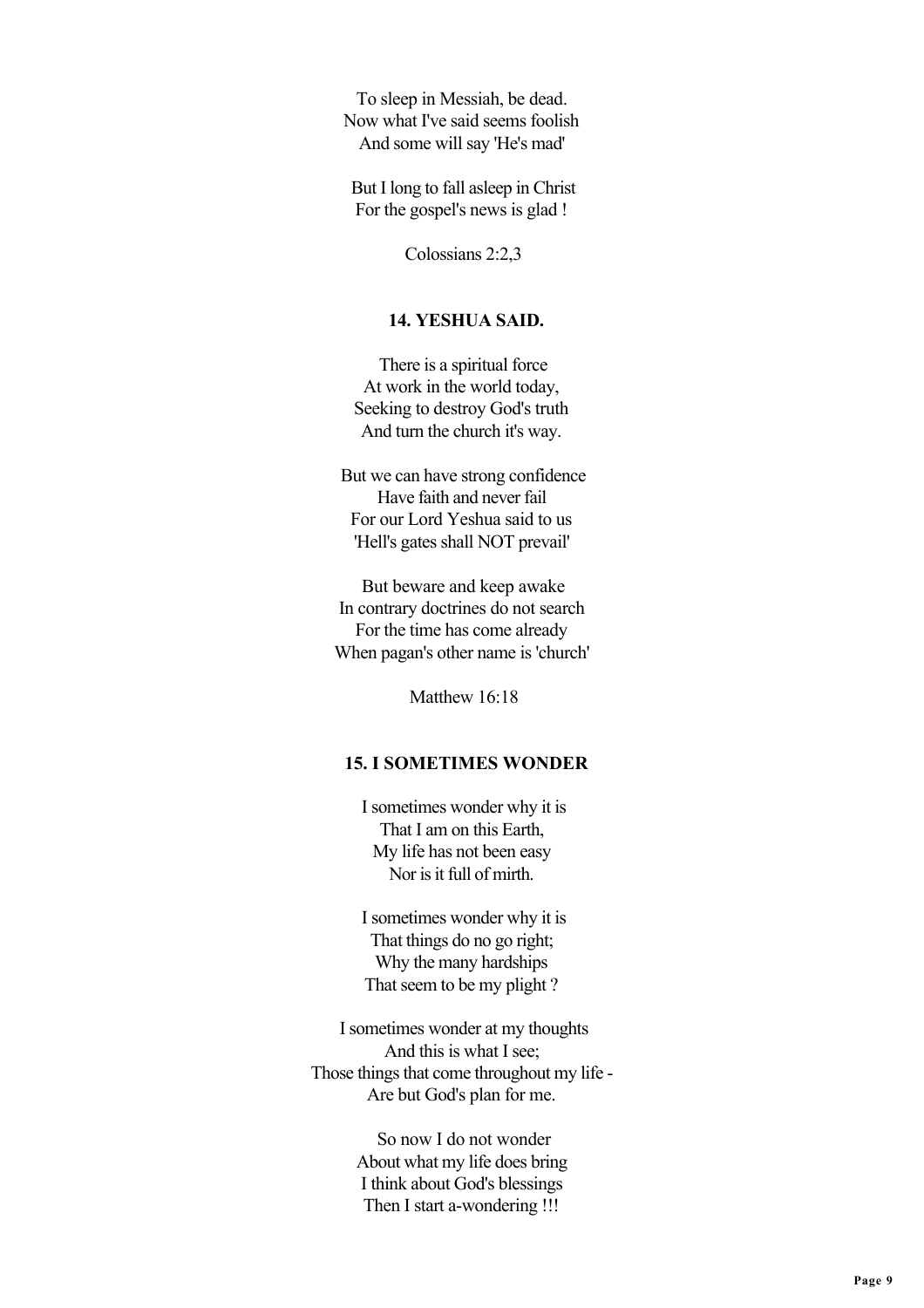### **16. THE DEVIL'S TREE**

 Christmas came the other day And sat down next to me Saying, 'Come on son, have some fun make an idol of a tree

 'Don't worry about what God might say, enjoy yourself, have a laugh be like that fool called Aaron who built that golden calf.

 'After all the Christian Church has been cutting trees for years; and putting up the mistletoe those silly little dears.

 'So don't worry about what God might say for I've deceived them all you know; so come along and do the same why don't you have a go ?'

> I replied to Christmas in this way 'Why don't you go to hell; I have no idol; Yeshua is Lord of Him I love to tell.

 'So you can burn your Christmas trees in hades eternal fire; for I find by God's Logos you are the Devil and you're a liar.'

'The customs of the people are vain'

Jeremiah 10:1-5

## **17. PAIN ? MY REJOICING**

 It pleased God to bruise Him To put Him to death, For when God saw His travail God was satisfied. Lord, You were wounded for my transgressions You were bruised for my iniquities The chastisement of my peace was upon You And by Your stripes am I healed. You suffered for me Lord The pain You bore I cannot tell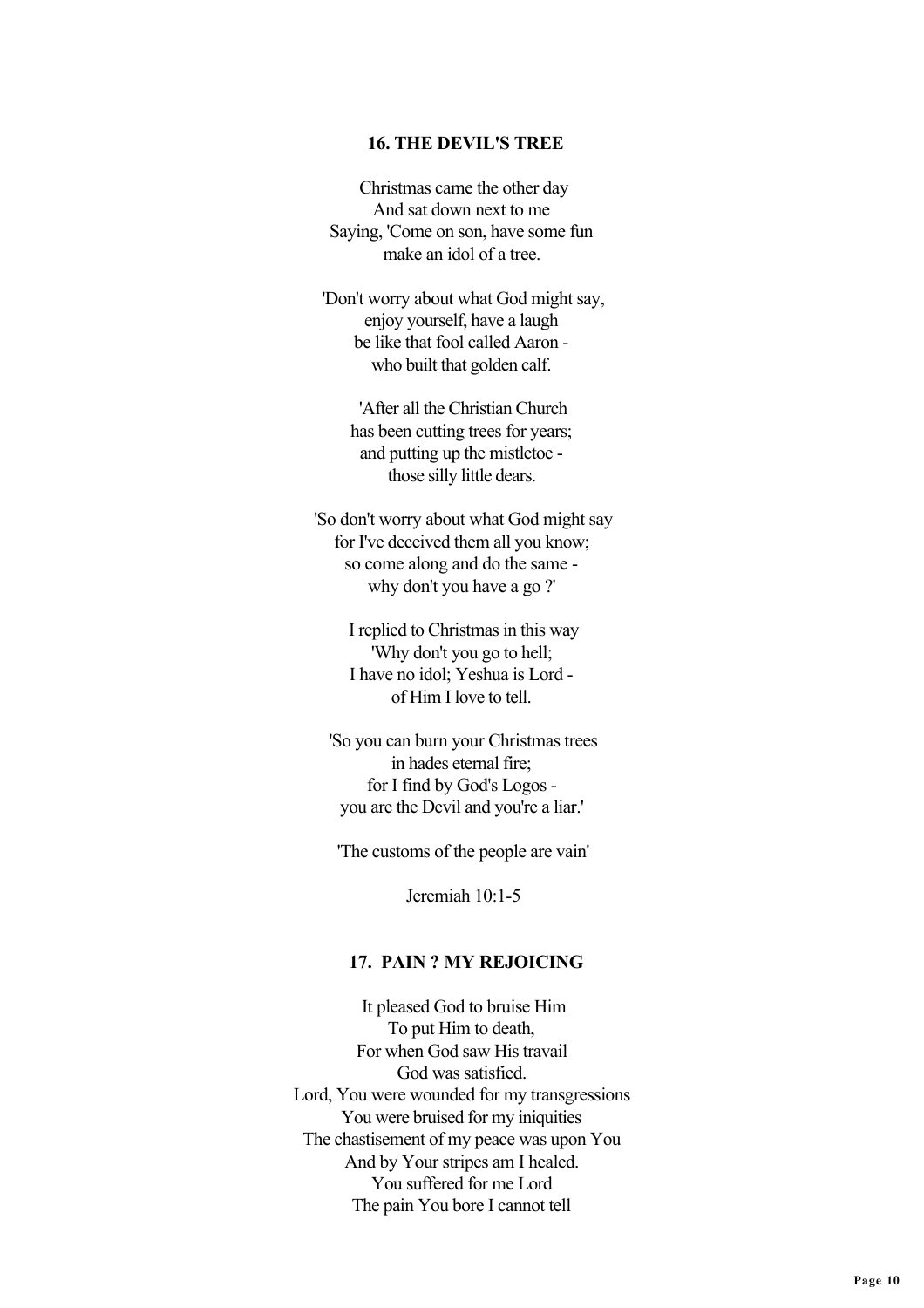But Oh Lord, my pain is too great To bear at times, but You understand. Lord my bones are out of place My joints are on fire, and ache Even as death were upon me whilst I live So my pain is ever with me. I cannot escape it Lord, but You Have conquered pain and sorrow and death: And You have been my hope and stay You Lord are with me and by Your Spirit You give me peace from this tumult in my flesh. And I know that because I have trusted in Thee Though after death, worms destroy this body In my flesh I shall see You and rejoice Because You live I shall live also ! And this pain, this rudeness of mortality; Shall it not be swallowed up of life ? Even the life of Yeshua, who died and lives. So I say this to my pain, rule while you may; But the day shall come, and indeed has come When there shall be no more pain, nor tears Nor sorrow, for God shall wipe away all my Pain, and though this outer man perish God is renewing the inner man after His beloved Son, whose pain I can never know, yet in This present time I can rejoice, for My pain is but a door, a door of comfort A door through which my Lord doth walk And talk to me, for I come to the garden Alone, and He tells me that I am His own.

Amen

Job 19:25,26;

Isaiah 53:7

Psalm 22

### **18. ONLY BY THE SPIRIT**

 It is only by the God's Spirit That we can ever know What happened in that stable So very long ago.

 The Word becoming flesh That as YESHUA, God's son might be A sacrifice for sin On the Tree of Calvary.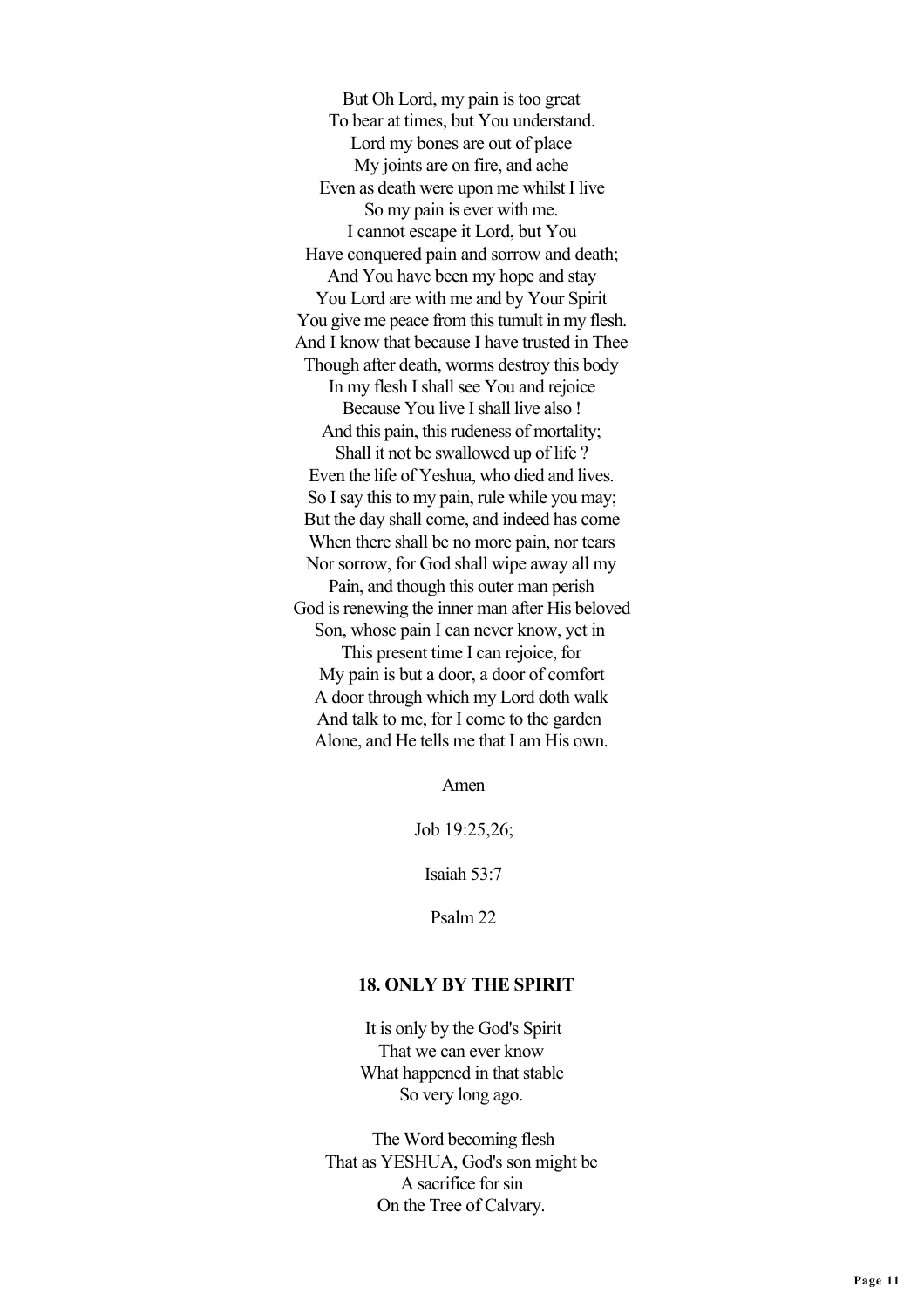Because before the World began God had decided to Send his son called Yeshua To die for me and you.

 It was planned before creation God predestined Him to die The Word to be in flesh In time's fulness, bye and bye.

 For this is a great mystery Even angels cannot tell But praise God for Yeshua God's fulness in Him dwells.

 Before the Word was flesh In heaven He did dwell; With the Holy God He is divine, and this I tell.

 In the beginning God created By the Spirit and the Word These two are one together For Yeshu's voice I heard.

 So, in the word called GOD To describe the deity I believe that we have lost A truth that we must see.

 And that truth is this That Yeshua is the Son Who is also called the Word His Father is HO ON !

Ephesians 1:17-23

## **19. THE SUFFERING CHURCH**

 Those rats, they came again last night I could not sleep at all; It's very hard to move you see When you're chained to the wall.

 The welts upon my back sure hurt Men kicked me in the face; I'm despised and rejected By most of the human race.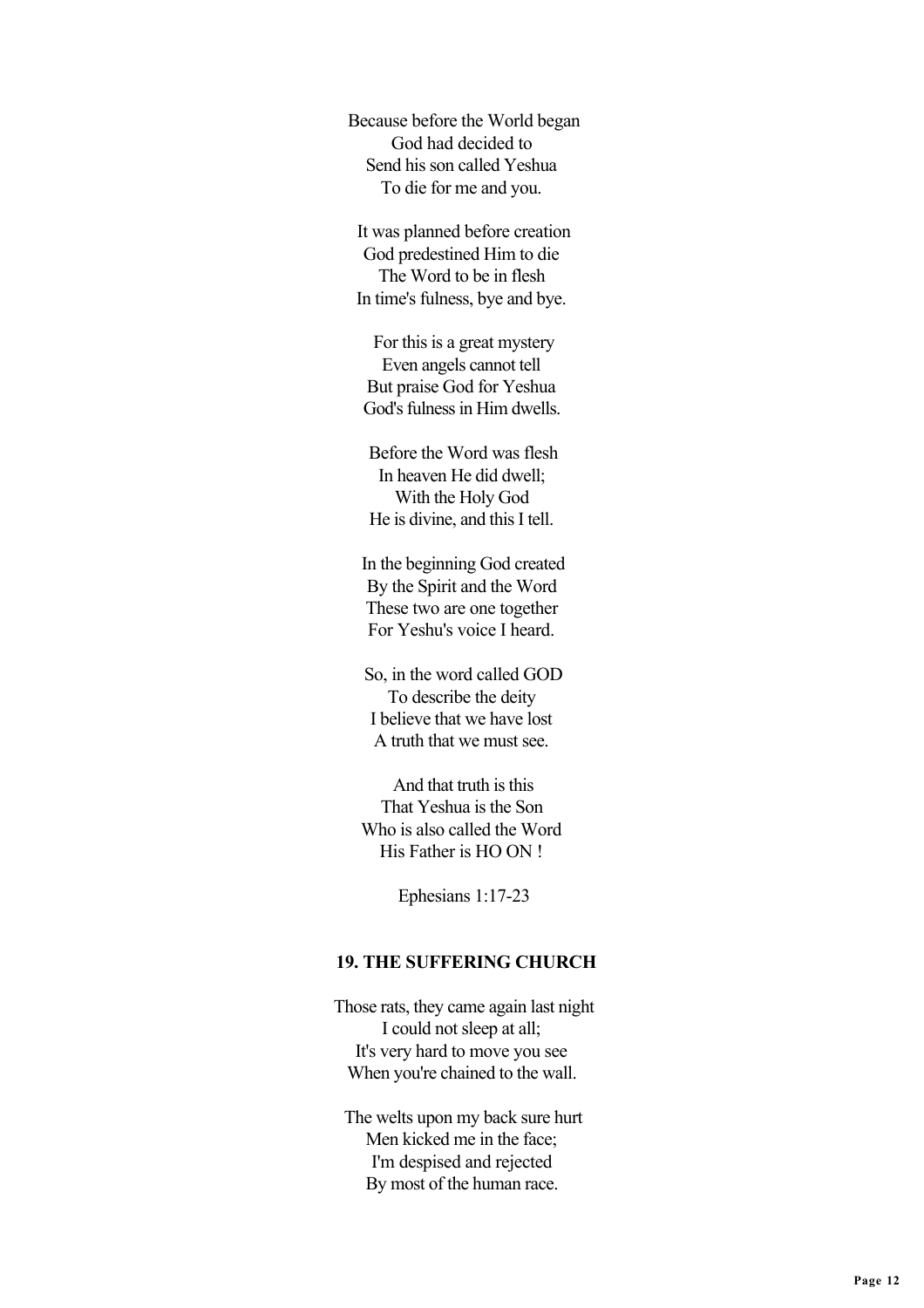'Curse Yeshua messiah' was their command But silent I did keep, So now, where I once had fingers; Those stumps, they just seep.

 Yesterday the guards took me And burned my feet with fire; Tried to force me to reject the Lord And make Him out a liar.

 The beloved in the cell next door He went home today I watched them as they passed my door; Dragging his corpse away.

 The sun now sets, those rats I hear As they crawl up to me; Tonight I go home to my Lord, For all eternity.

 One thing I say before I die It's you I long to find; Please, do not say I don't exist For Yeshua heals the blind.

 Now you may ask, 'Who are you ?' And, 'Why for you I search ?' How dare you ask me, who I am I am, THE SUFFERING CHURCH !

 'Let brotherly love continue. Remember them that are in bonds, as bound with them; and them which suffer adversity, as being also yourselves in the body.'

Hebrews 13:1,3

#### **20. MY HIGH PRIEST**

 My High Priest is Messiah Yeshua He sits at God's right hand, He is the one and only mediator Between God and fallen man.

 Satan is there too Withstander before God's throne Accusing all the saints Those who Yeshua owns.

 But Messiah the only mediator Intercedes for you and me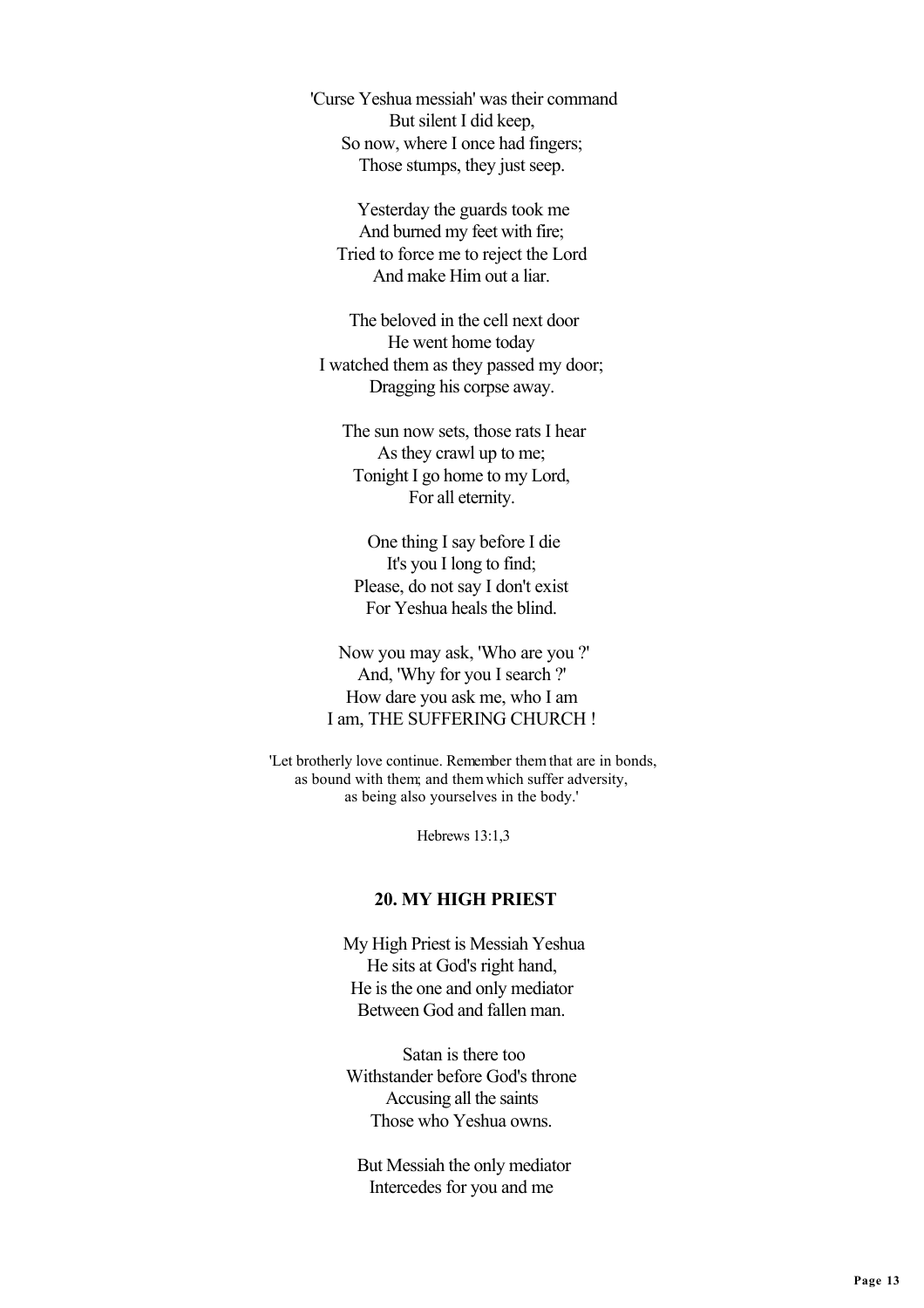Drowns Satan's accusations In His Blood, the New Red Sea.

 The Old Red Sea was water Between bondage and release; The New Red Sea, the Blood of Messiah Between fear and God's peace.

 And all the sin I have That doth rage against God's will; Drowns in the Sea of Precious Blood As Messiah Yeshua speaks, 'Peace, be still'

Hebrews 7:22-28

# **21. PRAY WITH THE SPIRIT 1 CORINTHIANS 14:14-16**

 I praise Yeshua messiah For that wonderful day, That day that His Spirit Taught me to pray; To pray in the spirit By God's Scripture I've won Believed in the truth I can pray in a tongue.

 Released by God's Spirit From my limitations I pray with the spirit Make my supplications. I pray for the saints As the Scripture commissions I pray with the spirit Make my petitions.

 I will pray with the spirit I will pray with the mind; Because I love Yeshua This treasure I find. To pray with the spirit Is what Paul taught to men This came by messiah Yeshua So I say, AMEN.

## **22. THE HOLY CITY**

 The Holy City The Righteous domain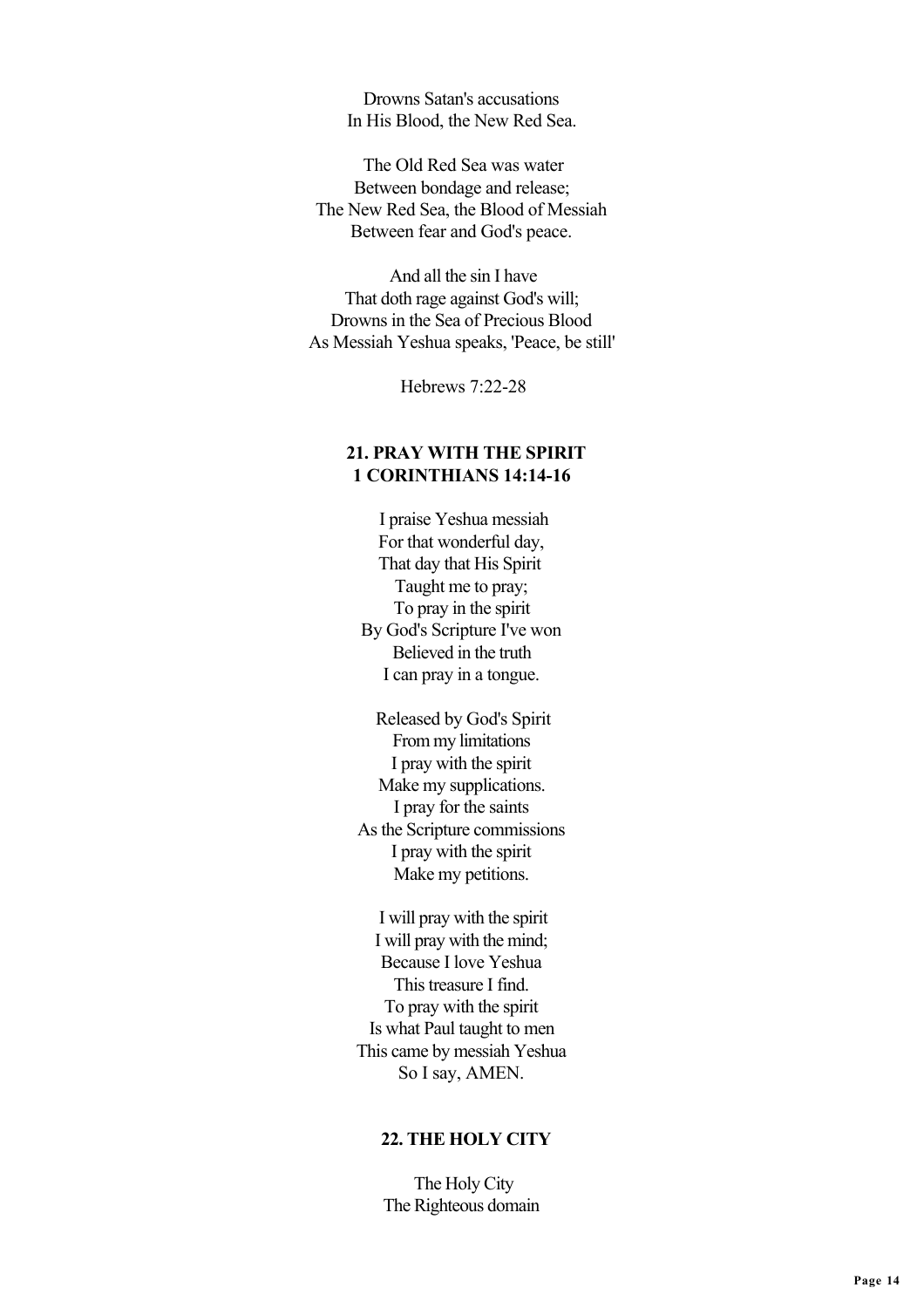Where there'll be no tears And there'll be no pain. No hunger or thirst Or terrible strife I'll eat from God's Tree The Tree of Life. There'll be no sun Nor moon anymore The Light of the world Messiah, I shall adore. His Light will shine In Jerusalem New The City of Peace Has a King of Peace too.

> Revelation 21:1-7 Revelation 22:1-5

#### **23. WE NEED**

 Love is that which people need Hatred tears them apart 'cause the love of which I speak Is an attitude of the heart. It bears another's burdens Understands their plight Cries with the other person; And comforts with all might. Sees not an evil jidgement Though this may well be true But covers sin in gentleness And seeks only to renew. Can never be rejecting Sin it does abhor But always will, in meekness Another one restore.

 Now this love can stand apart And rejoices in the truth; Who can reject another - Is not His Tree love's proof ?

1 Thessalonians 4:9

## **24. THE FOLLY OF CHRISTMAS**

 When did the Winter Solstice Become a church day ? Was it commanded in the Scripture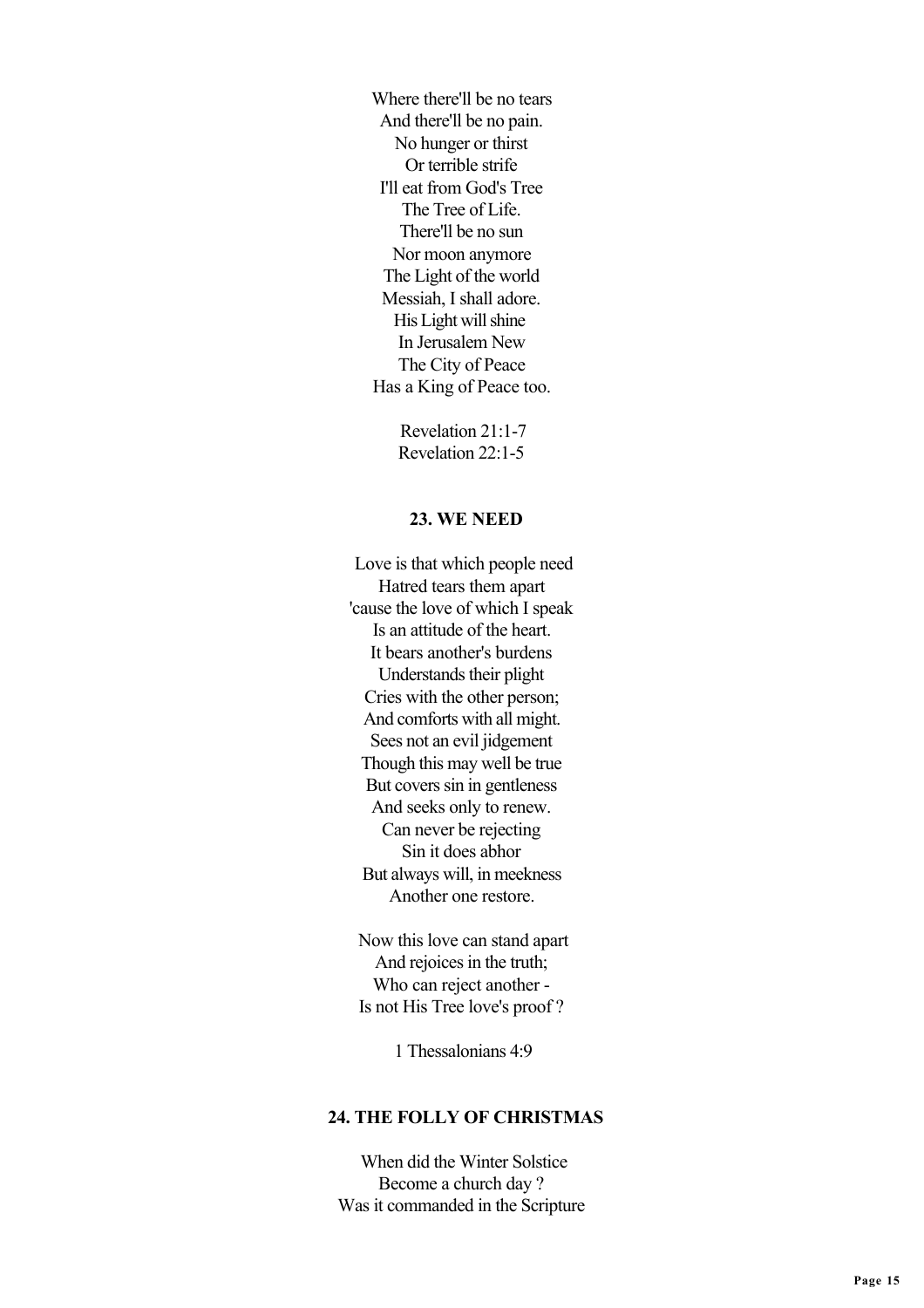That we keep this Roman way ?

 The carnality of Christ- Mass Amazes me twofold; Firstly, it's a pagan feast And, rejects the truth of old.

 The only greater folly Than Christ -Mass I can see Is the keeping of Estarte Easter to you and me.

 For both of these traditions I pray, be dead and gone, Let us follow Yeshua of heaven Not Nimrod of Babylon.

 For it grieves the Holy Spirit And insults the Saviour's love For the Church to keep such festivals They are NOT from above.

 I know what I have said Will to some brethren cause offence, But I must obey the Lord So I can't sit on the fence !

### **25. LOVE**

 *Love is long-suffering And love is also kind Love does not have envy Can never boast it's mind. Love is not puffed up Does never behave wrong Love seeks not it's own good Is not provoked along. Love never thinks on evil rejoices in the truth; Love bears all things with patience Believes all without proof. Love hopes all things forever Endures all things as well, Love never fails to be Is the greeatest of all I tell.*

 *1 Corinthians 13:4-13*

## **26. WOMEN ARE BAD SINNERS**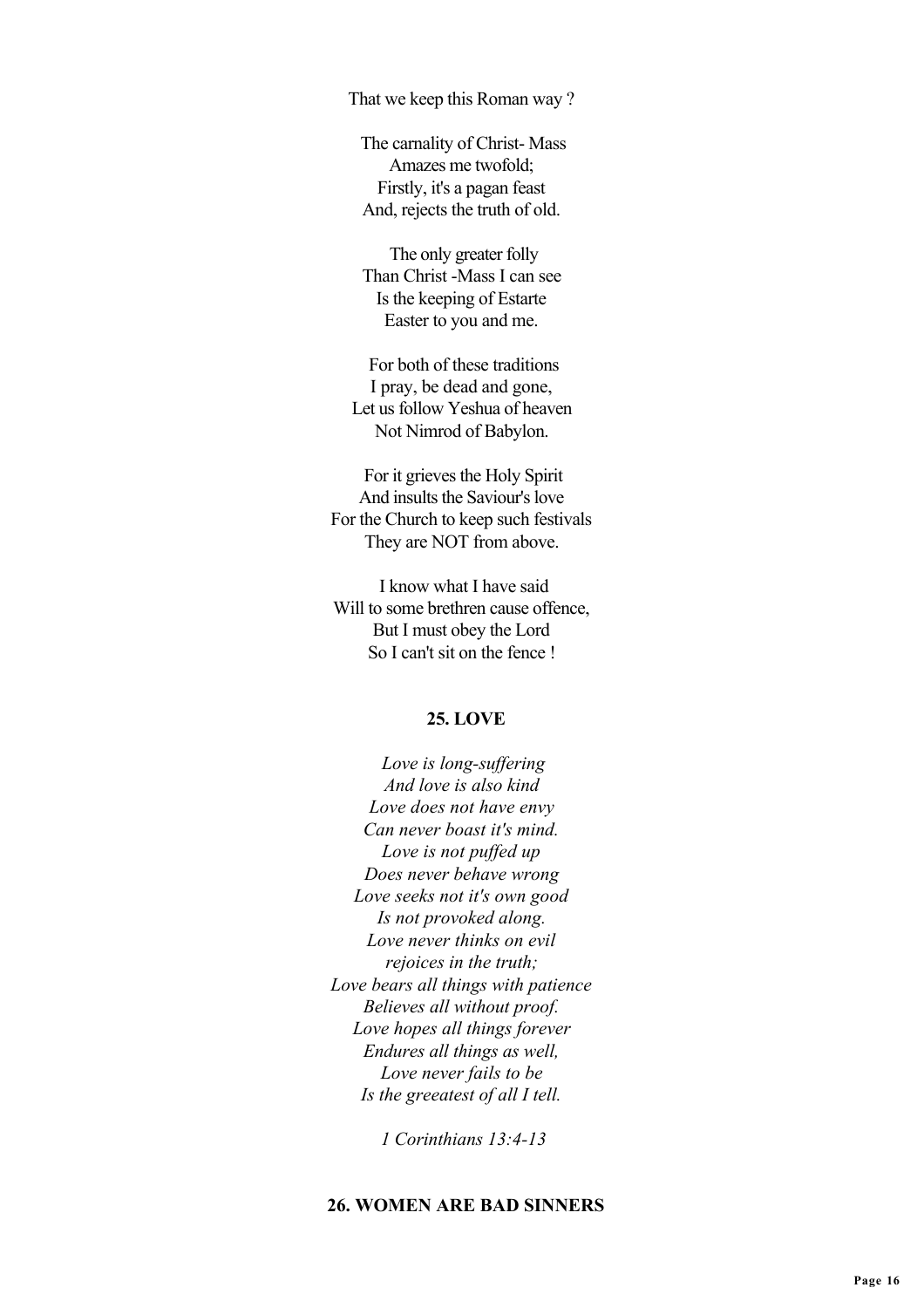'Women are bad sinners They are rotten to the core; women are bad sinners' I've heard this cry before. For when men sin and fail The excuse they like to give; Is, 'That woman made me do it she is to blame as long as I live !'

 Now Adam said the same to God After eating forbidden fruit, 'It was the woman that YOU gave me' But he had listened to her flute. For Eve was but beguiled By the Serpent's cunning lie, But Adam disobeyed God's voice - The Lord he did defy.

 Now, I'd like to ask all men To be men if thou wilt; Does God account man's fall to Eve, Or do men die from Adam's guilt ?

 So, if women are bad sinners Who are rotten to the core; Then those who have made this allegation Are but sinning all the more !

Genesis 3:6-12; Romans 5:12-21

## **27. DO NOT BLAME ANOTHER**

 Do not blame another When you err and sin, It's so easy to place your fault Upon a her or him.

 Do not blame another For the flaws that you possess, But speak the truth about yourself And in honesty confess.

 Do not blame another When in weakness you defy, The commandments of the Lord But on God's Word rely.

 Do not blame another But speak things that are true,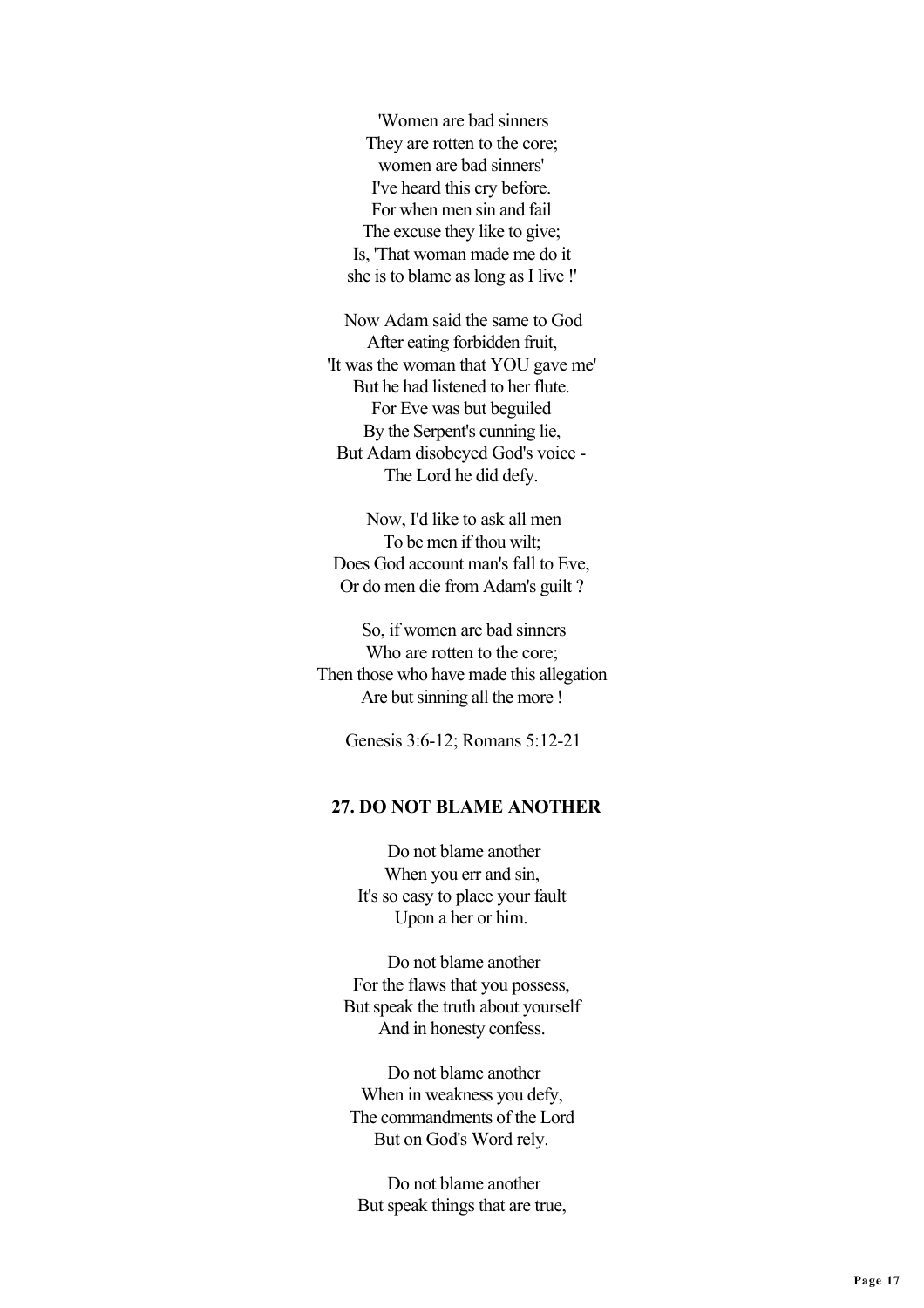### Do not blame your brethren - For another might blame you !

 'My little children, let us not love in word, neither in tongue; but in deed and in truth.'

1 John 3:18

### **28. DO YOU KNOW THE SON ?**

 Do you know the Son, the one the Father gave ? Do you know the Son, who can save you from the grave ? The one who's got the crown from the Father up above ? The Word becoming flesh, to show the Father's love ?

 The Logos who came to Earth and was born but not by man But by the Holy Spirit sent down by God's own hand. The Son born in Bethlehem of Judea on that night; The Son who is the one, whom in John is called the Light. Yes, He's called the Light, and that's very true For He came to light the way for men like me and you. He is also called the Word, and if you did not know He is the One who made all things so very long ago.

 His name is Yeshua the messiah, and now I'm telling you Just what it was that God sent Him into the world to do. God sent His Son to tell us about ourselves you see - And how that if we did not change, we would end in misery. He also showed us how to live and to make it ample; He lived a life without sin; what a great example. Now Yeshua is the Son of God and on this Earth he dwelt 'til the age of thirty three and, then the pain He felt.

 Men on earth did not care about what He had to say; All they thought of was themselves, so carted Him away. And on the hill called Calvary, to a stake these men had made They nailed my Saviour Yeshua the messiah, and there my debt He paid. And as the blood poured forth from His hands, feet and side If I then had been there like now I would have cried; 'cause of something else He had also come to say Which was this that 'By His death He would take my sin away' So, if you would believe that Jesus died for you Then you will also know your sins are forgiven too;

 Do you know the Son, the one the Father gave ? The One called Yeshua the messiah, who died for you to save ?

### 1 John 5:20

It is to be noted that the Lord is not the eternal Son of God, but the Son of the eternal God; for he was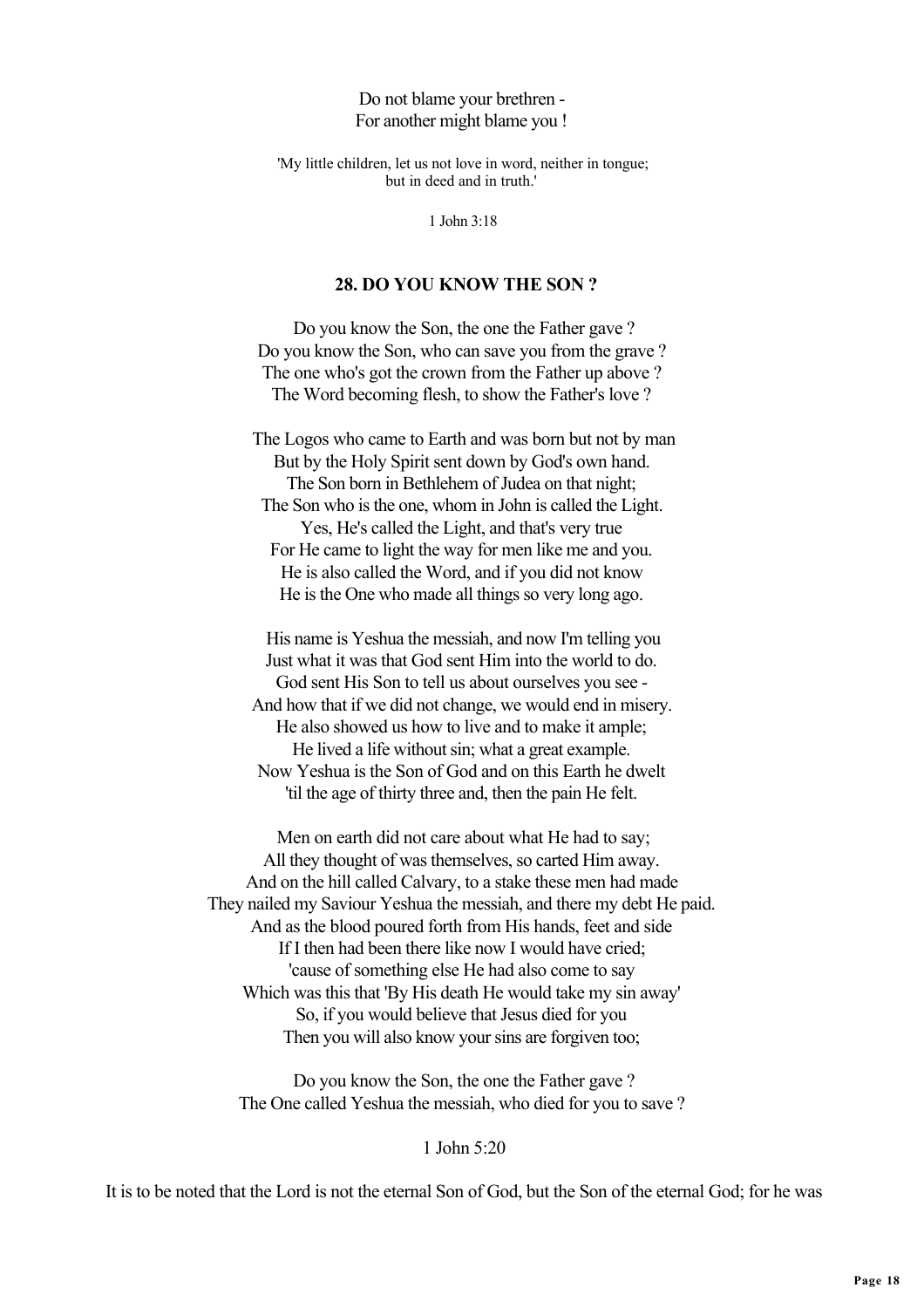bought forth from everlasting, he had origin before he was born of Miriam, for he is the firstborn of all creation, and born again at his resurrection, where it was declared to him by his Father, " You are my Son, this day have I begotten you" this 'begotten' is in reference to his resurrection, for he is the "FIRSTBORN of many brethern" and 'we' at his coming. For we have been born again unto a living hope, that living hope is our LORD YESHUA/JESUS; for as he was raised to life. So too shall we be so raised if we press forward to the prize of the upward call in Messiah Yeshua our Lord, amen.

### **29. THE BIBLE**

 Have you read the Bible The book of God, made known ? Have you read the Bible To see what God hath shown ?

> Have you read the Bible And love it just like me? Have you read the Bible To know eternity ?

 I have read the Bible And I can sure tell you It is a book that you should read Because God wants you, too.

 Now, how about creation ? Genesis makes it clear That it was NOT evolution About which you always hear.

 And if you want to know About sin, death and all; Genesis also makes it clear Just how mankind did fall.

 The Bible tells of Yeshua the messiah The love of God that's free, You can read about this In John's Gospel, chapter three.

> And if you want to know What God has done for you You had better have a read In Acts at chapter two.

 Now if you still don't understand You might be in a fix Then you better read in John This time at chapter six.

And should you come to faith in Messiah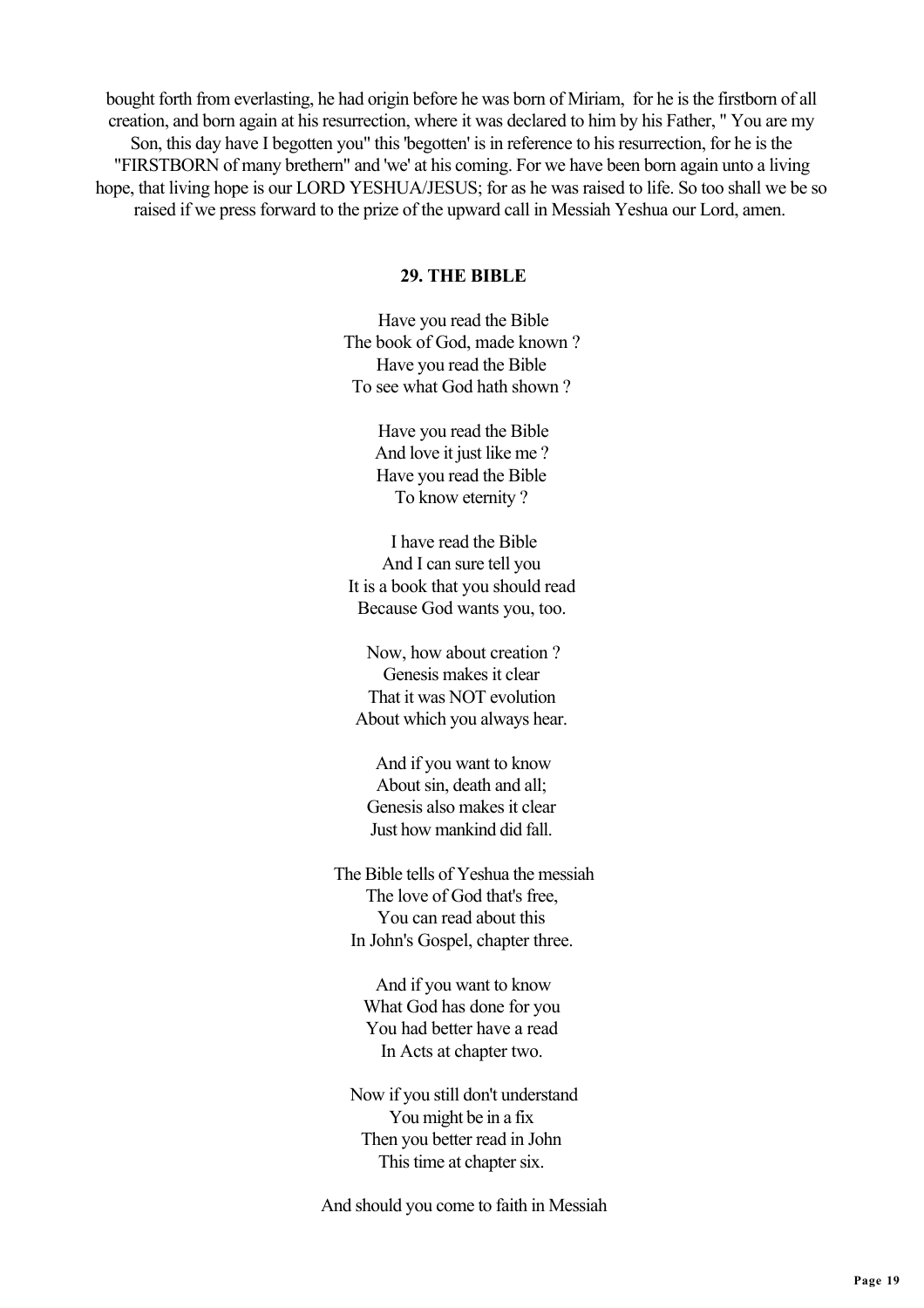This is regeneration; So read about the future In the book called Revelation !

2 Timothy 3:16,17

# **30. NEW BIRTH**

 In the birth of Yeshua By the Spirit of God on High We understand our new birth To be in Yeshua, we must die.

 He was the Logos made flesh God was in Him too He was humbled to be a man To be made like me and you.

 He had no sin, like us Being sinless Oh was He And His precious, precious blood He shed it at Calvary.

 And being dead and buried This price He paid for man; He came alive the third day Never to die again.

 Now, we must look and see With Spirit filled hearts indeed How the Logos becoming flesh Explains a great truth we need.

 The Word was conceived by God's Spirit And the Word became a man Filled with all God's power This was the start of God's plan.

 So, when we see the Spirit of God Born into the hearts of men Conception then has taken place And they are born again.

 Just as God was in Yeshua Dwelling flesh you see So, both dwell in us - God and messiah in you and me.

> So do you see my friends Just how the incarnation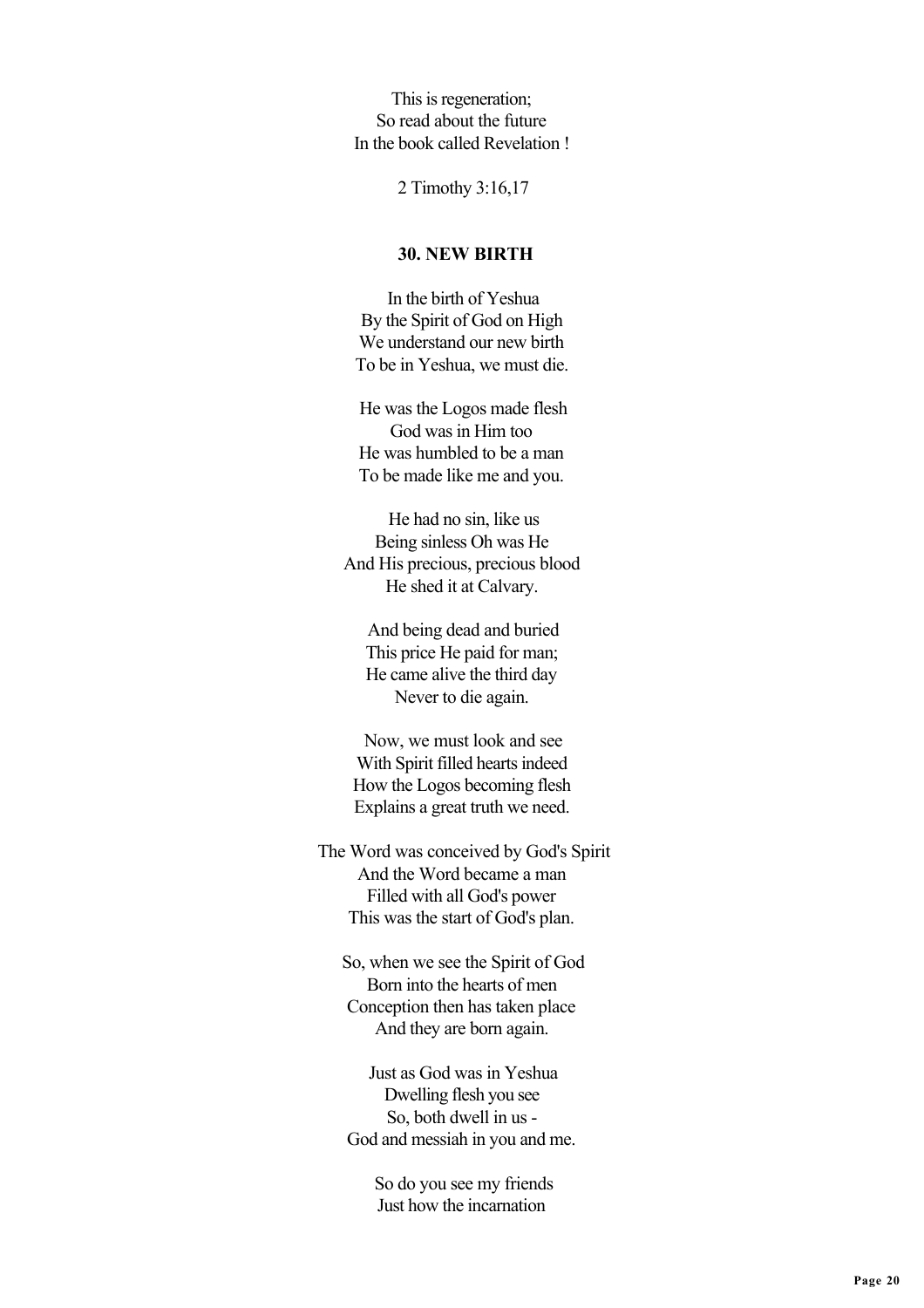Explains to us quite clearly Our spiritual birth by salvation ?

John 1

## **31. MY SABBATH REST**

 There is that legal day By which some keep the law, They have joined it unto grace And made faith a legal chore.

 But I remember those words of life I pray you also can ? Yeshua said, 'Not man for the Sabbath, but Sabbath for the man.'

 So in Yeshua all is fulfilled For He made 'all things new' I will not despise your grace O God For God, I rest in YOU !

Mark 2:27,28; Hebrews 4:3

### **32. SHOULD I ADD ?**

 Should I add to the Rod The pain my Saviour bore Should I add to the Rod And hurt Him all the more ?

 Should I add to the Rood The law, my works, my deeds Should I add to the Rood Is this what my Saviour needs ?

 Should I add to the Tree To justify myself Should I add to the Tree Is not the Tree my wealth ?

 No, I will not add to the Stake Let others fall from grace I will not add to the Stake I will not hinder my race !

 'Messiah has become of no effect unto you, whosoever of you are justified by the law; ye are fallen from grace.'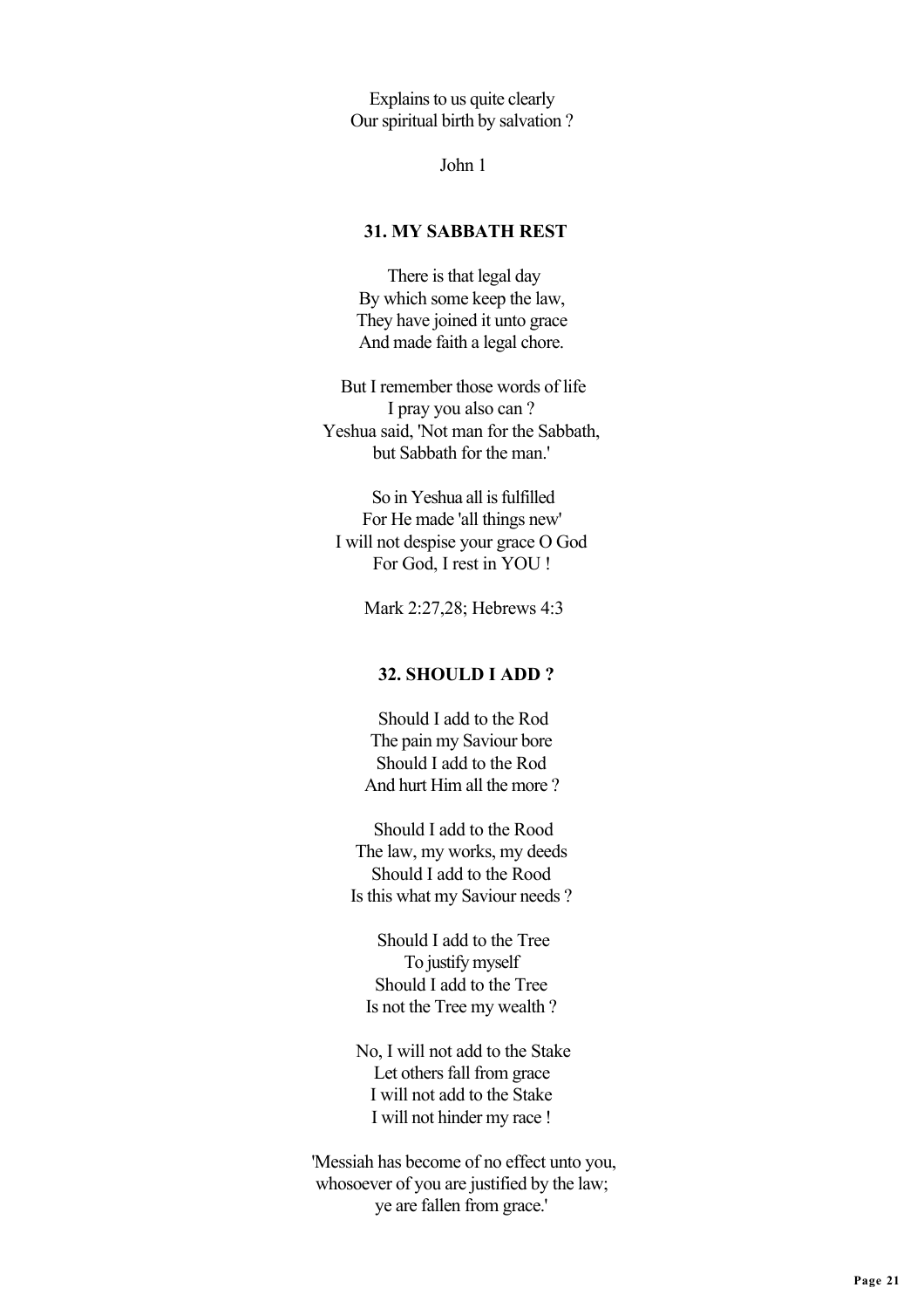Galatians 5:4

#### **33. HE'S MORE THAN ENOUGH**

 He's more than enough My Saviour, More than enough for me He's more than enough My Saviour, Who died on Calvary's tree.

 He's more than enough My Yeshua, More than enough I say He's more than enough My Yeshua He is the life, the truth, the way.

#### **34. DO YOU EVER ?**

 *Do you ever fast and pray One day or maybe two; Do you fast and pray And see what God will do ? Do you ever afflict the soul And go to God in prayer; Do you ever afflict the soul And know God's answer there ?*

 *Yeshua said in Matthew six "When you fast and pray, do it not in man's sight but in a hide-a-way."*

 *Now what he meant by this Was, keep it to yourself Only God will know of it And you will know God's wealth. So, if you want to know A blessing in your way; Do not hesitate Start to fast and pray.*

 *Matthew 6:6,16-18.*

#### **35. O LORD I THINK OF YOU !**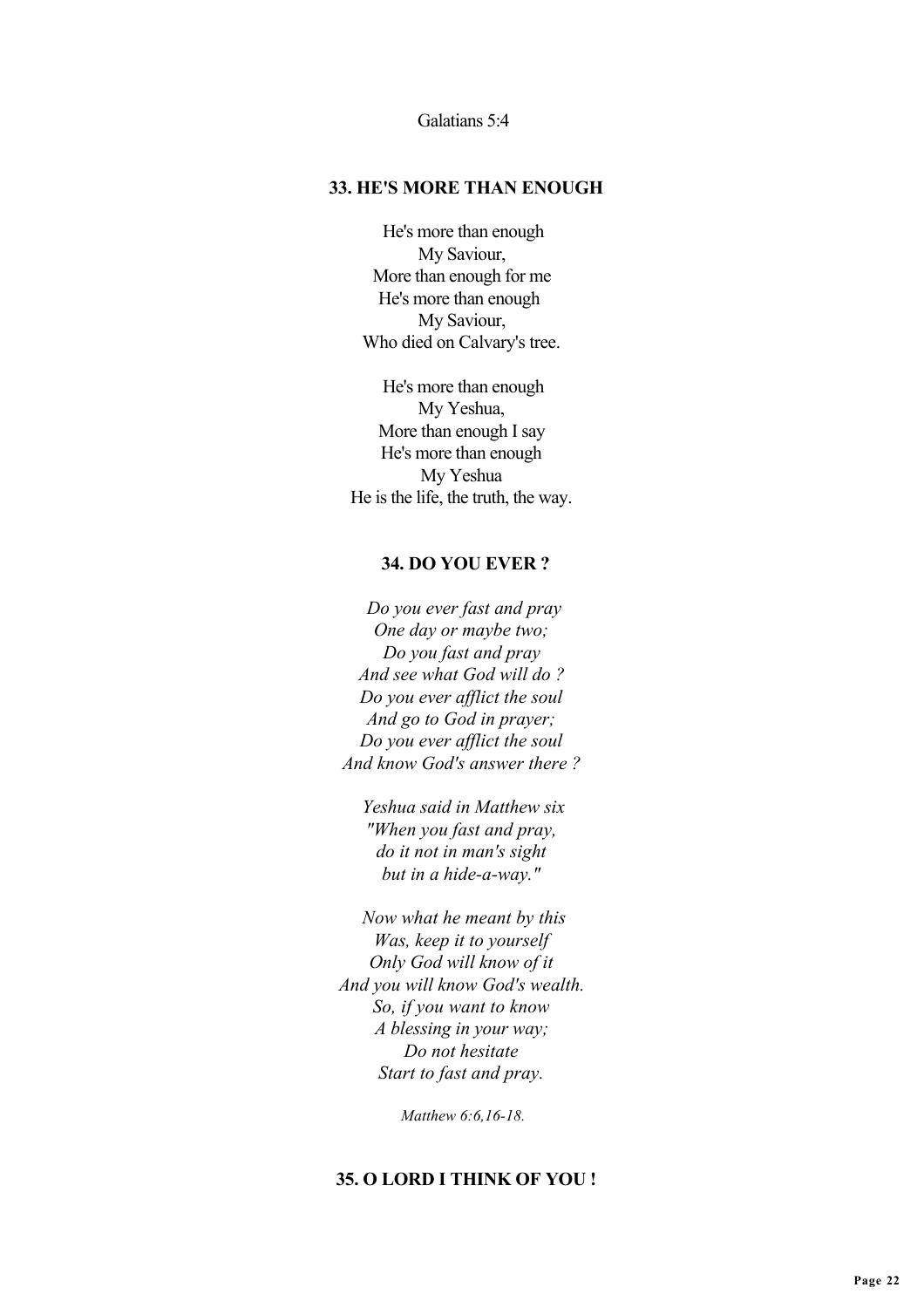When I consider the sky By day, so clear and blue The twinkling of the stars at night

O Lord, I think of you !

 As I see the ocean waves Tossing and turning too Wearing away the rocks to sand

O Lord, I think of you !

 As the wind blows gently In Springtime's painted hue Bringing the scent of blossoms sweet

O Lord, I think of you !

 Or when clouds gather overhead Bringing rains long overdue Which bless the earth and make plants grow

O Lord, I think of you !

 In rainbow of a Summer's day A reminder ever true That God will always keep His word

O Lord, I think of you !

 In early morn, I see the ground All covered with night's dew I behold the bright morning star

O Lord, I think of you

 At sunset during twilight time God paints the sky anew With beauty that speaks of His love

O Lord, I think of you !

Psalm 145

## **36. RAIN**

 Rain is falling gently Thank God for it I must, He causes it to rain upon The wicked and the just.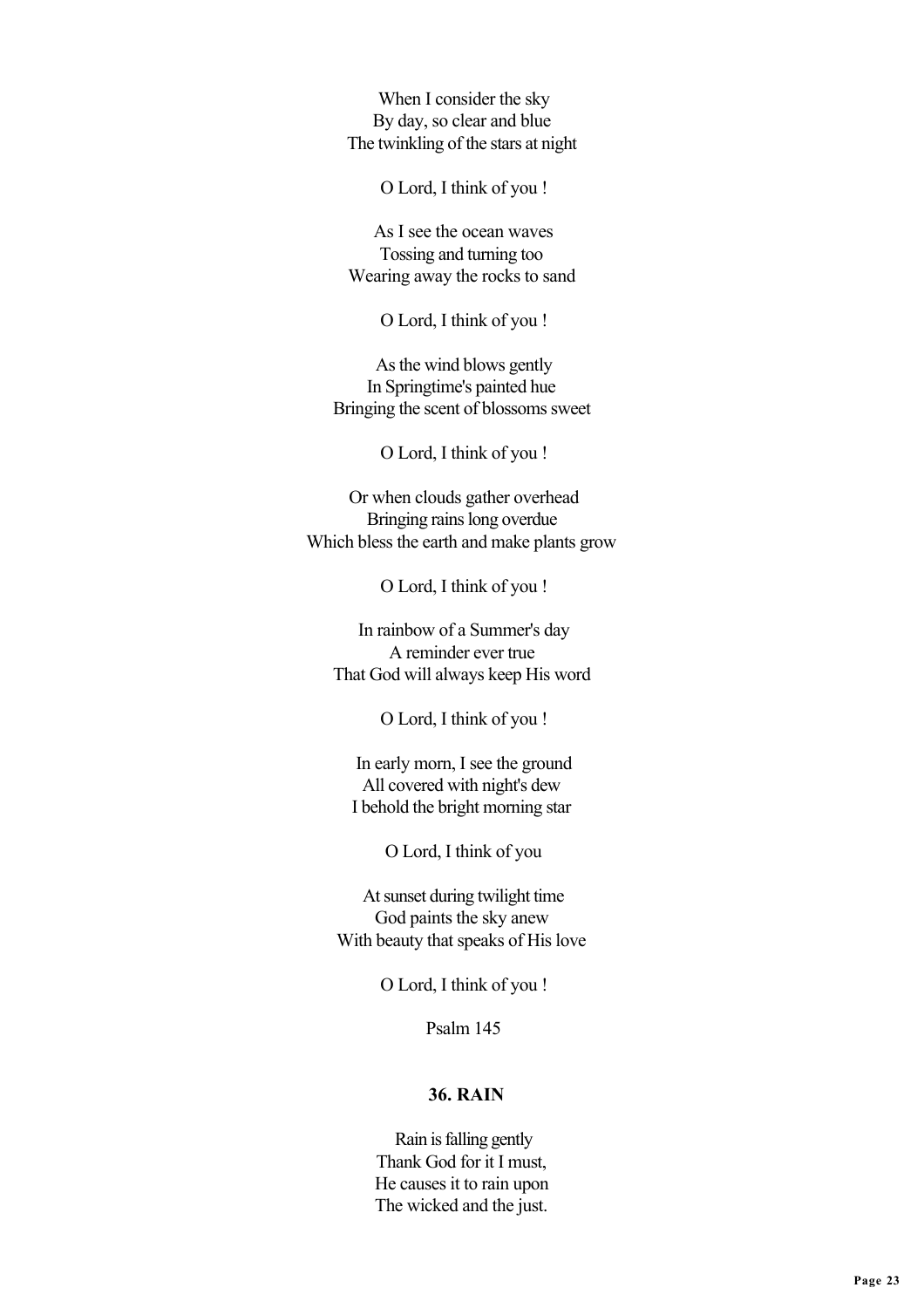Now, blessings pour from heaven Each day at every hour, The unjust don't acknowledge God But I praise Him for each shower. For God is never partial As he blesses the earth; Rain, it falls on all mankind And I know rain's true worth. For my Father up in heaven Gives me my daily bread I've read the 37th Psalm; And I believe what God hath said.

Psalm 37

## **37. HOLY HANDS**

 Holy hands uplifted Holy hands do win, A battle with the devil And a victory over sin.

 Holy hands had Moses Holy hands he raised To help Joshua win the battle With Holy hands he praised.

 Holy hands we pray with Holy hands we lift up Without wrath and doubting Then with Yeshua we sup.

 Holy hands do bless Holy hands we place Upon the sick and wounded As we run the Holy race.

 Holy hands have meaning Holy hands testify Of those who love the Lord And serve Him 'til they die

 Holy hands are clean Holy hands impart A blessing from the Lord - When added to pure heart.

Exodus 17:9-13; Psalm 24:3,4; 1 Timothy 2:8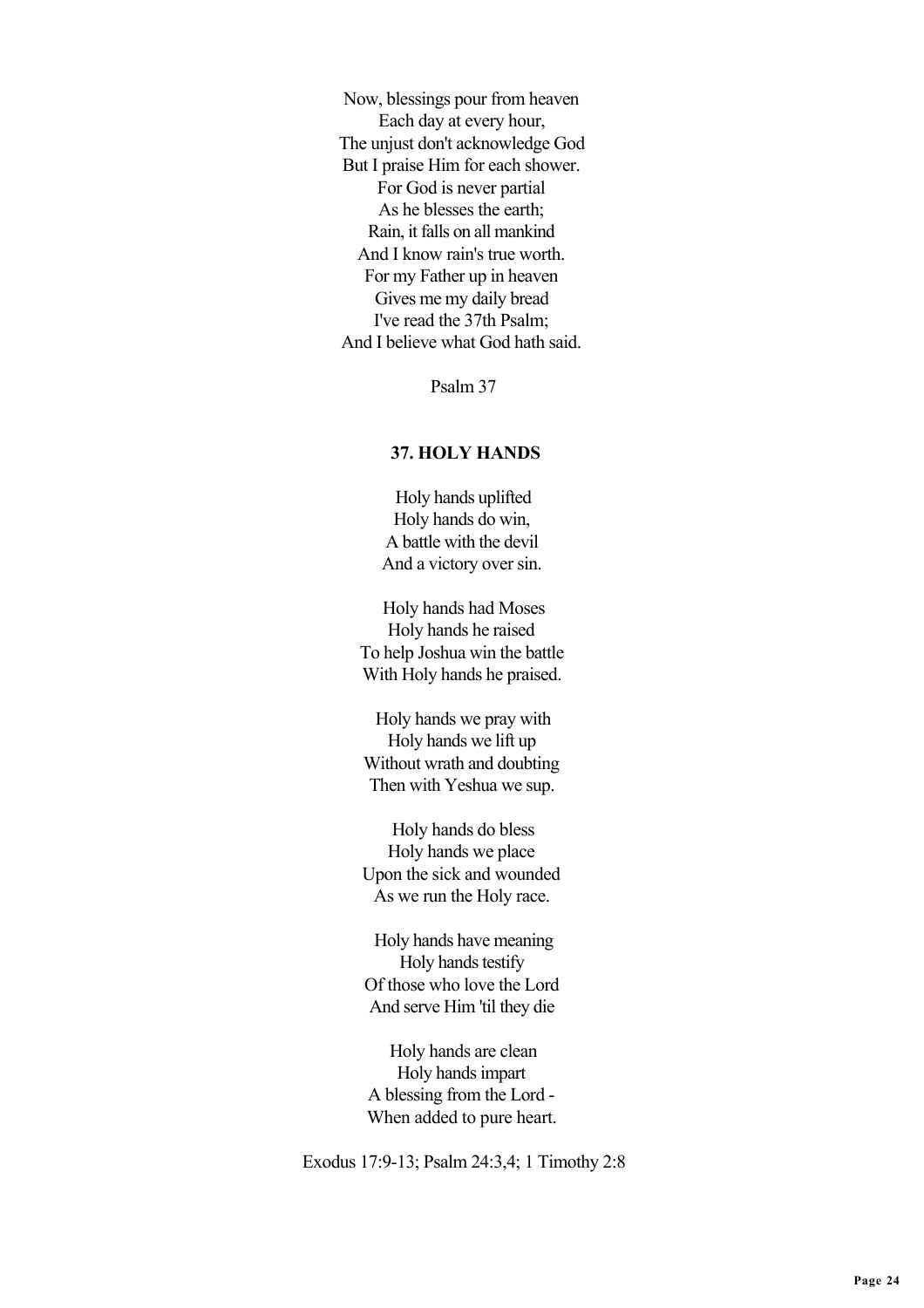### **38. FORGIVENESS**

 *I have committed a great sin Against the Lord my God, And against those that say, 'they love me' But I have repented, God has forgiven Forgiveness from those friends I wait to see.*

> *One lesson I have learnt For I am much wiser today; It is easy to make a judgement But to forgive Is love's perfect way.*

> > *Psalm 51*

### **39. THE TWO CORDS**

 *There are two cords in Scripture The first one speaks of death, A silver cord which breaks When a man draws his last breath.*

 *The second cord is scarlet And speaks of Immanuel's blood By which there is escape from death 'neath Calvary's cleansing flood.*

 *Ecclesiastes 12:6,7; Joshua 2:15-21*

## **40. HEAR THE LORD'S COMMANDS**

 One Corinthians fourteen Speaks the commandments of the Lord About the use of speaking in tongues And not going overboard.

 He who prays in the spirit Speaks unto God and not to men; In the spirit he speaks mysteries But, in silence I commend.

 Should he utter in spirit aloud With unknown tongue he now doth speak An interpretation must be given This instruction I now complete.

 The church is NOT to lose control Shepherd saying, 'speak in tongues, commence'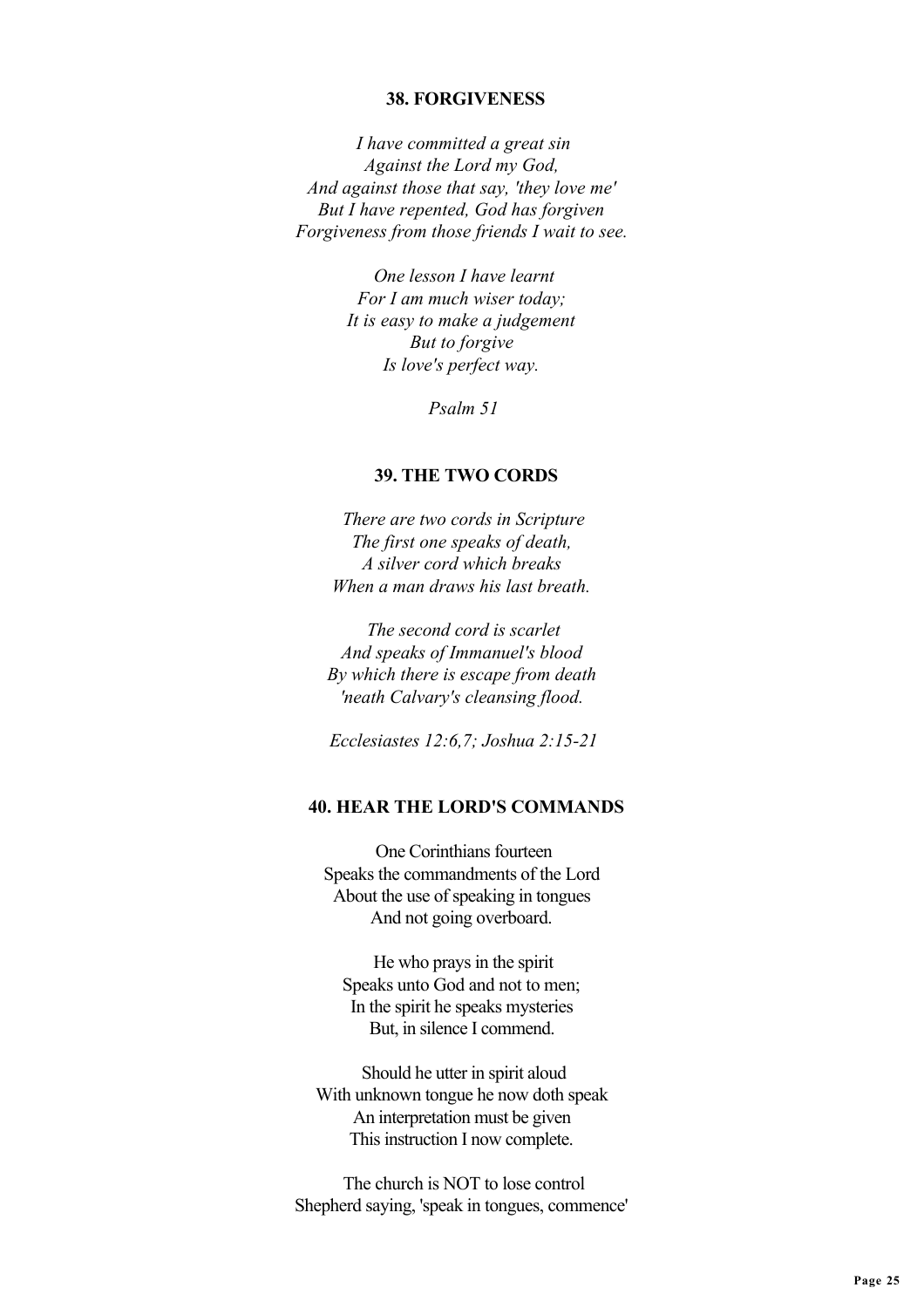But decently and in ORDER And not cause the Lord offence.

 For many times the church does speak Nearly all do start to babble; This makes the house of God become Just like, a lot of rabble.

 Now, if in this I give offence You might say, 'it is false teaching' I answer, you had better think again For it's the Holy Spirit preaching.

 I am a man who is spiritual I acknowledge things from God's throne, Verse 37 of chapter 14 Is the reason for this poem !

1 Corinthians 14:22-40

### **41. KEEP MY WORD**

 'If you love me keep my word' Yeshua the Lord did say For an answer to your problems This is the ONLY way ! For if you would disobey The instructions of the Lord; Is this why you feel undone And your prayers have not been heard ?

 For by Yeshua's words life abounds Toward those who do obey, 'Love one another as I have loved you' That is what the Lord did say.

John 15:12-14

### **42. SHOES AND SOCKS**

 My body to the grave will go Down in a wooden box Laid to rest in comfort Wearing shoes and socks. But no matter how it goes It's all the same to me I don't intend to be around When they bury it, you see. For I shall be with Jesus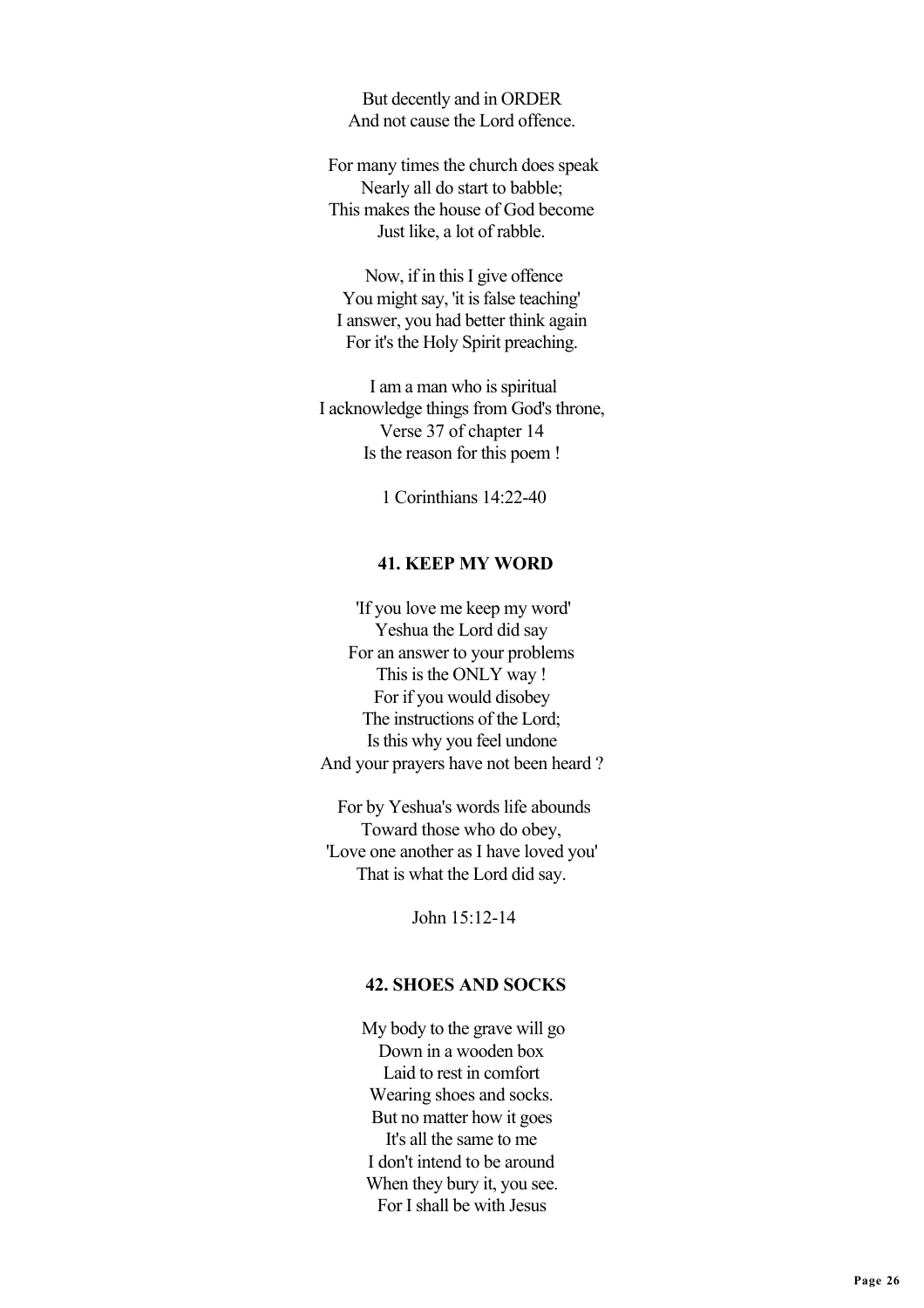My spirit with the Lord, My body will go to the grave Stiff as an ironing board ! Many there may gather Around my burial plot Some will say, 'he's with the Lord' Others, 'no he's not !'

 Now it dosen't really matter What other people say For I shall be with Jesus And come with Him that Day. So I think it will be wise To save those shoes and socks Give them to the poor And bury just the box !

2 Corinthians 5:4-9

### **43. AIDS**

 Aquired Immuno Deficiency Syndrome Is what they say AIDS does stand for; Doubtless though I perceive that AIDS Stands for immeasurably more.

 A is for Abomination I for Immoral acts D is for the damnation they bring S is the sum of these facts. For AIDS rearranged in a different way Should bring upon man fear and dread Truth of the Lord revealed in His Word; Tell us AIDS is but what God hath SAID.

 This poem is not regarding innocent ones who have caught the virus: but toward those who deliberately lust after their own kind.

Romans 1:16-20

# **44. ARE YOU ANXIOUS ?**

 Be anxious for nothing But in everything do pray With supplication and thanksgiving Make your requests to God each day. And the peace of God which passes All understanding which is known Will keep your hearts and minds;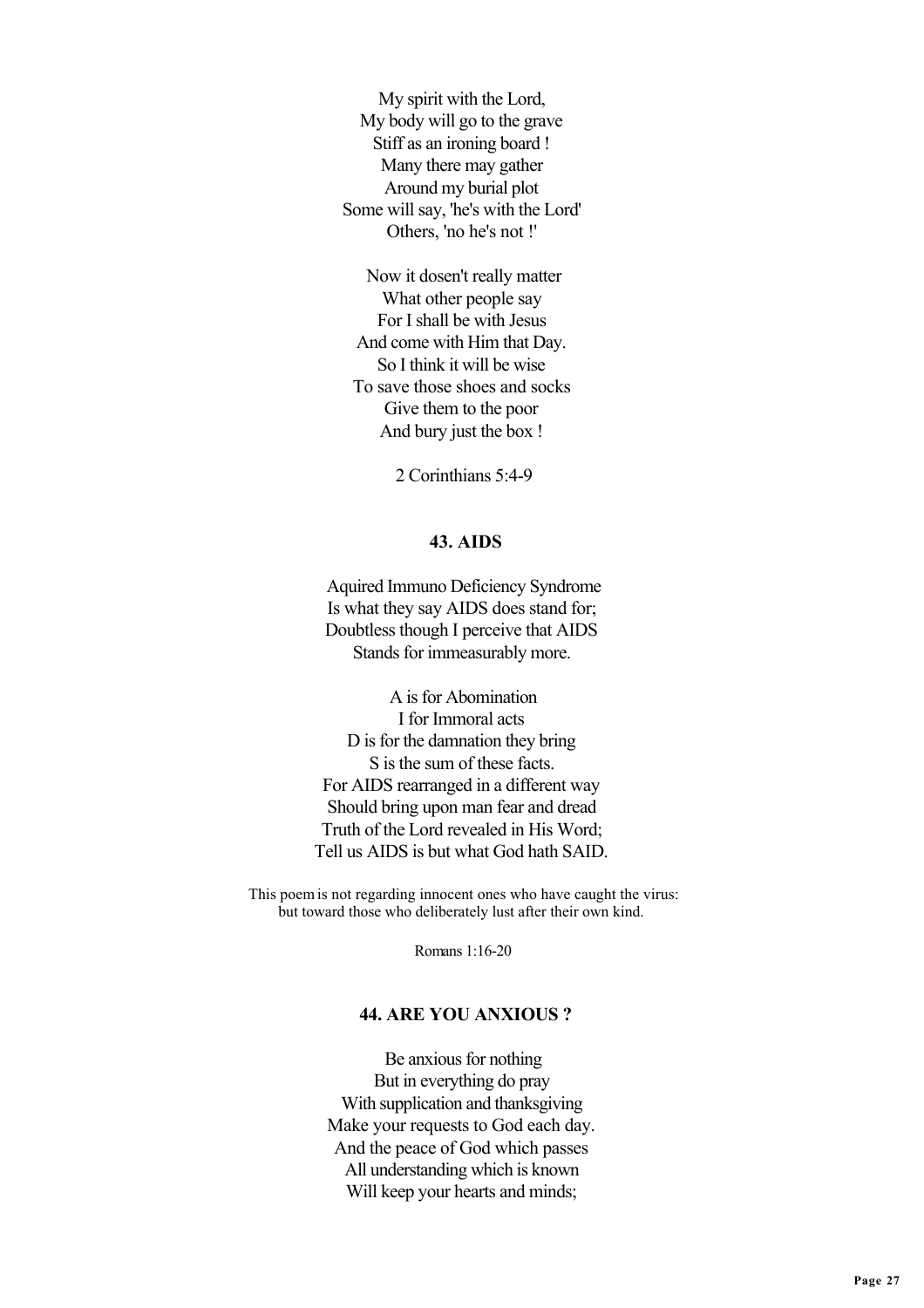Through messiah Yeshua this is shown.

Philippians 4:6,7

#### **45. THE TWO BABYLONS**

 There are those weak and beggarly Elements of the earth The name of one is Christ-mass And Easter, a second birth.

 Now to the pagan world These two were times of joy One speaks of the yultide log The other, of Babel's boy.

 Their Mary by another name Is but the Ashteroth of old And 'her' baby Jesus Is Bacchus of Satan's mould.

 I am not a simpleton But I've studied all the facts The Church in olden times Was deceived by pagan acts.

 They took the pagan festivals The statues and the fears And deceived the Christian Church into Keeping days, months and years.

 So it is unto this day Like Paul, I fear for them But one day they will know the truth As brave Tertullian did back then !!

Galatians 4:9,10

## **46. WOMB OR TOMB ?**

 God's purpose for the womb Is to produce a new life That man and woman might multiply The husband and his wife. But in man's own wickedness A new use for the womb; Evil supporters of abortion cry

'At last a tomb!'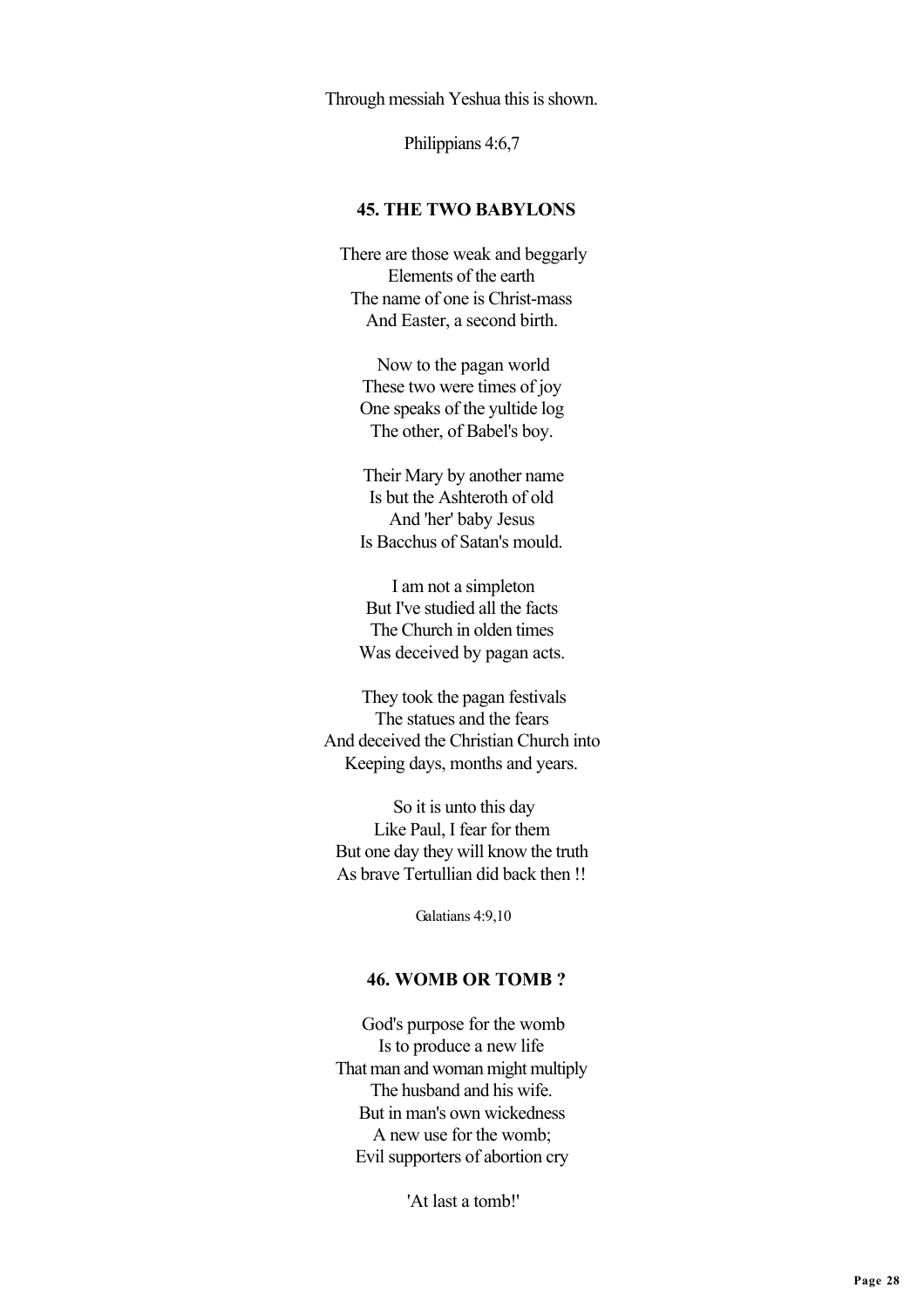Genesis 1:27,28; 6:5

#### **47. HAVE PITY AND GIVE**

 He that has pity on the poor Lends unto the Lord; Who will repay to him again It says so in God's Word. For he that gives unto the poor Shall not lack a mercy purse; But he that hides his eyes from them Shall earn him many a curse.

 For whoever has this world's goods And sees his brother in need, But has no compassion on him Walks, not in love but greed.

 So remember to have pity And give unto the poor As Yeshua gave himself for you - From heaven's treasure store.

Proverbs 19:17; 28:27; 1 John 3:26,17

### **48. THE TRUE GOSPEL**

 The earth rotates, day turns to night Then night returns to day, We must redeem the time we have So let's begin to pray. Saving people from the fire Abhoring their very clothes; Snatching them from the flames of hell The torment and the woes.

 Fot to the church God has given Authority in His Son To preach the gospel which is true And not the accursed one. So to the ROOD we all must go Though nearly two chiliad past To know the gospel which is true, Yeshua, the first and last !!

Revelation 1:12-19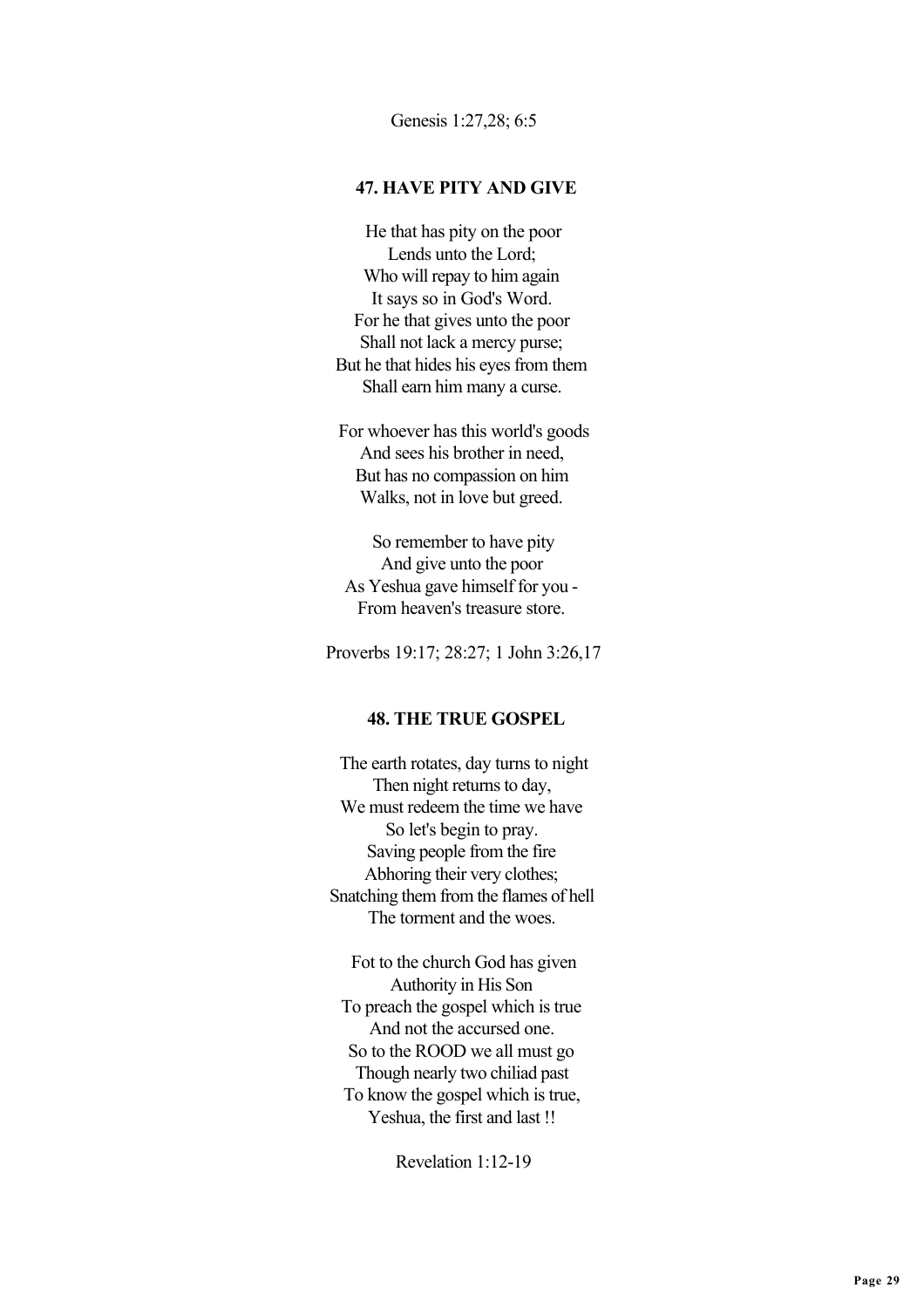### **49. GOD DOES**

 God does - Love the house of faith

 God does - Seek to save the lost

 God does - Not want the church to have

# A CHRISTLESS PENTECOST !

John 1:11

## **50. SUICIDE**

 To murder one's own body Is to seal eternal death To take your life by your own hand And cut off your own breath. For many say of suicide 'A brave act it does seem' But a tragedy is this way out From things that, might have been. For to those that suicide It brings them but a curse Compared to the troubles they left behind Their state is now far worse.

 'cause choosing death instead of life In Yeshua who rose to save; The only portion they have left Is the rotteness of the grave.

John  $3:16$ 

 **For more poetry see volume 4**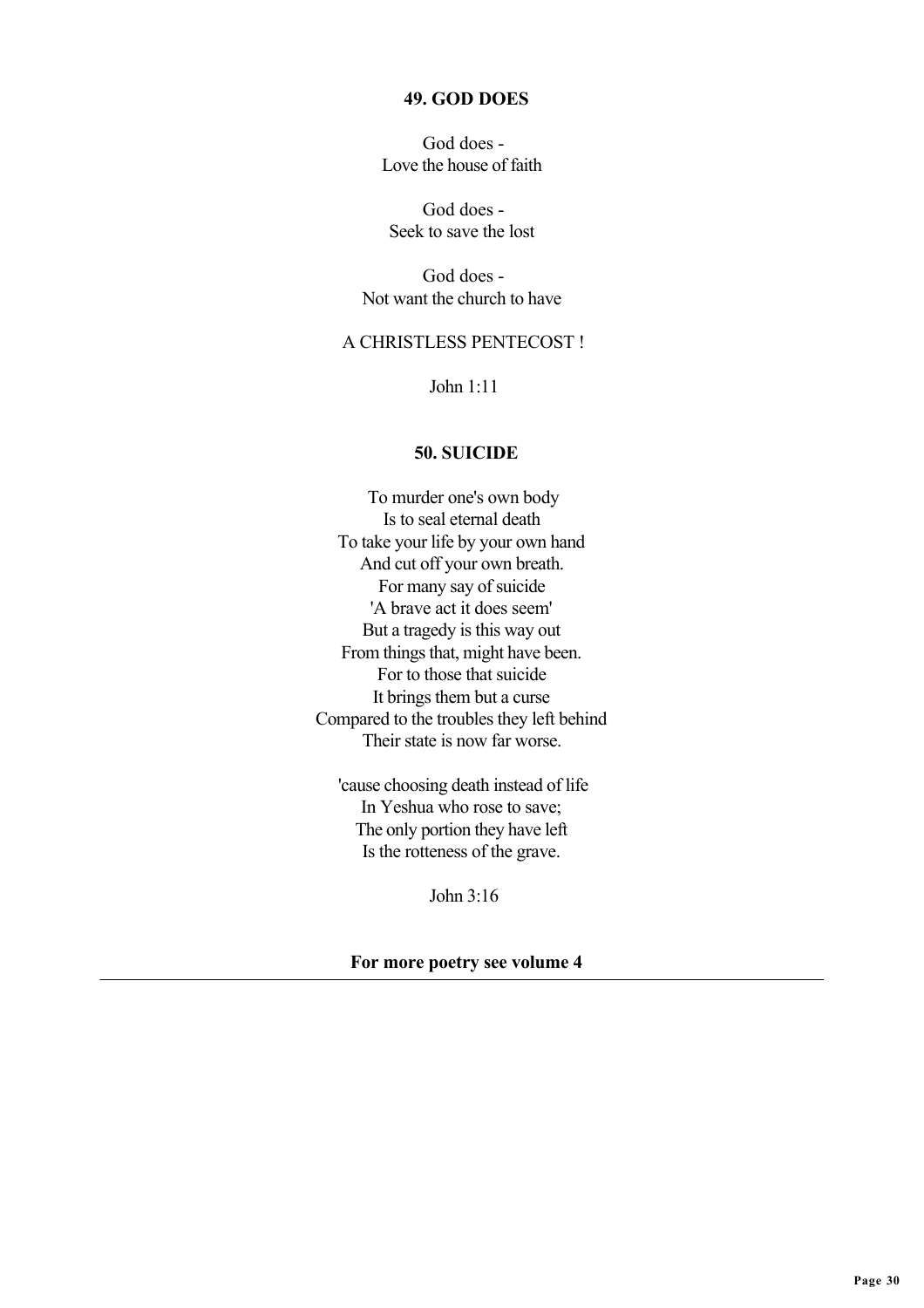# **Richard's CHRISTIAN POETRY**

## **Volume 4**

# **50 poems of messiah**

# **(author Richard Merrell, PO Box 107, Wentworth Falls NSW, AUSTRALIA 2782)**

 **Dear Reader.**

 **Thankyou for downloading Richard's CHRISTIAN POETRY vol. 4**

 **Also please remember that you are welcome to visit my website where you will find a great deal of information regarding Early church documents. You are free to take any study or poem of mine you want.**

 **My Home page is** <http://www.geocities.com/Athens/Acropolis/7740>

 **These poems were written over a period of 25 years, many are controversial indeed, the subjects vary, but the ministry is to encourage other messianics/christians and anyone who reads them. The name Yeshua is the Hebrew and the proper name of the messiah or annointed one, the Greek name is Iesous which is translated into English as Jesus. I use the name Yeshua often for I prefer to call the Lord by his right name rather than Jesus. I hope you are blessed and helped as you read.**

 **Please feel free to tell others of this electronic book and to copy any poem wanted, all I ask is that you do not make any alterations to the text, and that credit is given to me as the author.**

> **Dedicated to the memory of my grandmother Maude Constance Gladys Merrell Though having never met for she died at an early age I feel I missed the better part.**

# **1. YESHUA**

 YESHUA is the Lord YESHUA is God's Son YESHUA is called Messiah

GOD'S annointed ONE !

 YESHUA is WISDOM YESHUA is Revelation YESHUA is Love

YEHOVAH is Salvation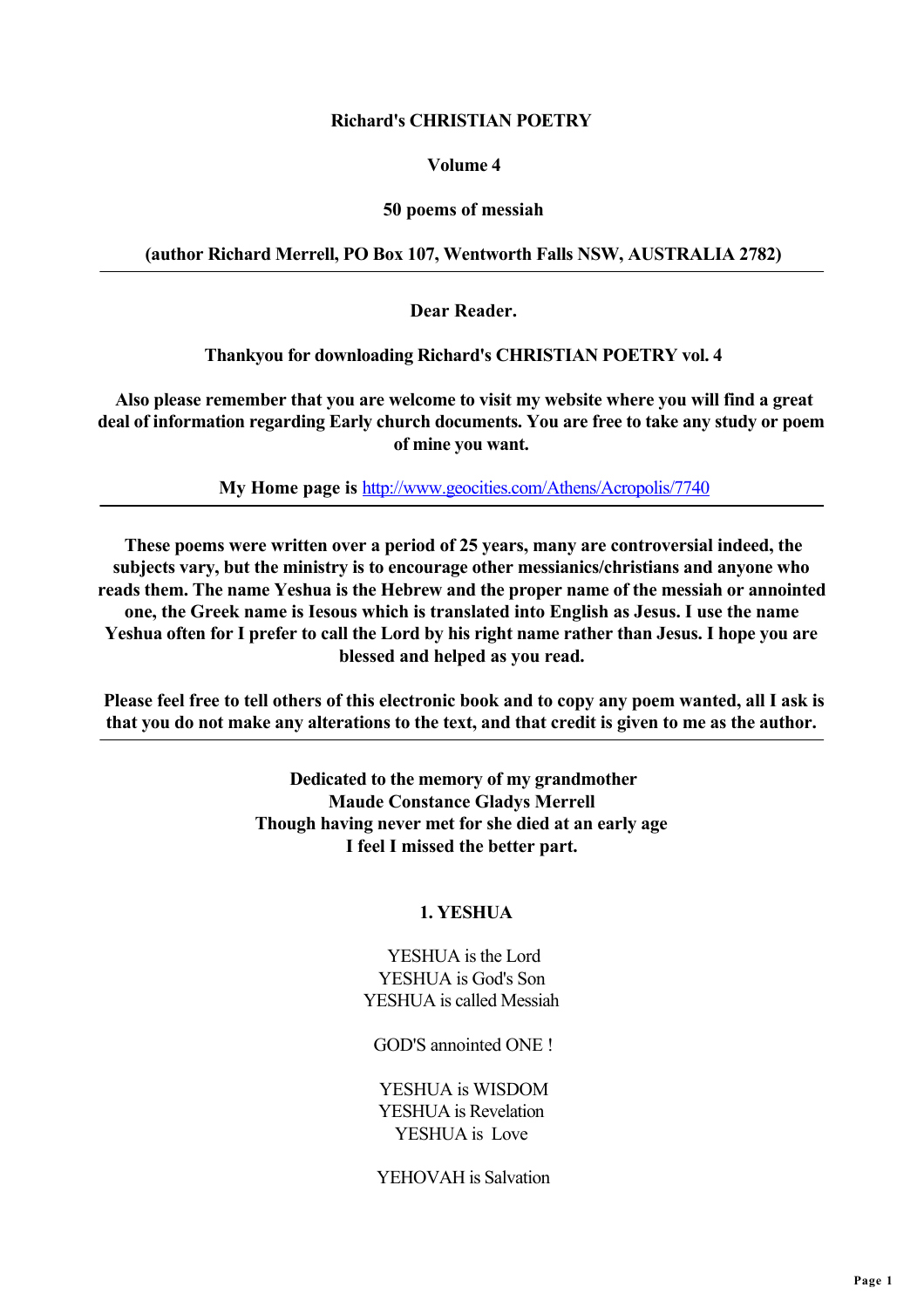Luke 1:31

# **2. SHAME**

 Can there be shame In the gospel plea ? That says to men 'I died for thee'

 Can there be shame In Calvary's ROD ? That says to men 'The Lamb of God'

 Can there be shame In God's only Son ? If there is - It's your own shame.

Mark 8:38

# **3. 'JESUS IS HERE !'**

 'Jesus is here ! come and see he is outside in the street, Jesus is here ! come and see bow low at his feet.'

 'He brings us peace and peace again' Is the people's cry, 'Let's all receive his branding mark those that refuse can die.'

 'I will not take his mark on me because this man is dead, I will not take his mark !' I cry As they cut off my head.

 'For this man is NOT Jesus, he has beguiled you so; his name is ANTICHRIST and so to hell you'll go.'

'Many shall say I am the Christ'

Matthew 24:23-27

# **4. THE ANSWER**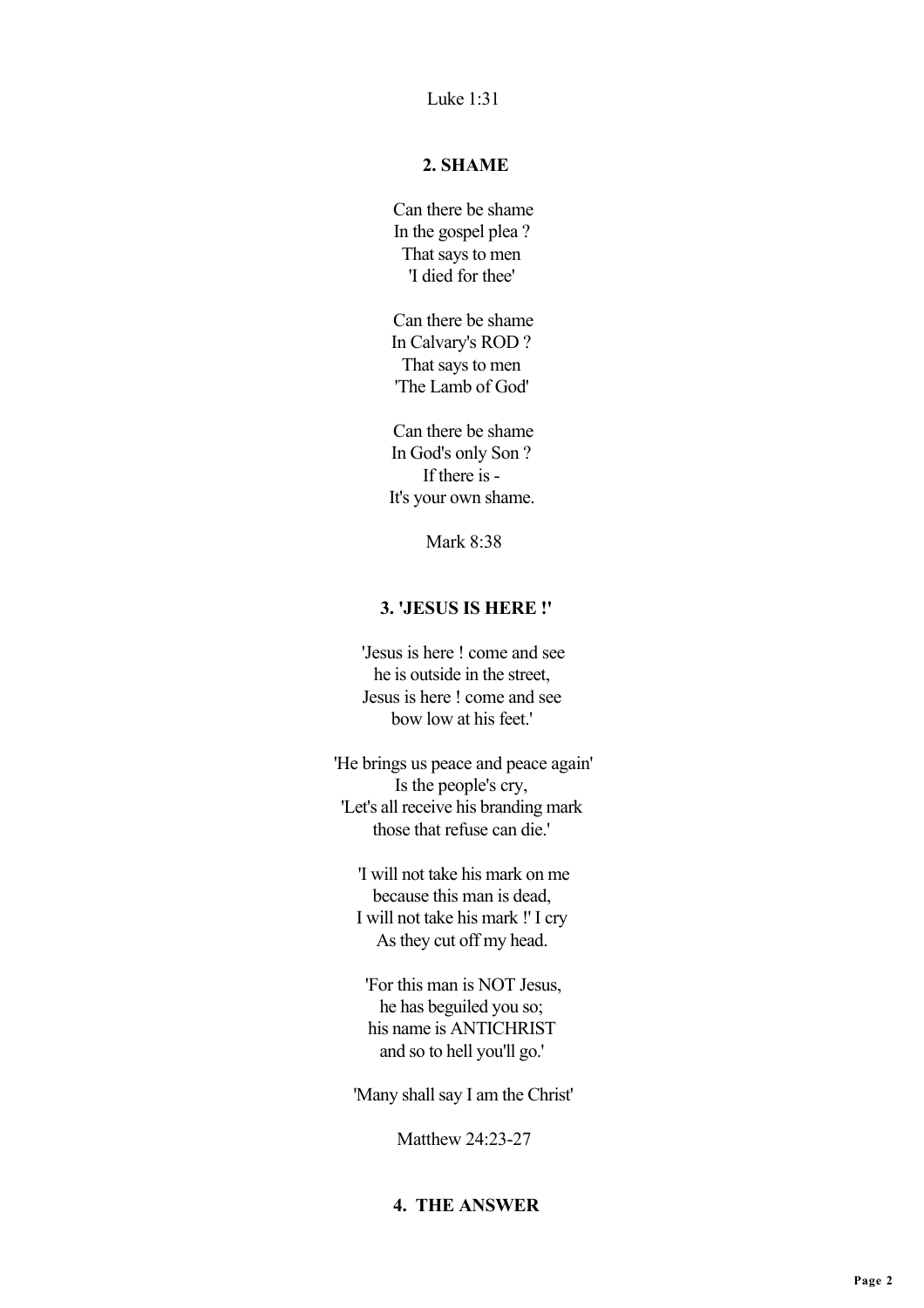The answer to life's troubles Can in God be only found, But if you don't acknowledge Him You stand on evil ground. But should you turn towards the Messiah Who bruised the Serpent's head Then you will stand before God's throne On Holy ground instead. So take from off your feet Those shoes of pride and see That the answer to life's troubles Is in humility.

1 Peter 5:6

## **5. A WORD FROM THE FOETUS**

 'I'm warm and feeling safe as I move around my room everything is soft and gentle inside my mother's womb. I can tell that I am growing as the time goes by, at pace I've got little hands and feet a tiny nose upon my face. My heart I can hear beating as the blood pumps through my veins, I am aware of many things and, I'm thinking with my brains. I know the day is coming when I will laugh and play; and have a lot of fun with my friends on my birthday. What a time I'll have as I grow up to be that special kind of person to that someone who'll love me.

 'Oh, I'm feeling pain is there nowhere I can hide ? my little hands have been cut off by the scalpel that's in my side ! my legs are being torn apart I'm screaming in my blood, no one seems to hear me as I drown in the flood. Help me, oh please help me they're cutting off my head; I'll never have a birthday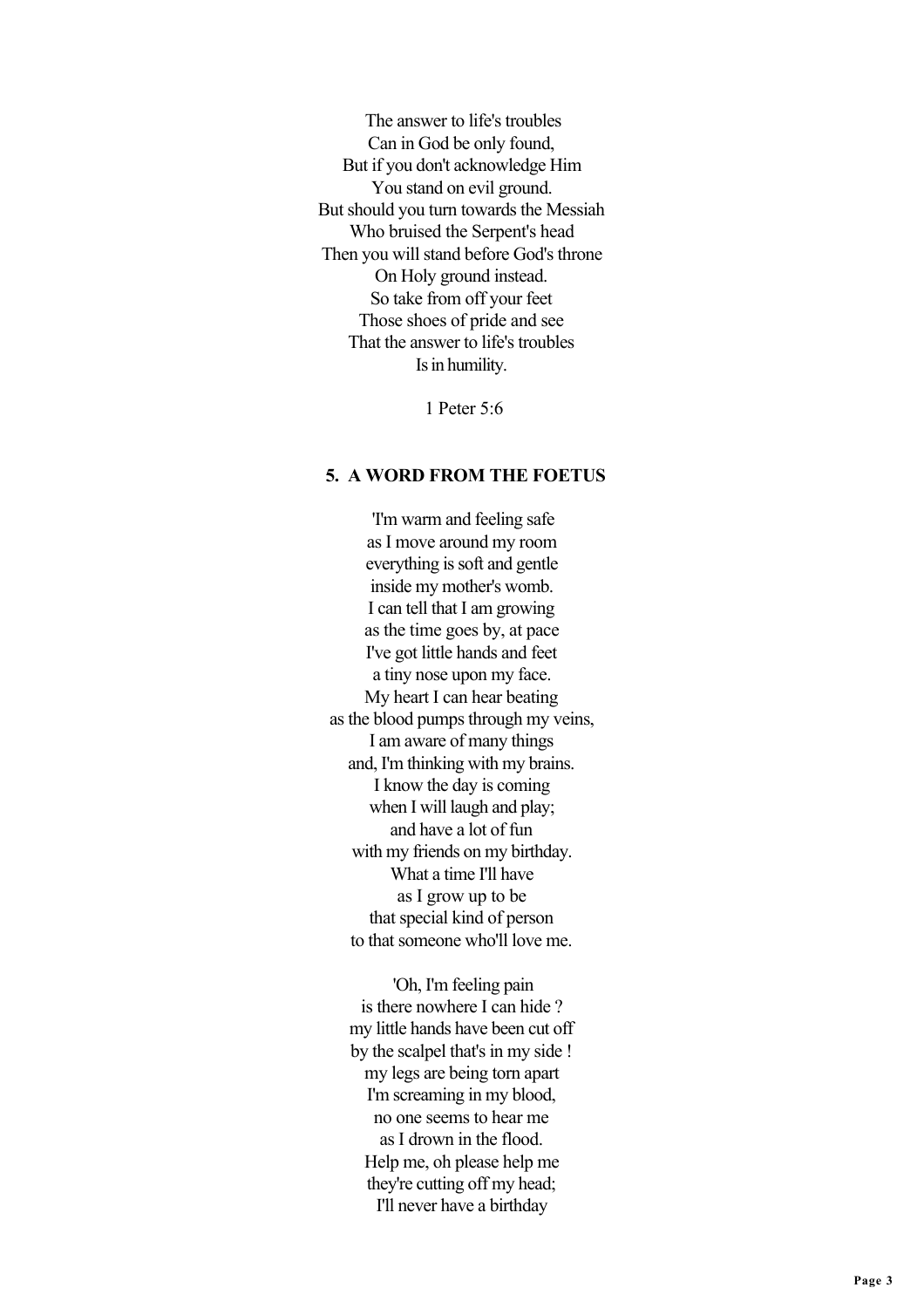because my now, I'm dead !'

 'There is a gentle voice I hear that says, 'I love you so' and arms that hold me really close a great peace overflows. I'm not afraid, I've lots of friends I have a 'brand new' home, a place of love, joy and peace I play before God's throne.'

 Then a mighty voice does cry, 'Rest child at my Mount 'til my Day of Inquisition; when someone will give account !!'

dedicated to the unheard cry of the innocent blood

Psalm 9:7-12

#### **6. DISPENSABLE ?**

 To believe a man is dispensable Is Concentration Camp thought, Therein is no mercy For love has come to nought. To believe a man is dispensable Is Gas Chamber psychology It is a wicked assumption that Man is value free. To fully typify this That you might understand 'tis like a women's menstruation cloth She casts away with her hand.

> No man can be dispensable When love is in your heart 'cause where love abides Man's worth it will impart.

> > John 3:16

#### **7. WISDOM**

 The wisdom of this world Speaks always on this wise, Denying Yeshua as Lord It speaketh many lies. The wisdom of this world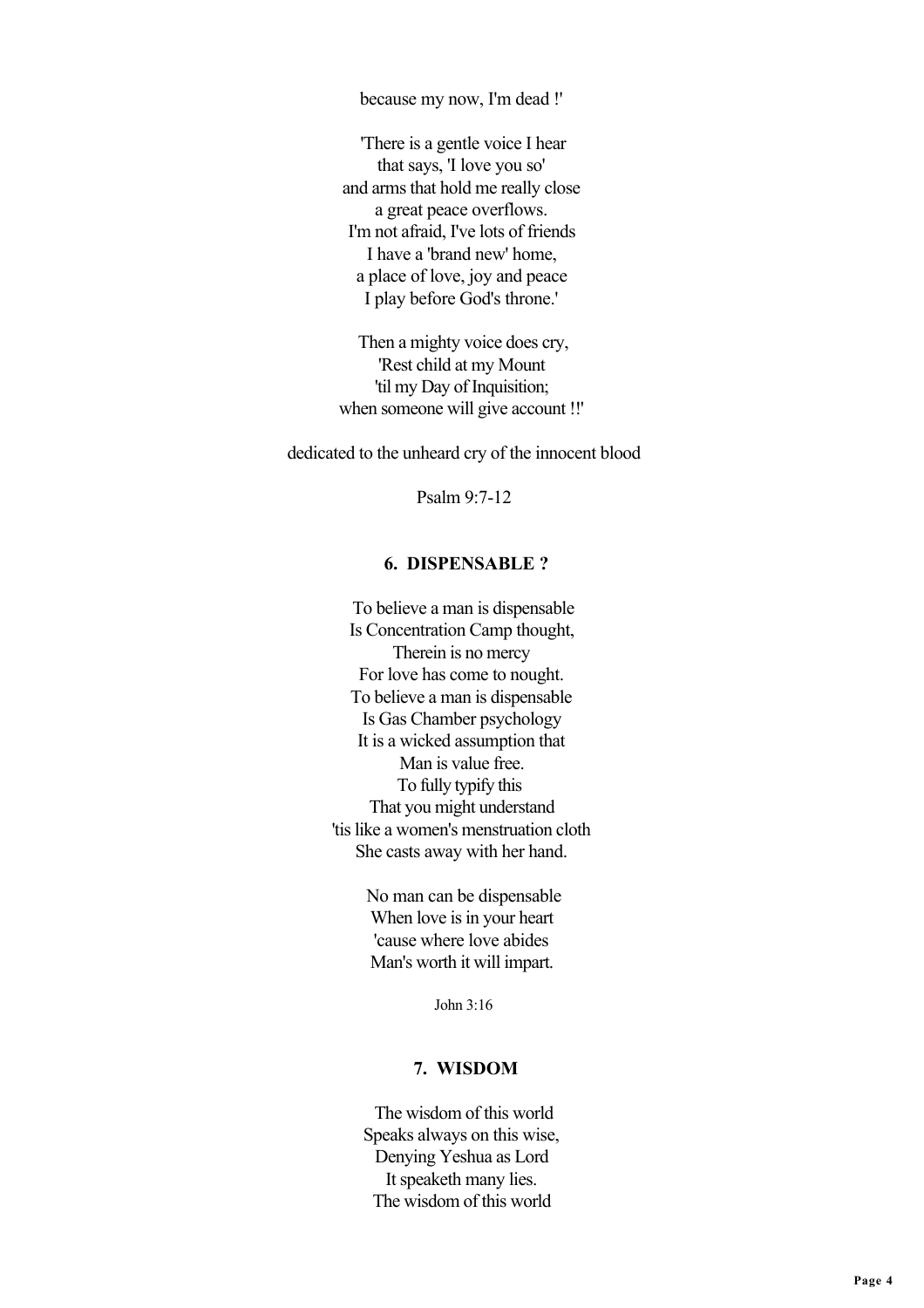Is but foolishness with God; It snares all the ungodly And becomes their chastening rod.

 The wisdom of this world Laughs at the blooded ROD It can never understand Yeshua messiah is son of God ! The wisdom of this world Is the gnosis it can get The wisdom of this world Has Satan as it's master yet!

1 Corinthians 1:18-24; 3:18-21

### **8. HE IS MINE**

 I am His The Son of God Who keeps me by -

His staff and rod.

 I am His He died for me Betwixt heaven and earth -

Upon that cursed tree.

 I am His He rose again Rebuked the demons -

### And took His reign.

 I am His His voice is sweet Upon my ear -

His words repeat.

 I am His Chosen to God's design Before creation was -

And, He is mine !

Galatians 6:14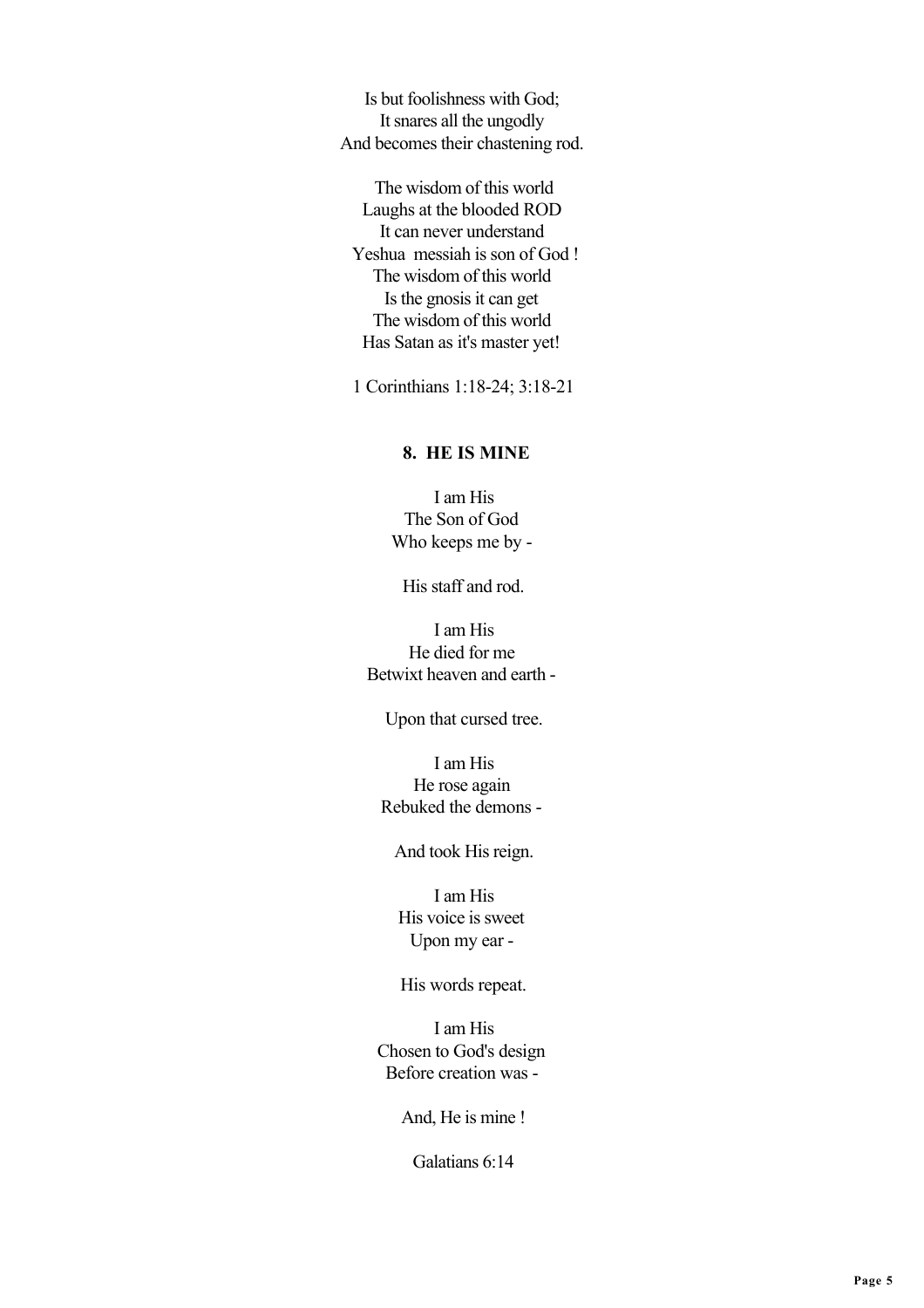## **9. ONE DAY IS ENOUGH**

 One day at a time Must be how we live Why worry, be anxious Yourself ulcers give?

 One day at a time Not two or three Learn to trust in God Or in the grave you'll be.

 One day at a time Not three or four Unless you would like A heart attack for sure !

 One day at a time I find is enough What with petrol costing more And taxes getting tough.

 'One day at a time' Is what Yeshua messiah did say There is wisdom in His other words 'Evil enough is in one day.'

Matthew 6:32-34

# **10. THE RIGHT GARMENT**

 The marriage supper of the Lamb Demands a virgin's dress Linen that is clean and white; The robes of righteousness. None other garment can compare For with Yeshua I'll be arrayed He washed me in His precious blood When for my sin He paid.

Revelation 19:7-9

### **11. YESHUA IS THE ANSWER**

 I may not have the answer to your question I may not know the problems you possess I may not be a man who understands you I may not fulfill the standard I confess. I may not measure to the yardstick of the Bible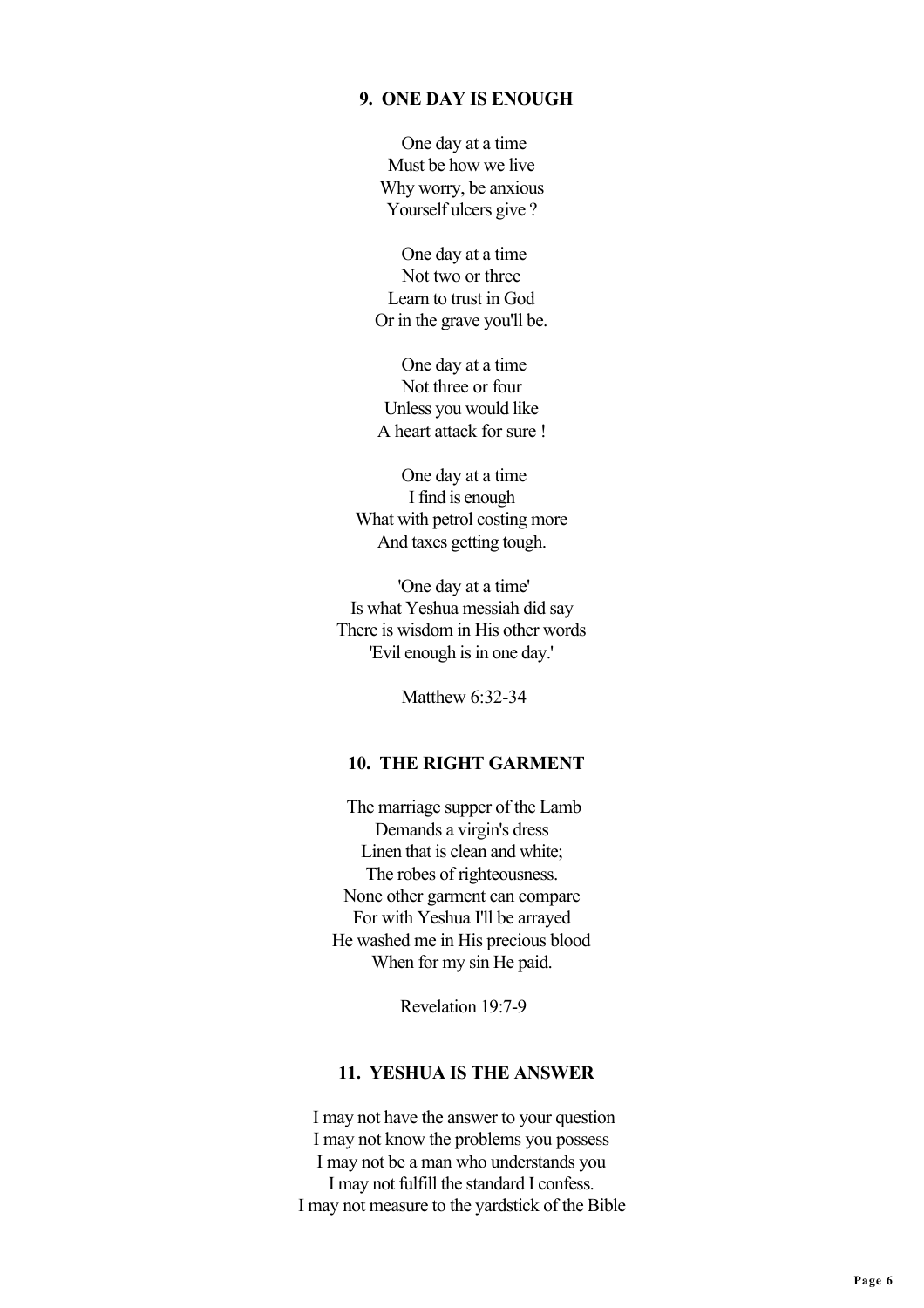I may not be a righteous man all the day I may not think the thoughts that I ought to I may not utter good speech in all I say.

 For the answer I can't give you, Yeshua has it For your problem I don't know, Yeshua sees For my lack of understanding, Yeshua has been there For the standard I can't fulfill, Yeshua frees. For full measure of the Bible, Yeshua is this For the righteousness I need, Yeshua lives, For my mind to be renewed, is Yeshua thinking For my tongue to speak with grace, Yeshua gives.

Ephesians 4:20-32

#### **12. A FRIEND**

 *A friend does love at all times No matter what you do 'cause the one who is your friend His heart is truned to you.*

 *A friend is one who understands When you make mistakes A friend is one who never ceases Always loves, not hates.*

 *A friend will give you all they have So that you will be glad A friend will always see you through And bless you when you're sad.*

 *I'm glad that Yeshua said these words 'I have chosen you' For I have come to understand My friend is Yeshua too.*

 *For though at times I erred in sin Which grieved my Saviour's heart; In my tears he came to me His love He did impart.*

 *He said to me, 'I am your friend, I died upon that ROD; no longer will you be alone for you're now a friend of God.'*

 *Job 6:14; Proverbs 17:17*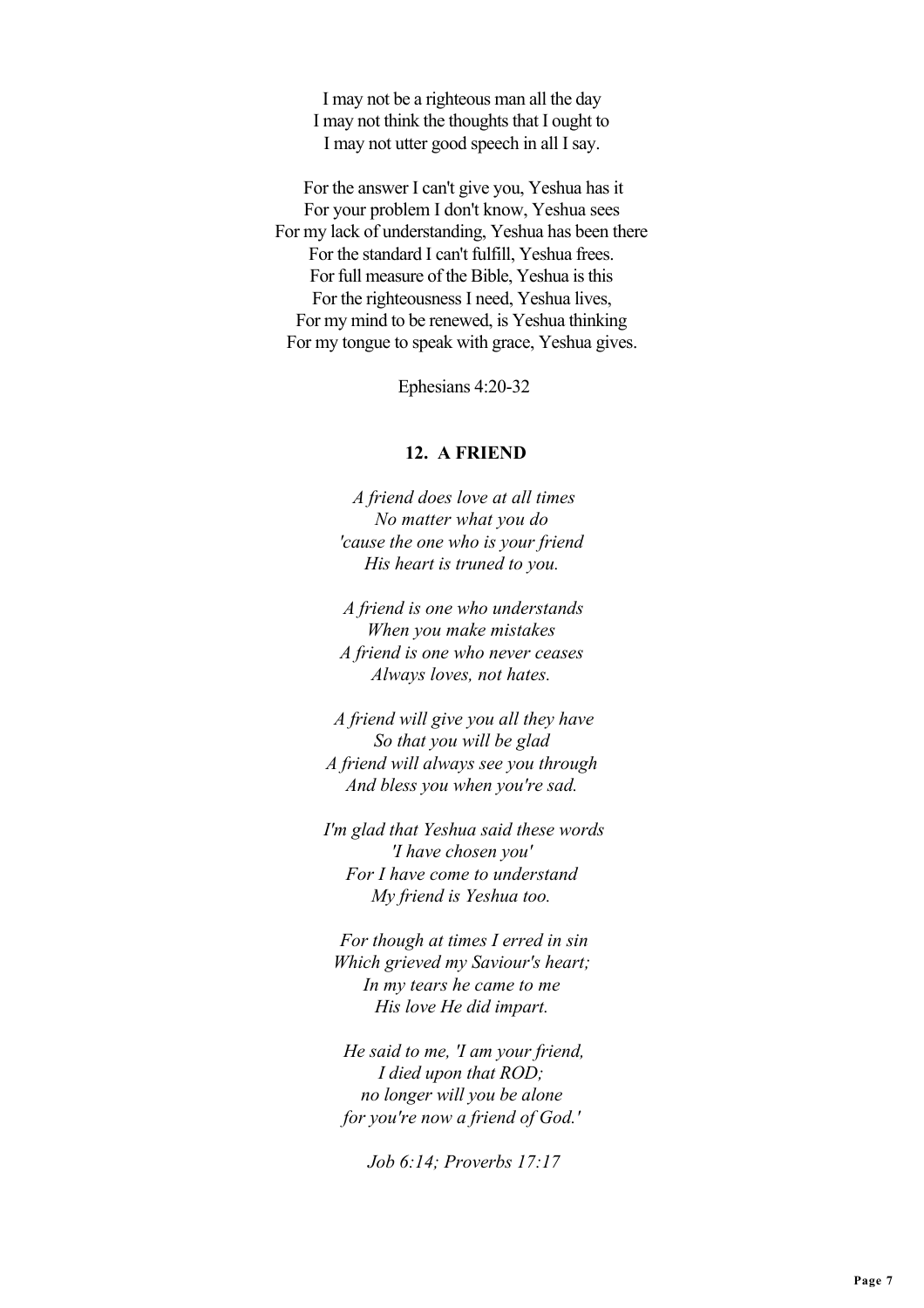#### **13. NEVER FEIGNED**

# YOUR LOVE O GOD IS NEVER FEIGNED NOR DO YOU LET MY SOUL; EVEN THOUGH I'VE WAXED AND WANED BE FAR FROM YOUR CONTROL !

## PSALM 27:13

## **14. SURELY**

 Surely He hath borne our griefs And carried our sorrows too, We esteemed Him stricken, smitten of God; Afflicted for me and for you. He was wounded for our transgressions Bruised for our iniquities: The chastisement of our peace was upon Him His stripes heal our infirmities.

 He was oppressed, and He was afflicted Yet He opened not His mouth He was brought as a Lamb to the slaughter His manger He had left in the South. And he made his grave with the wicked Was with the rich in His death: But He had done no violence Nor uttered deceit with His breath.

Isaiah 53:4-9

# **15. TRASH**

 Money, money, and money In the place of righteousness 'cause I've heard the teaching that 'Gain is Godliness' I also heard the other day To just, 'grab a certain text, scream, cry and yell to God; then go onto the next.' 'Now anything you do not like rebuke in the Lord's name; don't accept it as God's will your cross should have NO pain.'

 Well, I've weighed up what was said, I got it in a flash; A revelation from the Lord -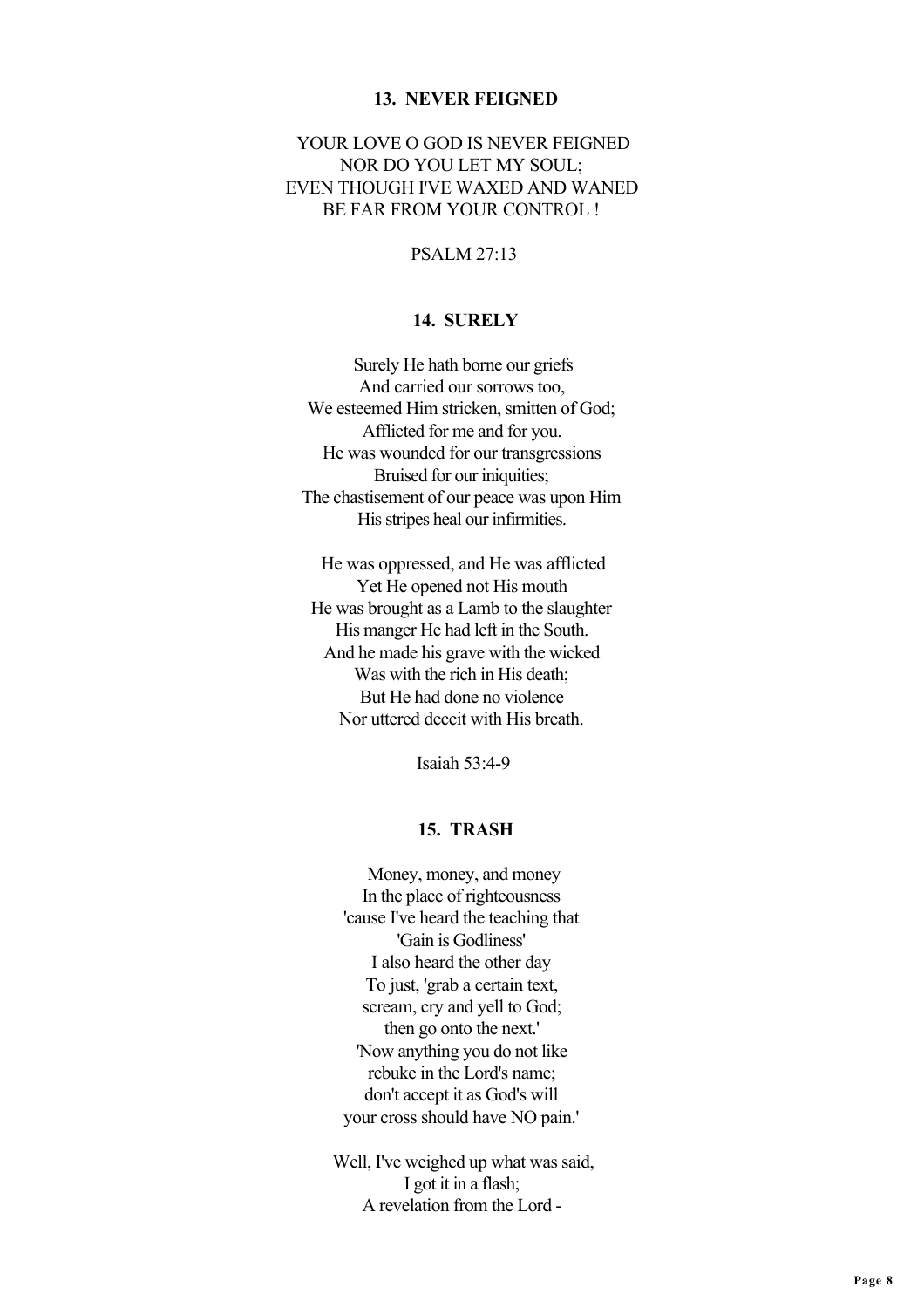'These teachings be but trash.' For me, I'll stick close to the Lord - Not tossed to and fro By every wind of doctrine For 'tis Yeshua that I know !

1 Timothy 6:5-11; Ephesians 4:11-15

## **16. ALONE ?**

 I walked alone one night And tears ran own my face For Yeshua had walked up to me To tell me of His grace.

'I love you still, no matter what to me you are of much worth; and would have given my life for you had you been the only man on Earth. Now understand that you alone I value with my heart; and would teach you in life's circumstance the grace my love imparts.'

> Towards the stars of heaven I did lift my hands in praise; For Yeshua is NOT in a book - But with me all my days !

'I will not leave thee, nor forsake thee'

Joshua 1:5

#### **17. WHO ?**

 Lord, who shall abide in Thy Tabernacle Who shall dwell in Thine Holy Hill ? But he that walks uprightly And worketh righteousness still. Who speaks the truth in his heart Backbites not with his tongue Does no evil to his neighbour Nor receives any accusation. Who contems a vile person Honours them that fear the Lord, Who swears to his own hurt And changes not his word. Lends not money out for interest Nor takes a bribe against the just -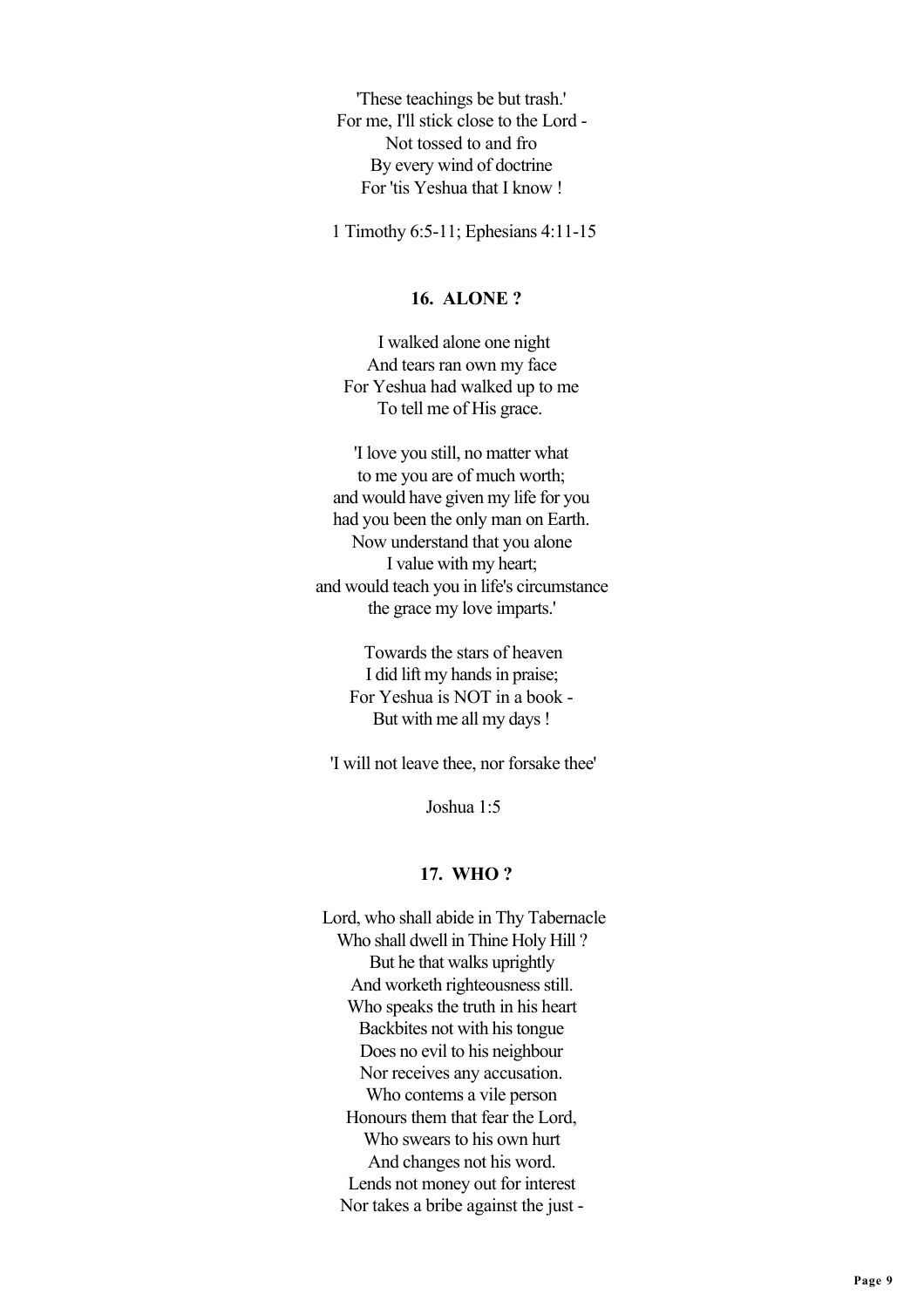The one that does these things oh Lord Moves not, nor knows disgust.

Psalm 15

# **18. WHO ARE THEY ?**

 Who reviled Him at the Tree ? They, knew not Messiah was He.

 Who heaps upon Him scorn ? They, that were never re-born.

 Who laughs at the accursed sight ? They, that dwell in darkest night.

 Who cast lots for the Saviour's robe ? They, that nailed Him to the Rood.

 Do you not love Yeshua, nay ? Then you must be, one of They.

1 John 4:19

# **19. WAIT UPON GOD**

 Have you not known, have you not heard ? Have you not been told from the beginning ? Have you not understood from the Earth's foundation ? Is this why you keep sinning ?

> Have you not known, have you not heard ? That the Everlasting God, the Lord, The Creator of the ends of the Earth - Faints not, is not weary nor bored ?

 But they that wait, yes wait on the Lord Exchange their strength for His own They mount up with wings as of eagles; And they fly direct to God's throne !

 They shall run and not be weary; They shall walk and never faint Not to all men, shall this power be But only to God's saint !

Isaiah 40:21,28,31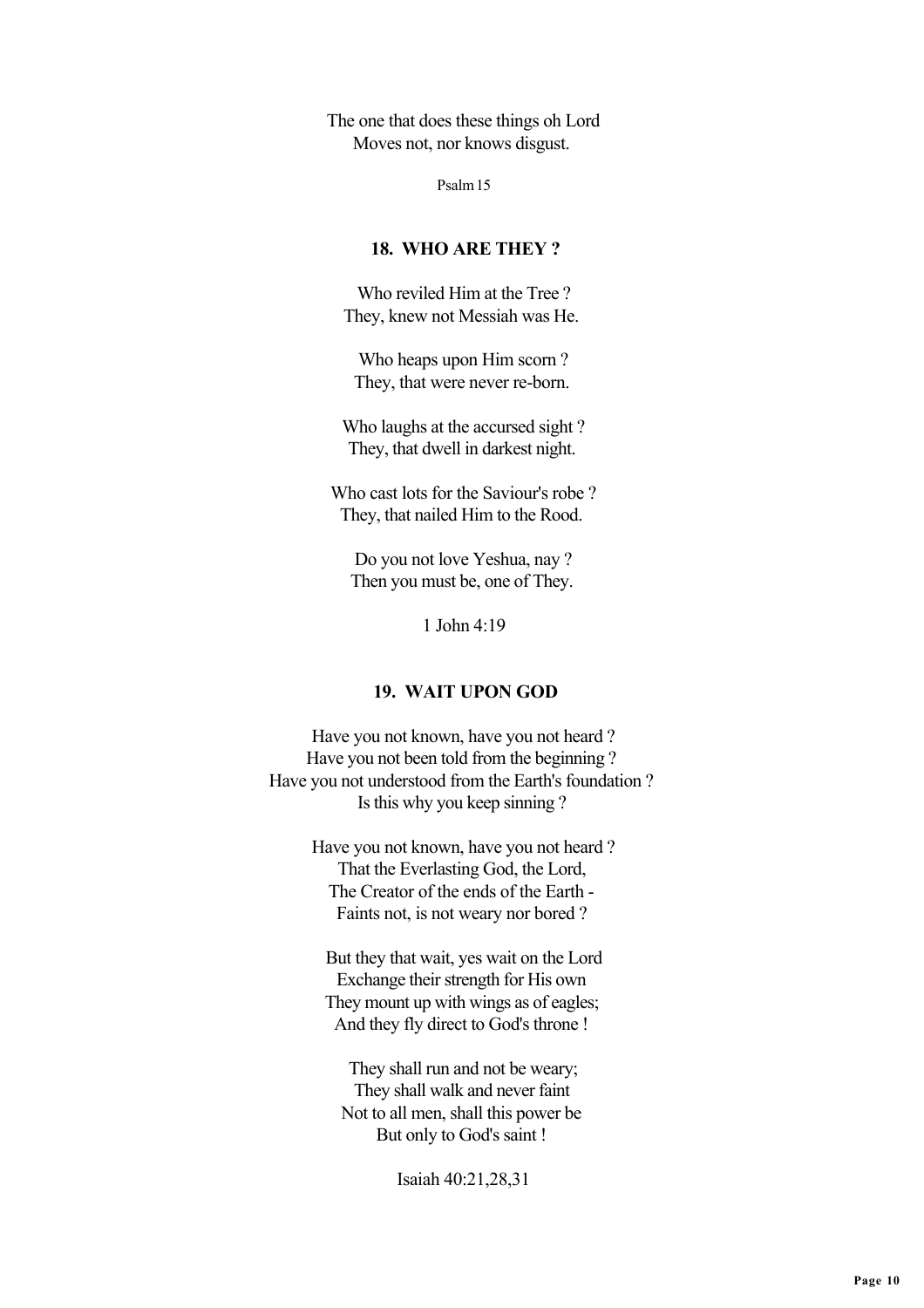### **20. FORSAKE HIM ? NEVER !**

 Forsake Him ? Never ! Though the Earth be mine I would give it all - For one so fine ! Matthew 13:45,46

 Forsake Him ? Never ! Though demons do ply I will not renounce - My Saviour on high ! Mark 11:7-10

 Forsake Him ? Never ! Even in rudeness of pain - For 'tis all to me - That he knows my name ! Luke 10:20

 Forsake Him ? Never ! This is my plea - For Yeshua hath said - 'I will not forsake thee' Hebrews 13:5

## **21. ONE SECOND TO MIDNIGHT**

 The clock of time waits for no man; But ticks away each second For centuries, unto this hour The Son of God has beckoned. One second to midnight is the time The clock of God does read; Before the trump of midnight sounds

### LET YESHUA MEET YOU NEED !

 For when the trump of midnight sounds Time's fulness has become God's time of wrath for those mankind Who rejected His own Son. So before the trump of midnight sounds Hear what the Lord doth say, 'For now is the accepted time -

### BELIEVE ON ME TODAY !'

2 Corinthians 6:2

### **22. THE BROADWAY**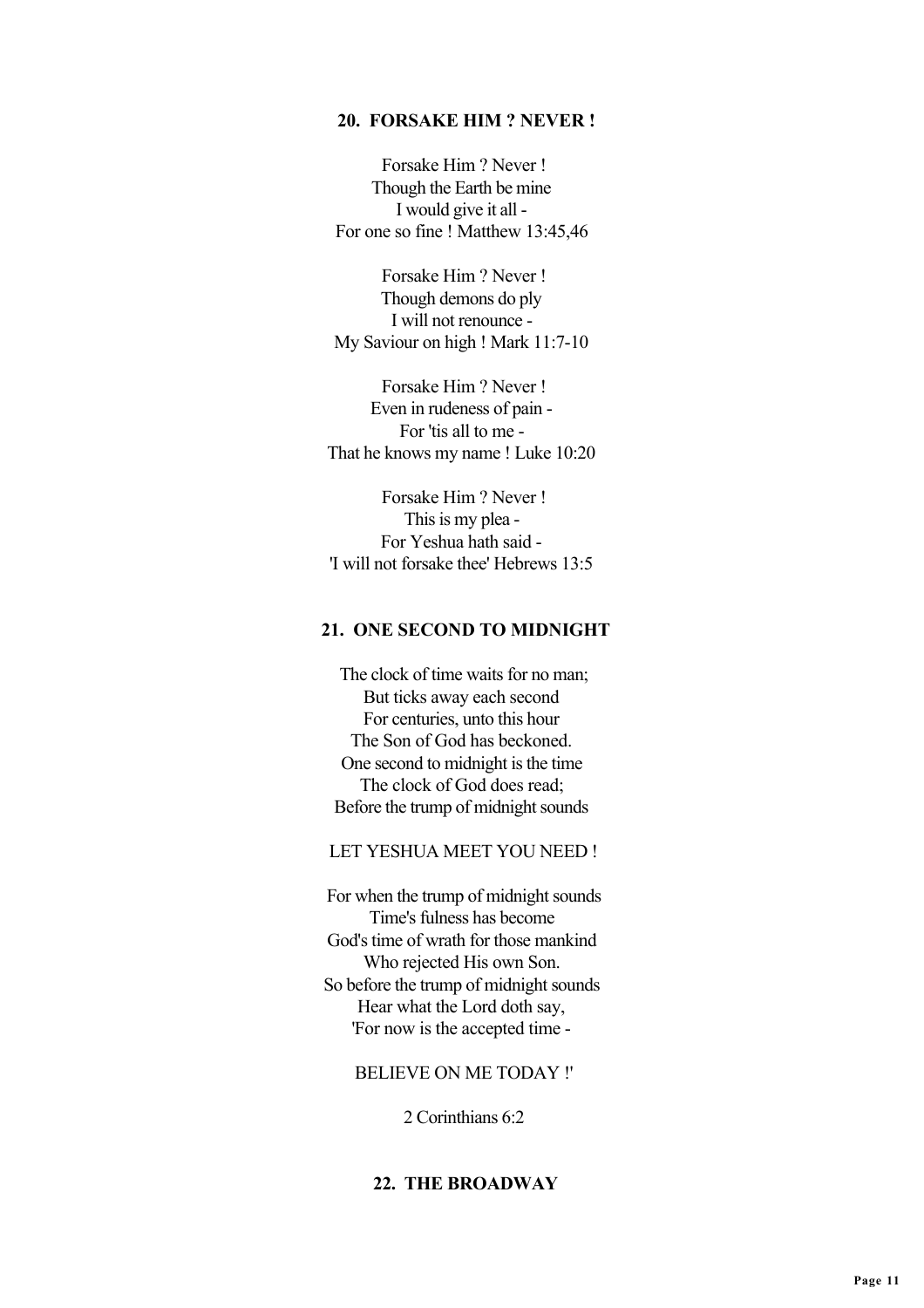Wide is the road to destruction The broadway that leads unto death; But narrow and straight is the path That leads unto life in the Beth. The broadway is crowded by many Who pursue their life as they please; Doing what they call, 'their own thing' A messianic is NOT one of these.

 The broadway is like a gaint highway That has to be crossed with much care; But narrow the isle in the middle - And I've always found safety there.

 The broadway is full of great pot-holes A U turn will do you no good; God's advice is to turn at the Cross-Road And I also say that, you should. The broadway has never been measured The broadway has boundaries none; The broadway is Satan's own detour And, straight into hell it does run !

Matthew 7:13,14

## **23. EACH DAY**

 Each day brings a sure design whether good or bad, But for each day I thank God And in each day am glad.

 For each day is made by God In each I do rejoice, For each day brings something new And more praise from my voice.

 'Good Lord, morning !' some exclaim 'cause they are sad and bored, But for me each day when I awake I say, 'Good morning, Lord.'

### **24. ONE FOUNDATION**

 I have beheld the jasper And I've seen the sardis stone I have beheld His glory And I've seen His blood atone. Gold, silver, precious stones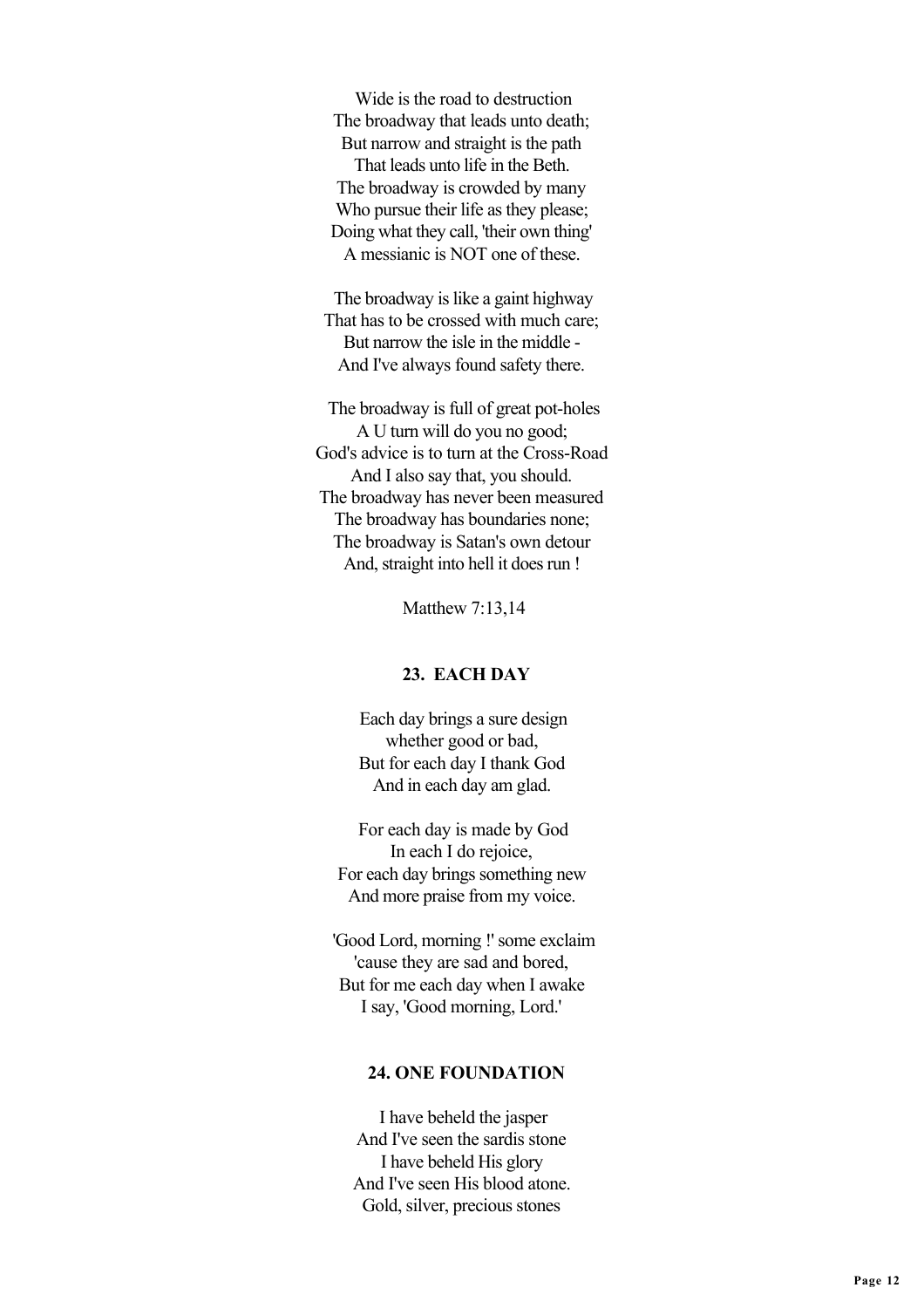Are what I've built upon The foundation that is Yeshua In this my work goes on.

 No wood, hay or stubble In my work can I afford; For the test of fire shall try it - The fire of the Lord.

1 Corinthians 3:11-14

### **25. GOD'S ARK**

 Noah made an ark He made it out of wood, Then pitched it both inside and out This waterproofed it good. Into this ark Noah brought Animals as they came By the Word of God; As He called them by name.

 Now, God has built and ARK He made it out of flesh; He nailed it to a wooden stake And with sin it did mesh.

 Into this ARK God has brought Many men as they came; For in it sin is put to death The Door is Yeshua's name.

 For Yeshua is the ARK That God has made for man; To save him from destruction Made from a perfect plan.

John 10:7-11

### **26. WHAT ?**

 WHAT can man now give WHAT cost can man pay ?

WHAT thing can man offer WHAT is it man can say ?

 WHAT deed should man now do WHAT benefit bestow ?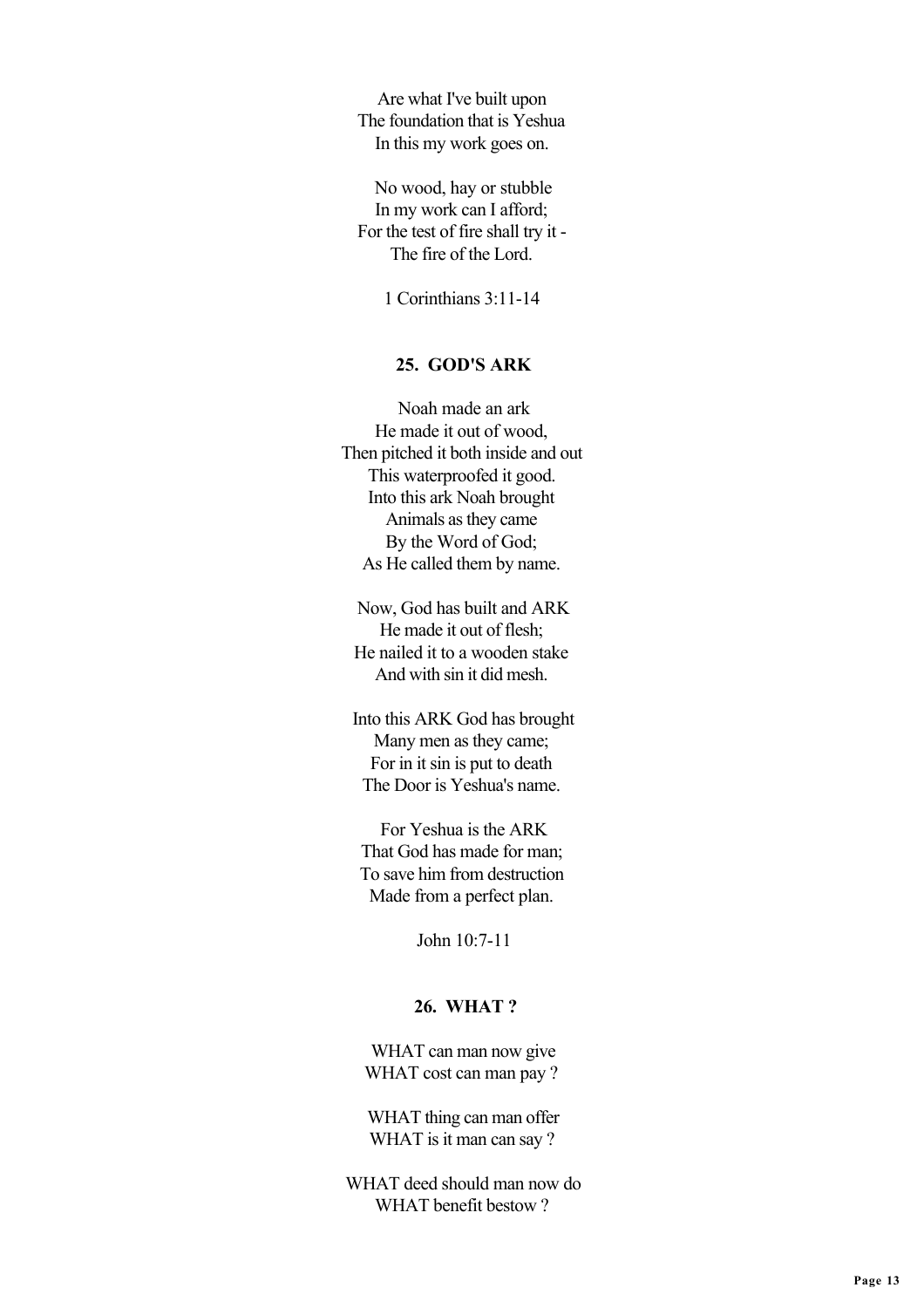WHAT price can man bring forth WHAT can save man from the woe?

 WHAT does man now choose to argue WHAT way will man now take?

 WHAT understanding does man have WHAT answer to his fate ?

 WHAT will man say on judgement day WHAT when he is unmasked ?

'WHAT did you do with my Son ?'

WHAT will you do, when asked ?

### **27. THE KINDER-GARDEN CHURCH**

 The doctrine of baptisms And the laying on of hands The resurrection of the dead Eternal judgement which stands. These things we must leave behind And go on unto perfection This we will do, if God permit, For such is our election.

 To know the deep things of our God We must not stop the search 'cause the one's who don't press on Are the KINDER-GARDEN CHURCH !

> These are the one's who struggle And have not learned to eat The meat that's in the Word Being satisfied with milk's teat.

 Hebrews 6:1-3 Tells us what to do, 'Leave elementary teachings behind' I've done it, how about you ?

1 Corinthians 2:9-16

# **28. SEE**

 Oh men of earth can you not see The gift of life I offer thee ?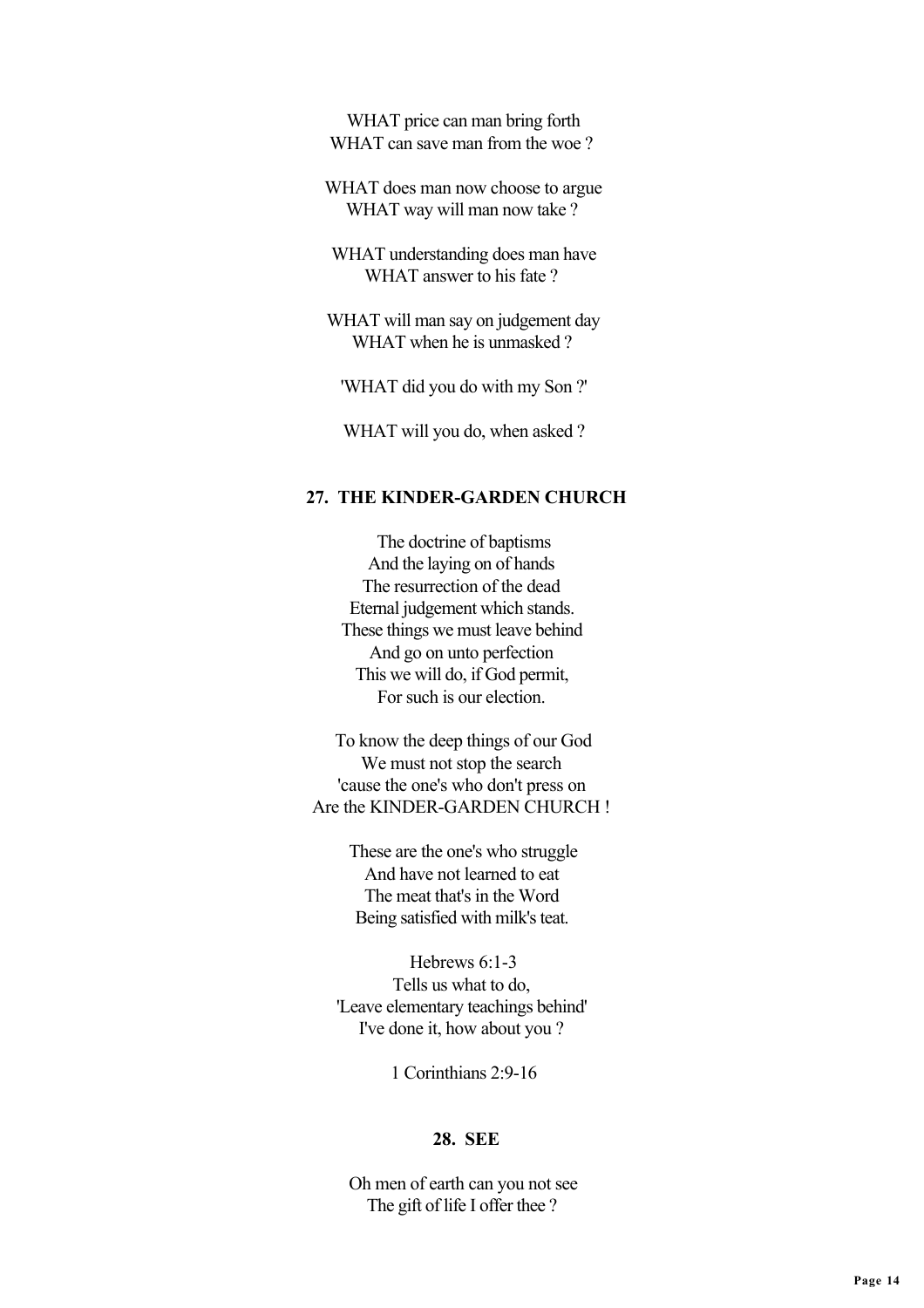My life I gave and that by pain To bring you back to Me again. Why is it that you cannot see The gift of life I offer thee ? I'll tell you and I'll tell you true That I gave my life for you.

 My blood was shed the cup I drank To save all men, it was no prank; As some would have you to believe And also with themselves deceive. Open your hearts and you will see How my Father set you free; By sending me upon the earth That you might all have second birth.

 Oh men of earth can you not see The gift of life I offer thee ? Just take My hand and you will see The gift of life I offer thee Eternal life shall be yours Never, never fading Just take My hand I'll pull you out Of all that sin you wade in.

Matthew 20:28

#### **29. HE WILL**

 I oft went to the window With hope, to look and see If any of the shepherds Might have come to visit me. But this hope I found unjustified For with God's Spirit I'm annointed To know false shepherds see the sheep Only by appointment !

 It is a lesson I have learnt And now in God I see, There is NO shepherd but the Lord His Spirit comforts me.

 That Book, the Holy Bible I love it, this I tell God led me to the 34th Of His prophet Ezekiel. And as I read that chapter I love it dearly still; The shepherds may not feed the sheep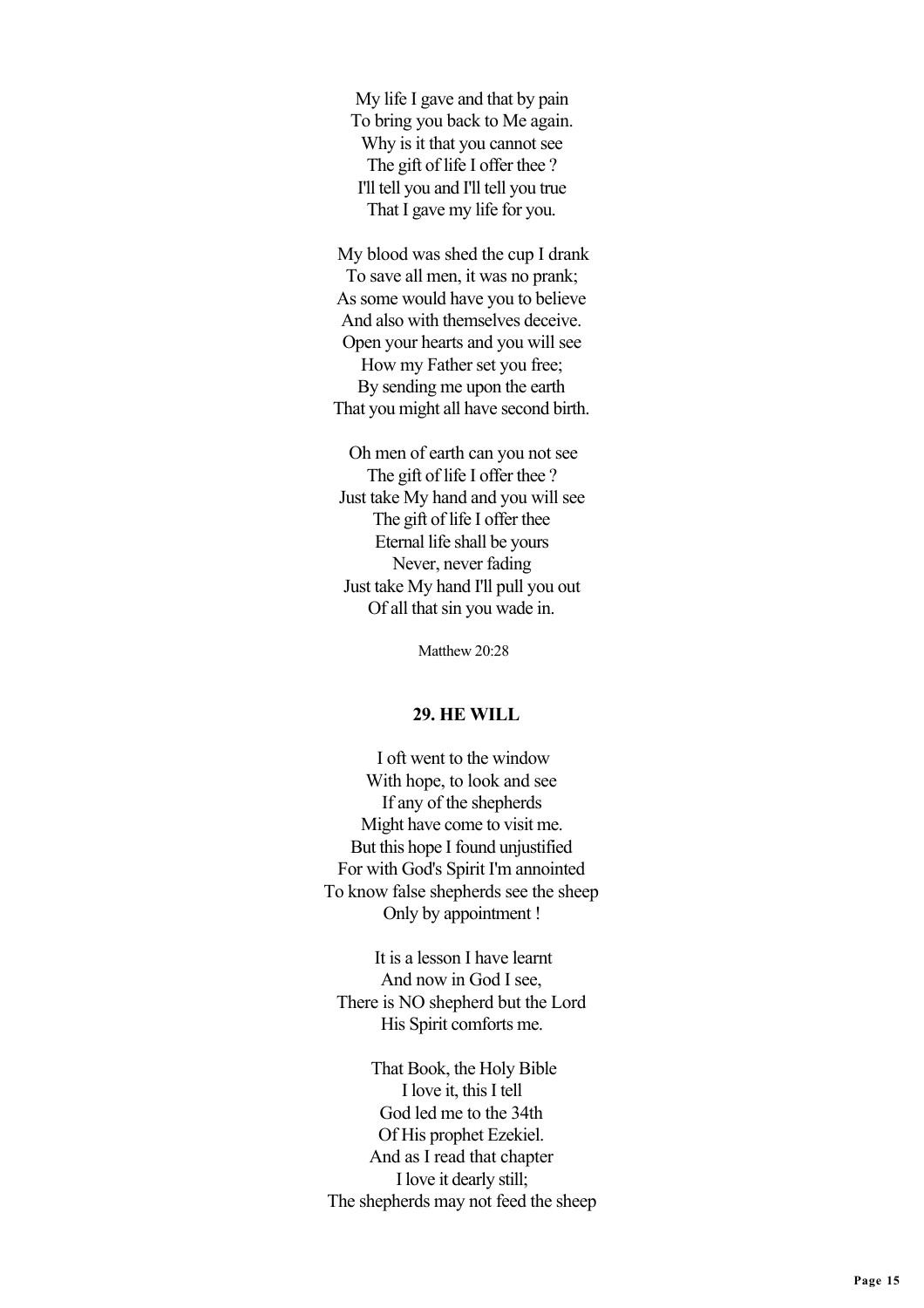But God told me, 'HE WILL'

Ezekiel 34:1-16

#### **30. REMEMBER**

 Are not these words of Yeshua true 'If they persecuted me, they shall persecute you.'

 For we all must remember His Word; 'The servant is not greater than his Lord.'

 So take heart, run your course I say; For Yeshua hath said, 'I am the way.'

John 15:20

## **31. SATISFACTION**

 The satisfaction of the world Is mainly what they can get A house, a car, money in the bank Or a fancy TV set. The satisfaction of the world They see as what they can eat Expensive foods, take-a-way's Candies that are sweet. The satisfaction of the world Is also what they can do; Sorcery, fornication, witchcrafts Other abominations too. The satisfaction of the world Cannot fulfill their need 'cause the basis of most of it Is in the word called 'greed'

 The satisfaction of the world Can work no charm on me Because my satisfaction is - In God eternaly. 'God, give me not poverty nor riches, feed me with food that is plain; lest I be full and deny Thee or steal, taking Thy name in vain.'

Proverbs 1:21-23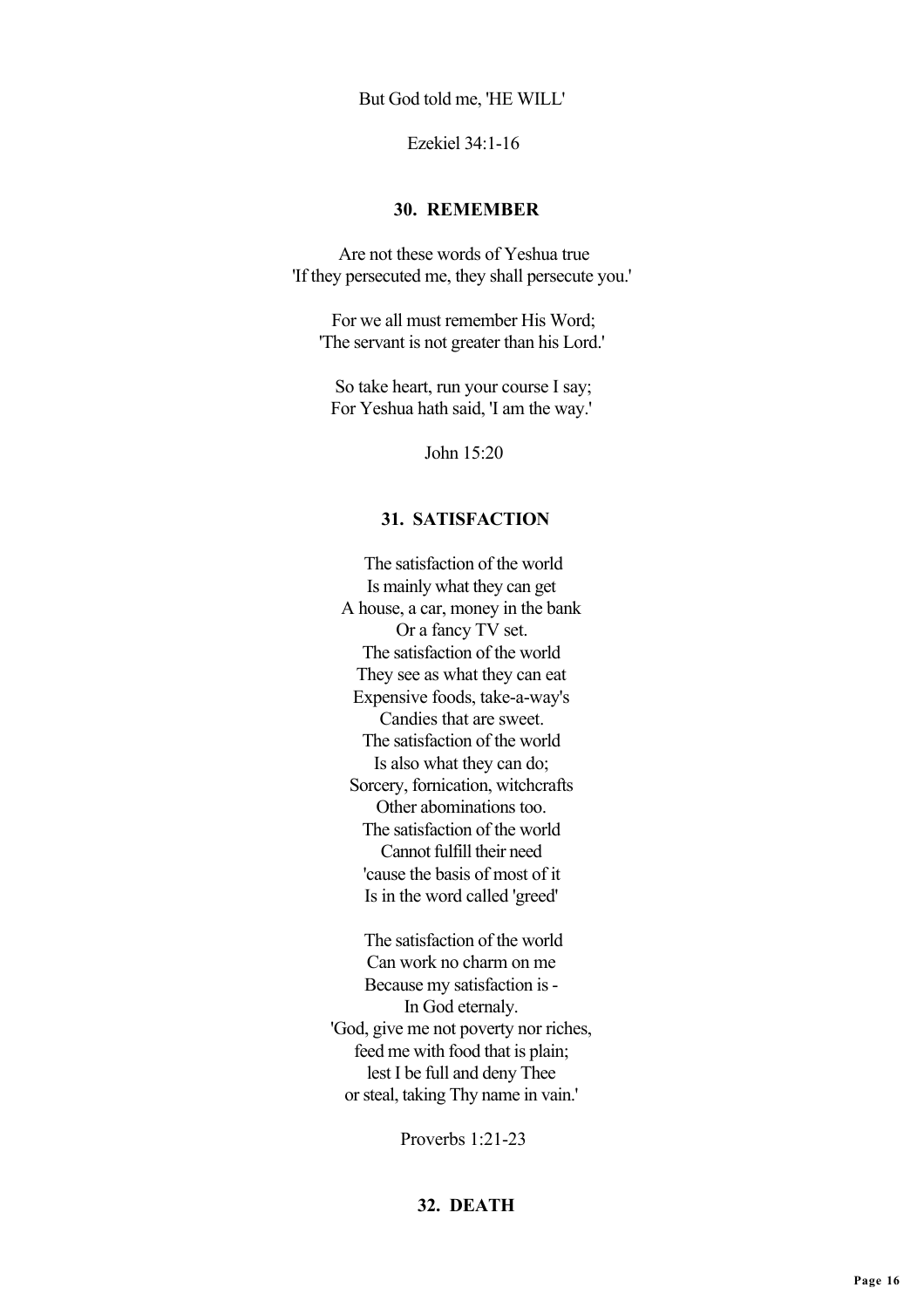Death for the unbeliever Is darkness filled with fear, A place of shadows and wanderings No peace can be found there.

 But for the man who loves the Lord Death, is but true gain; Falling alseep into Lord's presence The Christian knows no pain. For to be absent from the body Is to be present with the Lord; For me to live is Yeshua - My death, I will applaud !

Philippians 1:21-23

#### **33. WHO BUT THEE**

 Who have I in heaven but Thee There are none upon the Earth I haileth; But Thee whom I desire Though my strength and my heart faileth.

 God is the strength of my heart My portion forevermore; Lo, they far from Thee shall perish You destroy them from shore to shore.

 But for me, to draw nigh to God is good In the Lord God I put my trust, That I might declare all Thy works I love Thee, for Thou art just !

Psalm 73:25-28

### **34. TITHING IS BUT DROSS**

 I used to tithe in years gone by As to the church I went I used to tithe in years gone by And give my ten percent.

 But God's Spirit spoke to me these words 'Richard do this for me' God's Spirit spoke to me these words 'Stop tithing, be set free.'

'But Lord' said I with bated breath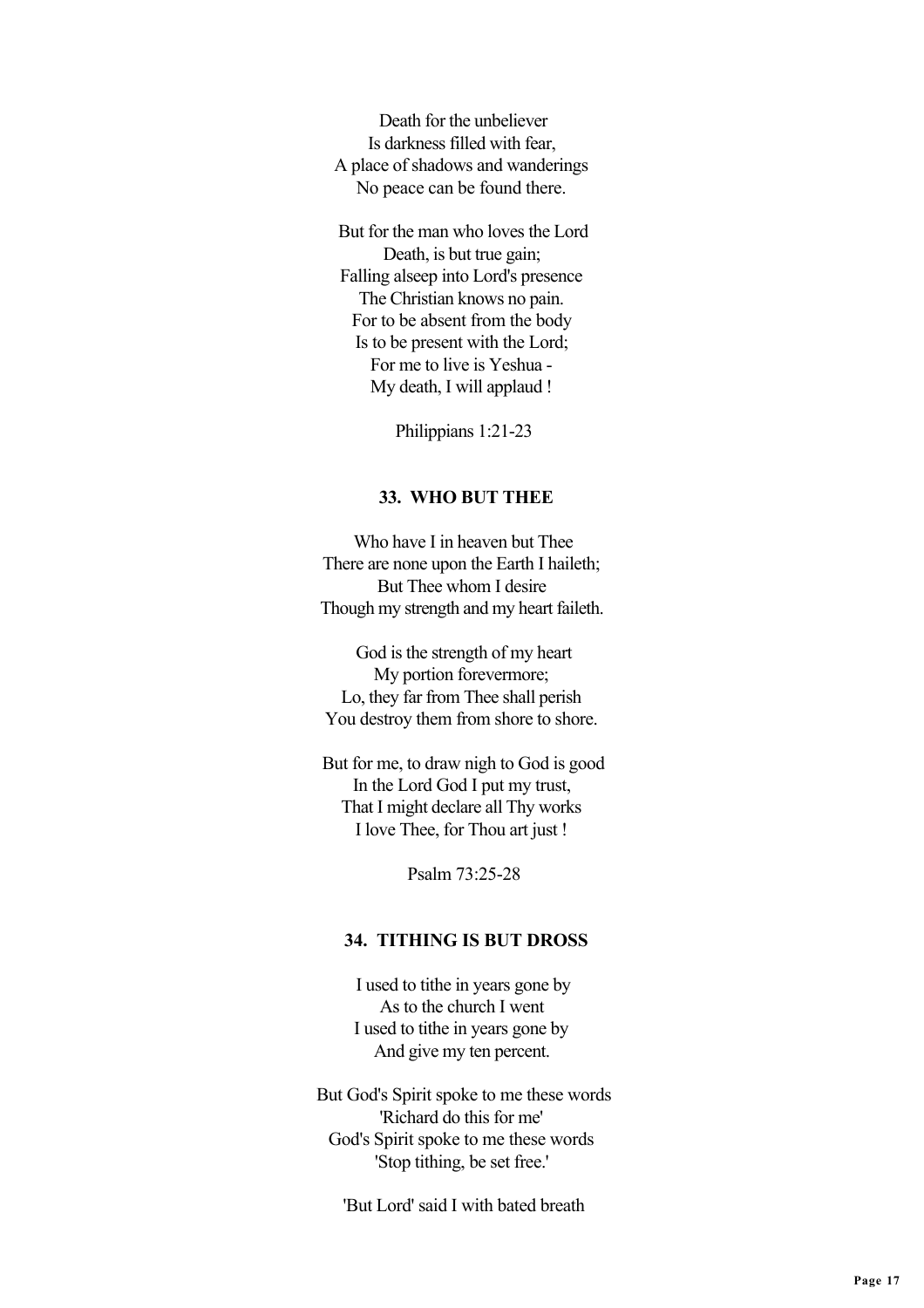'Men taught me I MUST tithe, now you say to me instead, don't tithe, but be alive ?'

 The answer that God's Spirit gave Was, 'Tithing is but dross' The answer that God's Spirit gave Was, 'Find it at the Cross.'

 For that answer I did seek Then I stopped my tithe For at the tree I remembered that Yeshua is alive !

 So now I understand that In messiah I've been set free To live my life by faith For Yeshua bought all of me.

 For my body, soul and spirit; Yeshua purchased at the Cross, I am His, He is mine And tithing is, but dross.

1 Corinthians 6:20

# **35. OFTEN SPOKEN WORDS**

Woe is me, woe is me. I don't know what to do woe is me, woe is me how can I help you !'

 'I've got no power to overcome I've got no victory; I don't believe that I can win O woe O woe is me.'

 Your statement I rebuke In the name of Yeshua the christ Now, stand up like a man Stop grovelling, you're sin enticed. Do you not know, you Christian That your words are what you are, That they come forth from your heart And can set yopu from God far ?

 So be not weak but strong For messiah Yeshua is LORD A mighty tower is His name;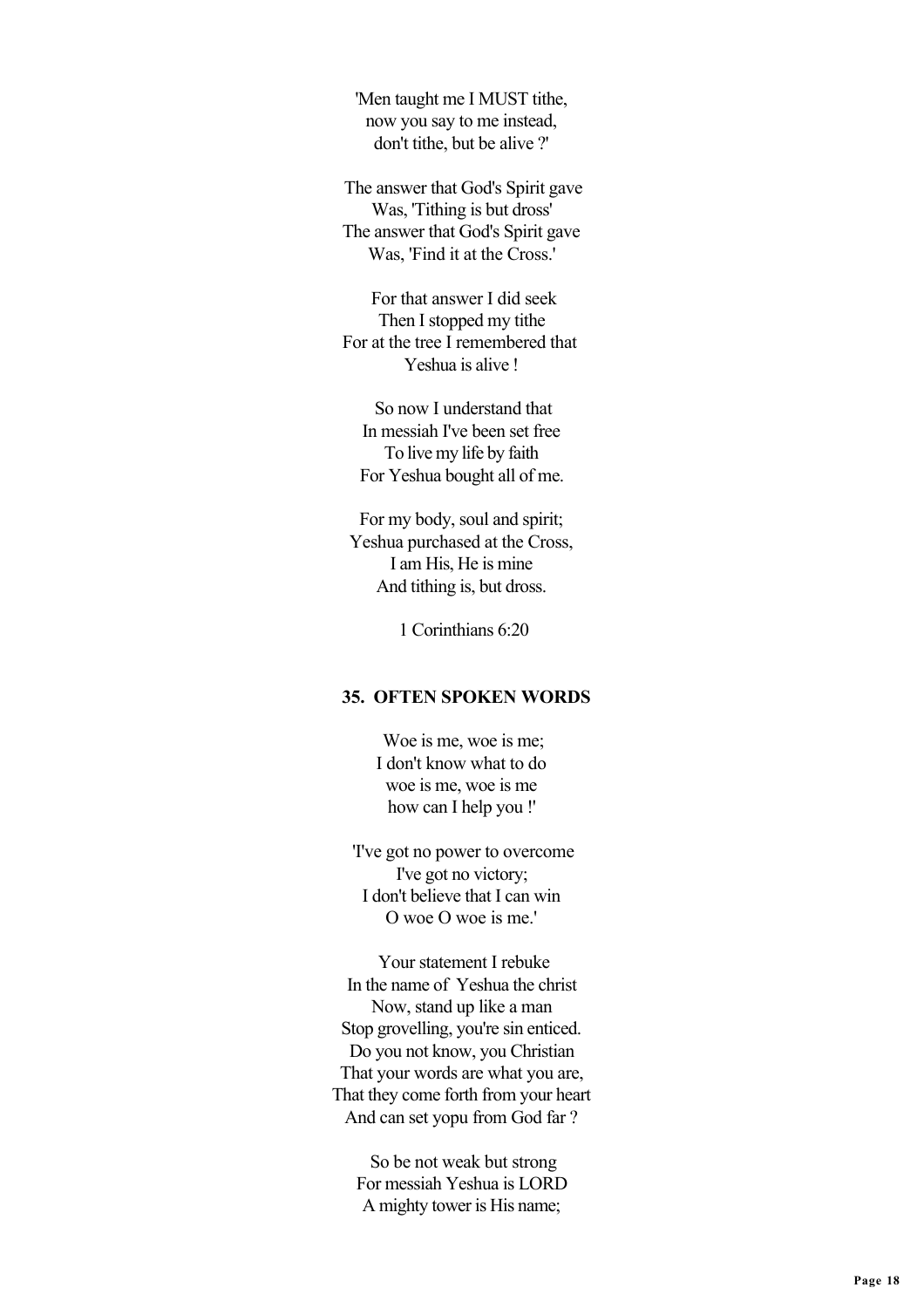His Word is my strong Sword !

Romans 8:35-39

#### **36. THE FAITHFUL HUSBAND**

 The faithful husband loves as messiah The wife he has been given; He must be as Yeshua to her And make her life as heaven. He must bear her up always Present her unto himself; As a pure and chasted bride His wife is his true wealth.

 Submitting unto Yeshua as Lord He is given authority; To take the things of messiah above And teach his family. The faithful husband is as messiah Who died upon that ROD - And loved His bride unto the end He submitted unto God.

Ephesians 5:22-25; Philippians 3:8

### **37. THE FAITHFUL WIFE**

 The faithful wife in messiah Obeys her husband's word; Claims her own authority By calling her husband, lord.

 She will love her husband dearly As she submits unto his hand, Teaches younger women so In this her family stands.

 The faithful wife perceives in God Her husband is given rule; As he submits unto the Lord But a rebellious wife is a fool.

Titus 2:3-5; 1 Peter 3:1-7

### **38. NOT JUST LETTERS**

J is for joy a gift from the Lord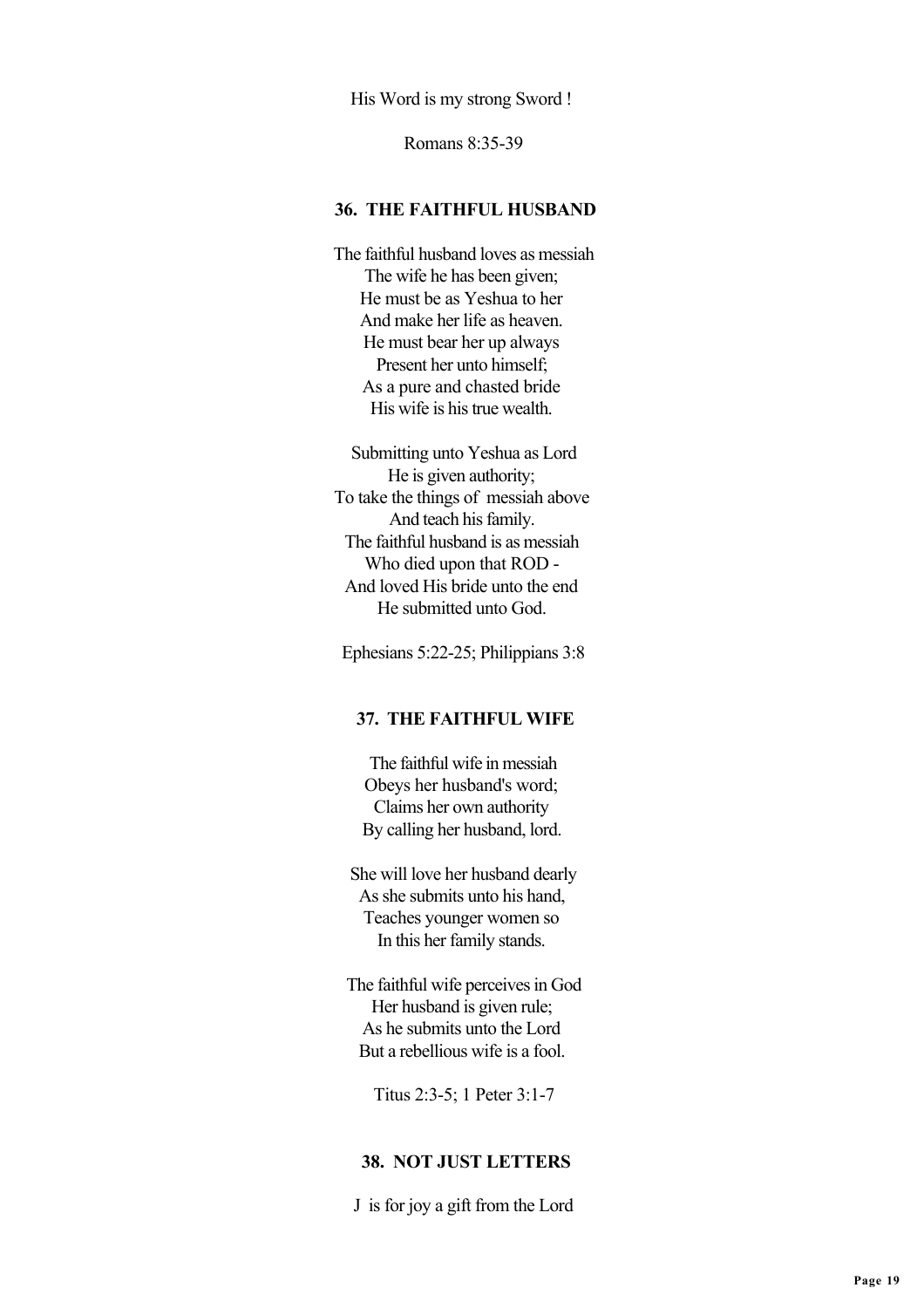- E is eternal, this is the Word
- S is salvation in God's only Son U is unction of Spirit in one
- S is the suffering of Yeshua for all I is immortal the end of the call
- S is the Saviour who reigns in my life L is Lordship, the church is His wife

 O is the order that Yeshua bestows R is redemption in His Tree of woes

- D is deliverence from power of sin T is the thanks that I give to him
- O is the offering of my life in praise D is daily worship ? always

 A is assurance that faith does impart Y is YESHUA, Lord of my heart !

1 Corinthians 12:3

## **39. JUST ASK GOD**

 Ask God for his Spirit And you will receive If you ask believing For faith does not deceive. God wants to give you ALL the riches in messiah Yeshua The one who asks of God by faith Obeys God and God pleases. God did not leave us Alone when Yeshua did rise; He sent his Holy Spirit To open our blinded eyes. The Spirit helps us see the truth Regarding our salvation; Take the Word to ourselves This is, appropriation.

 You must believe in every word The Scripture has to say; The God spirated writings Is fulfilled in messiah today. You need the Holy Spirit Know Scripture, not just quote it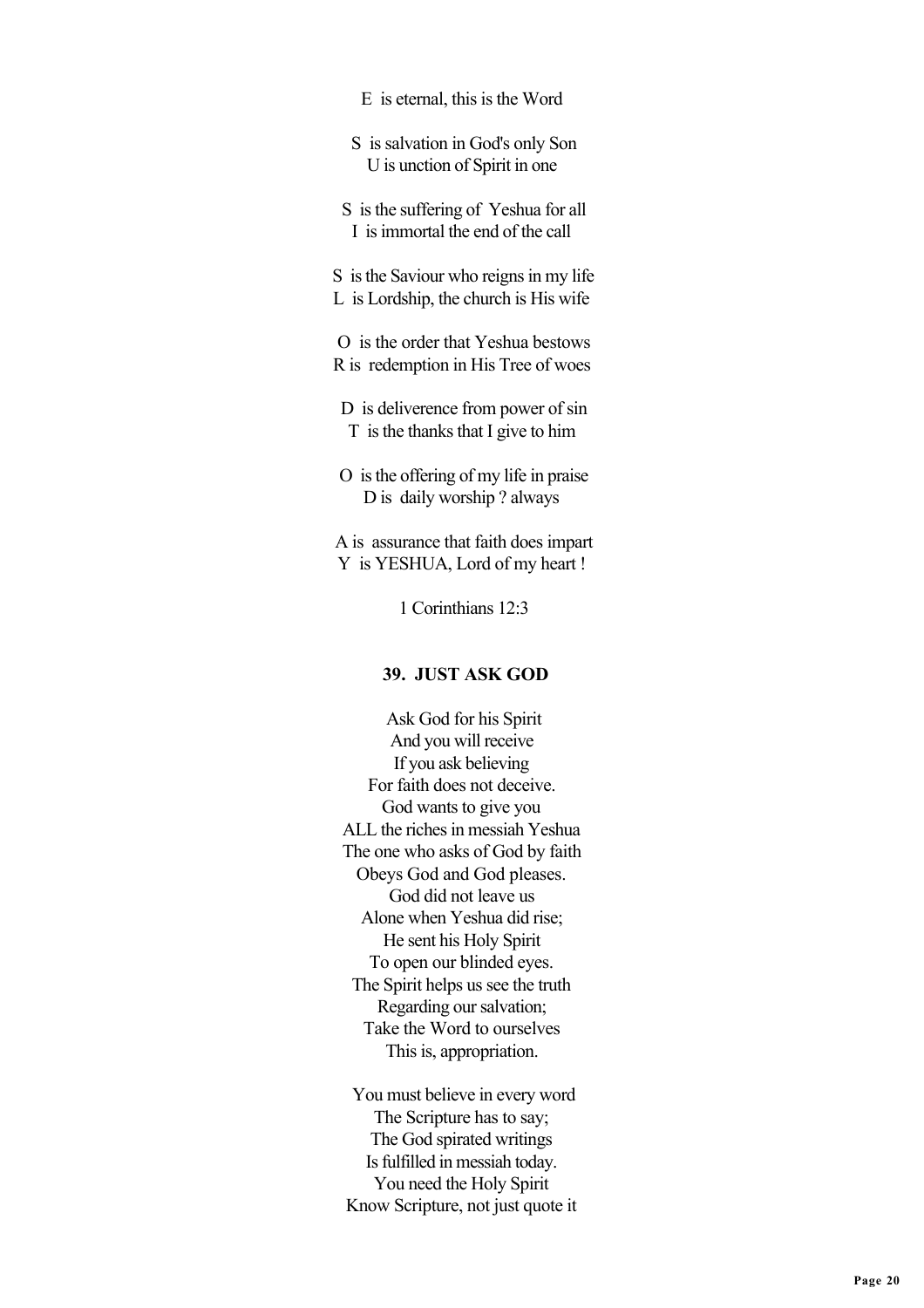You need the Holy Spirit After all the Spirit wrote it ! So ask God for his Spirit With Scripture it's in accord "Not by might, nor by power; but by my Spirit" saith the Lord.

Zechariah 4:6; Hebrews 11:6

### **40. THE TEN PERCENT GOSPEL OR THE MALACHI SYNDROME**

 Tithe, Tithe, Tithe ! Your money give to God Tithe, Tithe, Tithe ! Will your God you rob ?

 Mix LAW and FAITH together And set a precedent, Mix LAW and FAITH together But start at ten percent !

 For me to tithe ? it's not of faith It's like - not eating ham, For me to tithe ? it's not of faith Don't make the gospel a sham !

 Give Freely, Freely, Freely For, in Yeshua you are made aliove, Give Freely, Freely, Freely And make His ROOD your tithe !!!

'Freely you have received, freely give.'

Matthew 10:7-16; Acts 4:36,37

 (The tithe in Malachi was food, somewhere along the line it's been changed to money, most likely by 'money hungry' pastors who see themselves a as type of Levitical Priesthood, and live like parasites off the sheep, the 34th of Ezekiel says it all.)

## **41. BE NOT ASHAMED**

 Be not ashamed of Yeshua ! You Christian, when comes strife; Or Yeshua will erase your name - From the book of life. Be not ashamed of Jesus ! Nor feel embarassed by His name; When others mock and laugh at you - Jesus received the same.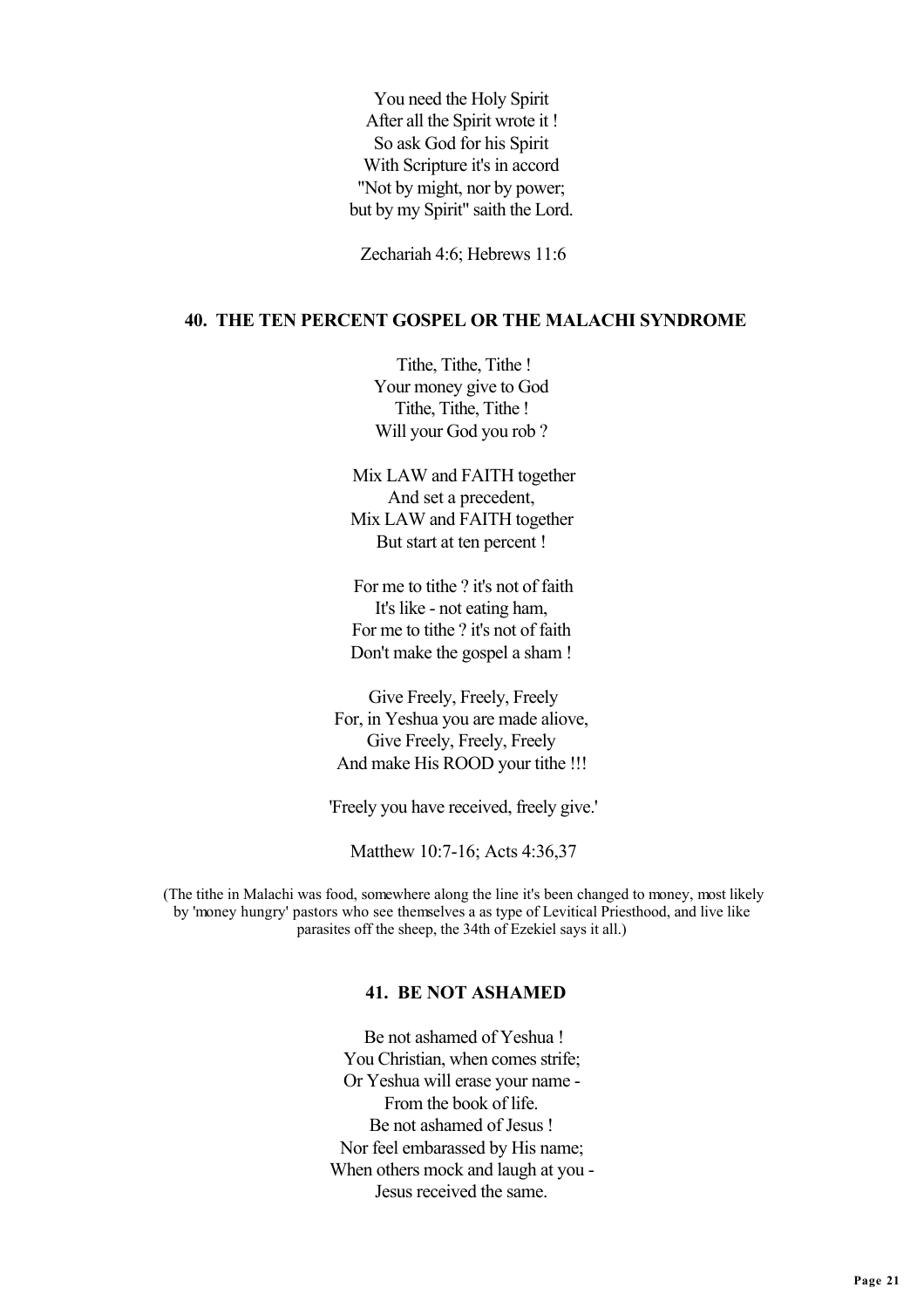Be not ashamed of Yeshua ! But strong in our Lord God; And fight the goodly fight - Let not Satan your gift rob. Be not ashamed of Jesus ! Or encumbered by evil men; For Yeshua is your armour full - So, stand firm 'til the end.

Romans 1:16,17

## **42. DECLARING YESHUA ONLY !!!**

 The Spirit of God is Holy And has come to declare Yeshua's name; To speak NOT of his own self But to glorify Yeshua who came.

 The Spirit of God has come To guide us in things of the Lord; Reminds us of the words of Yeshua That we might be in one accord. The Spirit of God does not boast Of Himself in any wise; But declares that, 'YESHUA IS LORD !' Anything else, is but lies.

John 16:13-15

### **43. WARFARE**

 The darts that Satan shoots Cause me much grief and care; But with the shield of faith

I can quench the poison there !

 For the Devil is mine enemy And he seeks to do me harm; But the helmet of salvation

Is found in my Saviour's arms !

 The hurts that pierce my heart oftimes My Saviour knows full well; He suffered more than I can know

The Rod, the grave; (that's hell)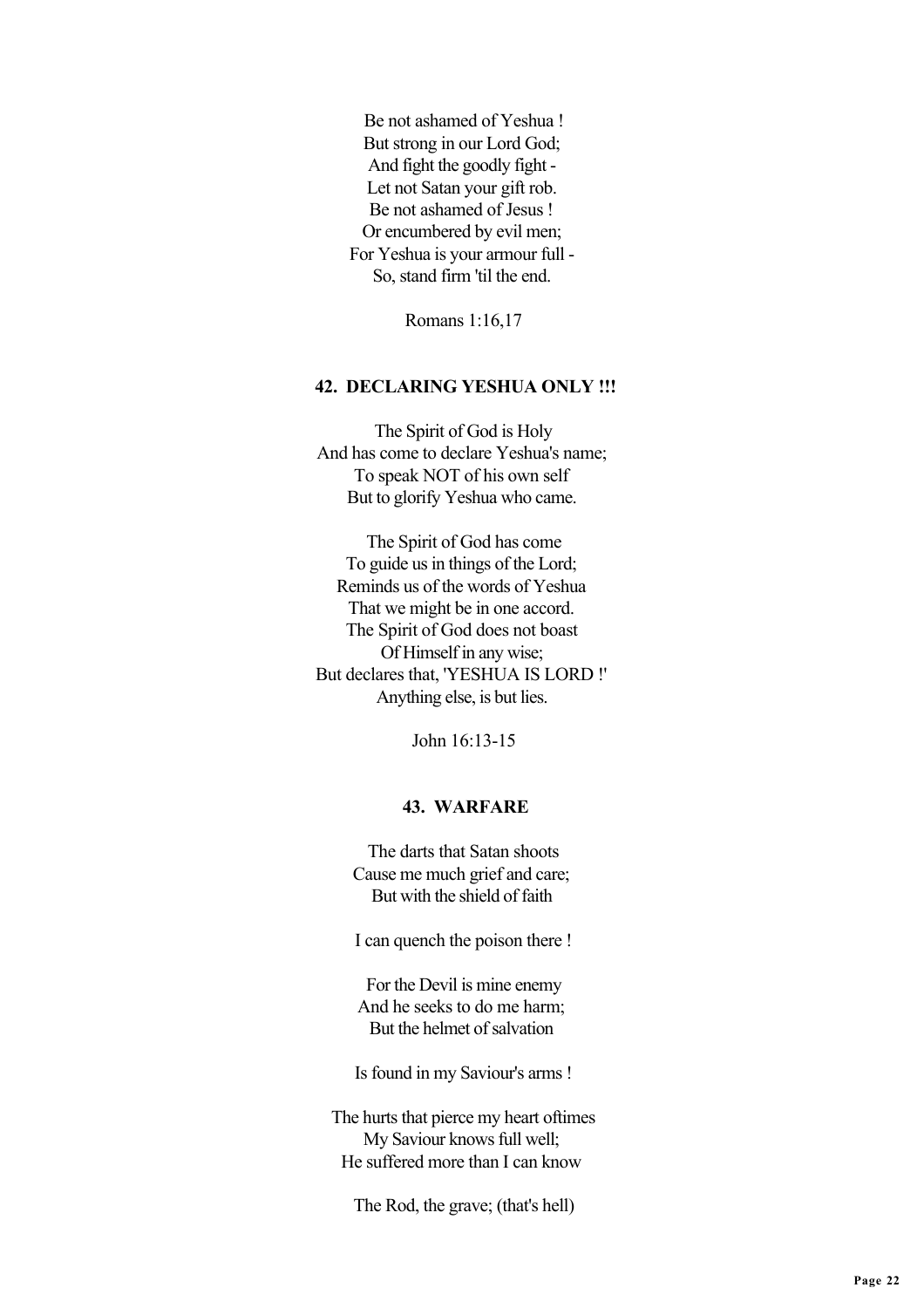I stand therefore girt with truth And Yeshua I do confess; Feet shod with the Gospel of peace

Wearing the breastplate of righteousness !

 My armour full is Yeshua messiah None other one can save; So Satan, 'Get thee hence'

That command my Saviour gave !

Matthew 4:10; Ephesians 6:11-17

### **44. GOD'S VOMIT**

 I see the mouth of God And out of it comes spew; In the form of many books Even Bibles, records too.

 God has shown me by this vision In understanding to be wise; For many have sought to turn His Word Into profitable merchandise.

 But to me the Lord hath said, 'For you it shall not be, while others sell Yeshua for a cost you shall minister your gifts free.'

 And of the church, the Lord would ask, 'Why do you sell My Son; why do you sell My Scripture ? you den of thieves !'

Mark 11:17; Acts 8:18-20

#### **45. APOCALYPSE**

 The Sun goes black as sackcloth The Moon it gives no light Men scream out in anguish; Their hearts fail them for fright.

 Men cry out in pain and terror Men hide beneath the ground Men long to die, not suffer;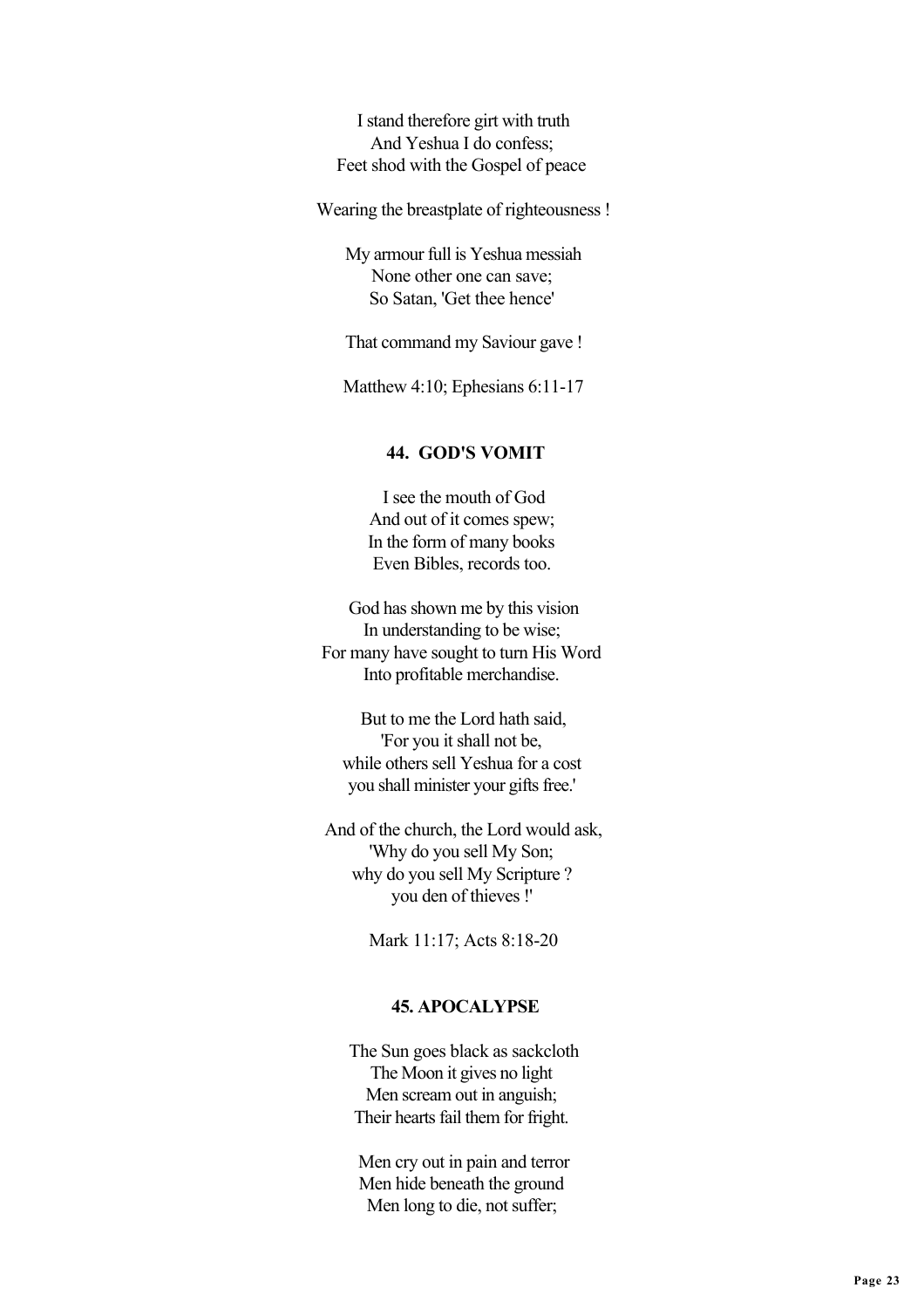But death will not be found.

 The Day of the Lord has come Daytime has turned to night Light appears in heaven; The WORD has come to fight.

 He seizes the false prophet And the beast as well Many men they did deceive; So they're cast into hell.

 An angel will bind Satan Cast him into the pit But after the 'one thousand years' He is released from it.

 The WORD of God slays others Against them God's wrath doth rage Because they have received the mark; And worshipped the image.

 The slaying power of the WORD Comes forth from His mouth It is a sharp two - edged Sword; Casting all evil out.

 The birds of Earth will gather Coming from all around To feast upon the corpses; That are scattered on the ground.

 Hail will fall upon the Earth One of the seven bowls That will be poured on evil men; Who rejected the truth foretold.

 This is the truth of Yeshua messiah Who died at Calvary Through the giving of His blood; He gave for you and me.

 So, if you would escape This wrath of prophecy Come and cling to Yeshua; Come, and cling with me.

The Apocalypse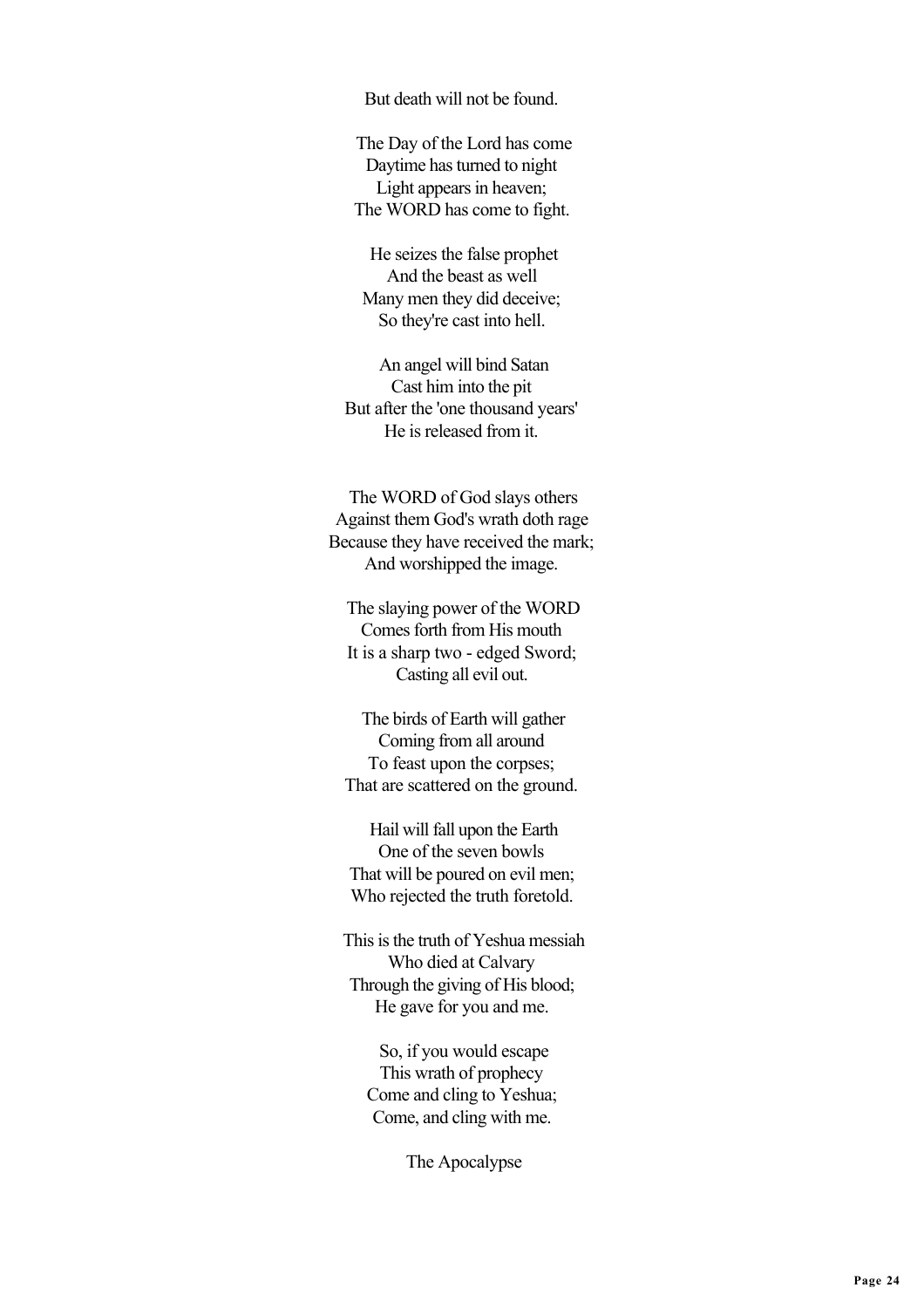### **46. OUR CORNER**

 Our corner is along the street As far as you can go; And if you have problems Then we don't want to know. Our corner is a refuge So we don't have to face The reality of the problems That plague the human race. Our corner is our world So we can forget the other man For he can go to hell ! Most times we wish he can. Our corner is all by itself But, just the other day Someone knocked upon our door With something bad to say.

 "Your corner can't remain alone" Did this person say; "For you must learn to leave it and help others in their way.

 Our corner we replied Is very, very small And there is no room in it For someone else, at all.

 "Your corner might be small" said he "But leave it or you'll find, your little, little corner just suits your little mind."

Philippians 2:1-7

### **47. THE PREACHER**

 The preacher was the one who said, That, "All men do end up dead" Another thing he did say Was, "Life's just vanity anyway."

 The Preacher was an old, old man And from his years did understand What was in life that could be won ? For, "There's nothing new under the Sun."

 The Preacher knew that all men die So spoke the truth he did not lie;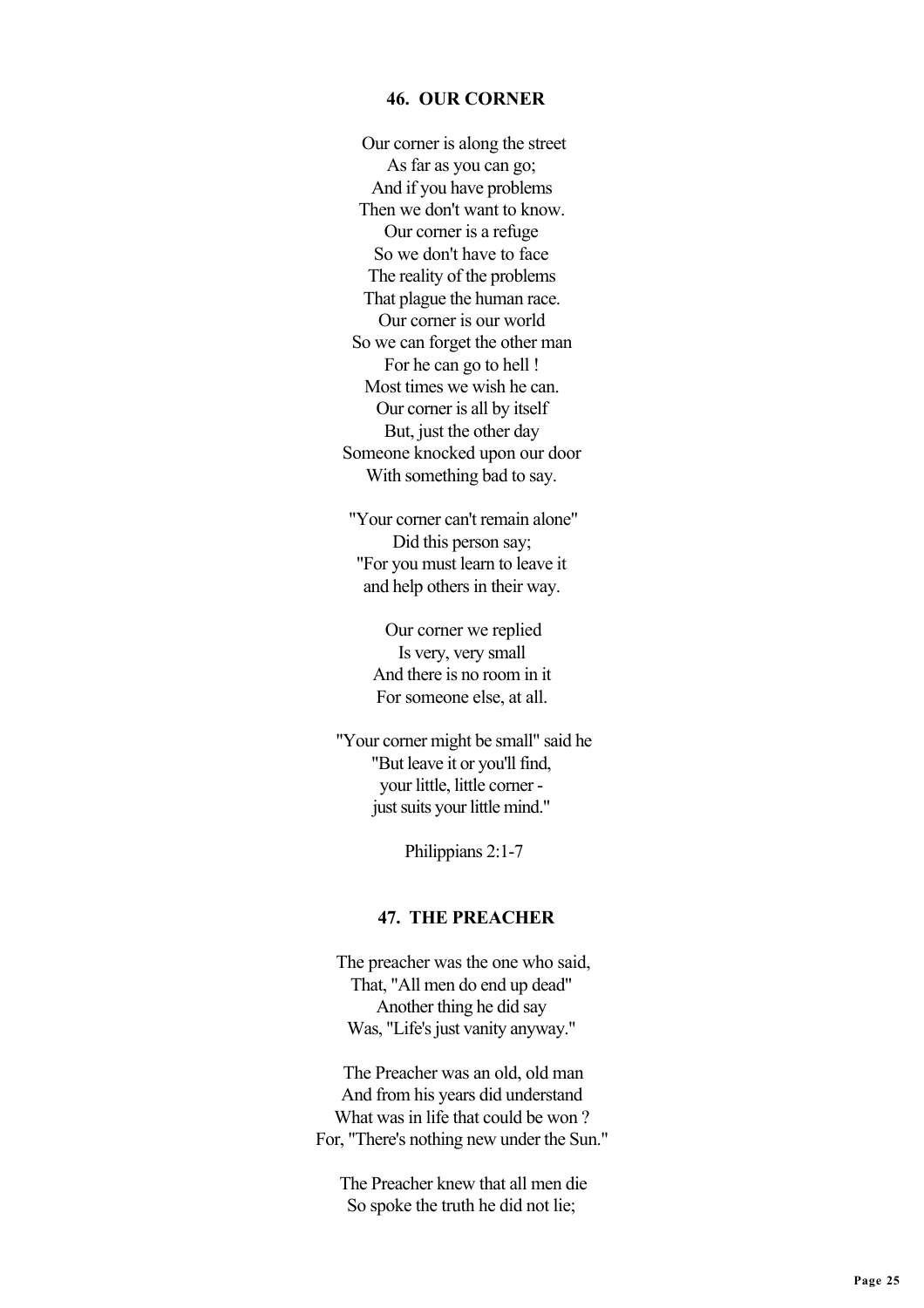"With nothing is every man born; so too in death with nothing, gone."

 The Preacher taught that life is short And all OUR efforts come to nought; He did not say this in despair For, "Life is like a breath of air."

 The Preacher finished and concluded And his words were not deluded, The end of the whole matter he did say; Was, "Keep the commandments and God obey."

 The Preacher in wisdom did understand For what he taught came from God's hand Who moulds a gold or clay pitcher; The Preacher was Solomon from Holy Scripture.

**Ecclesiastes** 

### **48. PRAYER**

 Prayer is for praising God Thank Him for what He's done; Cleansing you from your sin By the free gift of His Son.

 Prayer is also for Asking God for things; Things that you may plan to do And need God's help to see you through.

> To pray is a thing that Every man should do; 'cause when you pray to God In faith; He listens to you.

 To pray is a gift from God A gift He's given to you To tell Him of your problems And to thank Him too.

 I pray every day It is continual when I pray While I'm working, even sleeping; For I know I'm in God's keeping.

 I even pray while I write Prayer by day and prayer by night, That these poems that I pen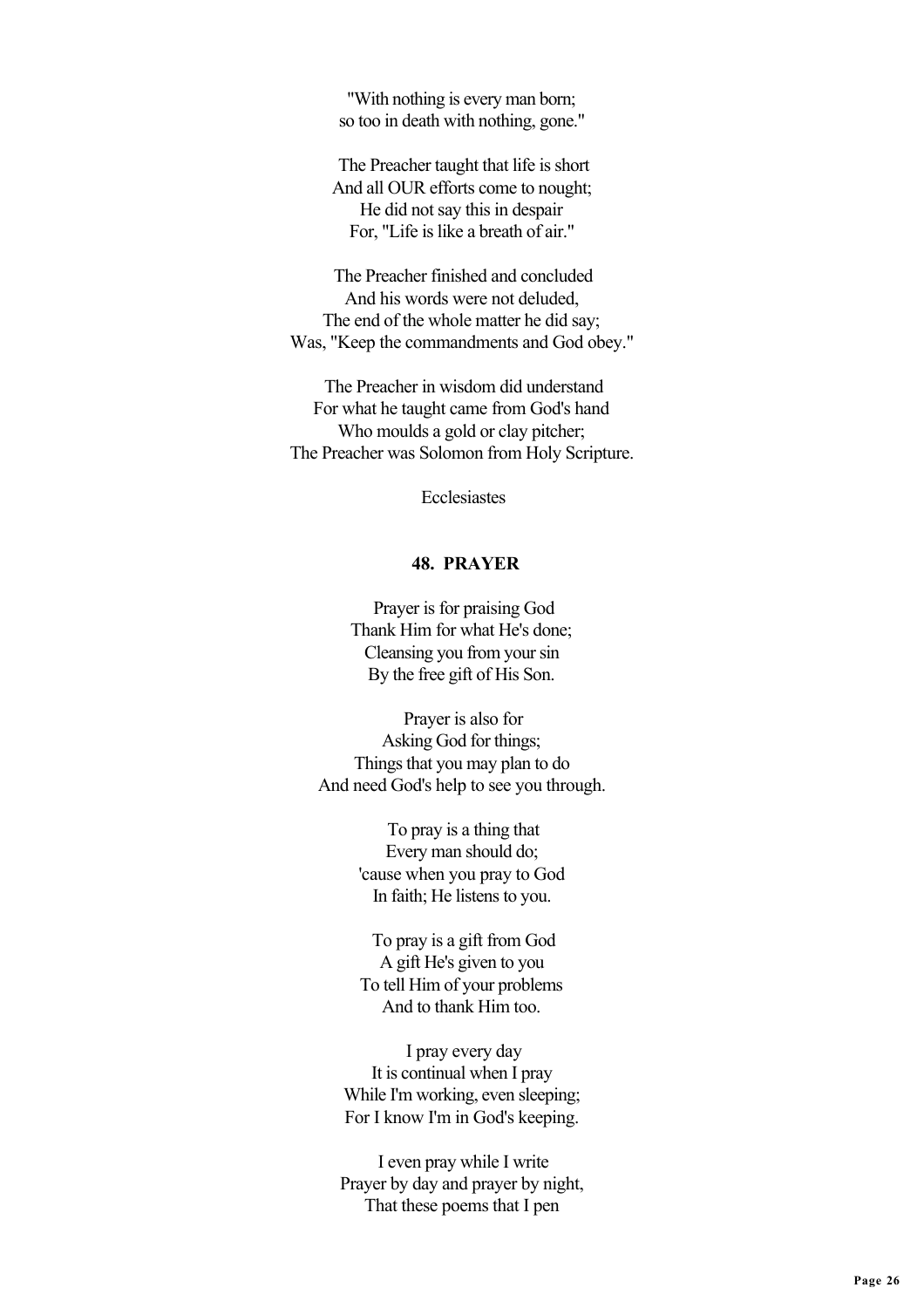May bring some men home again.

 Come before God, start to pray Come before God, night and day; Pray, pray and never cease Be like me, know inward peace.

Philippians 4:6,7

# **49. BEING THERE**

 It was early in the morning About the break of day I was sitting in the garden When some people passed my way.

 They were running down the narrow path There wasn't that much room; But those 'two men' they stopped Outside that empty tomb.

> They went inside and had a look Then they came back out Both seemed quite puzzled - As to 'what is it all about?'

 I should have gone and told them Asked, 'Do you not see, that the One who has arisen is the King of Calvary ?'

 'cause I saw an angel Shining just like day Who came down from heaven, And rolled the stone away.

 The tomb itself was empty But a miracle I did see; Because the Lord Yeshua messiah Appeared right next to me !

> So please do NOT doubt That the Saviour lives Come to understand Eternal life He gives !

> > Acts 2:17

# **50. A PROPHET**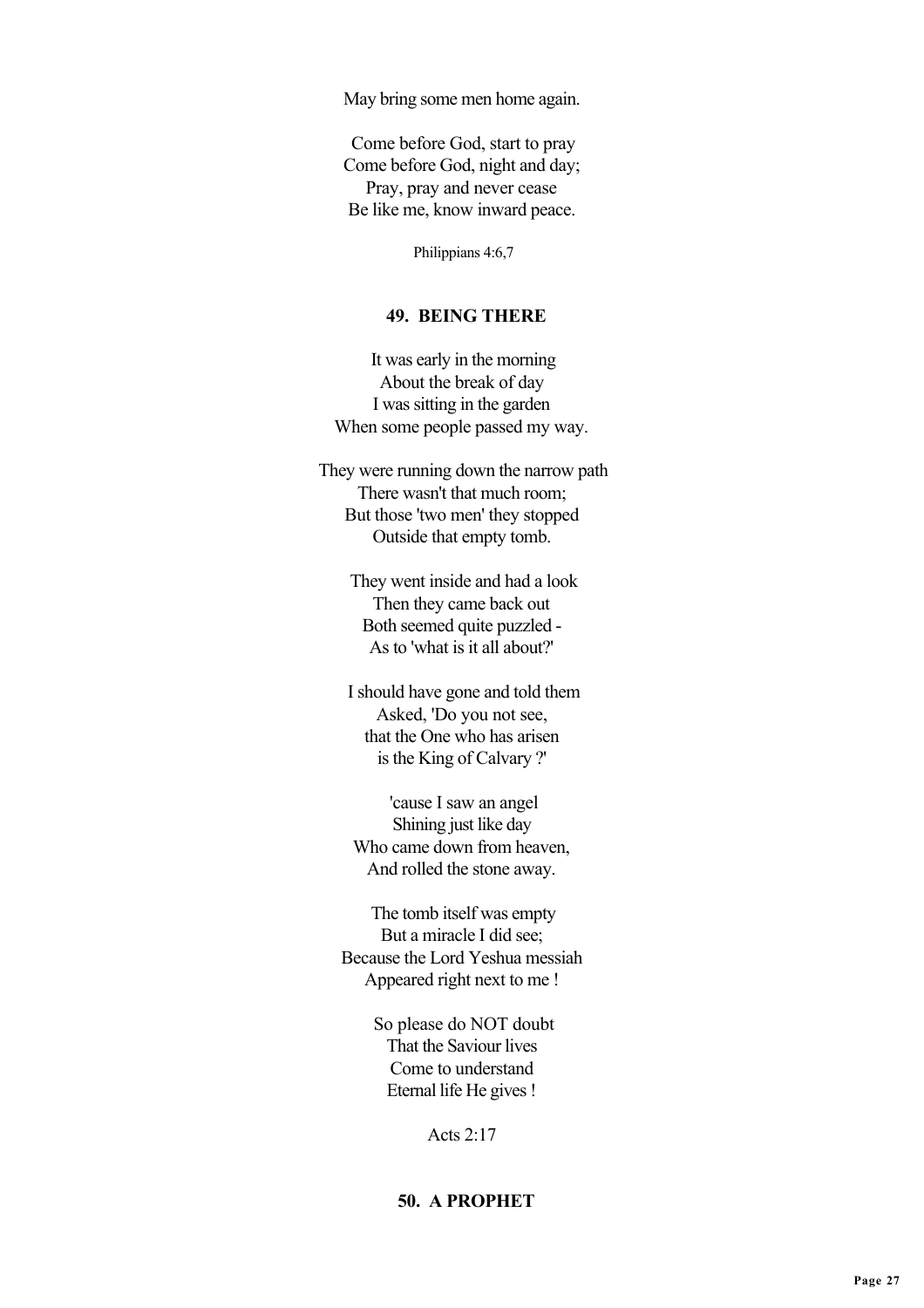A prophet is the one Through whom the Lord doth speak To encourage the house of faith And comfort all the weak.

 A prophet is the one Who waits upon God in Church A spokesman in the Lord's hands To exhort all those that search.

A prophet

is the one Who feels the weight of grief From the Lord's own heart of hearts When sheep are stolen by the thief.

 A prophet is the one Who often stands alone Without honour in the Church The same as Yeshua has known.

 A prophet is the one God allows to see The needs of other people A prophet, God made me.

Jeremiah 1:17-19

#### **For more poetry see volume 5**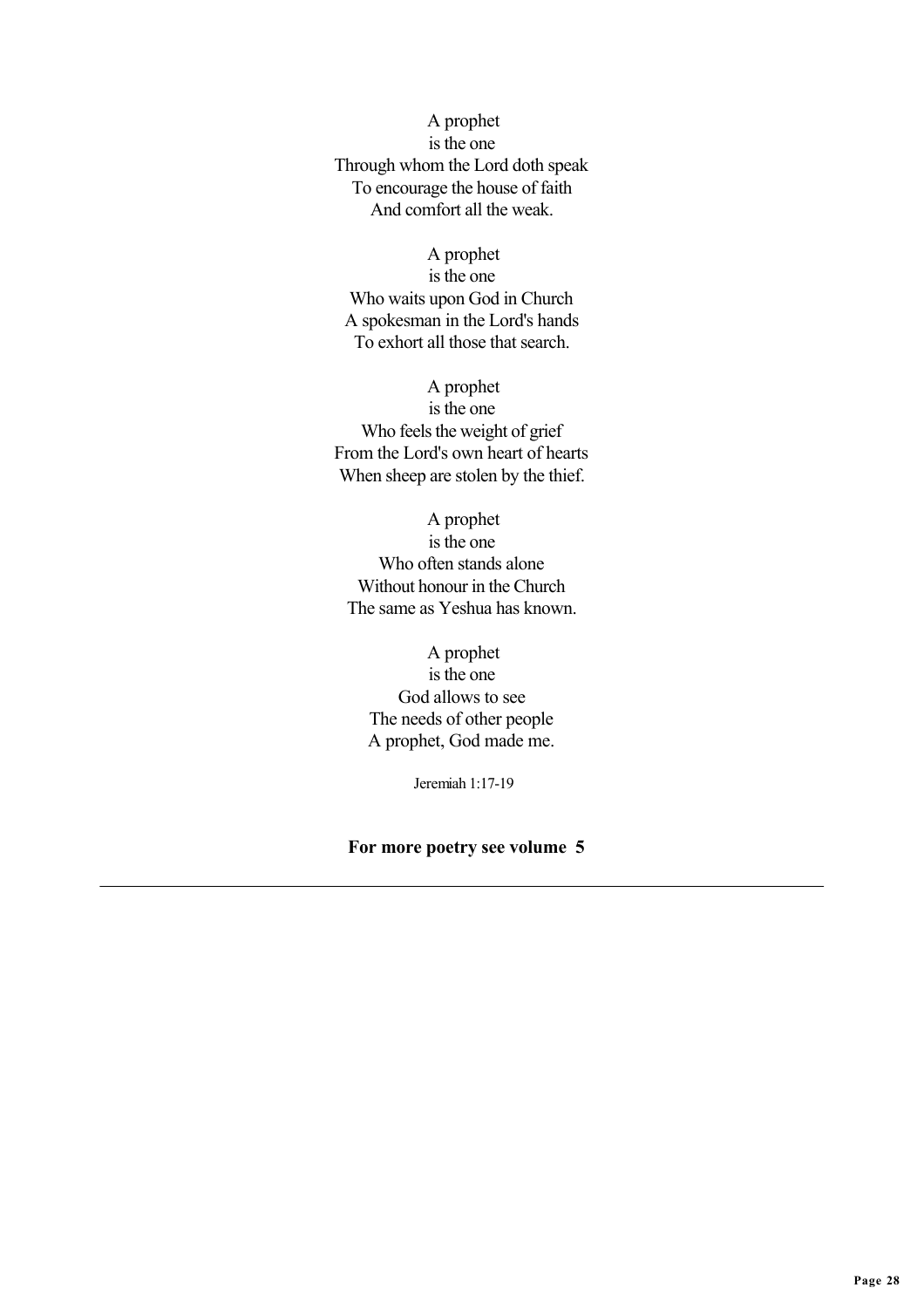### **Richard's CHRISTIAN POETRY**

### **Volume 5**

# **50 poems of messiah**

# **(author Richard Merrell, PO Box 107, Wentworth Falls NSW, AUSTRALIA 2782)**

 **Dear Reader.**

 **Thankyou for downloading Richard's CHRISTIAN POETRY vol. 5.**

 **Also please remember that you are welcome to visit my website where you will find a great deal of information regarding Early church documents. You are free to take any study or poem of mine you want.**

 **My Home page is** [http://www.geocities.com/Athens/Acropolis/7740](http://www.geocities��b���0n7���ޤ������)

 **These poems were written over a period of 25 years, many are controversial indeed, the subjects vary, but the ministry is to encourage other messianics/christians and anyone who reads them. The name Yeshua is the Hebrew and the proper name of the messiah or annointed one, the Greek name is Iesous which is translated into English as Jesus. I use the name Yeshua often for I prefer to call the Lord by his right name rather than Jesus. I hope you are blessed and helped as you read.**

 **Please feel free to tell others of this electronic book and to copy any poem wanted, all I ask is that you do not make any alterations to the text, and that credit is given to me as the author.**

> **Dedicated to the memory of my grandmother Maude Constance Gladys Merrell Though having never met for she died at an early age I feel I missed the better part.**

# **1. RUWACH**

 Ruwach is the same word For, wind, spirit and breath You can hear it leave the body Of someone entering death. It is invisible to the eye But it is real just the same Ruwach is a great power; And tells us of God's name.

 Ruwach blows in gentleness Or in power, breaking trees Ruwach as God's power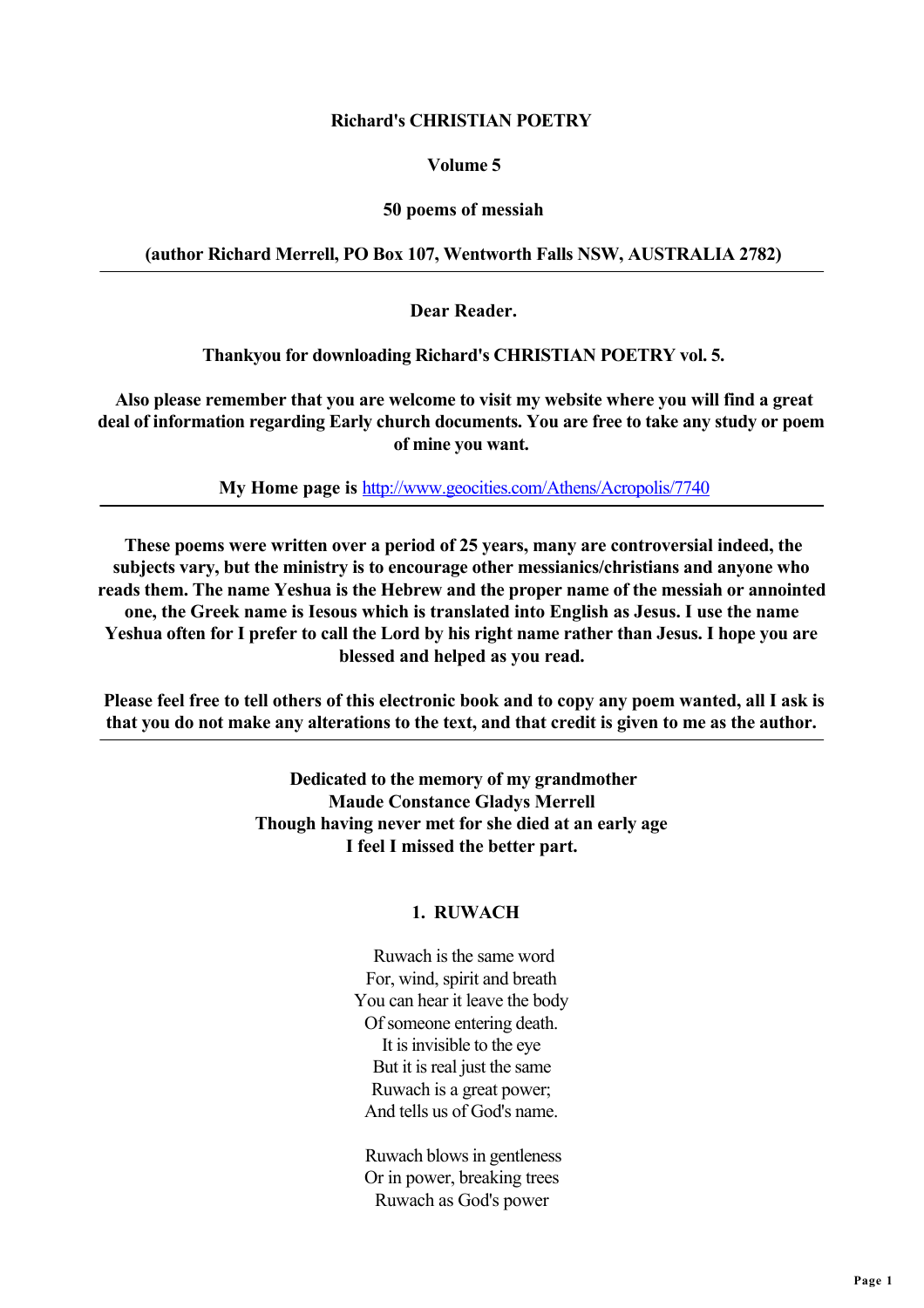Brings me to my knees. Ruwach moves within me Flowing out of my midst Declaring that; Yeshua is LORD ! That all things in messiah do consist.

Colossians 1:12-17

### **2. THE TABERNACLE OF DAVID**

 The tabernacle of Moses Has passed away in time; But not so David's tent Where I partake of bread and wine.

 The tabernacle of David True building of the Lord With the power of God's presence According to God's Word.

> The tabernacle of David Where I can worship free. Before the throne of God Because this truth I see.

 The tabernnacle of David Is where I'll always dwell But to live in Moses' tabernacle Is but religious hell.

 Now, you must make a choice Between religion and the truth; And leave the outer court Let me give you this reproof.

 When in David's tabernacle You will see God face to face For by another name - It's called Most Holy Place !

2 Samuel 6:14-19; Acts 15:13-17

### **3. GOD'S TEMPLE**

 Your body is God's temple Where dwells the Spirit of the Lord, If indeed Yeshua be in you ? Abiding presence of the Lord. But if God's Spirit is NOT in you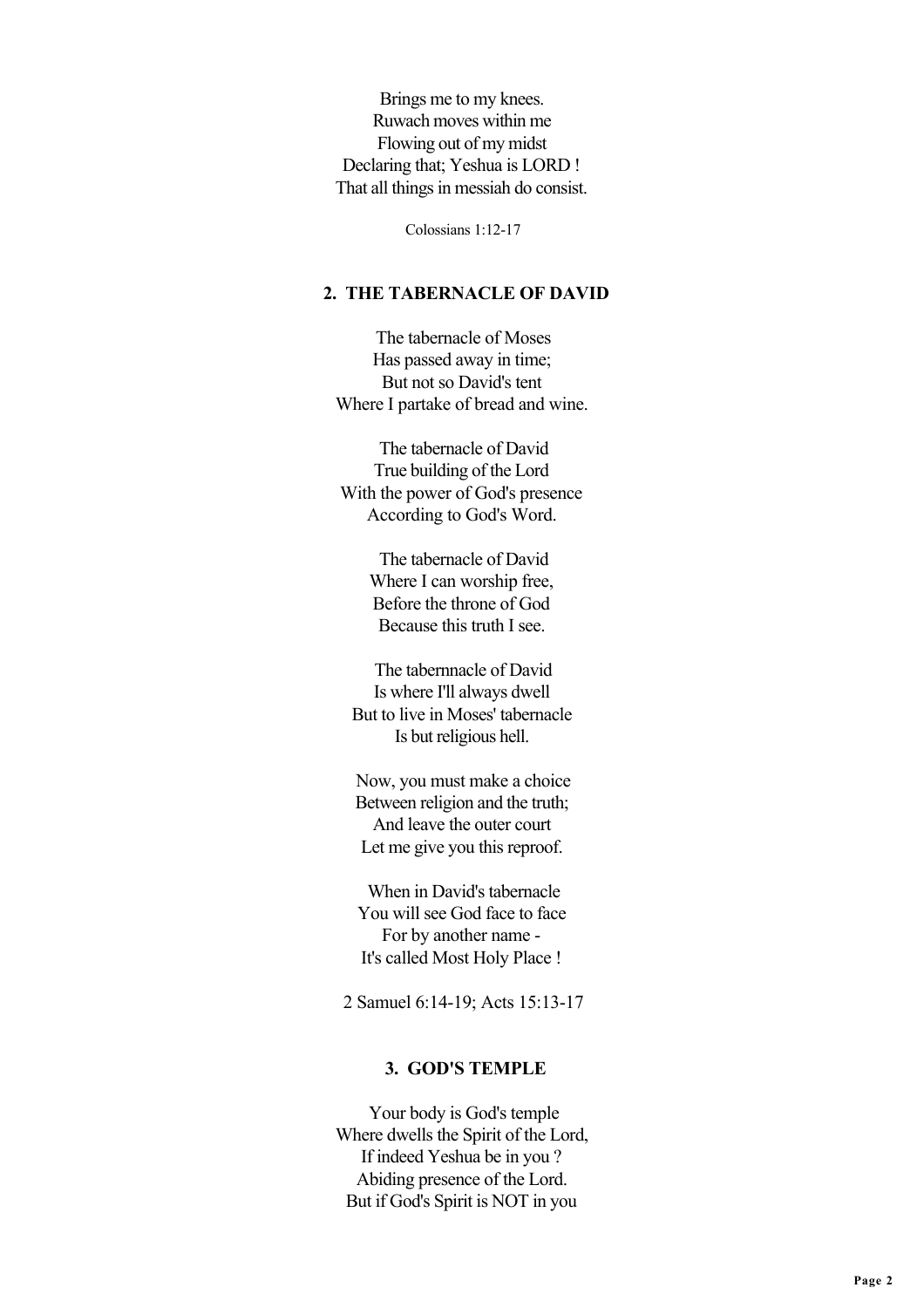Then this I now you relate You are illegitimate - A stinking reprobate.

But should the Spirit of Yeshua Dwell in you and you are sure; Then be not joined to the harlot Or the adulterous whore.

 'cause you are God's temple Messiah in you does dwell; But if you live in fornication God will cast you into hell !

1 Corinthians 6:14-20; 2 Corinthians 13:5-7

### **4. ZOMBIES**

**ZOMBIES** are the dead who walk dressed in the burial shroud

**ZOMBIES** are the dead who walk stinking corpses who are proud

> **ZOMBIES** are the dead who walk They exist in every way

> **ZOMBIES** are the dead who walk I see them every day

 ZOMBIES are the dead who walk I heard what Yeshua said

**ZOMBIES** are the dead who walk "Let the dead bury the dead"

 ZOMBIES are the dead who walk but this is what I say

 ZOMBIES can stop being dead believe on Yeshua today !!!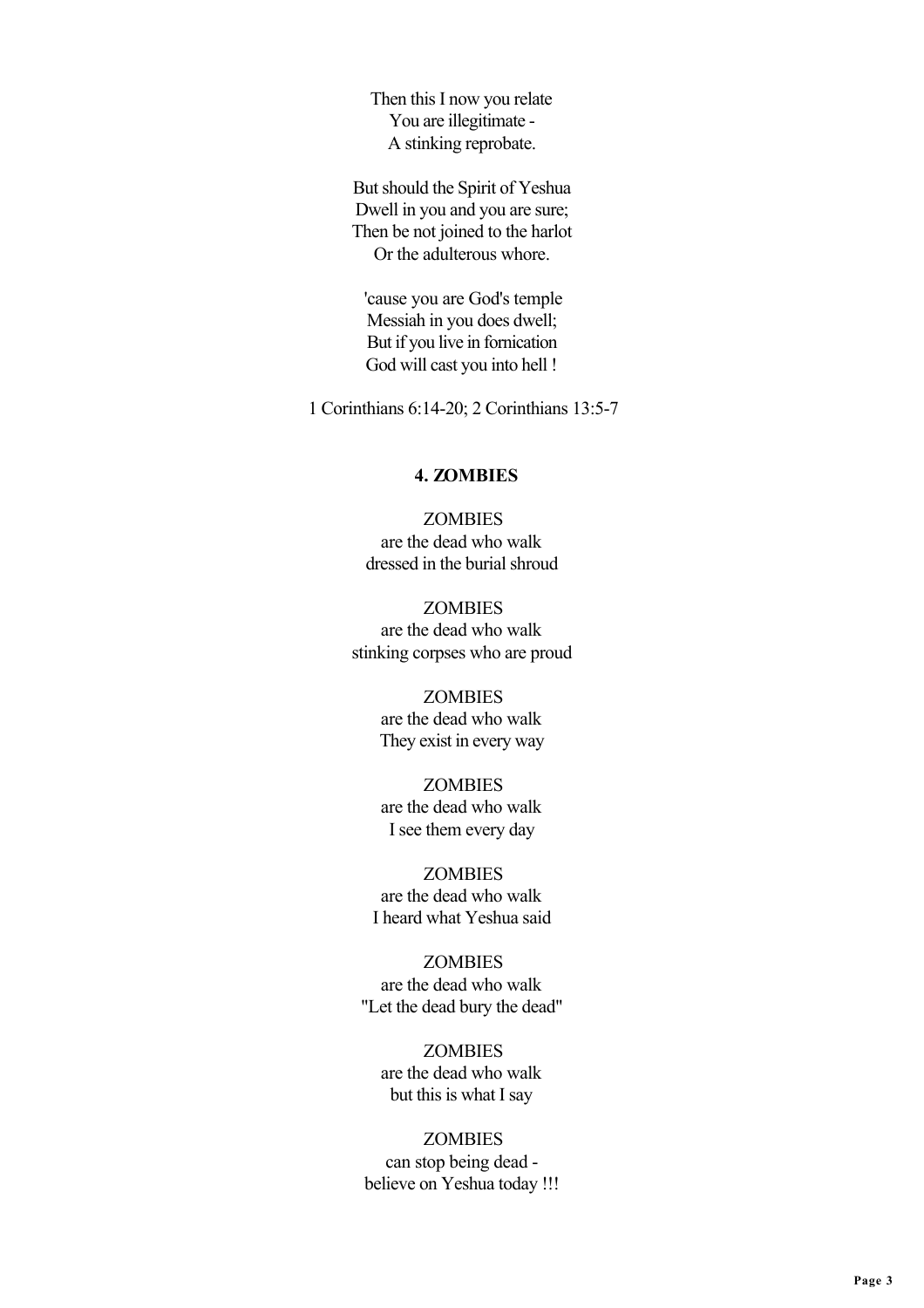### 5. **COME FORTH !!**

 'Come forth, come forth' the shout is loud Lord Yeshua stands upon the cloud His arms outstretched to heaven above 'Come forth, come forth, rise you beloved !"

 I feel the earthquake, I hear the sound My grave upheaves and splits the ground The risen dead have begun their ascension I claim the prize 'caught up at resurrection'

1 Thessalonians 4:16

### **6. THE NEW CART**

 You will remember that in David's day The Ark of God they took But placed it on a New Cart And not according to God's Book ? When they came to Na-chon's threshing floor In error Uz-zah did reach As the Ark began to topple Upon him God made a breach. Now, King David was displeased And afraid of the Lord; But soon he came to understand - They had disobeyed God's Word. So to the priests of Levi King David this did say, 'You obeyed not God's due order but did things your own way'

 Now, by some sections of the Church A New Cart has been made, Where the Lord must dance their tune In this, I am dismayed. 'Now Lord WE release you And toss you to and fro; God, you better do it For we are the boss you know'

 This New Cart the Church does drive A new Ark they've made too; The registration caption is 'God do what WE tell you!!'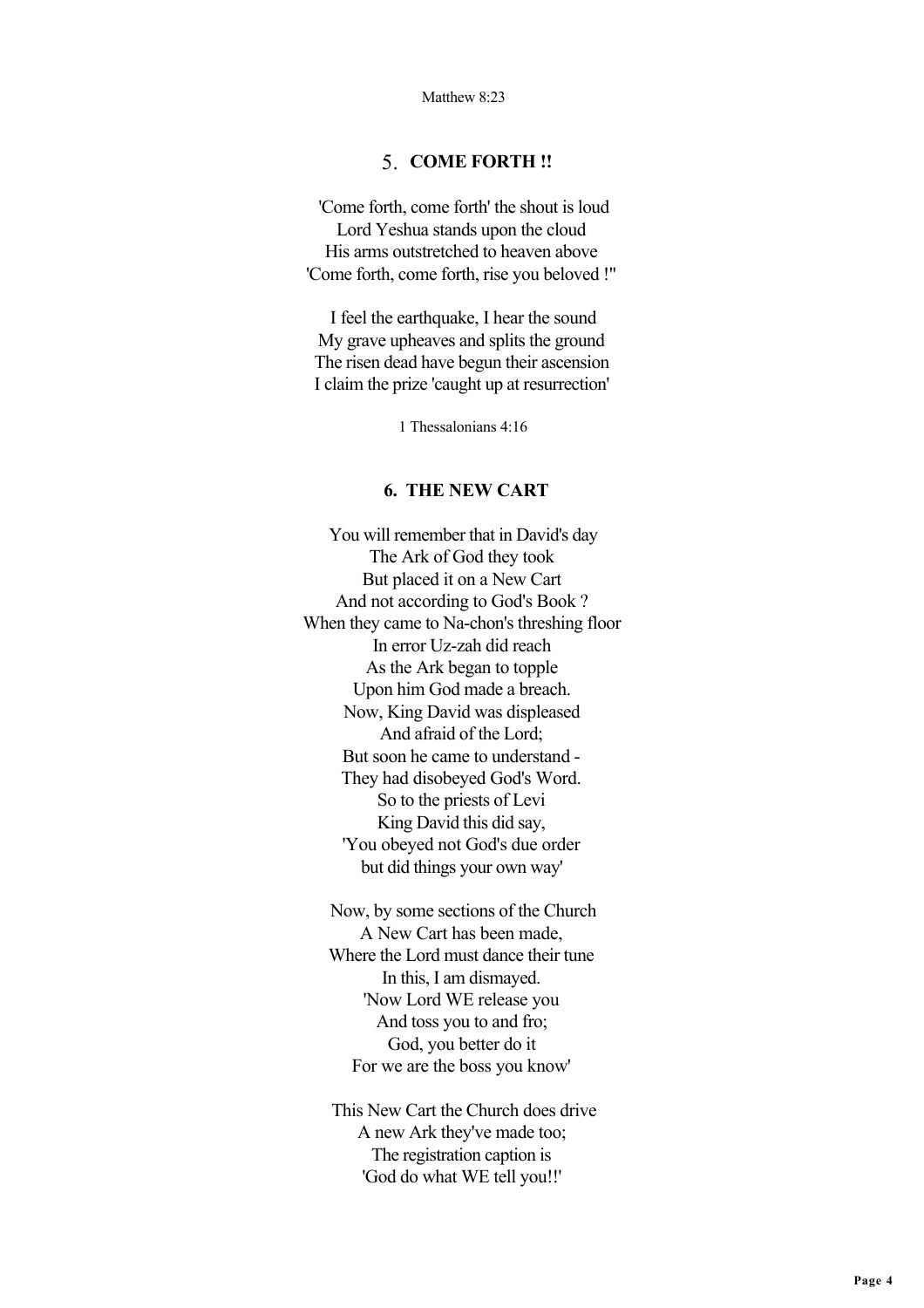This warning I now give You must burn all your New Carts Or God wil make another breach Please, let Yeshua touch your hearts !

### **7. LIGHT**

 The Spirit that is in me Is the lamp of the Lord I am not to hide my light But let it shine abroad. For, if my eye be clear Then my body is full of light But if my eye be evil It's much darker than the night.

 Now, my eyes are clear With Yeshua light they gleam For by the Holy Spirit of God I did remove my beam. I am but an earthen vessel yet, Like the one of Gideon But God shattered me in pieces To show His light within.

Proverbs 20:27

### **8. MEMORY**

 I stand with a group of shining ones Of their company I be; In heaven we stand about and talk Of things, concerning me. Then in our midst the HOLY stands Calls me by my name: 'Time for you to go down now' Yes LORD is my refrain.

 As I obey to shouts of praise To GOD and only HIM; I seem to be descending The brightness does grow dim.

 Then I awake into this world As a child in shape and form This MEMORY I relate to you Existed before I was born. This blessing in Lord Yeshua messiah By the Holy Spirit received;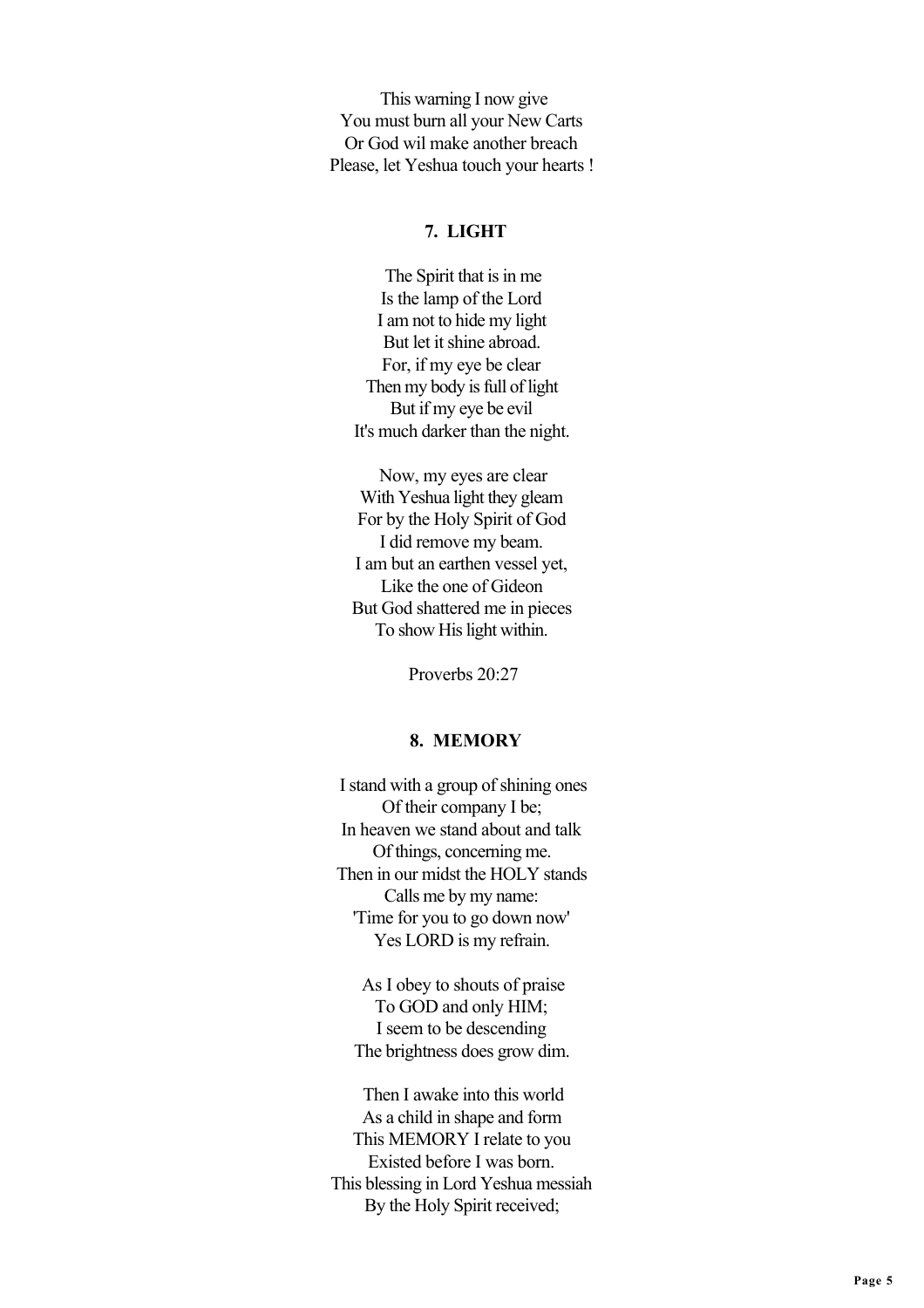A revelation that GOD knew me Before I was conceived !!

### **9. A CHILD'S DEATH**

 God the Lord has taken Though He has given too; For in your times of sorrow God shows His love for you. God's love will bring you joy God's joy will never cease 'cause when you know the love of God You then know inward peace. These words I speak to you dear friends To quieten all your fears; For by God's Spirit your sorrow I share I've prayed for you with tears.

 And as I prayed God's Spirit groaned Within my troubled breast, God told me it was 'by His love that he would give you rest.' Your sorrow will be turned to joy You shall find peace I know 'cause when you seek the risen Messiah His love constrains you so. Let us praise God for His giving And for His taking too; For in your times of sorrow - God makes known His love for you.

2 Samuel 12:19-23; Luke 4:18,19

(written for a couple whose infant died)

### **10. JUDGEMENT**

 'Can you stand at my appearing the coming of my day ? I am the Lord you seek You, that delight in all my way.

 'For as the refiners fire and as the fullers soap; judgement begins in my own house so does the church have hope ?

 'For I will come to you in judgement a swift witness I shall be;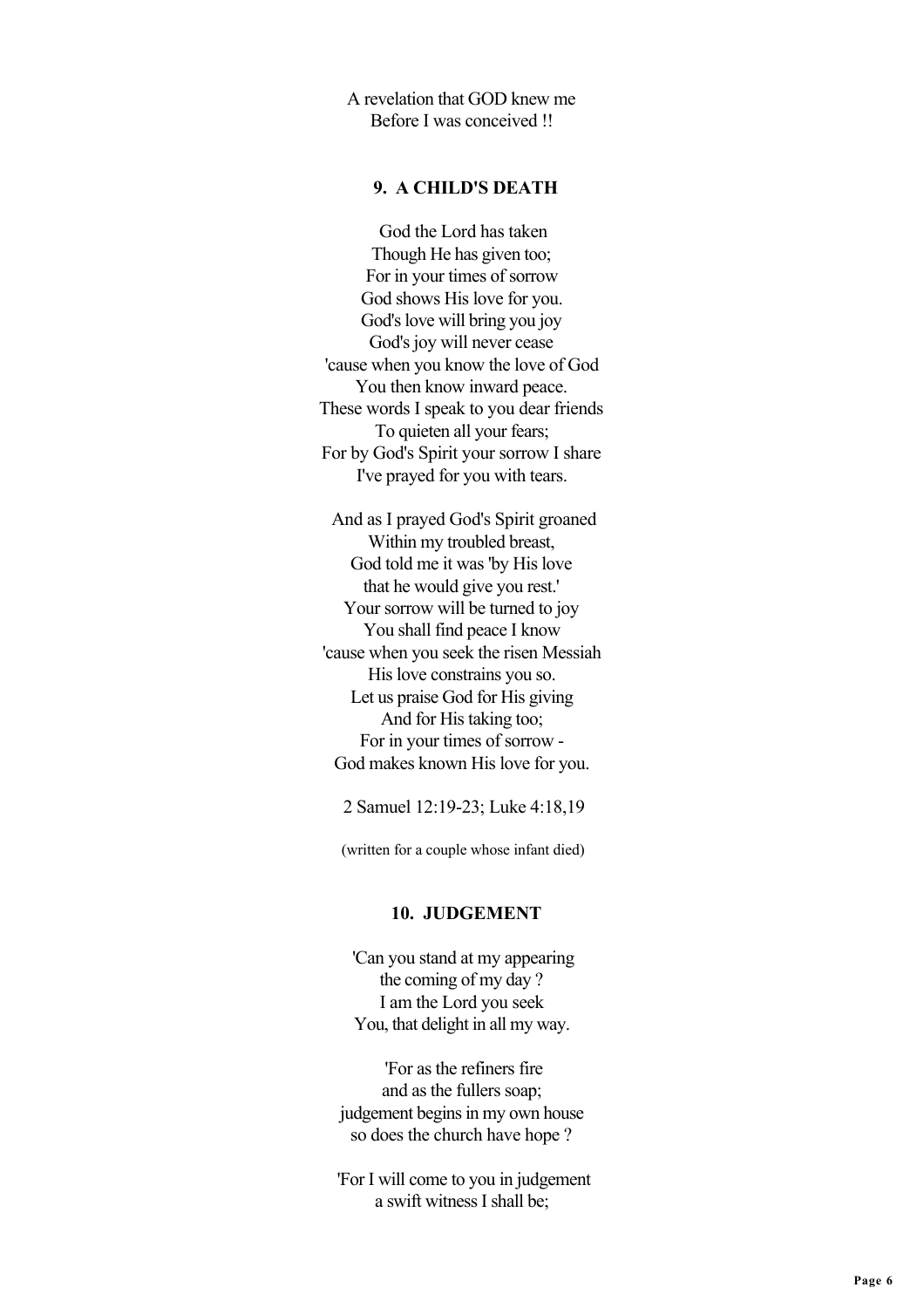against the sorcerers and adulterers the false swearers that I see.

 'I am against the oppressor that lion amongst my sheep; those shepherds that compel their life it's for money they do seek.

 'For I AM THE LORD, I change not and this is what I say; to the church that is my body will you stand upon that Day ?

Malachi 3:1-6

#### **11. HIS OWN**

 At the cry of Holy, Holy! Do the elders fall And cast their crowns at Yeshua's feet They give Him glory, all. And to this end I do employ My life, yes all my days To give the Lord God glory Praise Him for all His ways.

 When I receive the crown of life I'll cast it at His feet And say, 'I don't deserve it Lord for You are all I seek.'

 Yeshua looks at me and smiles Tells me, 'You are My own.' Places the crown back on my head Then leads me to His Throne, And as I sit beside Him there Tears run down my face; Because He whispered in my ear 'My son, you've won the race.'

James 1:12; Revelation 4:8-11

### **12. GOOD NEWS**

 *Have you heard the Gospel The Gospel Paul did preach, The Gospel of salvation That all Christians must teach ?*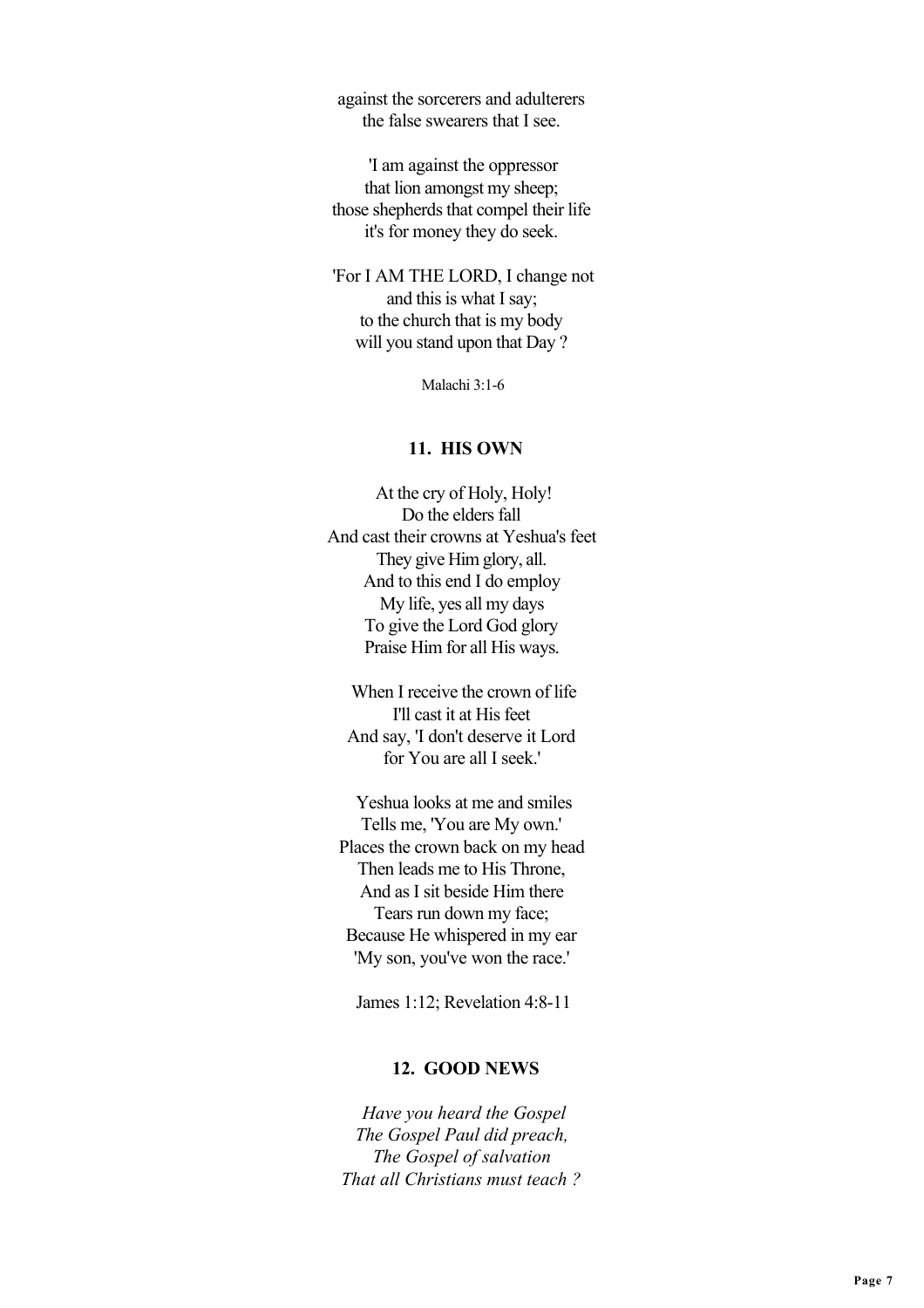*It is Good News of Yeshua And how His blood he gave His life He gave at Calvary To save men from the grave. He was buried in a tomb Just as the Scripture writes; But He was only in it for Just three days and nights ! He rose upon the third day And broke the bonds of hell This is the Gospel message It is Good News I tell !*

 *This truth I now declare Messiah died to set us free And that if we live by faith We shall live eternaly !*

 *1 Corinthians 15:1-4*

#### **13. WATCH !**

 Watch, watch keep awake Yeshua will soon come and take Those that have believed on Him And are no longer stained by sin.

 The dead shall rise, the living too That have believed on Messiah, do you ? Yeshua comes back to the Earth Believe on Him, it is not mirth. Yeshua SHALL COME, do not doubt The Scripture says so check it out. Read it's pages then you'll know The saints will be 'caught up' also. Believe on Yeshua take His hand Come into the promised land; A land of hope without sin Believe on Yeshua enter in.

 When Yeshua comes will you be ready ? Take the Rock, the Rock that's steady; Stand in Yeshua be like me Ready to launch eternaly !

Luke 12:37

#### **14. THE FEAST**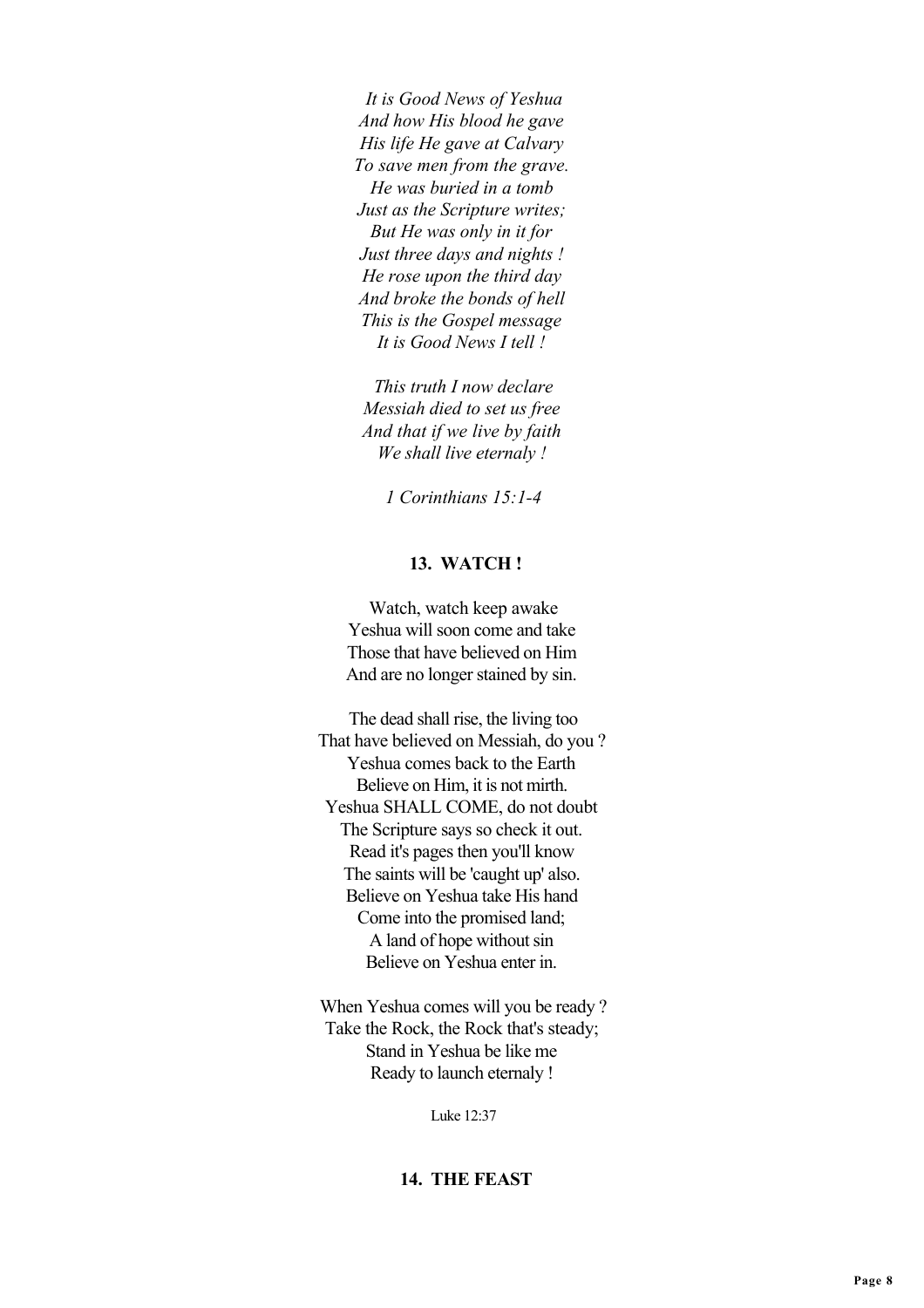At the blessed communion feast True table of the Lord I eat his body drink his blood According to his word.

 I have eternal life For Yeshua laid hold of me That I might press on, claim the prize The resurrection see.

 Now at the blessed communion feast The table free of harm The table full of grace and rest It's the third and twenty Psalm!

 For my Shepherd is the LORD Yeshua is His name He bled, he died and rose for me None other is the same !

Proverbs 15:15

# **15. TOGETHER**

 With each passing moment I love you all the more, I love you more and more each day More than I loved before. For as we walk hand in hand In the garden just us two You whisper sweet things in my ear And say, 'I first loved you.'

 Yes, I reply to those words You broke off all my bands; For as I look those wounds I see In your feet and hands. And as we continue on The straight and narrow path Yeshua fills my soul with joy And together we do laugh.

Psalm 126

### **16. THE TRUE ROOD**

 *In the garden of Gethsemane When Yeshua prayed alone, What was the 'cup' he prayed about*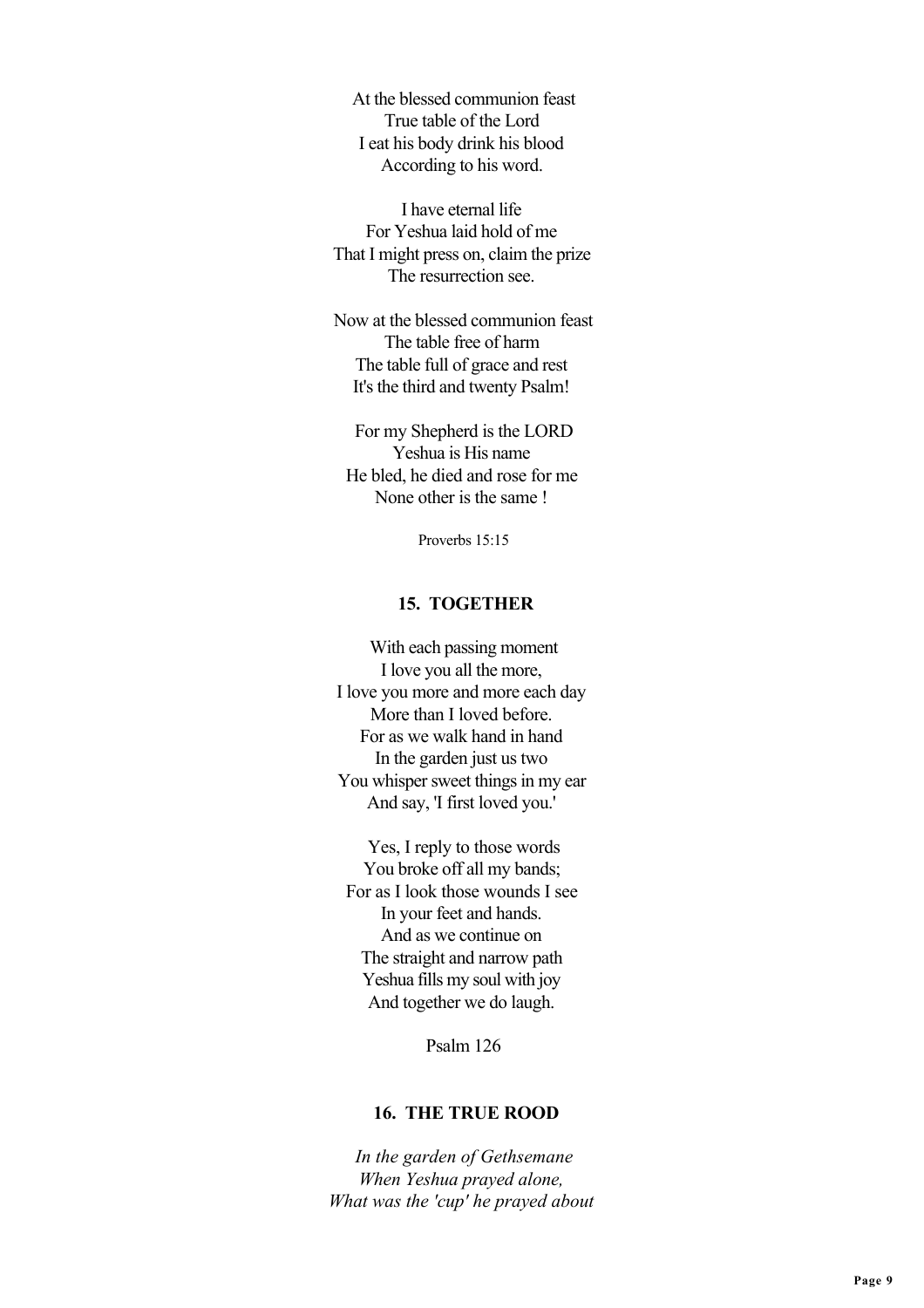*I wonder if it 'tis known ? Calvary's pain was part of it But what really was the cost The Son of God was going to pay To save, redeem the lost ?*

 *At the finality of the ROOD Hear Messiah's expiring breath For in the garden he had prayed 'Father save me from death.' For to his Father, he spoke these words 'Not my will but thine be done' And for his obedience God did save His Son.*

 *For Yeshua knew he had been heard By his Father up in heaven, The Book of Hebrews confirms this prayer Open chapter five and read verse seven.*

 *Hebrews 5:7*

### **17. WHO ARE YOU TO JUDGE ?**

 I will not judge another man By the stature of myself, But determine by the Word of God What is mans true wealth. For each Christian shall be judged To his Master stand or fall - Who are you to judge another's servant Hear heaven's righteous call.

Romans 14:4

### **18. A PICTURE**

 Sunset brings to us The closing of each day It can never be recaptured The same is of life's way. For each day is but a picture If we care to have a look, To watch and learn a lesson It's like, a chapter in a book.

 For in life some days are suuny And others filled with rain, The first when things go good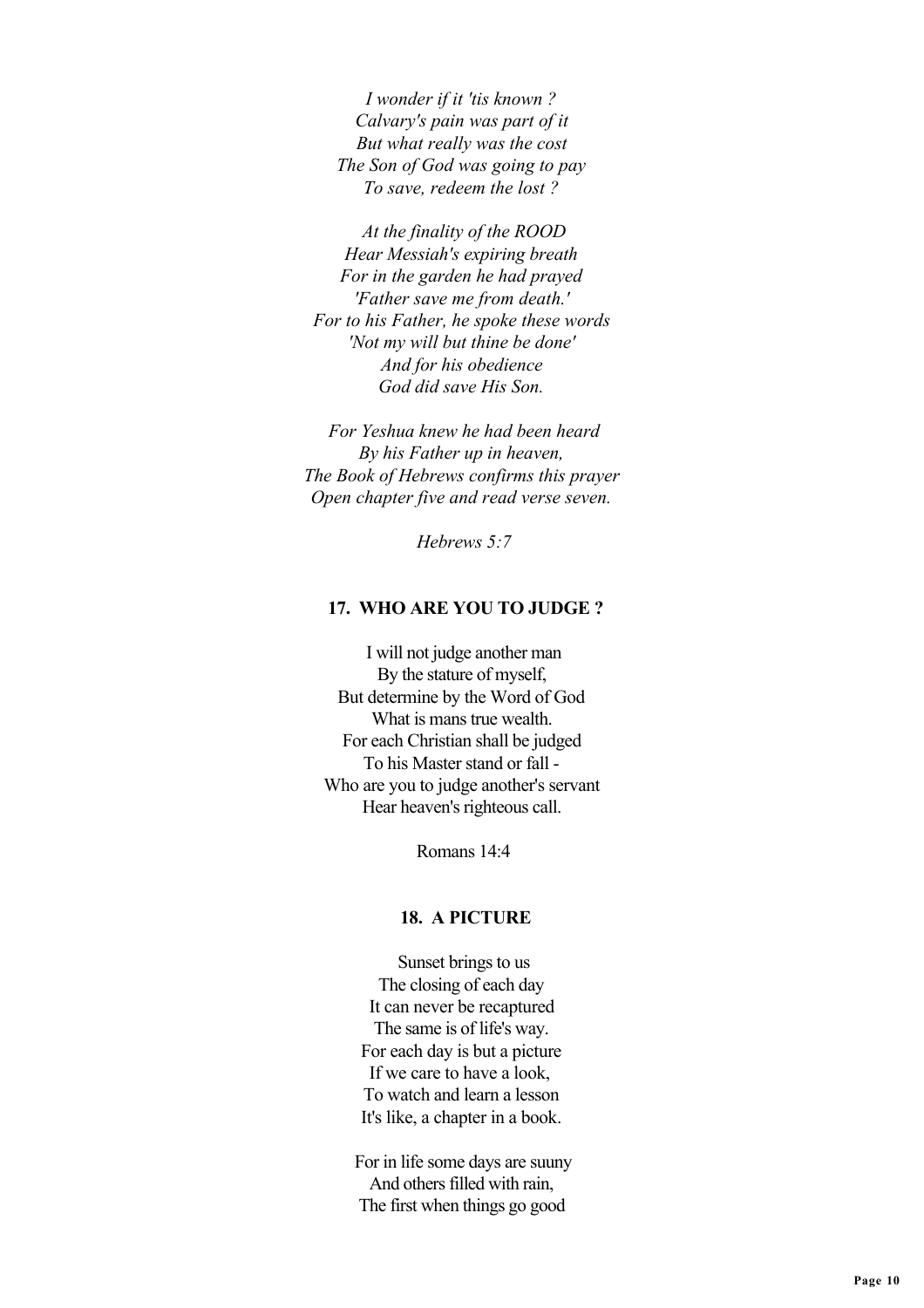And cloudy days of pain. But yet when clouds appear And life is darkened sky One thing you must remember And lift your head up high.

 For no matter how dark and stormy The clouds are in your life, Remember the Son still shines Over all the strife. And so with the setting sun Another days begins A new gift from the Lord A day of better things !

Ecclesiastes 11:1-6

#### **19. ETERNAL THINGS**

 NO longer do I look upon Those things which do appear They have become obscure to me; As God does draw me near. For eternal things I gaze upon I see them more each day That eternal weight of glory And the revealing of the way. The things which are eternal Encourage me so I can cope; Things like love, joy and peace And the sure and certain hope. Now, if I hope for what I see I shall find no profit fair But in the hope which is of faith I have assurance there! So that on the things that I can't see I place my concentration, Then God reveals his will to me By giving revelation.

 For that which is invisible I see clearer each day; Hope has become my substance As faith's evidence lights the way.

2 Corinthians 4:18

# **20. THE WRONG GOSPEL**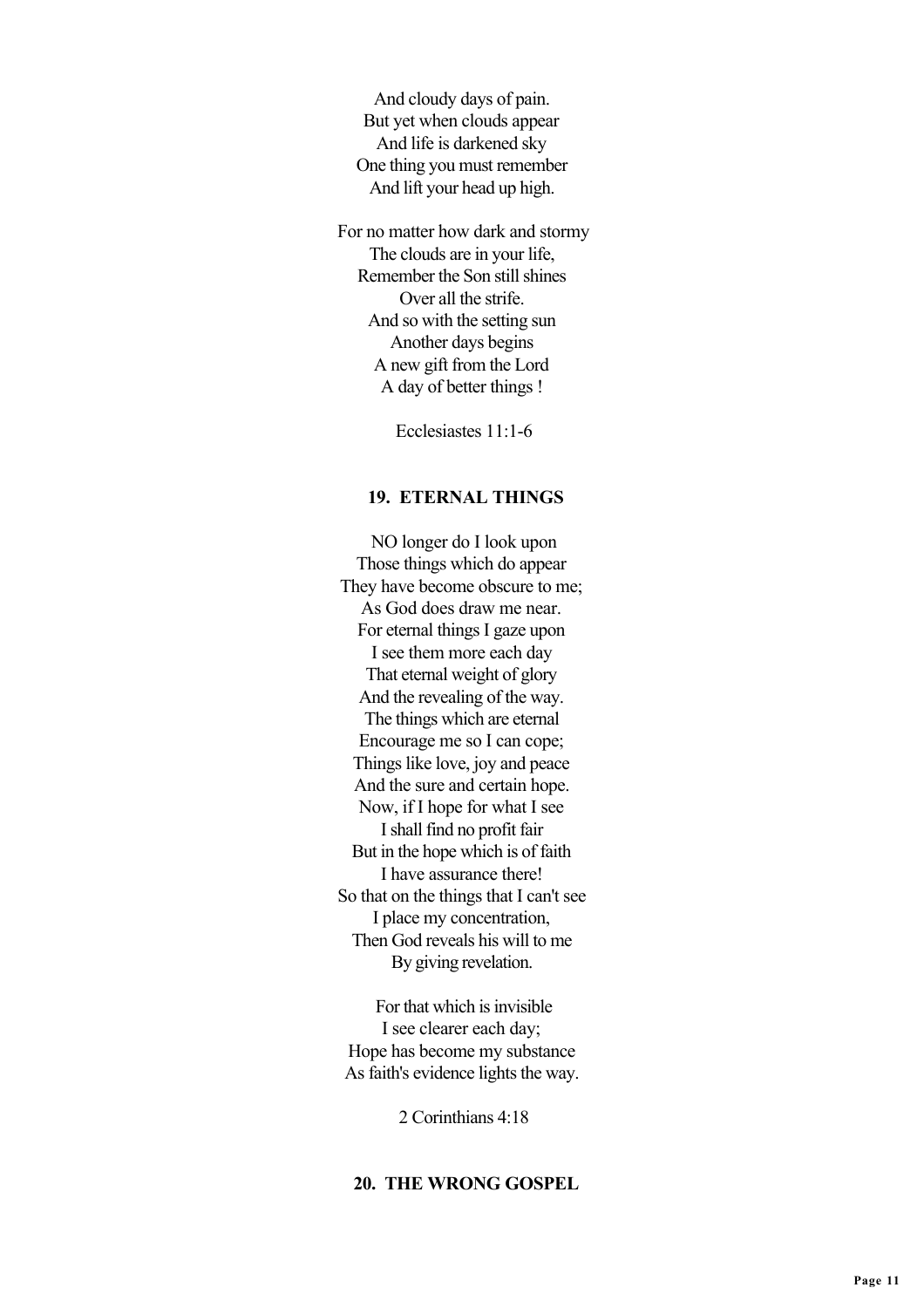*The gospel that is preached today Is NOT the gospel of the way It is the gospel that 'all is well' - And this gospel leads to hell. Where is the news that Yeshua brought From heaven far above; The news that God had sent His Son To show to us His love ? The love He had for you and me That day He died at Calvary, And that from sin us He did save By arising from the grave. This is the gospel Yeshua told So you had better grab a hold Onto this truth that is in Messiah Your salvation His blood has priced. It has been two thousand years Or nearly it would seem And I really know the church At times walks in a dream. The church is mostly asleep, 'tis true But I would hate to slumber Just in case the King does come They may be cut asunder. So, when the Archangle shouts My name and bids me 'COME' I'll be awake just like now Yeshua's gospel is the one !!*

 *1 Thessalonians 5:1-8*

#### **21. MY STRENGTH**

 My strength is in the Lord And not from mine own hand; Whenever I am weak It is in God I stand. For many times in life Hardships will come to us Don't let it get you down Or make a lot of fuss. For ALL things work for good To those who love the Lord Those called according to His purpose It's a promise in His Word. Now, when you fell you're failing In the spirit you must pray Build up yourself in faith - As you walk from day to day.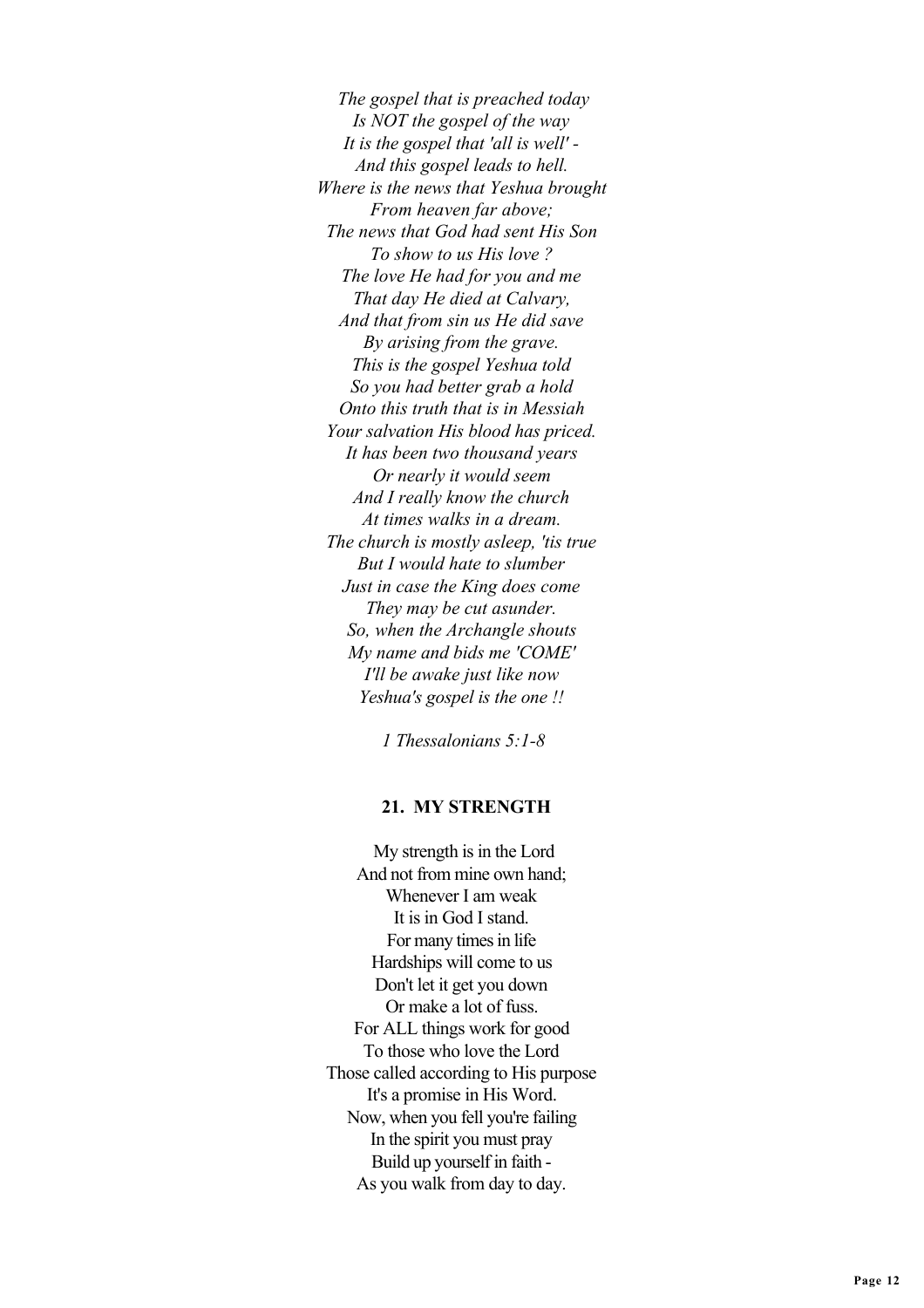It is in the book of Jude That the answer can be found; When you are mocked and laughed at Verse twenty is the ground !

Jude 20

### **22. IT'S NOT EASY**

It's not an easy task To tell the gospel true; Especially in the house of God

Where tares get planted new.

 And from the wheat that is of God These tares try hard to choke; The truth that is the gospel

And snare the Christian folk.

 But I am wiser than those tares And fall not to their charms; By standing in the living Messiah

HELD FIRMLY IN GOD'S ARMS !!

2 Corinthians 6:4-10

### **23. I SHALL BEHOLD THY FACE**

 *My body is now still No movement does it make Cold from head to feet Takes no sleep nor wakes. There is no breath left in it Quiet in death it be The final place for man Corruption it will see. The worms shall devour my body When my skin is past This rotting, stinking body Goes to the grave at last.*

 *For whilst I lived, I spoke To my body oftentimes Saying, 'You cannot enter heaven God's kingdom is divine.' For my redeemer lives -*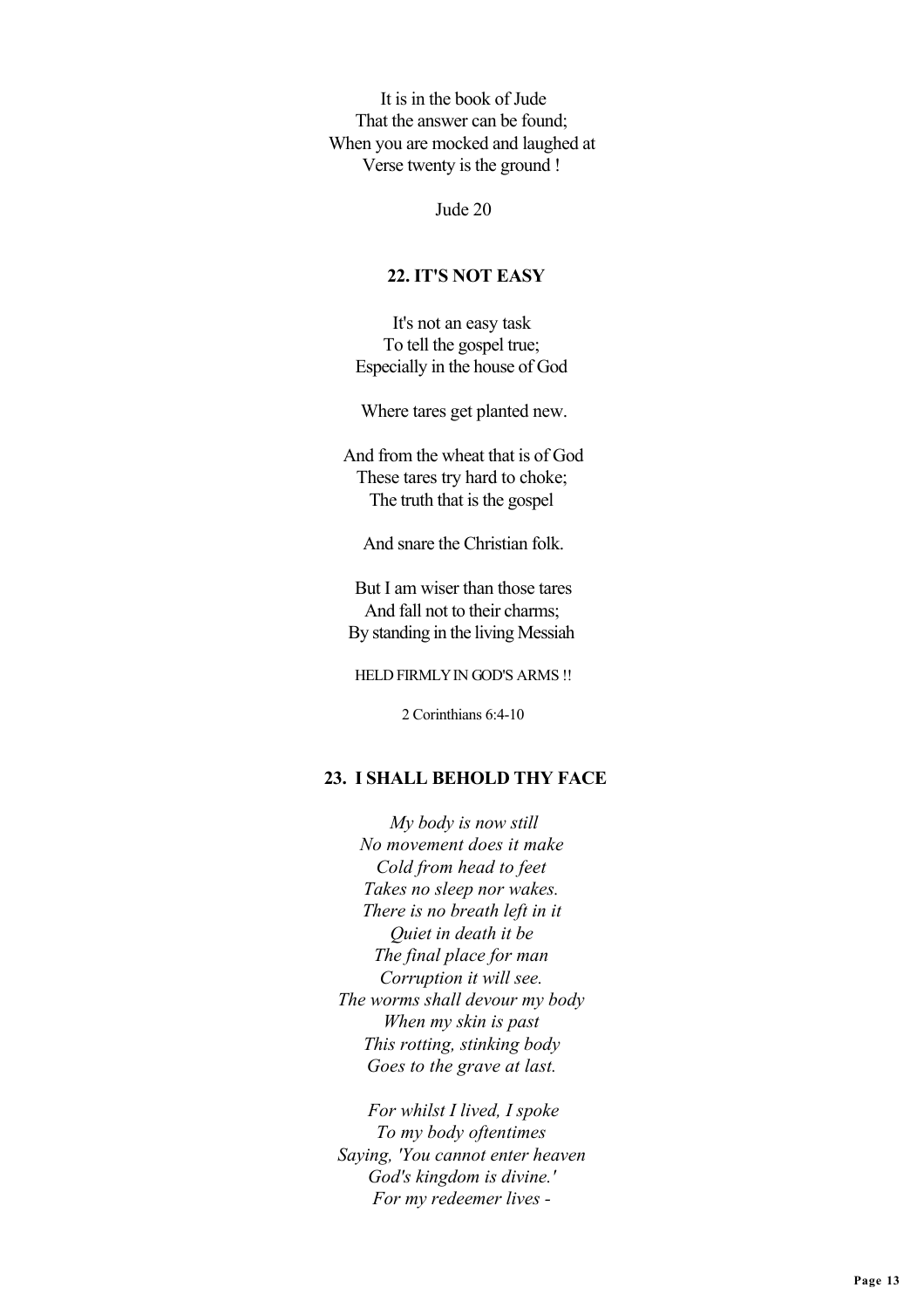*gave me a second birth and in the latter day He shall stand upon the earth ! Now body, you shall perish and shall no longer be for I shall get a new one and have no need of thee.'*

 *I shall behold Thy face O Lord As your righteousness I see; Be satisfied when I awake And in your likeness be.*

 *Job 19:25-27; Psalm 17:15*

#### **24. NO EXCUSES BODY**

 'Now body do not argue and make excuses so you lived a life with sin so it's to the grave you go. I told you once what Lord Yeshua said about all flesh and blood now you cannot inherit heaven the Kingdom of my God. For the flesh does profit nothing and to the grave it goes to corrupt and be no more an ending to life's woes. Now the earthly man is first filled mostly with sins leaven; but the man in Messiah comes next - The second man from heaven. And except a grain of wheat die, it shall remain alone for even wheat in death for the new life does atone.

> So body now you understand that to the grave you go, but I shall live in Yeshua amen, for it is so'

> > 1 Corinthians 15

### *25. GLORY*

 *The Holy One of Israel Is seated on the throne;*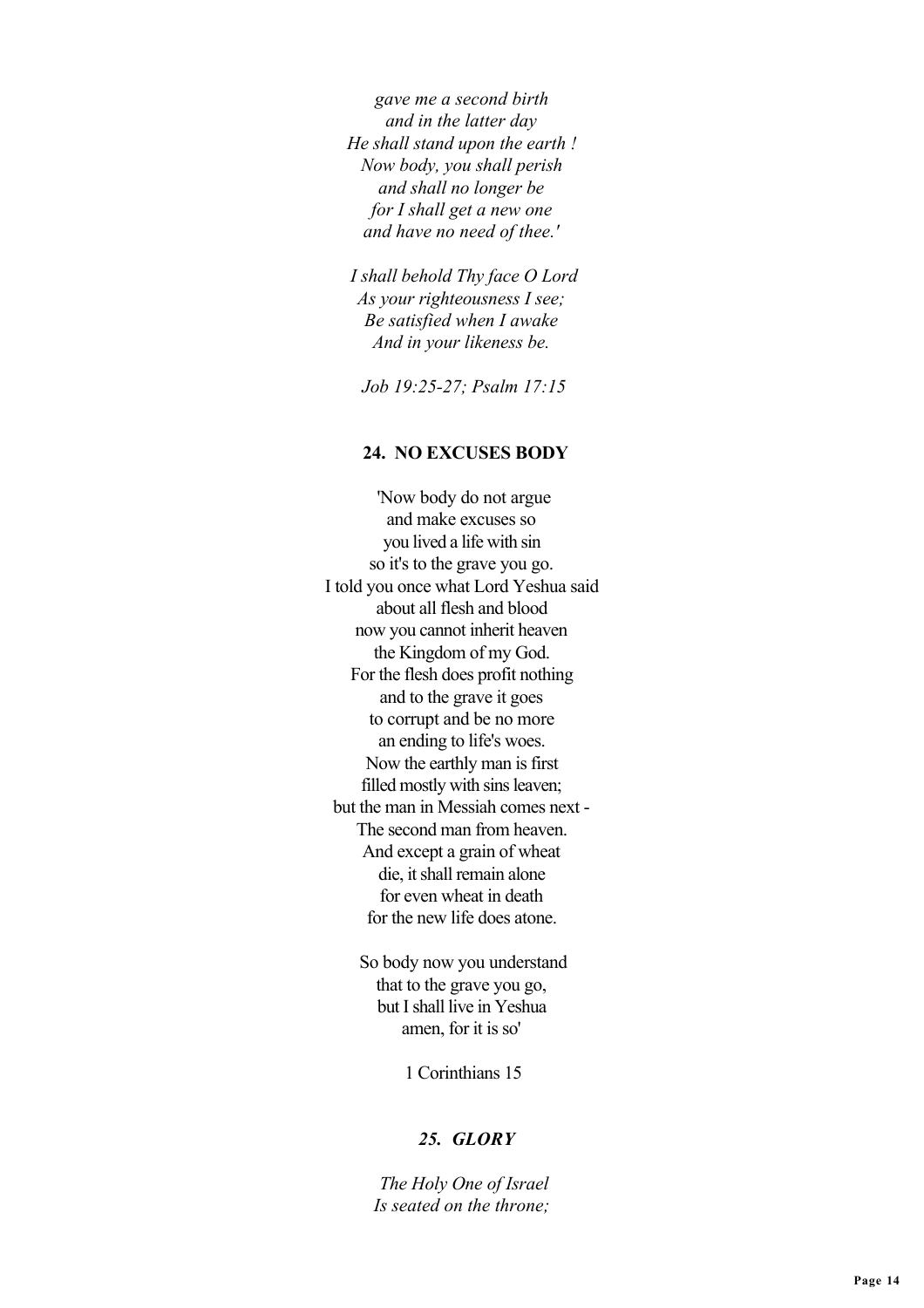*All glory, glory to His name For glory is His own. The triumph of the Holy One Who died and lives again! The worthy, worthy Lamb of God Who was for all men slain.*

 *I cannot look upon the glory Nor stand on Holy ground; But in the heaven above God's throne I cry the Holy sound. For as I fly in heaven's midst Crying 'GLORY UNTO HIM!' I shield my face, my feet as well For my name is, 'Seraphim'*

 *Isaiah 6:1-3*

#### **26. MY FOOD**

 Your body is my bread, O Lord Your blood is my drink; These both in the Spirit I take No longer do I sink. And at the last, the last of days You will raise me up "cause I have eternal life In you bread and cup. For the Spirit does give life As I partake the bread and wine These are NOT symbols or elements But life that's in the Vine. For bread and wine, remain just that Will rot and dry away But in the Spirit YOU give life And abide with me each day !!

John 6:36

### **27. LOVE GOD'S SON**

 *Love's obedience vastly earns Oracles from the Word Visions of the heavenly throne Everlasting in the Lord*

 *Goodly things from God will come Often as we pray; Daily in the Holy Spirit*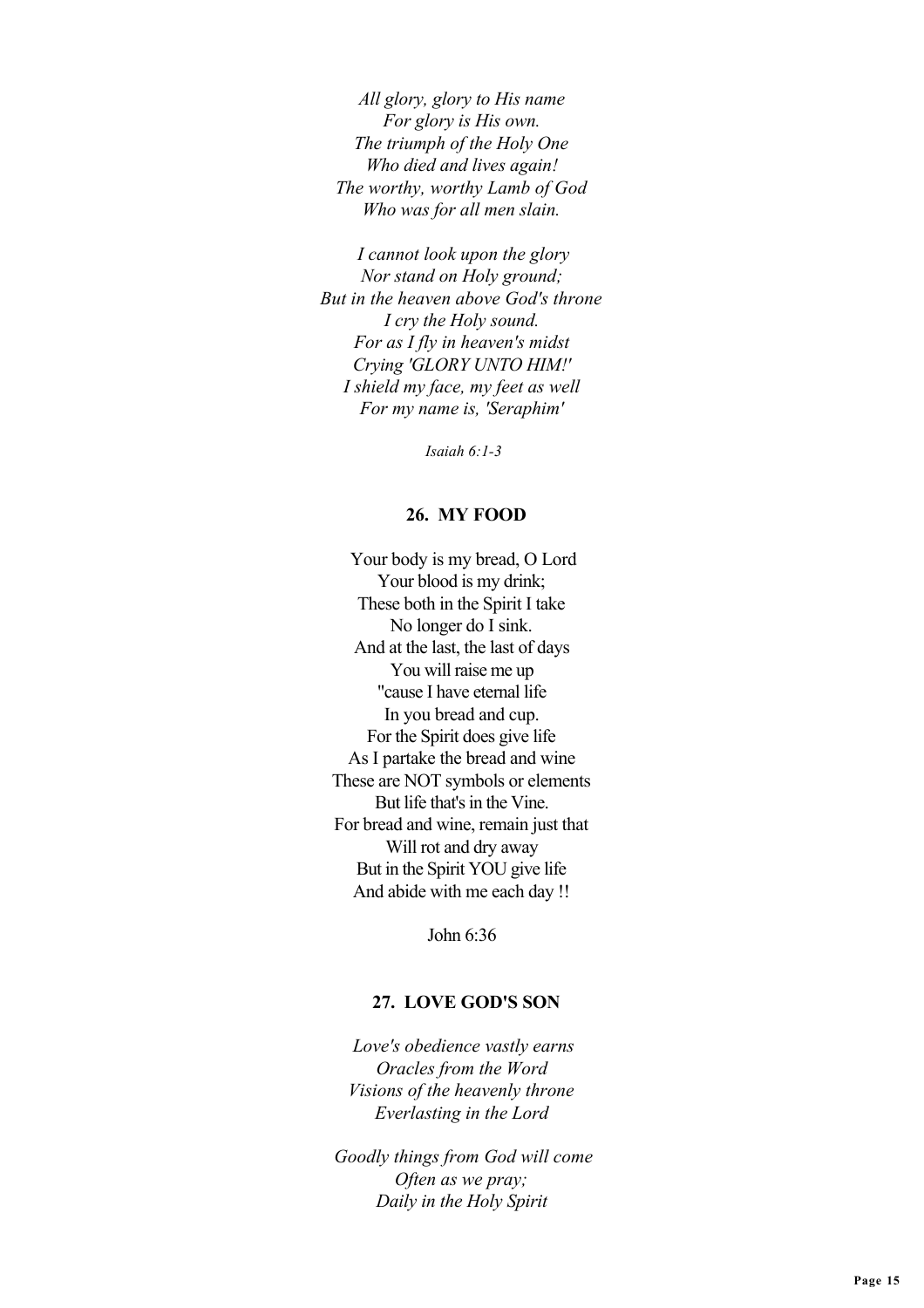*'Seek God for them today !'*

 *So come before the Lord, it is the truth I say Over all life's troubles Now, Yeshua is the way !!*

 *John 14:21*

#### **28. AGAPE**

Love is of God,who gives

Oracle of Christ, who lives

Victory of Calvary's pains

Eternity through Yeshua; who reigns.

1 John 4:9-11

# 29. ENTER IN

 I have the mind of Messiah For Yeshua is my Lord, I long for the wisdom From His Holy Word. The Word became Lord Yeshua Incarnate in flesh was He So that He could shed His blood For our sin, and set us free. And at the place called Calvary Golgotha or the Skull; They pierced His hands, His feet as well Thus He paid the toll. Now, Yeshua is the only bridge That crosses over sin He paid the price to open the way So that man could enter in. Into a place of love and joy God's dwelling place in heaven 'cause by faith in Yeshua's blood All men can be forgiven.

Acts 14:27

#### **30. BE SURE**

 *Be sure when you go in*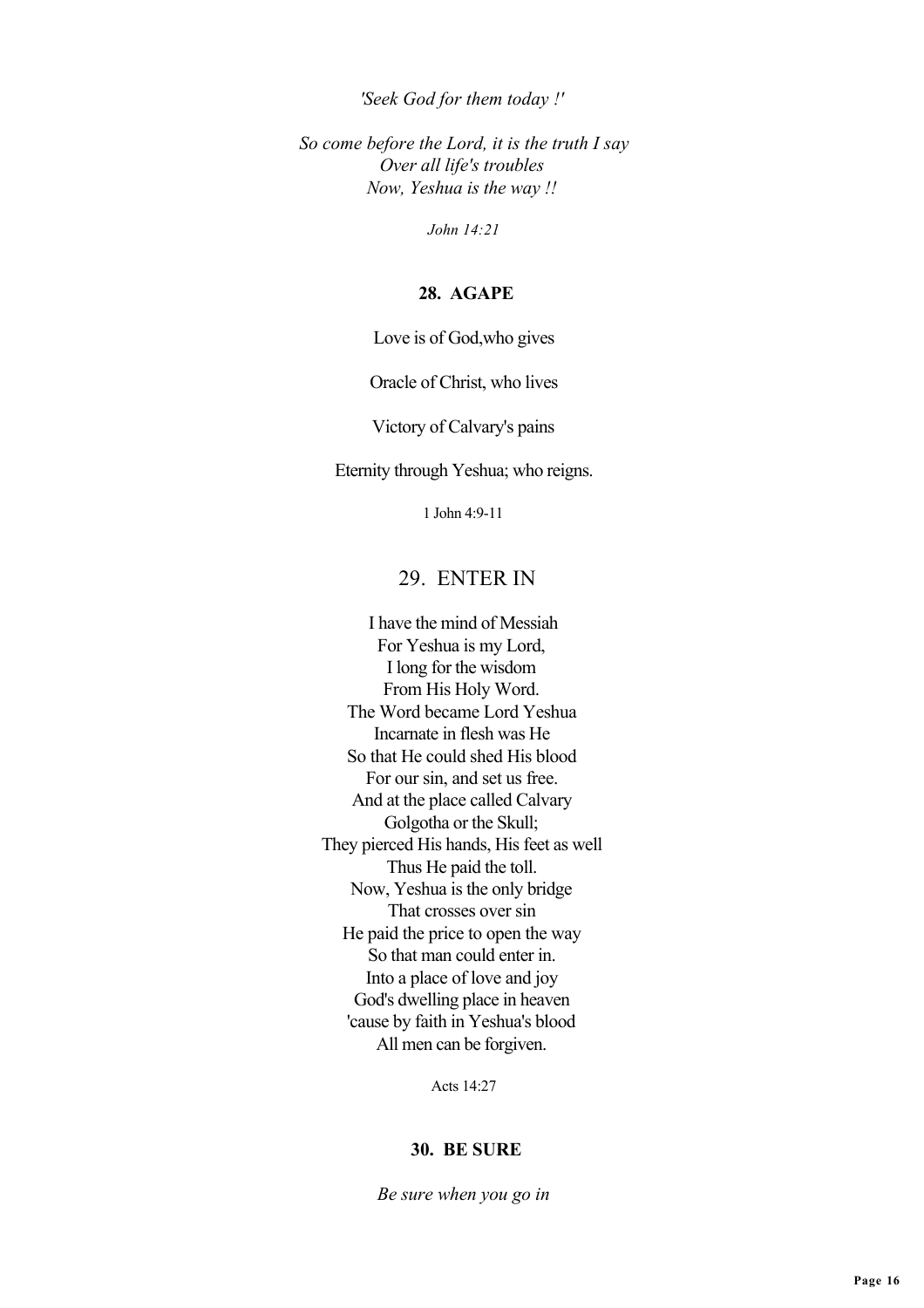*He knows the truth, does He I talked about all sorts of things But He said, 'Depart from me'*

 *I said, 'Look here, I did prophesy, I healed the sick in your name; I casted out some demons I think and mighty works I claim.'*

> *He said, 'I know you not, get away from me; because you did not love but worked iniquity.'*

 *So be sure when you go in Before messiah's judgement seat; You had better be His kin For there is no hope in deceit.*

 *Matthew 7:21-24*

# 31. IF I COULD

 If I could but touch the heart of man And prove the Saviour's love T'would be my priceless treasure In God's storehouse up above; For one soul saved do angels sing In rapture and delight If I could be touch the heart of man With the Saviour's Gospel light.

James 5:20

#### **32. GOD'S WAYS**

 God's ways are not our ways At times we wish they were How easy it would be If troubles did not occur.

 But through the ways of God He trains us for a task; Something precious in God's sight It helps remove our mask.

 God's ways are opposite to man's And I thank the Lord for this; For if I walked mine own way still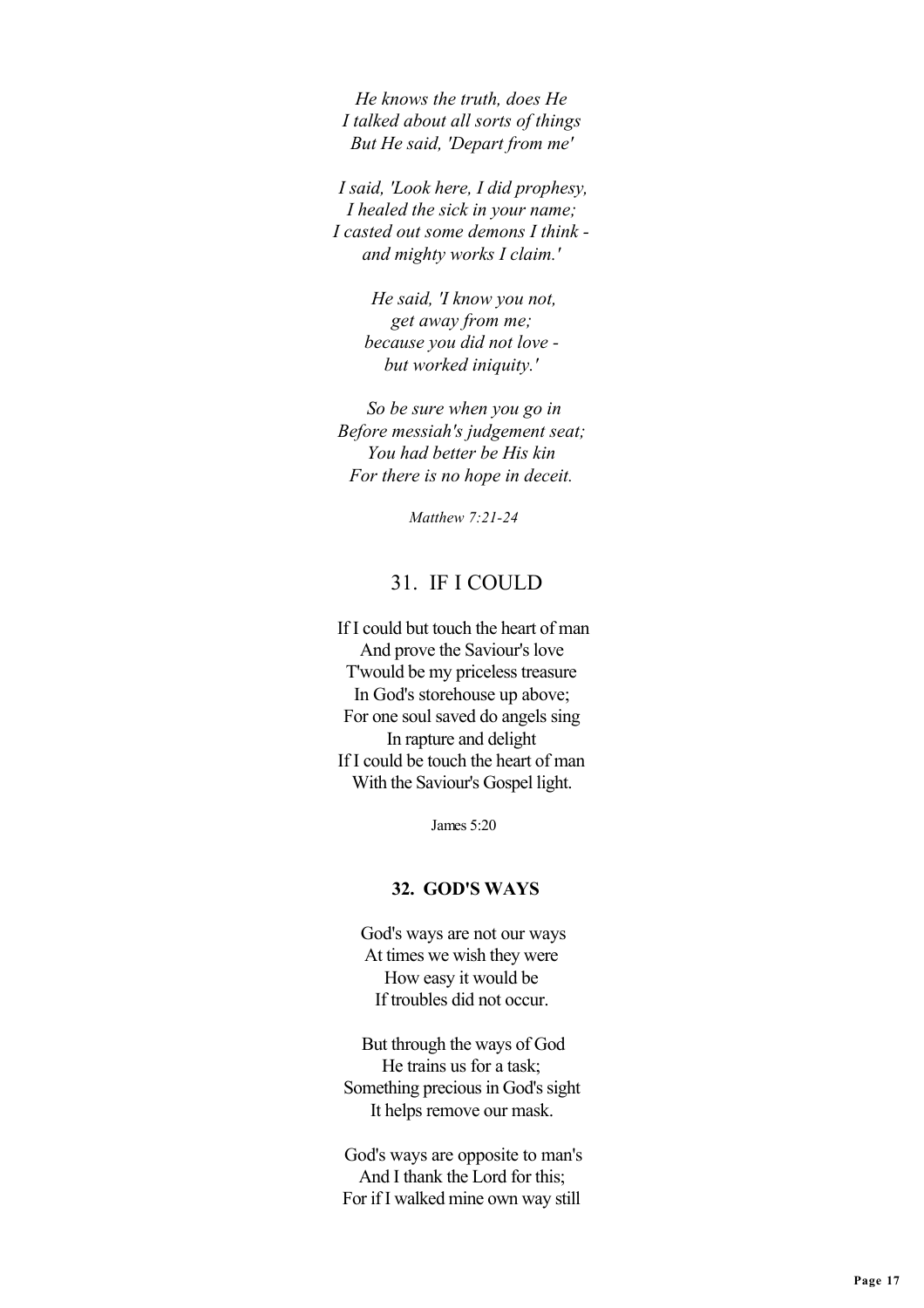The narrow path I'd miss.

 The path of God is narrow And the walls are called 'salvation' Each stone tells a story For God's way is revelation.

Isaiah 55:7-12

# **33. PRAYING**

 When I pray for words of grace I find the strength to run the race; And if I pray in belief, that's faith ! By God's Word I know I'm safe. For praying with the Faith of God He keeps me by His staff and rod; Even when I'm weak in prayer God's Spirit interceedeth there.

 So, pray for help and ask the Lord Who told us to by His Word; You will receive your heart's desire According to God's will enquire.

John 16:23,24; 1 John 5:14,15

### **34. I'VE OFTEN BEEN ALONE**

 *God is always close to me And speaks words of comfort;*

 *I've often been alone, but never lonely.*

 *The Lord walks with me each day His footprints next to mine;*

 *I've often been alone, but never lonely.*

 *The Holy Spirit shares my grief My heart's many pains;*

 *I've often been alone, but never lonely.*

 *When I pass the veil of death And see my Saviour's face;*

 *I'll no longer be alone, and never lonely.*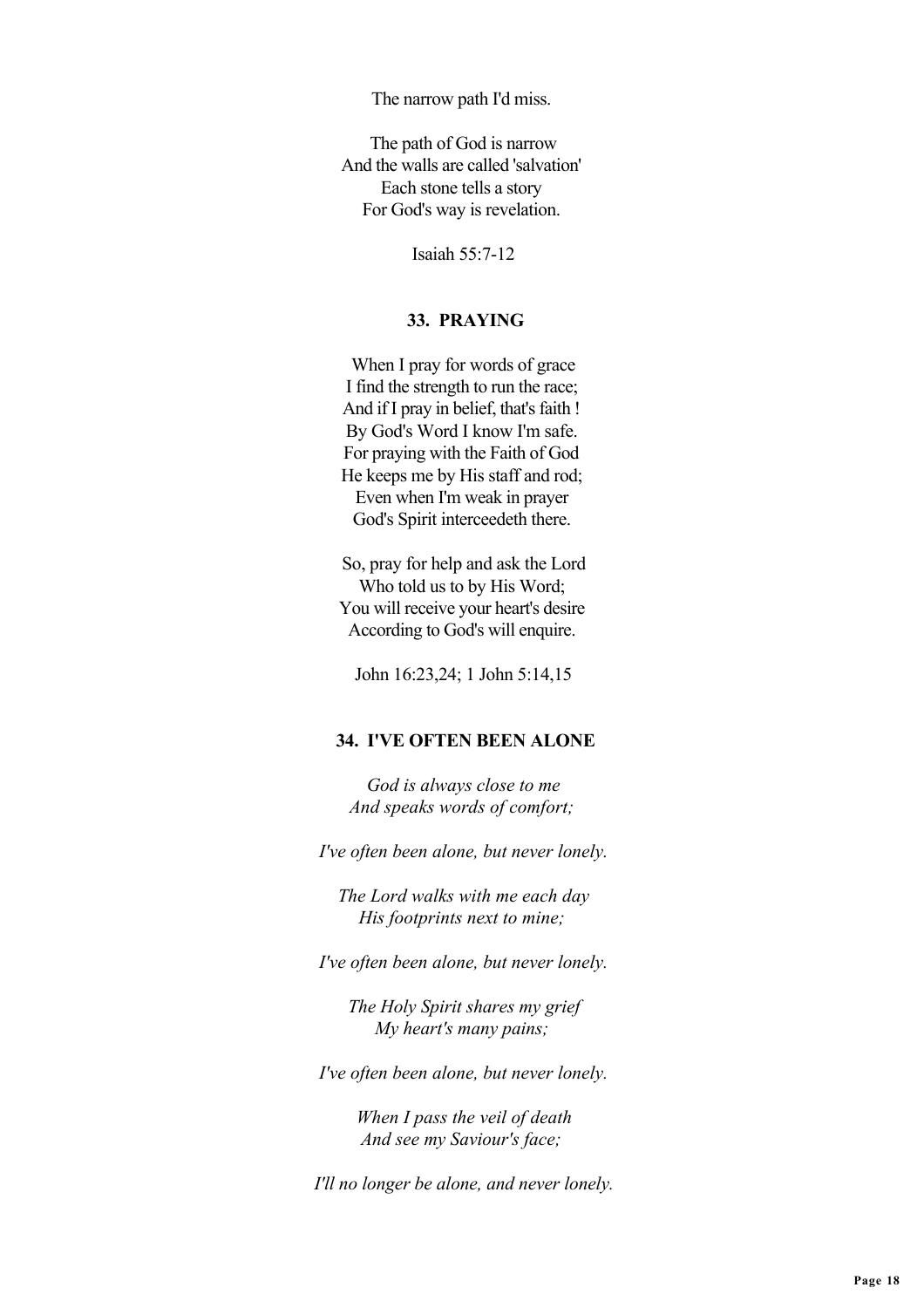*Galatians 6:4*

# **35. WHY ME LORD ?**

I've often asked, 'Why me Lord ?'

'Grace' was God's reply

'For when you suffer in this life,

on me you will rely.'

And as I sought to peer within

God's will for my life

I saw he had appointed

Some grief some pain some strife

No longer do I ask 'Why me ?'

To my Father up above

For he is changing me to be like Yeshua -

The full measure of His love.

1 Peter 1:3-9

### **36. GOD WAS**

 I look out of my window and ponder the view I see the sky, white clouds upon blue I understand

When there was nothing - God was.

 I see the planets, the stars and the moon I see heaven's strongman, the Sun at noon I understand

When there was nothing - God was.

 For by the things that are made, yes even ME We can know about God, the invisible see Let us understand

When there was nothing - God was.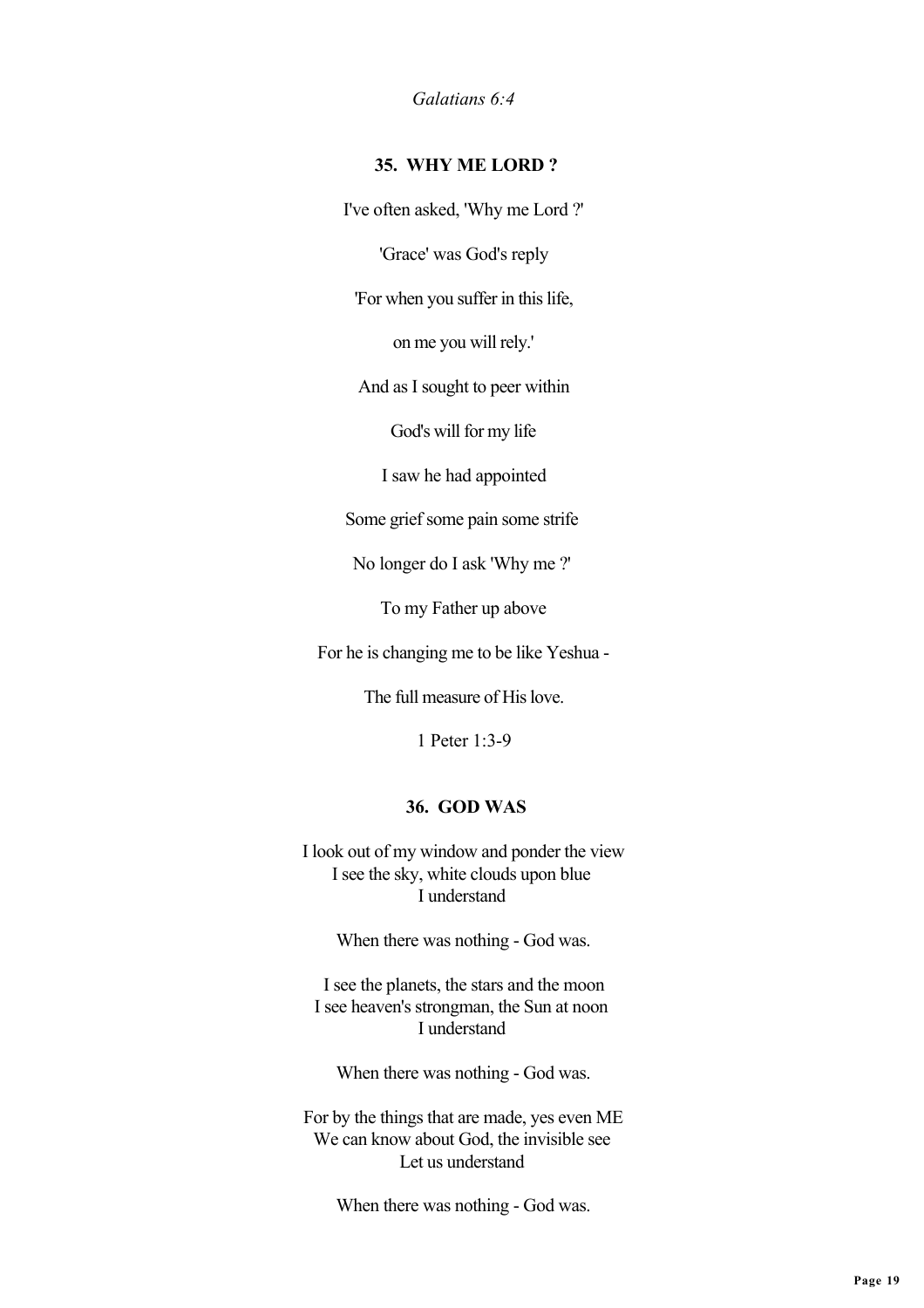### Romans 1:20

### **37. VALLEYS**

 I thank God for the valleys That he takes me through at times; For valleys are the places where God teaches the sublime.

 For from the mountian top The view is clear and far But when in the valley depths - You will find out who you are.

 For at the bottom of the valley Is the shadow that is of death; The arena of many battles Where Satan tries to steal your breath.

 Yet in my darkest valley of life Another one I see, Who tells in soft and gentle words 'I have walked the deepest valley for thee'

 So that all the valleys I now walk Shall but lead me to higher ground, For water always runs downhill And at Yeshua's side it's found !

John 19:34

### **38. HE CALLS ME 'FRIEND'**

 *My desire is to serve the Lord And walk according to His Word Many times I fail, but He calls me friend.*

 *Over the years when trouble came And more than once I was to blame I stumbled and fell, but He calls me friend.*

 *As I continue to walk in God In this life upon earth's dark sod My life is hid in Yeshua messiah, and He calls me friend.*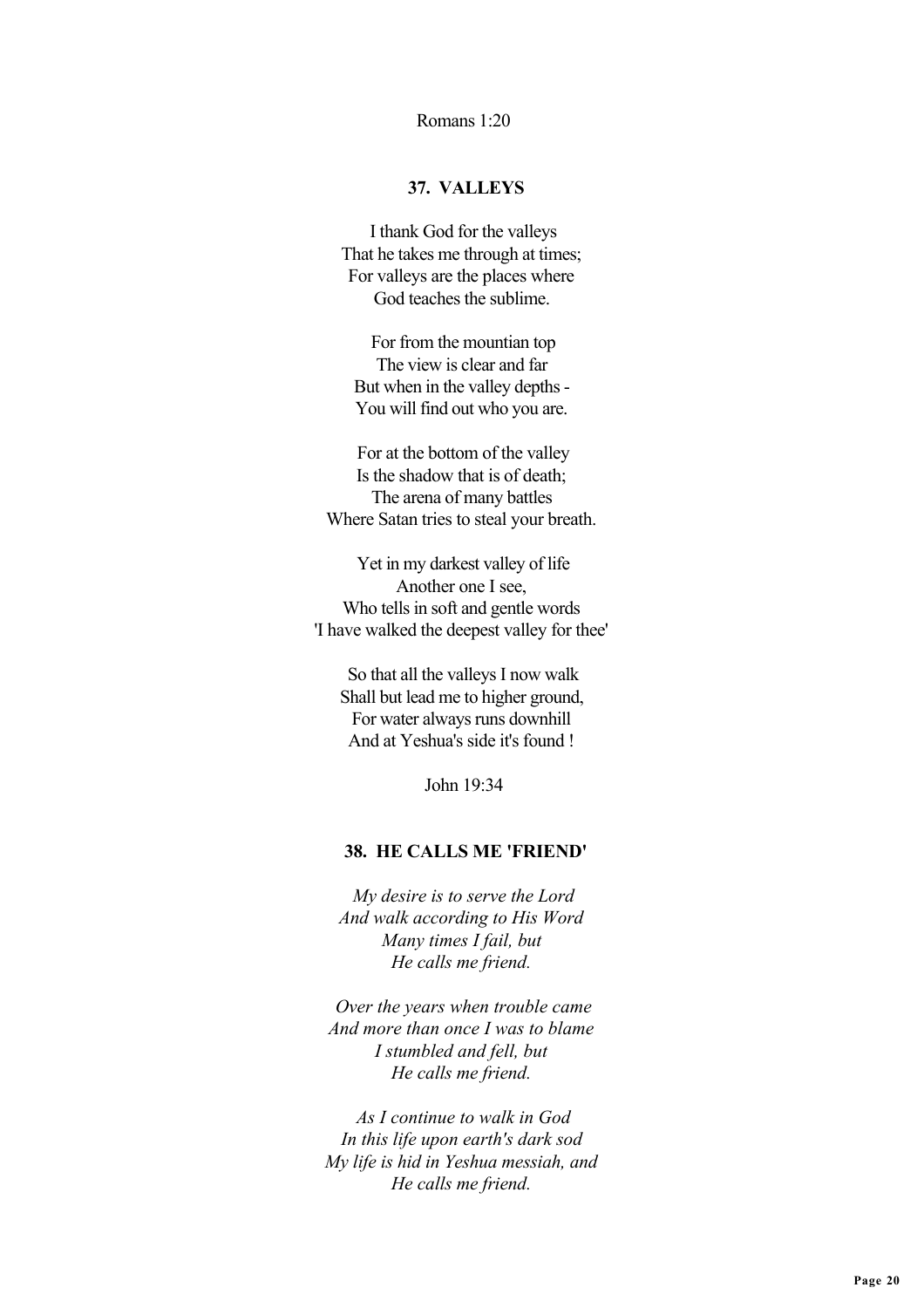*John 15:13-15*

# **39. STICK CLOSE TO GOD !**

 Stick close to God, I cry To those who feel they're failing; Stick close to God, I cry When the wicked start their railing. For what an evil age we live in Wicked men are everywhere, and 'It is as in the days of Noah' But I cry.......

STICK CLOSE TO GOD !

'But it is good for me to draw near to God'

Psalm 73:28

### **40. A REAL NEW YEAR**

 God, thou crownest the year with thy goodness, The jubilee year of the Lord A year thou hast appointed - For thou hast kept thy word.

> A year of good tidings to the meek The brokenhearted to unbind A year of liberty to the captives - And receiving of sight to the blind.

 Thou annointed thine Son with the Spirit To remove man's bondage of fear To open imprisoned hearts - To proclaim thine acceptable year !

Isaiah 61:1,2; Luke 4:18,19

#### **41. FOUR QUESTIONS**

 Can darkness hide you from the Lord, or does the blackest night; yea, can deepest of deep hide thee

????

 Can heaven's spawn of evil spirits, prevent thee from God's love;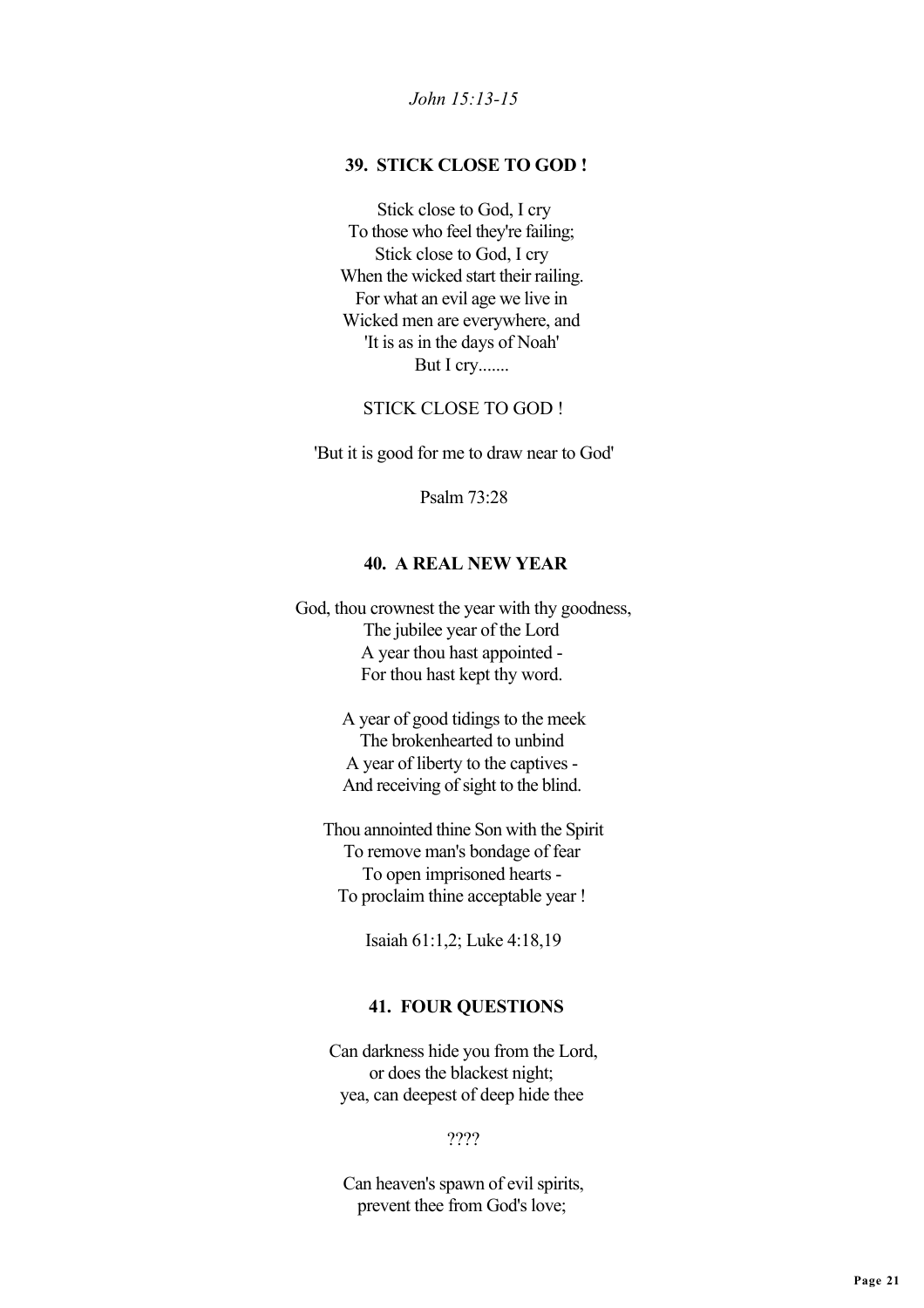yea, the love of messiah

????

 Will you choose death, eternal death instead of life; yea, the life God offers

????

 Can you believe, have faith, will you believe now; yea, for is not today your day

????

Psalm 139:7-12

### **42. RETURN**

 *Dost God speak for nought When he calls you from His throne By the voice of His Son Yeshua Who would have you to come home ?*

 *For you are as the prodigal son Who left his Father's house You lve in pleasures of the flesh Eating vomit, like dogs with louse.*

 *But God would have you to return To stop eating of sin's yeast; Come you home unto the Lord - And partake of the marriage feast.*

 *Revelation 19:9*

# **43. NO NEW YEAR RESOLUTIONS**

 No new year resolutions will I make - Nor turn over a new leaf I will not break a promise For in this I'd be a thief. I will not vow before the Lord - And swear words out of hand For breaking them would be to steal; To be with-out the promised land.

I'd rather stand upon what God hath said -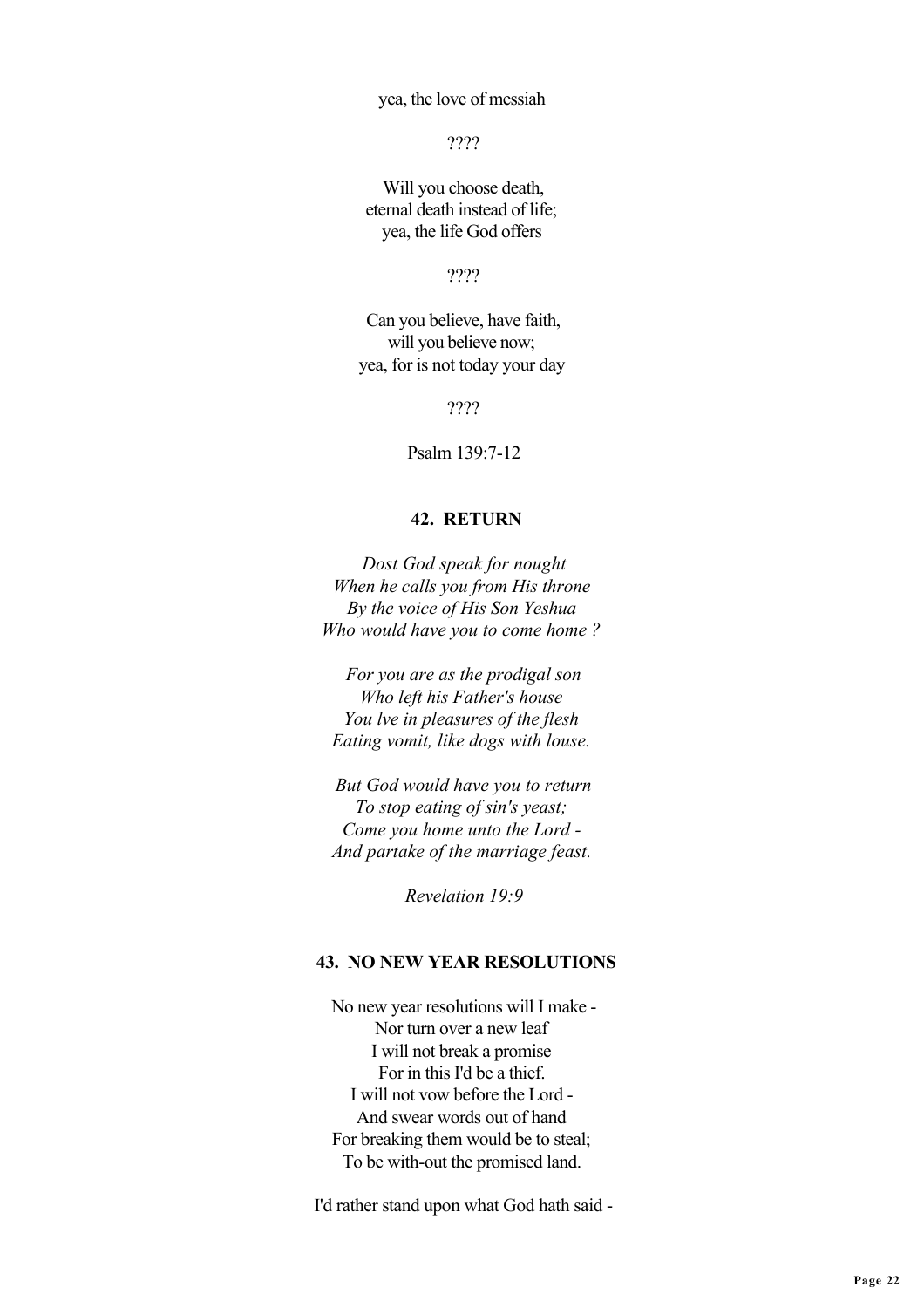And let Him make the changes God can do a better job that I; When my life He rearranges. So, new year resolutions - I will leave unto the Lord The only new leaf I now turn over Are the pages in God's Word !

'For this is the blood of the NEW covenant'

Matthew 26.28

# **44. FALSE PEACE**

 The fear that is upon the Earth Causes men to quake The fear of an atomic war Is more than man can take. Of course they seek a saviour A man to bring them peace If he comes from God or Satan The UN said, 'he shall increase' For this world will give him power In return for the peace he brings They will worship and adore him Sell their souls for many things. But the peace that he will bring Will be but a lie from hell For Satan cannot give man peace Though a truth in this I'll tell.

 Now the god of this present world Will be given his own place By the Earth's United Nations 'cause they have refused God's peace through grace. Now the god of this world is Satan And he seeks to rule the Earth The so called New Age will give him this For they have not second birth. And in time atomic war may come A destruction wrought with fire Satan's peace confirms his name As the eternal liar.

> But true peace comes from God alone And in Yeshua Messiah is found Not troubled by atomic war - God's peace is Calvary's ground !!

'Therefore being justified by faith, we have peace with God through our Lord Yeshua Messiah'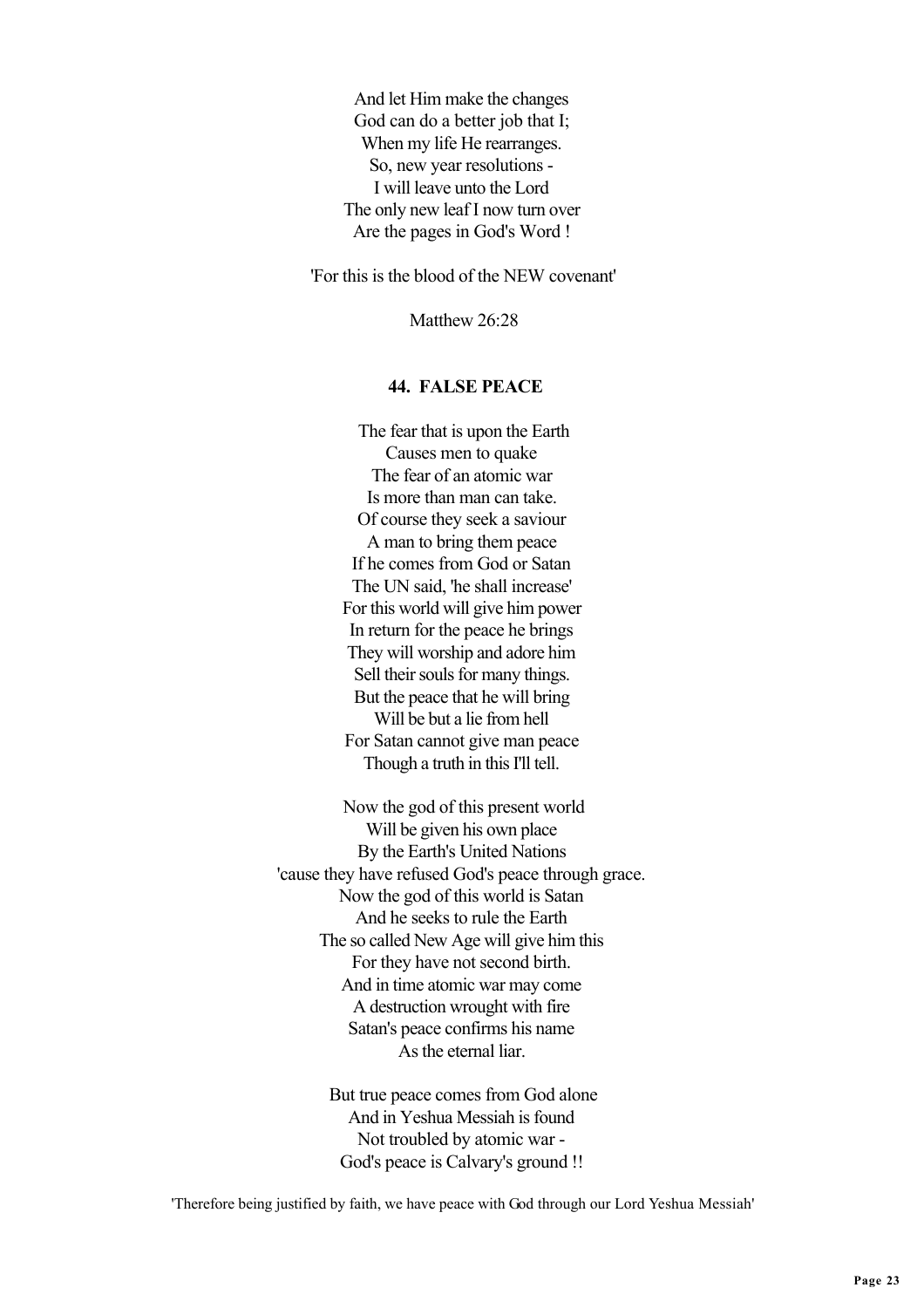Romans 5:1

### **45. I AM A MILLIONAIRE**

 *I might not be among the rich Who have not many a care; But because I have messiah Yeshua - I am a millionaire.*

 *I might not have possessions new Nor eat the richest fare; But because Yeshua feeds me - I am a millionaire.*

 *I might have many things in life And with pain of heart I bear; But because I know God loves me - I am a millionaire.*

 *I might not have an answer to The problems that you share; But I can ask at heaven's bank - Because, I am a millionaire.*

 *Proverbs 8:10-21*

### **46. RICHES**

 Do riches lay in what a man hath, That which he holds in his hands Those fleeting earthly riches That drain away as the sands ? Or do true riches lay Within the inner man His heart, his soul, his spirit Which make him what they can ? For the richest of the rich Can be much poorer that the poor If money close his heart to them As a mighty steel vault door. A poor man in his integrity Can be the richest man of all When his heart is turned to God - He can make the great men fall.

 So are the riches of this world Really worth how much they cost ? For 'tis better to be a poor man saved -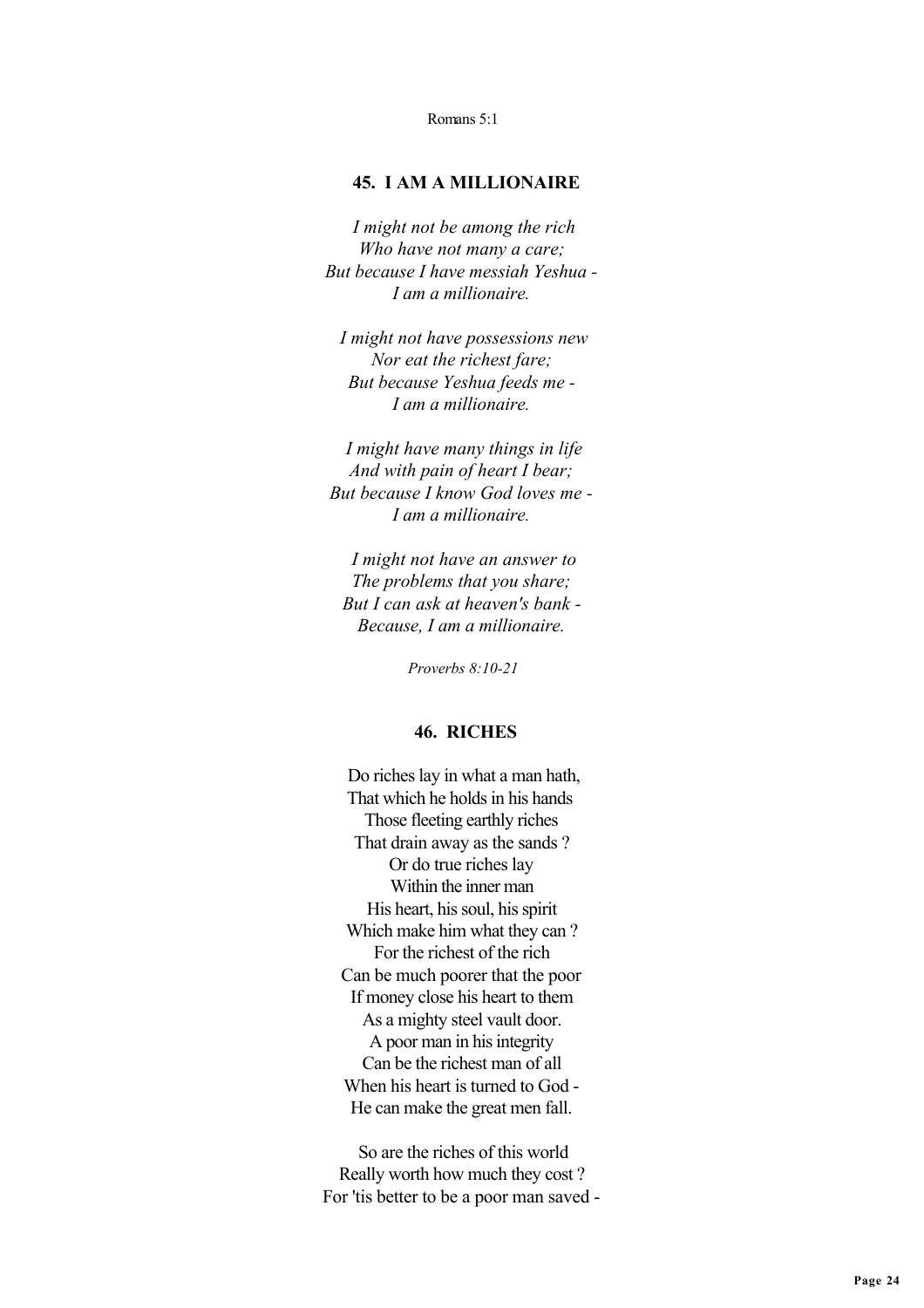Than to be a rich man lost !

Mark 10:17-27

### **47. GOD ANSWERS PRAYER**

 God answers prayer If you will but believe, When you exercise faith Then you shall receive. God answers prayer This confidence I claim For Yeshua hath said, 'Ask in my name.' God answers prayer I know 'tis true I have my petitions But how about you ? God answers prayer When you keep his command 'be humble in prayer' And do not demand. Yes, God answers prayer When you pray in his will But if you don't Are you waiting still ?

 I could say much more But this blessing I share; To tell you this truth -

### GOD ANSWERS PRAYER !!

1 John 5:1-15

## **48. I ESTEEM ALL DAYS**

 I esteem all days unto the Lord Each of them the same, So I esteem the weeks and months The sunshine and the rain. Now some esteem one day more Than all the rest combined; Might these be blessed in Yeshua's name May grace in God they find !

> Now I esteem each day alike Each one of them is best, For by faith my spirit finds -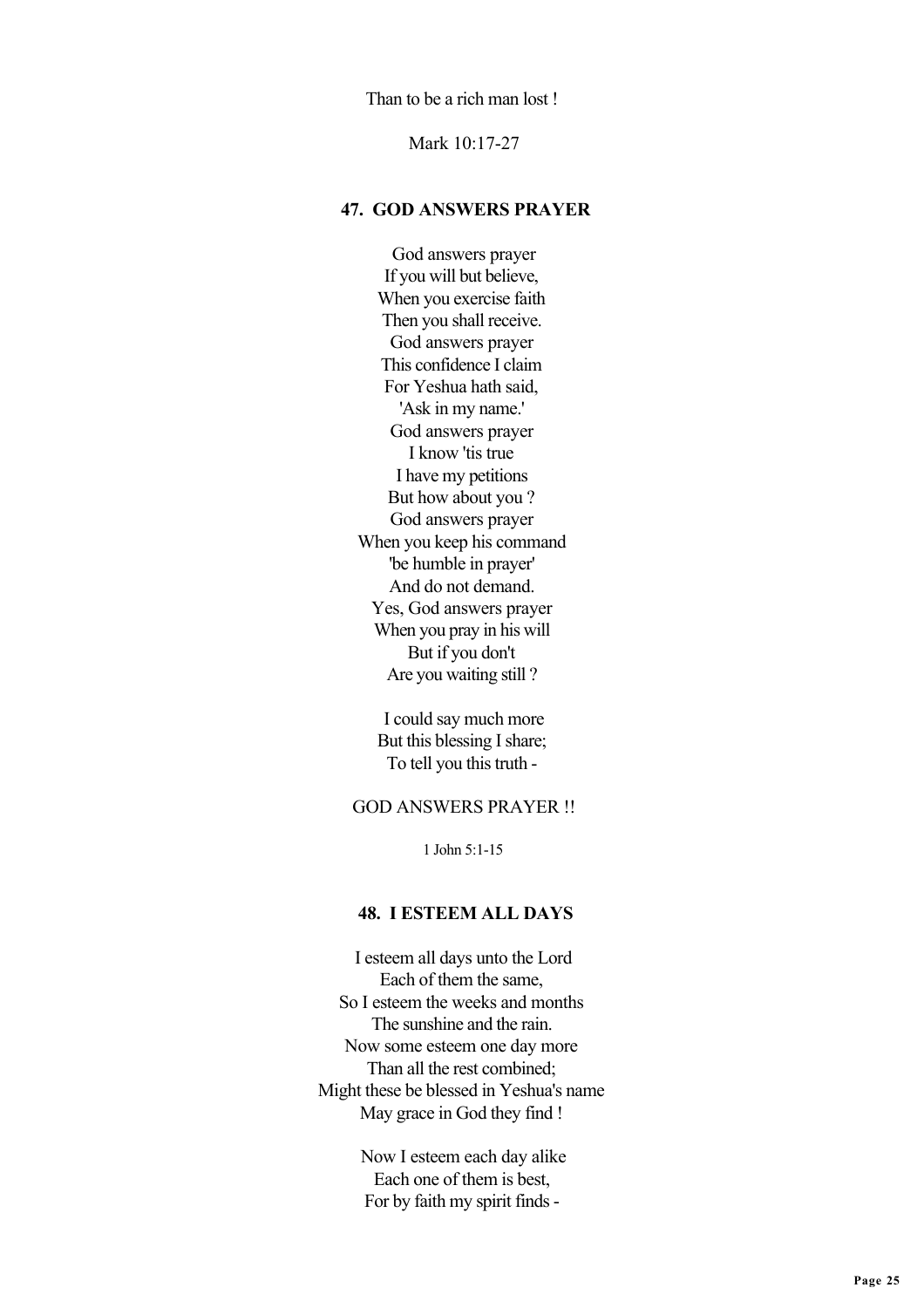Each day a Sabbath rest !

'For we which have believed do enter into rest.'

Hebrews 4:3

### **49. FIRST AND LAST**

 What a fleeting moment is The spirit of our breath; The length of days for every man Brings with it certain death. For, from the moment we are born We then begin to die. And all because of Eve Who believed the Serpent's lie. For when Adam tasted of the fruit That the Lord our God forbid Death's sentence passed upon all man Sin's nakedness was not hid. Now, in the Adam that was first Creation groans in sin; But in the Adam who is last Eternal life we win ! Each Adam is a corporate man; The first from earth is death But the last Adam, from heaven came To impart the Spirit's breath.

Romans 5:1-15

#### **50. SIN IS A DIRTY WORD**

 Sin has become a dirty word To those who practice error; Not many stand for righteousness They shall behold God's terror. Sin has become a dirty word When correction is imparted By the Holy Spirit's breath; Laughed at by the hard hearted. Sin has beome a dirty word Within the house of God Some sin without a conscience Being seared by the branding rod.

Yes, sin has become a dirty word.

Titus 1:15,16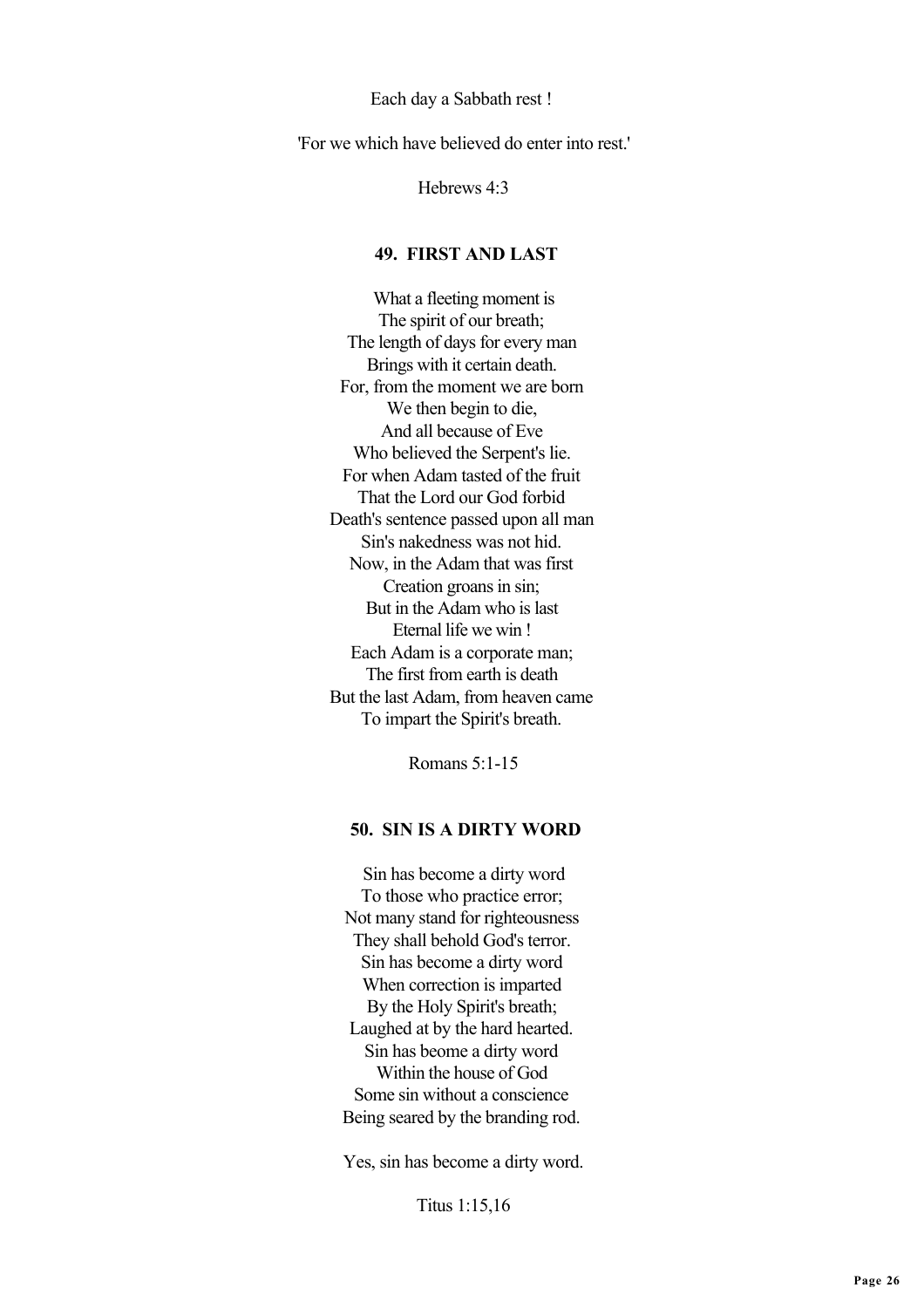**For more poetry see volume 6**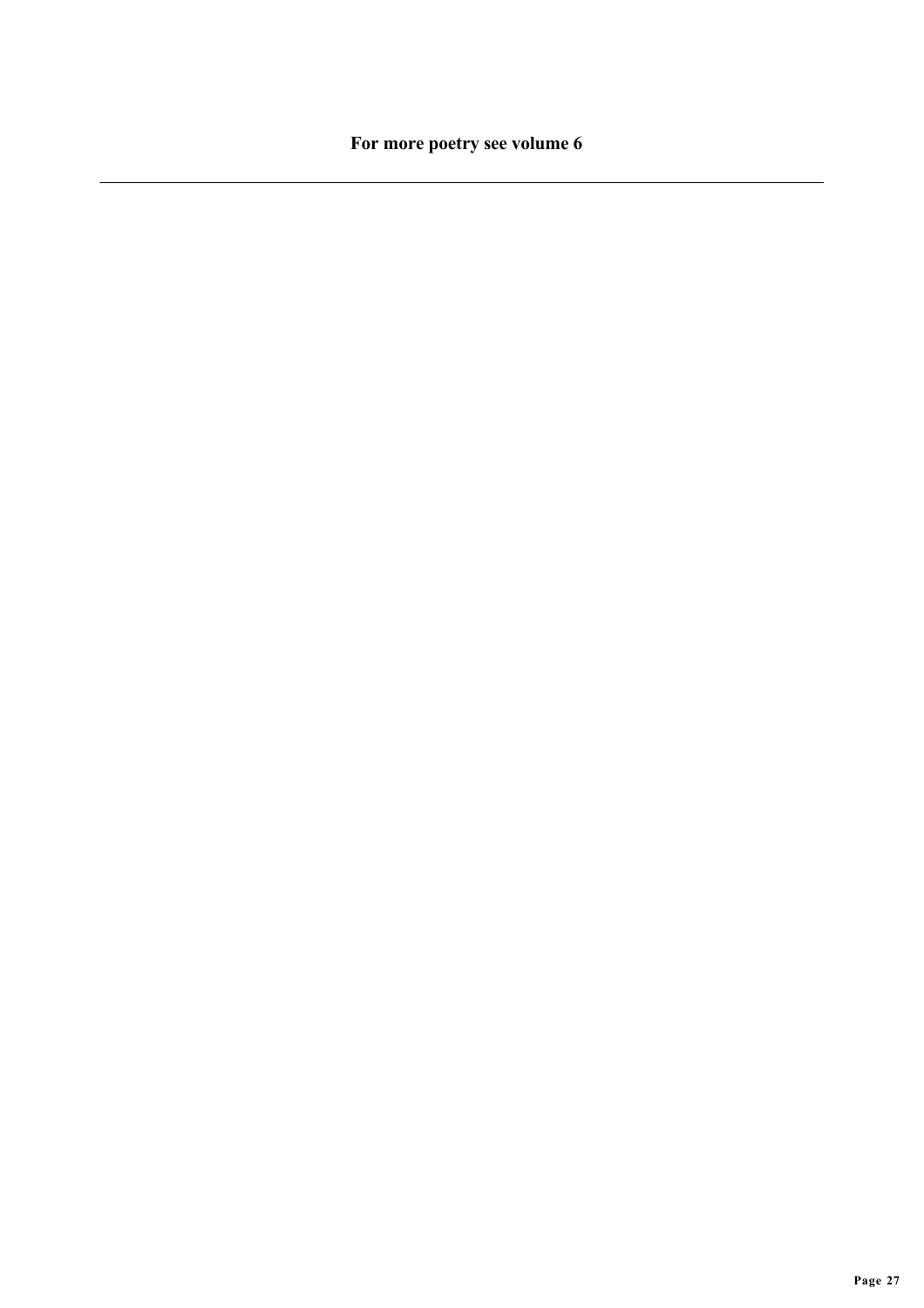### **Richard's CHRISTIAN POETRY**

### **Volume 6**

# **15 poems of messiah**

# **(author Richard Merrell, PO Box 107, Wentworth Falls NSW, AUSTRALIA 2782)**

 **Dear Reader.**

 **Thankyou for downloading Richard's CHRISTIAN POETRY vol. 6**

 **Also please remember that you are welcome to visit my website where you will find a great deal of information regarding Early church documents. You are free to take any study or poem of mine you want.**

 **My Home page is** <http://www.geocities.com/Athens/Acropolis/7740>

 **These poems were written over a period of 25 years, many are controversial indeed, the subjects vary, but the ministry is to encourage other messianics/christians and anyone who reads them. The name Yeshua is the Hebrew and the proper name of the messiah or annointed one, the Greek name is Iesous which is translated into English as Jesus. I use the name Yeshua often for I prefer to call the Lord by his right name rather than Jesus. I hope you are blessed and helped as you read.**

 **Please feel free to tell others of this electronic book and to copy any poem wanted, all I ask is that you do not make any alterations to the text, and that credit is given to me as the author.**

> **Dedicated to the memory of my grandmother Maude Constance Gladys Merrell Though having never met for she died at an early age I feel I missed the better part.**

# **1. CEMETARY**

A cemetary is a monument to sin

The cemetary is a prize that we all win

A cemetary waits to comsume all that die

The cemetary is a place that's hard to satisfy

A cemetary could NOT keep a victim long ago

The cemetary gave him back, a righteous overthrow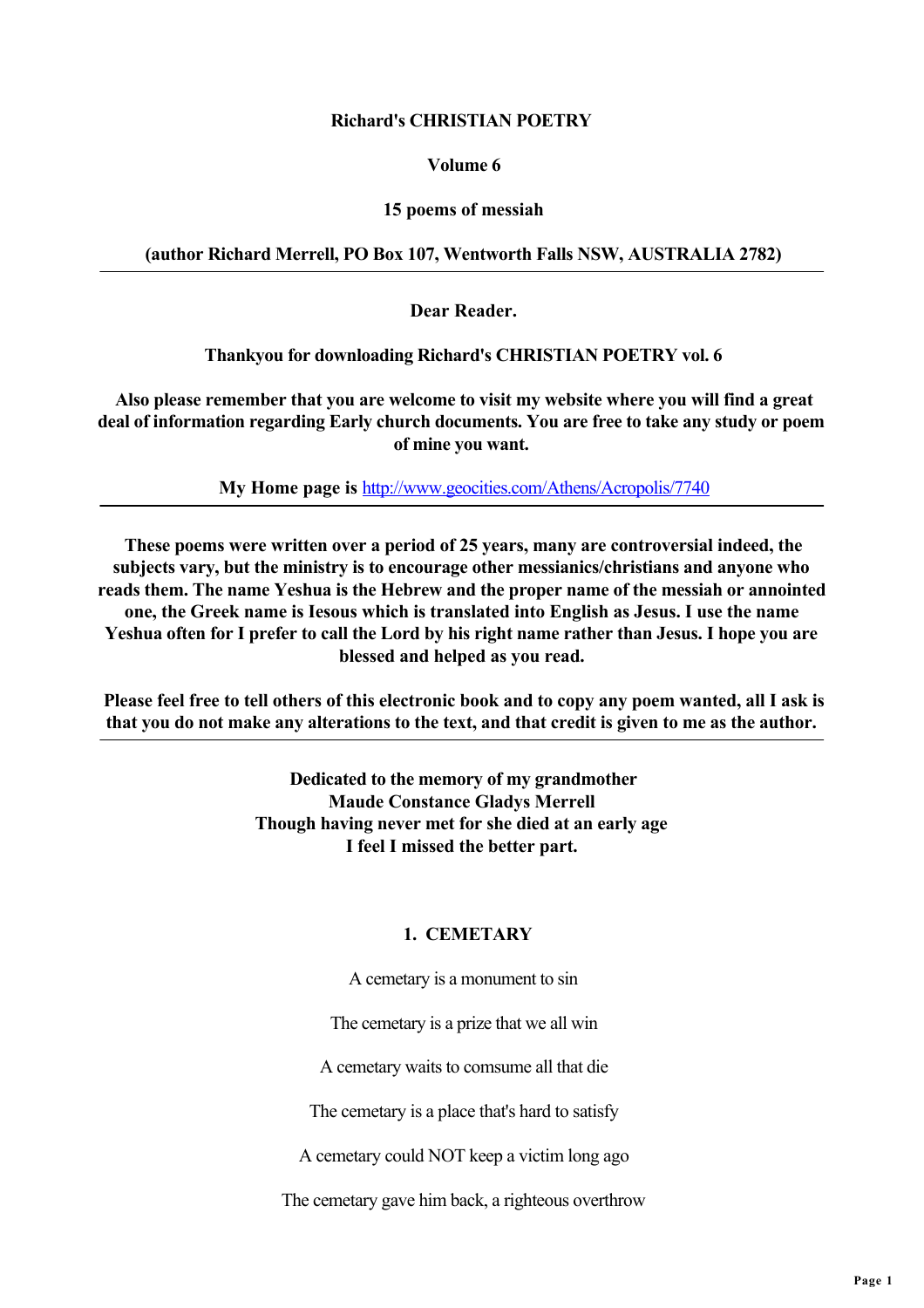A cemetary waits for me, but I wait for that shout

That cemetary will have lost

When Lord yeshua calls me 'OUT !'

'Those that sleep in Christ shall rise'

1 Thessalonians 4:16

#### **2. GIVE ALL**

 Divers weights and measures Both these doth the Lord abhor; The times when we hold back our hands We should be giving more. An unjust weight and balance Is an abomination to our God Our hands should give freely Our brother we should not rob. For God gave us not a part of Messiah A piece to call 'our own' So why do we give part to Him And why, in giving moan ? For a heart that gives in cheerfulness Gives freely in all things, Whether money, time or self This heart gladly brings. A heart that is for God alone A heart like David's not like Saul's A heart of flesh and not of stone Will give to God it's ALL.

Psalm 119:1-16

#### **3. YESHUA IS RAISED !**

 If Yeshua messiah is not raised My faith is but a lie Let me eat, drink and be merry For tomorrow I may as well die. If Yeshua messiah be not raised at all I earn pity from all of mankind My faith has no sound foundation I grope in the dark as the blind.

 But Yeshua messiah IS risen indeed And he was seen by not a few men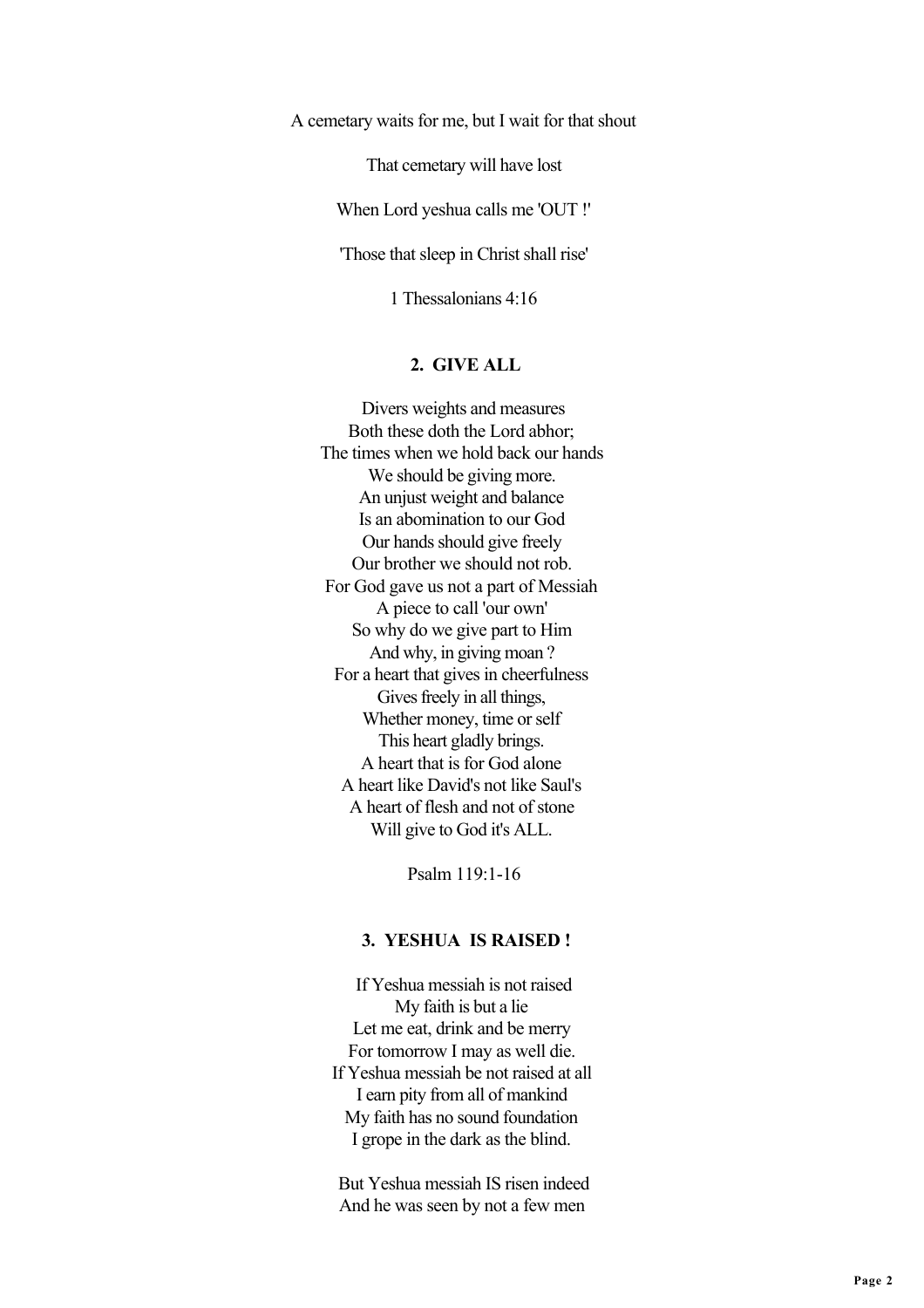Upward of five hundred at once Plus those twelve in the upper den.

 So, my faith stands firm in the Gospel That Yeshua came and he died; That he rose again the third day On the Holy One of Israel I've relied. Now, my faith is not founded on fables Nor on tales that the old women tell, But on the risen Lord Yeshua messiah Who has saved me and will keep me from hell.

1 Corinthians 15

#### **4. THE TALEBEARER**

 The talebearer reveals s secret About brethren in the Lord But he that is of a faithful spirit Pays heed unto 'God's Word'

 Which tells, ' he that covers a transgression, seeks love and makes amends, but he that repeats a matter seperates the closest of friends.'

> The words of the talebearer Are as wounds unto the soul; The tongue of the whisperer is evil Their spirit is not whole.

 But the talebearer is defeated By the one who trusts the Lord; In a pavilion from the strife of tongues God will hide him, by the Spirit's Sword !

Proverbs 11:13; 17:9; 18:8; Psalm 31:19,20

### **5. THIRST NO MORE !**

 Many say unto the Lord 'I thirst as a weary land' Methinks that they have missed the truth That doth come from Yeshua's hand.

 The Lord said, 'if any man thirst let him come unto me, for the water that I give him to drink' Shall last eternaly.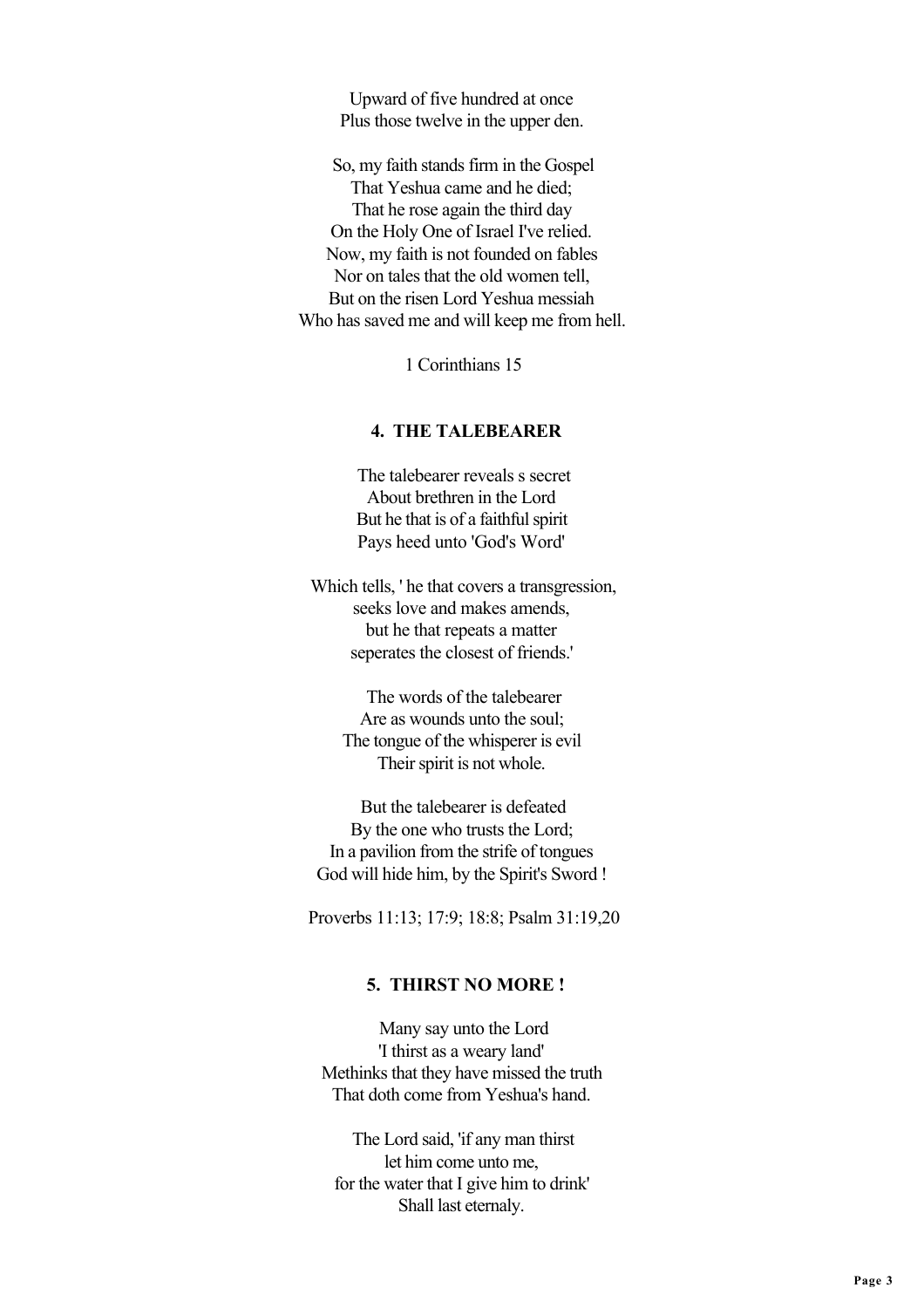This spoke he of the Spirit Given to those who believe On Yeshua as the 'Scripture hath said' They that thirst have NOT received.

 Now, should you want to thirst no more Then believe what Yeshua hath said; And stop playing around witht the Word of God Be baptized with the Spirit instead.

 For the Christian to say unto God 'I thirst' As some did in the Old testament Shows quite clearly that they have NOT entered in By the blood of the New covenant.

 For Jesus hath said, 'You shall thirst NO MORE when you drink of the water I give.' So let the Lord Yeshua baptize you today With the holy spirit and LIVE !!!

John 1:33; 4:14; 7:37-39 Acts 1:5-8 etc. etc.

### **6. SHOULD JESUS VISIT**

 Should Yeshua visit you today Would he have to pass the test; To prove himself a Roman Catholic - Or a good Anglican at best ?

 Should Yeshua visit you today Would he need to agree with you; Be a member of the Baptist church - Uniting or Pentecostal too ?

 Should Yeshua visit you today Would he meet a Sadducee; A religious and not a spiritual man - A Scribe or a Pharisee ?

 Should Yeshua visit you today Would you worship him as Lord; Believing on him as the Scripture hath said - According to God's Word ?

 Should Yeshua visit you today I pray that he will find; A welcome from you in God's love - And not asked, 'Are you saved brother ?'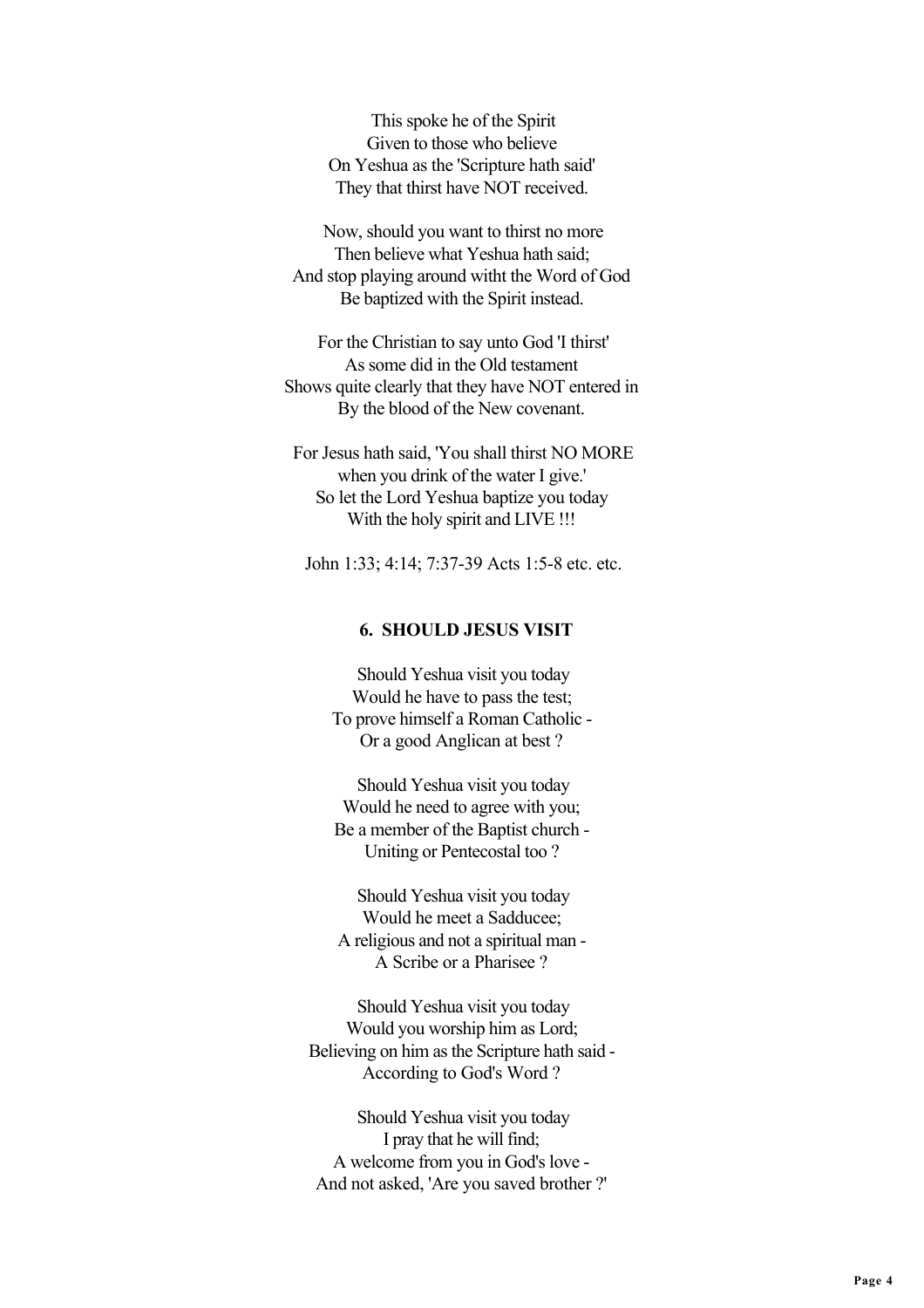1 Corinthians 1:10

### **7. I MUST**

 *Another day has ended And fast come the night - I see the moon in heaven Reflecting the sun's light. I'm glad that God made light to shine In my soul, it's darkest place For by the Light that Yeshua is I shall see God face to face. But until then I must shine In the darkness of this world. Just like the moon and stars at night No matter what, I must !*

 *Genesis 1:16; 2 Corinthians 4:6*

### **8. LATTER RAIN**

 In a world of trouble and pain I find I'm blessed by latter rain; That rain which God bestows in time When going is hard and things aren't fine. For, all living things need rain to grow Plants, animals and man also, Now I must grow, not live in vain - But only through God's latter rain.

Proverbs 16:15

### **9. SONG FROM THE LORD**

 The little that the righteous have is better The little that the righteous have is better The little that the righteous have is better

Than the riches of many wicked

 For the arms of the wicked shall be broken For the arms of the wicked shall be broken For the arms of the wicked shall be broken

But the Lord upholds the righteous

 Yes the Lord upholds the righteous Yes the Lord upholds the righteous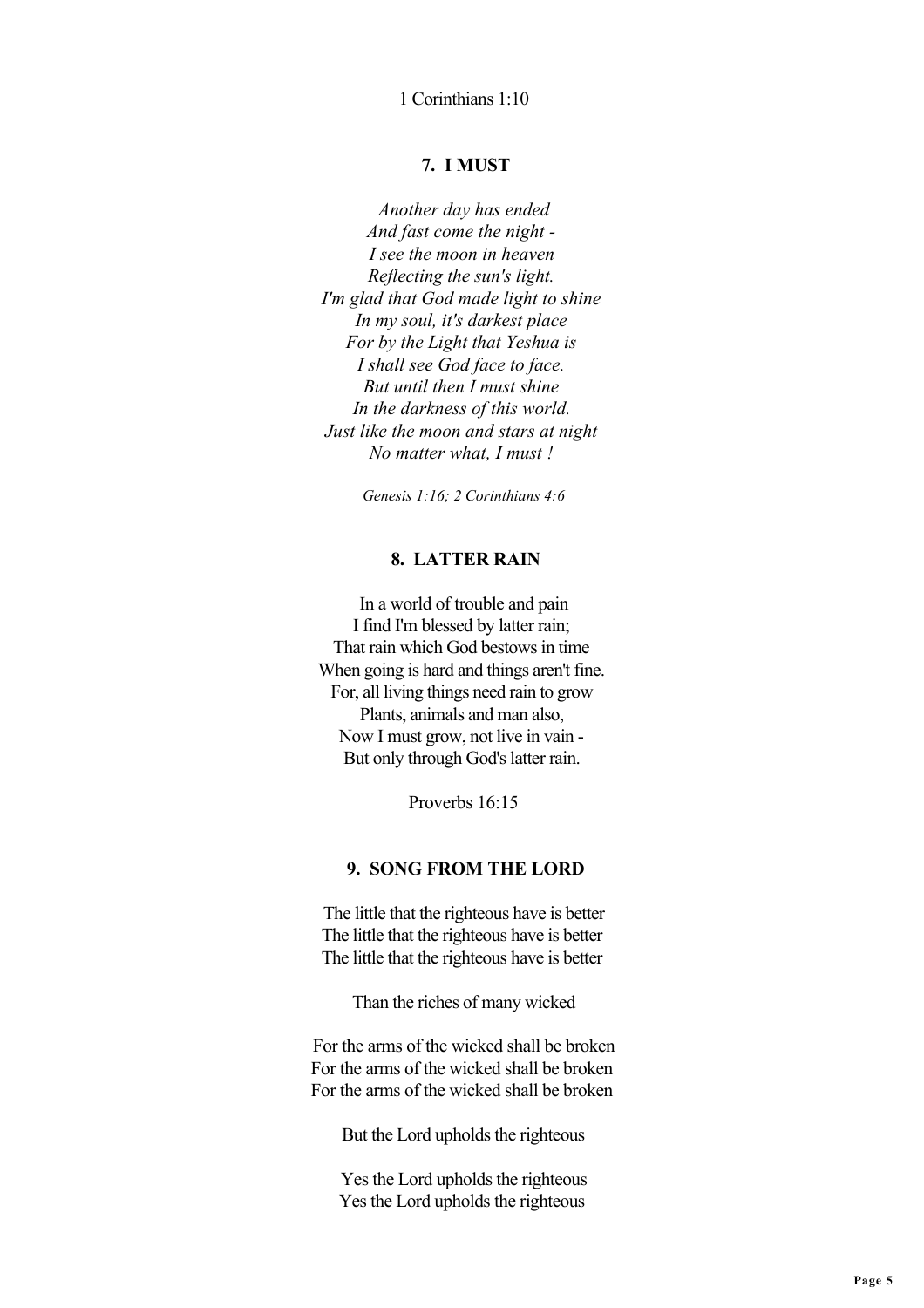Yes the Lord upholds the righteous

But the arms of the wicked shall be broken

Psalm 37:16,17

### **10. THE 11TH COMMANDMENT**

 Have you heard the 11th commandment You know what I'm talking about; The one you hear spoken on Sundays The one that, kicks Jesus out.

 It's repeated more times than enough I suppose it does tickle the ear: It is preached instead of the gospel The one that folks love to hear.

 There are some who oppose this commandment For they daily humble themselves; Obeying the words of Jesus ' All of God and none of yourselves.'

 But surely, you've heard this commandment That todays pastors just love to preach ? The 11 commandment from Satan

'Thou shalt be rich if you obey what I teach.'

'Many teach, that gain is Godliness, from such with-draw thyself.'

1 Timothy 6:5

#### **11. BEWARE THE OCCULT**

 God is the God of the living And not the God of the dead, 'The God of Abraham, Issac and Jacob' This is what the Lord God has said.

 Now the living should seek unto God On behalf of those living today; And not unto the spirit mediums Whom deal only in death all the way.

 For the occult means death to the one Who is snared by it's evil net; Those astrologers, mediums and spiritists -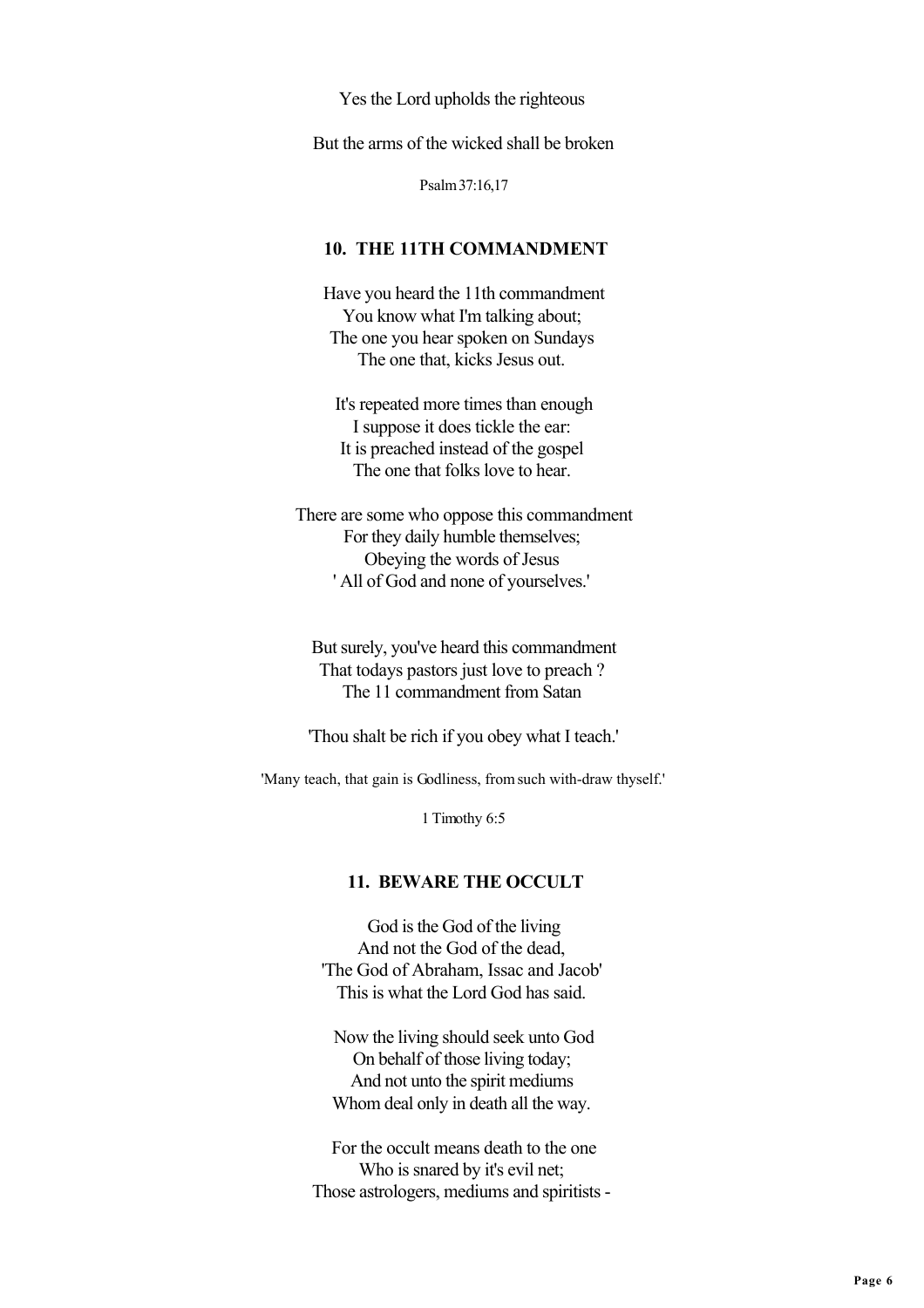Have not learned the way of truth yet !

 The occult, the deadliest of sins The occult, the Devil's playground The occult, is forbidden in Scripture In Deuteronomy 18 this is found.

 So remember that mediums are poison Like those astrologers who write you a chart; Are but servants of that Devil, Satan Who shoots arrows of fire at your heart.

 So beware of the occult, beware Seek not to the dead but to God Who'll forgive your sins through messiah Yeshua And shall cleanse you with Yeshua's blood.

 For Jesus is the way of salvation But Satan the lord of misrule; And the person who practices the occult I call nothing more than a fool.

Selah.

 ' And when they shall say unto you, seek unto them that have familiar spirits, and unto wizards that peep and mutter: should not a people seek unto their God ?'

Isaiah 8:19

## **12. WHAT GOD TAUGHT ME**

 The Lord has taught me how To win souls for heaven's place I can do nothing of myself; It's all by God's own grace.

'without me ye can do nothing'

John 5:15

### **13. FIRSTBORN OF ALL CREATION**

 Firstborn of all creation Means not that 'He was made' But that Yeshua was the first God resurrected from the grave !

Monogenes Son of God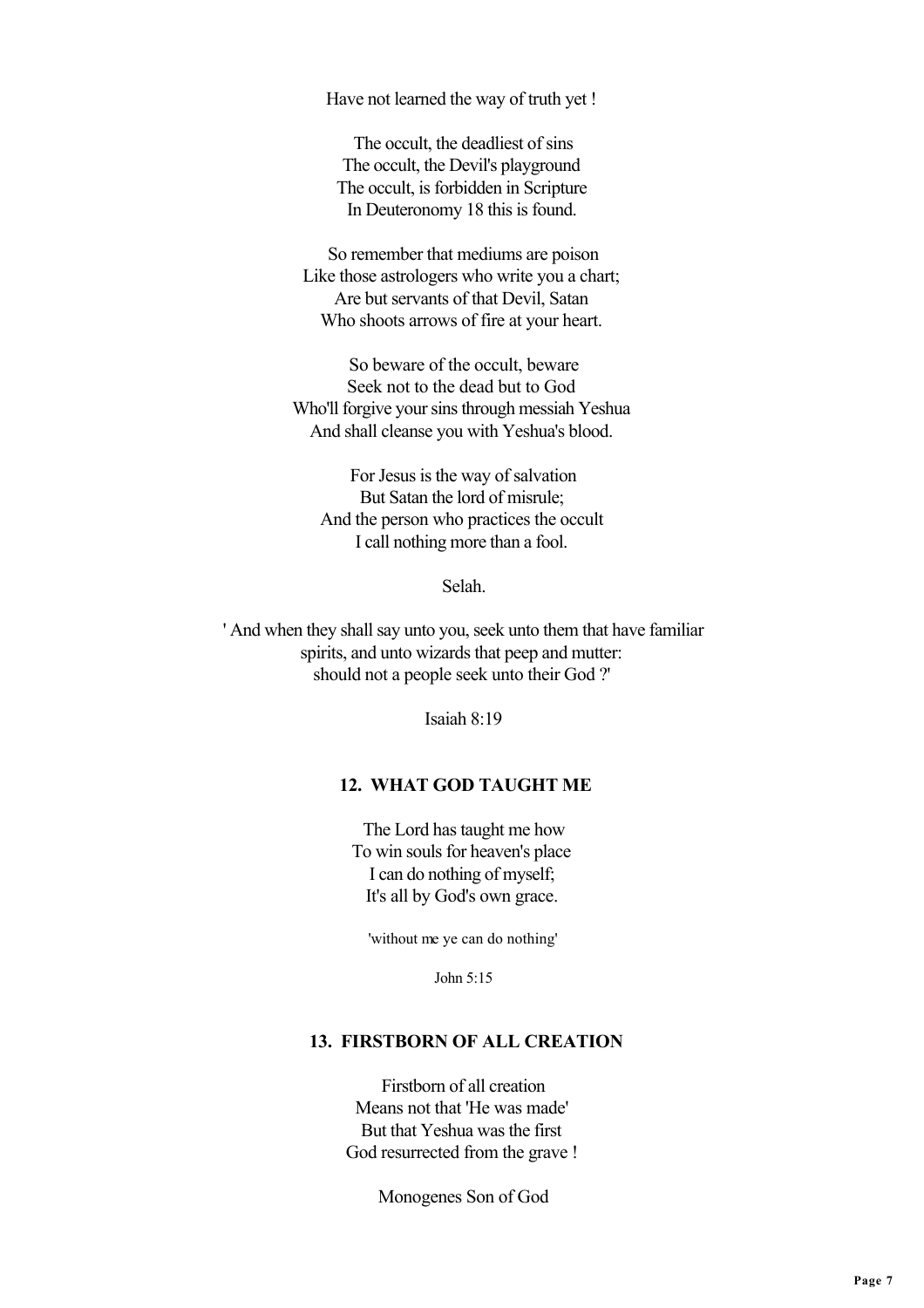He is the church's head; Raised by the power of the Spirit Firstborn from the dead !

 For Yeshua is the Lord So tell a witness true; He is firstborn of all creation; And that God will raise you too !

Acts 13 : 33-38

#### **14. THE OPEN DOOR**

 God has set before you an open door Let those come in who may It is a door no man can shut There is no other way. The lintel has been made by God Great Architect of grace This door swings wide in Calvary's love - For those who run the race.

 The door stands firm today Fixed solid to the jamb It's hinges oiled by Holy Fire By the blood of God's own Lamb. The open door is named by God With the only name that pleases; None other name has heaven's gate But, Yeshua, Yeshua, Jesus

1 John 5:13

#### **15. WHEN I SEE A TREE**

 When I see a tree I see creation sing God praise; A tree points up heavenward With all it's branches raised. And as the wind blows gently The trees begin their dance Swaying branches to and fro; In a sweet song of romance. A tree stands like a sentinel To show men truth and good; Reminding us the Saviour's Rood Was made of stark, rough wood. Soon the trees will clap their hands And it will be my great reward